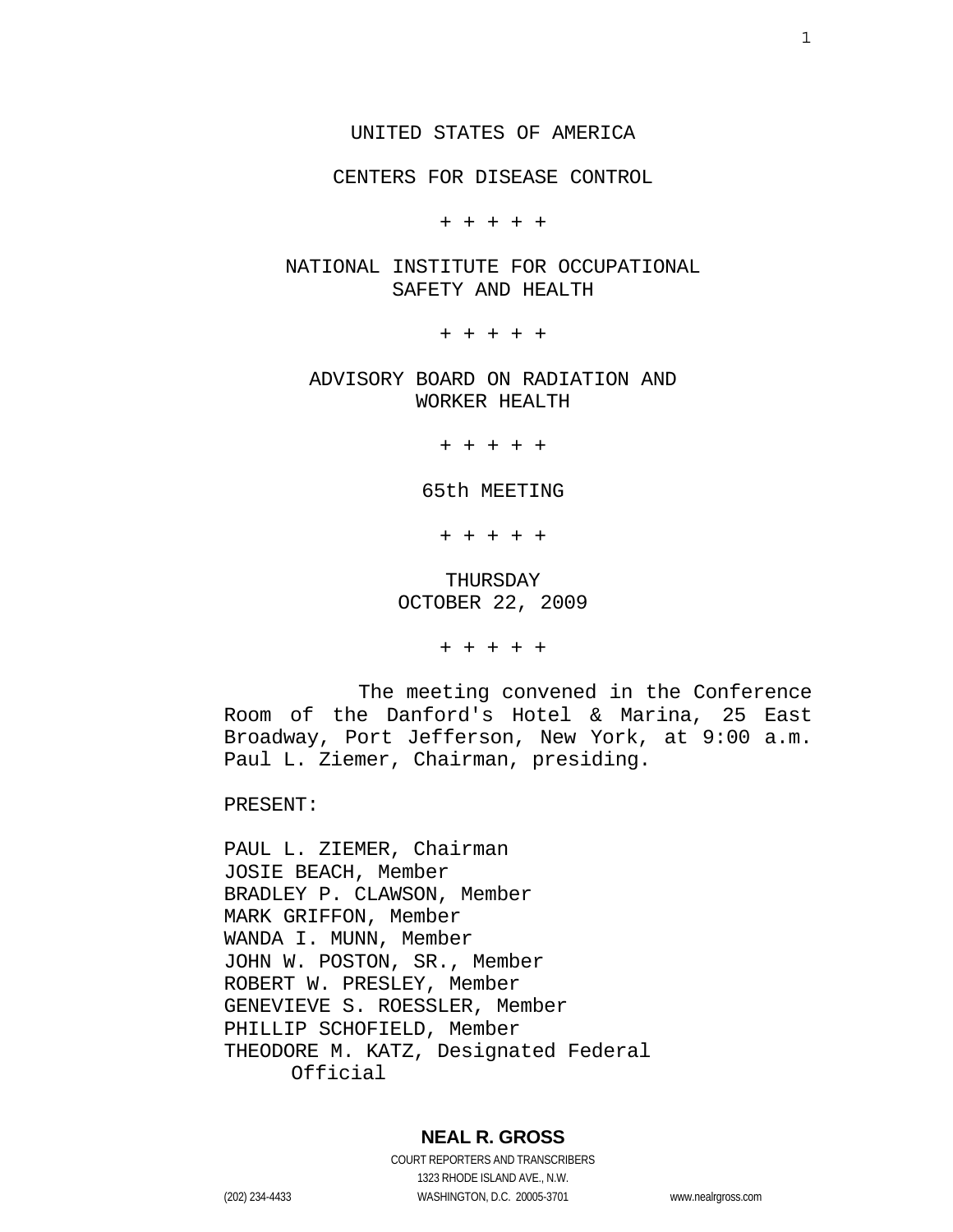REGISTERED AND/OR PUBLIC COMMENT PARTICIPANTS:

ADAMS, NANCY, NIOSH Contractor AQUINO, LITA, NIOSH BRADFORD, SHANNON, NIOSH BUSCEMI, FRANK HINNEFELD, STUART, NIOSH HOWELL, EMILY, HHS KOTSCH, JEFF, DOL MAURO, JOHN, SC&A McFEE, MATTHEW, ORAU McGOLERICK, ROBERT, HHS RUTHERFORD, LaVON, NIOSH

## 2

## **NEAL R. GROSS**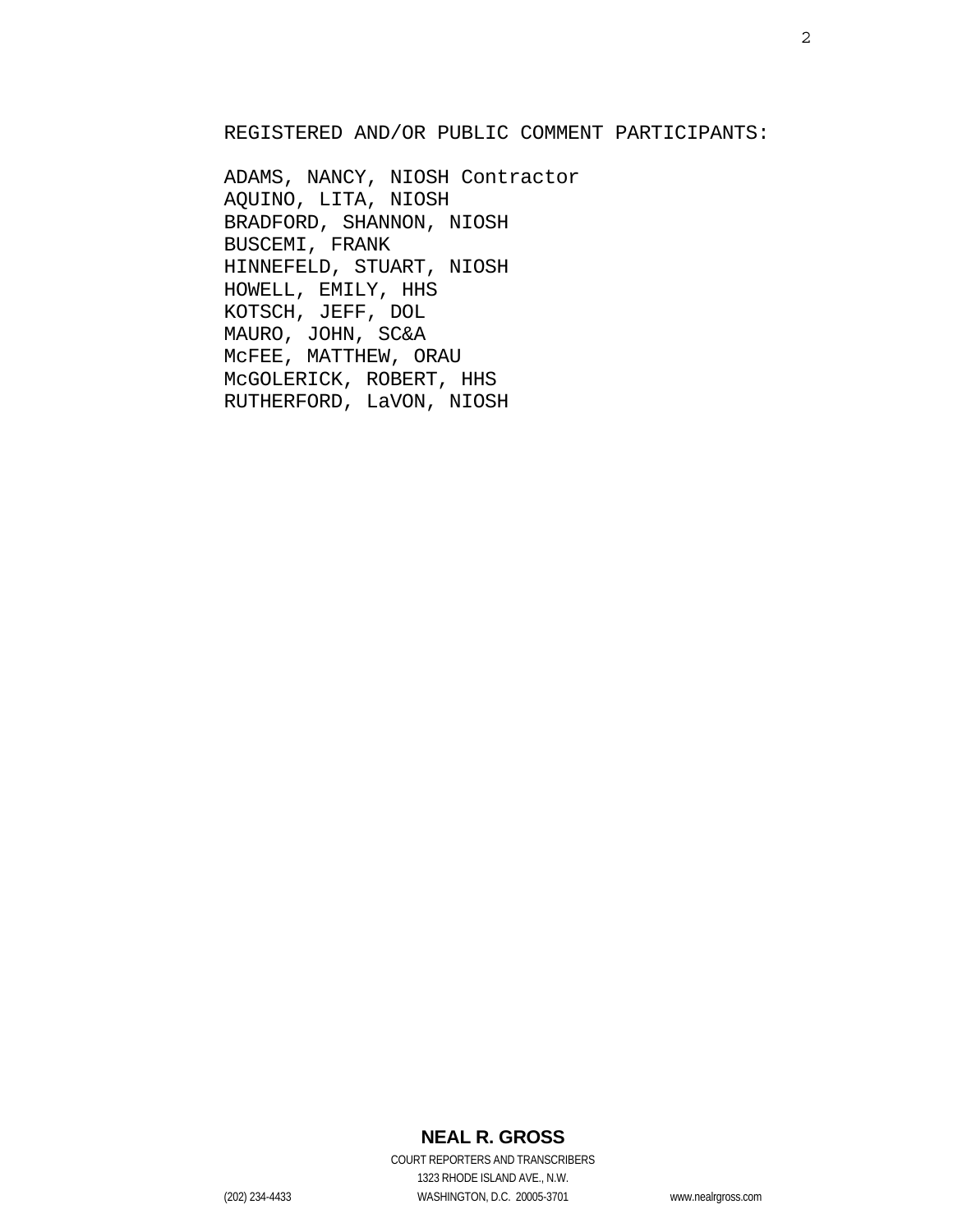### TABLE OF CONTENTS

| <b>TTEM</b><br>PAGE                             |  |
|-------------------------------------------------|--|
|                                                 |  |
| Subcommittee Report on Procedures5<br>Review    |  |
| Subcommittee Report on Dose17<br>Reconstruction |  |
| Work Group Reports19                            |  |
| Follow-up Actions on Petitions 40               |  |
|                                                 |  |
| Document Review134                              |  |
| Adjourn                                         |  |

# **NEAL R. GROSS**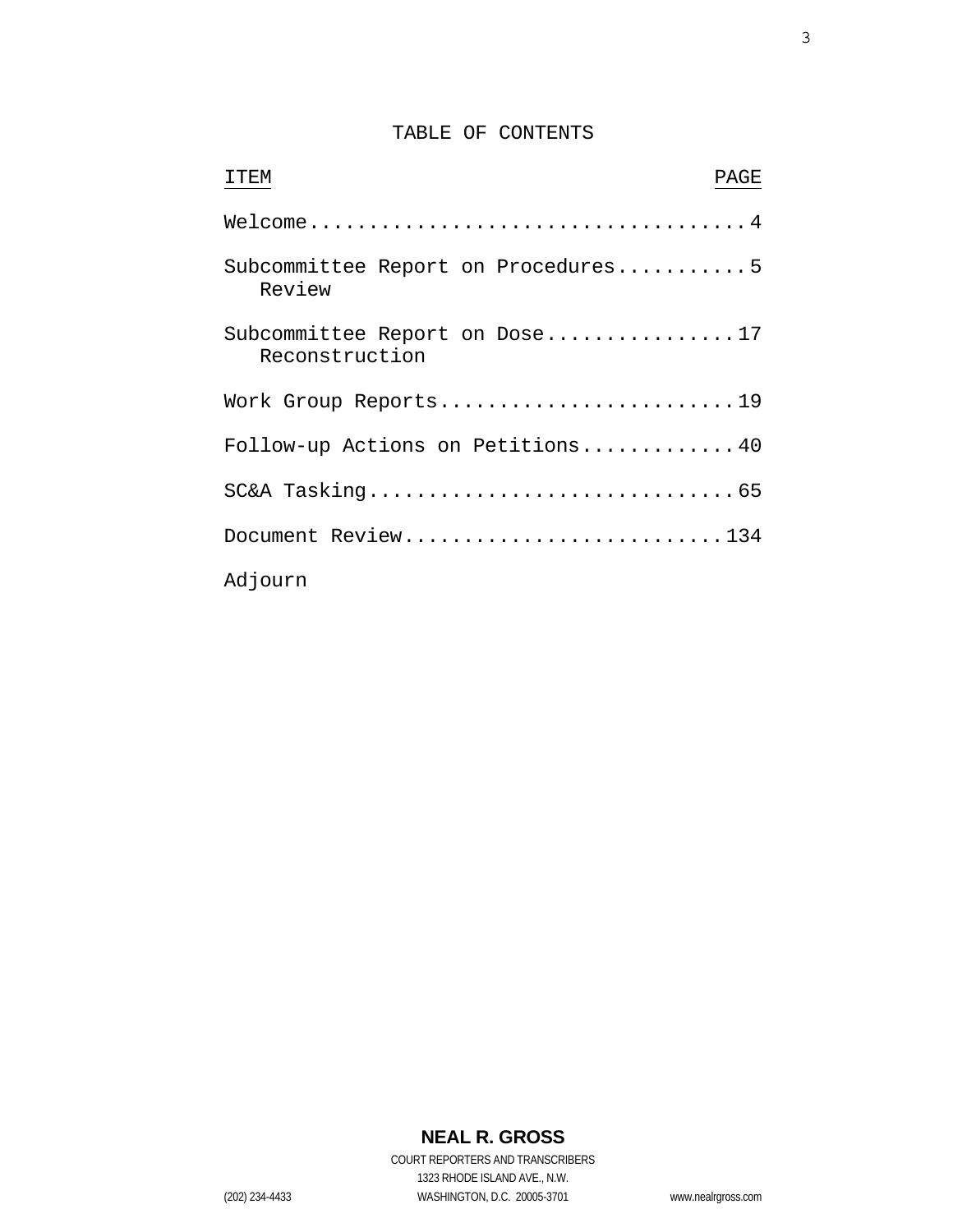1 2 3 4 5 6 7 8 9 10 11 12 13 14 15 16 17 18 19 20 21 22 P-R-O-C-E-E-D-I-N-G-S 9:15 a.m. CHAIRMAN ZIEMER: Good morning. We have an agenda which is somewhat shortened by the fact that the SEC petition status part that's on the agenda was covered yesterday, so our goal will be to try to finish up by noon if possible. So if you will bear with us, I know some will have planes to catch, and we hope to finish in a timely fashion. I will remind you, again, to register in the foyer your attendance with us, if you haven't already done so. Also, we want to double check on phone lines, I guess, and make sure that phone lines are open. Yes, they are. Thank you. Mr. Katz, do you have any preliminary remarks? MR. KATZ: Good morning. That's it. Thanks. CHAIRMAN ZIEMER: Thank you. So we'll begin today with both subcommittee and work group reports, beginning with our two

**NEAL R. GROSS**

COURT REPORTERS AND TRANSCRIBERS 1323 RHODE ISLAND AVE., N.W. (202) 234-4433 WASHINGTON, D.C. 20005-3701 www.nealrgross.com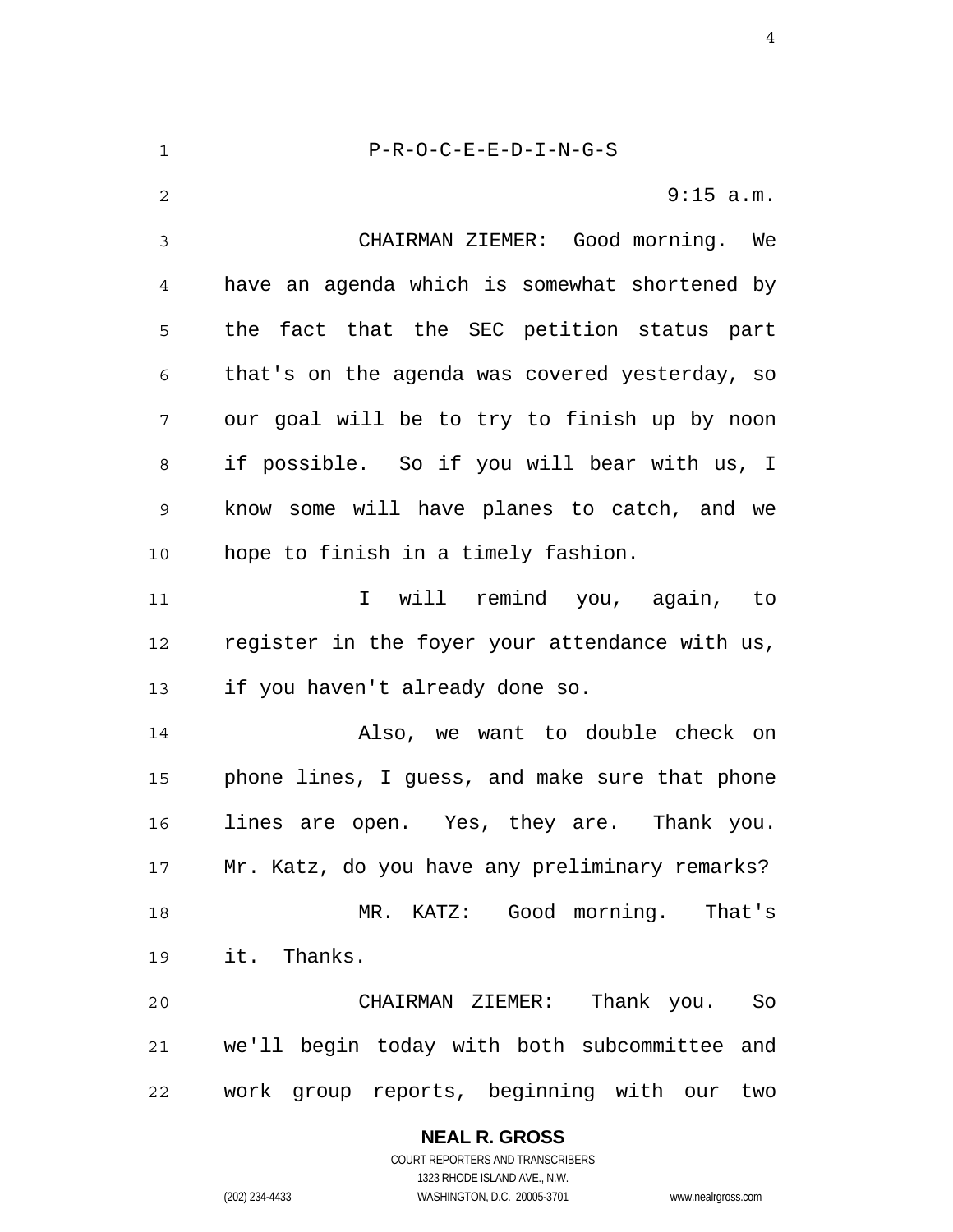1 2 3 4 5 6 7 8 9 10 11 12 13 subcommittees and then moving on to the work groups. So let me begin with Ms. Munn, and she has the report for the Subcommittee on Procedures Review, and as she begins her report I want to remind you that she distributed to the Board members a draft report or letter report that her subcommittee is proposing be sent to the Secretary as their, what I'll call second annual report, which is basically a report of progress being made in the review of procedures. And with that introduction, I'll give the chair or the podium or the mic to Wanda.

14 15 16 17 18 19 20 21 22 MEMBER MUNN: Thank you, Paul. The Procedures Subcommittee is continuing to meet at fairly regular intervals. Our most recent meeting was last week, October 15, in Cincinnati. Our most significant activity continues to be the development and updating of our electronic database methodology. As I think most of you know, we anticipate that this type of database structure will

> **NEAL R. GROSS** COURT REPORTERS AND TRANSCRIBERS 1323 RHODE ISLAND AVE., N.W.

(202) 234-4433 WASHINGTON, D.C. 20005-3701 www.nealrgross.com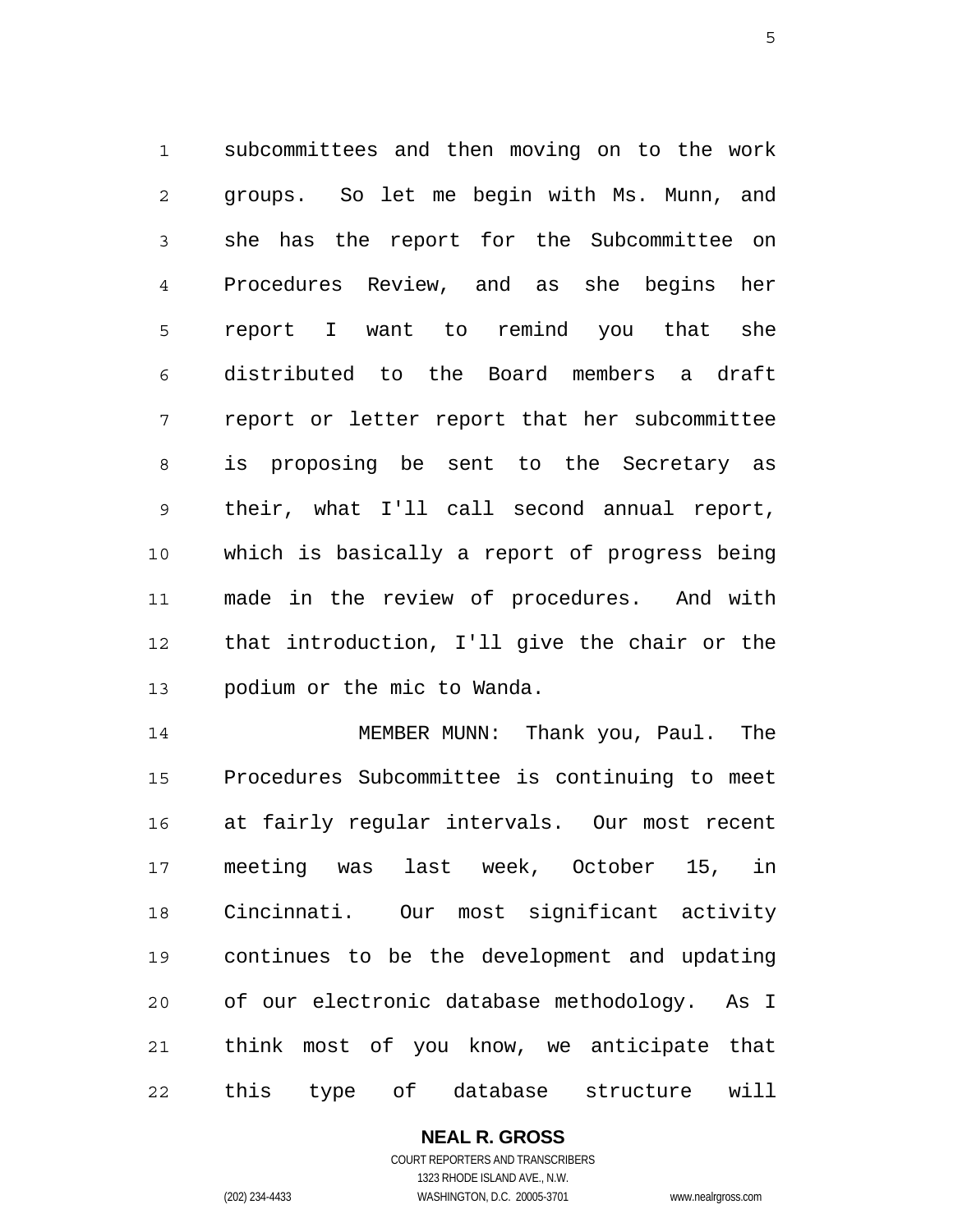1 2 3 4 eventually be the method of choice for most of the working groups in tracking their activities. So we've tried to lead the way in that regard.

5 6 7 8 9 10 11 12 13 14 15 We have a fairly complex set of data with which to work, and we've been very fortunate in having some very fine support in getting that together. The problem is that evolution of this kind of thing is really painful. We've gone through at least four major changes in approach to how the database is maintained and how detailed it is. The switch over that we've all been experiencing with our IT issues has not helped us any. It has slowed us down a little bit.

16 17 18 19 20 21 22 And even as recently as last night, I was trying to pull up the full set of data that we work with and try to check my numbers for the status, current status, and was having a hard time getting in. As a matter of fact could get to the database but couldn't get into it. This morning, I can get in to it

#### **NEAL R. GROSS**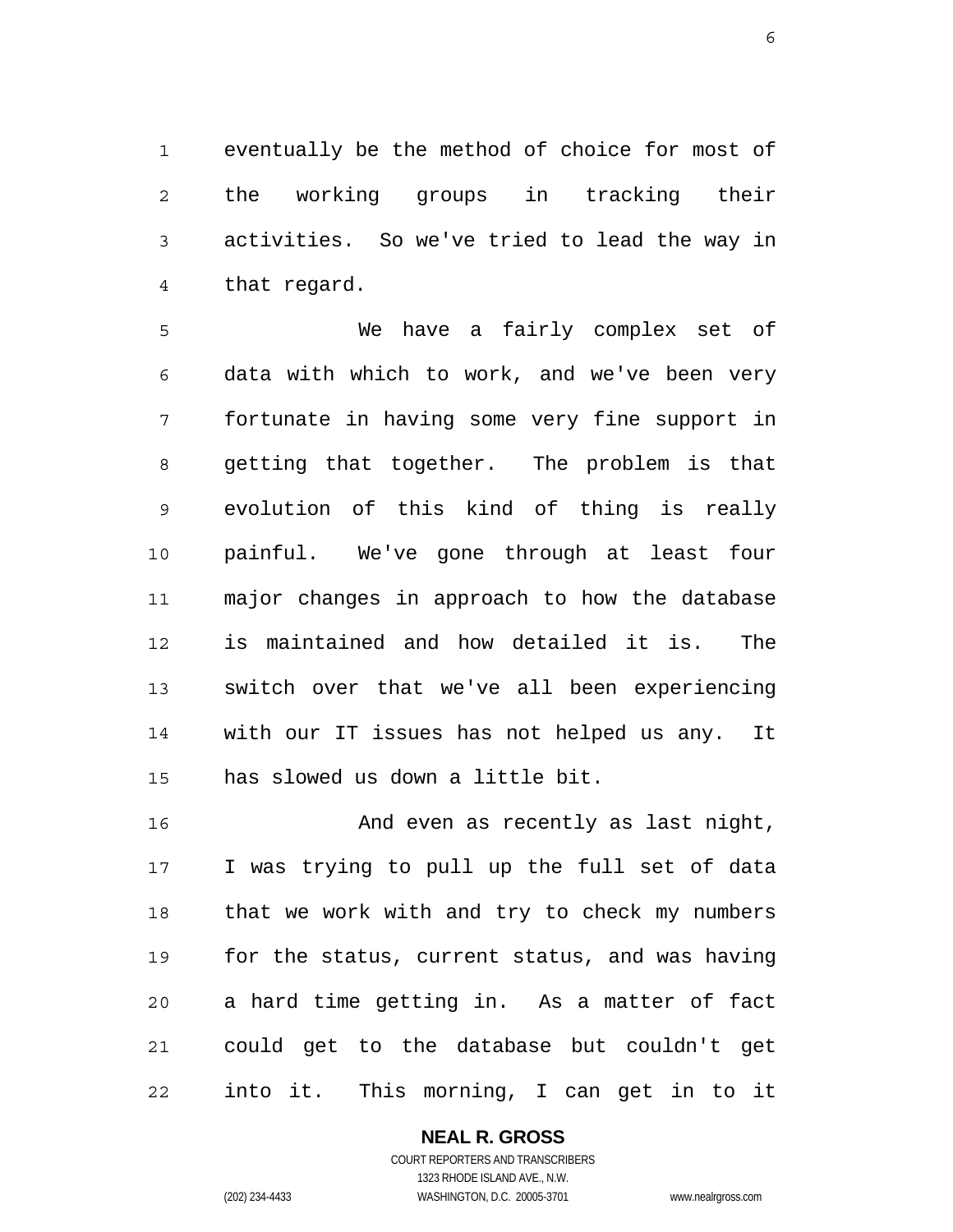1 2 3 4 5 6 7 8 9 10 11 just fine. So that is, I think, a matter of timing for us and for all of you. Once that's done with I believe we're hoping that it will be helpful to all of the members of the Board and to the individual working groups. The electronic changes have also affected our ability to follow through on setting up a mechanism for easy transfer of responsibility from one work group to another or from the Procedures Work Group to individual site work groups.

12 13 14 15 16 17 18 19 20 21 22 We had hoped to be able to make the database acceptable and accessible to everyone in such a way so that the work groups could work through our points of contact that maintain the database for us and as they made progress with their tracking systems be able to maintain it on the master database as well. Right now it's not quite possible for us to do that. We suspect it will be several months before that will go on. But in the meantime, those of you who are members of working groups

#### **NEAL R. GROSS**

COURT REPORTERS AND TRANSCRIBERS 1323 RHODE ISLAND AVE., N.W. (202) 234-4433 WASHINGTON, D.C. 20005-3701 www.nealrgross.com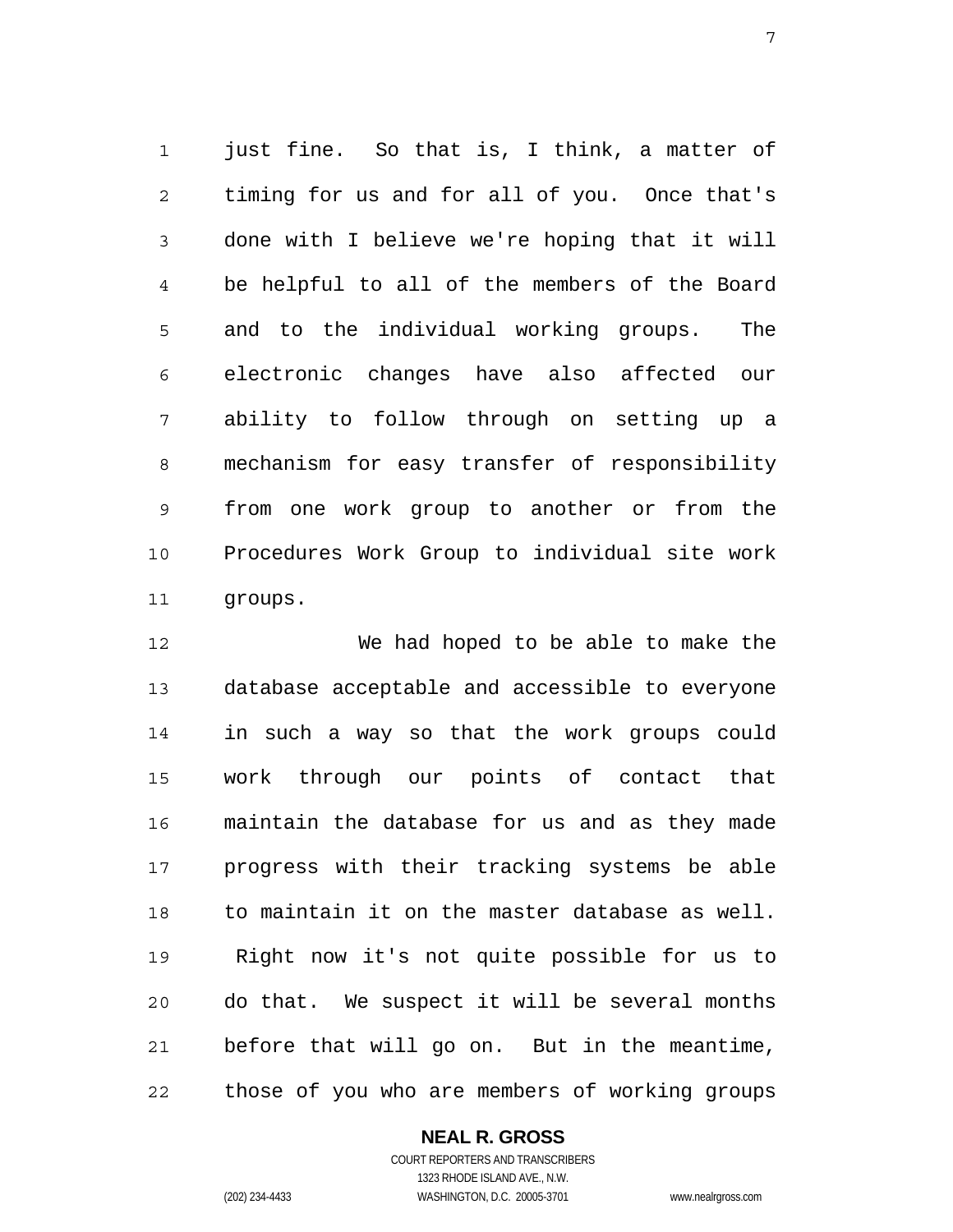1 2 3 4 to whom responsibility for an issue is being transferred, we'll just have to work with ordinary electronic format that you are familiar with.

5 6 7 8 9 10 11 12 13 14 15 16 17 18 19 20 21 22 As Paul mentioned, I did send to all of you last week our draft of a letter to the Secretary giving a very brief overview of what this Subcommittee does, what our progress has been. Steve Marschke, who is our contractor point of contact, sent me the most recent numbers that he has for the total amount of findings that we have and the amount of open findings, which will change slightly in the letter that you have in your hand. The total findings are 538. The open findings are 100. That's the number that I anticipate providing to Dr. Ziemer for his letter for transmission to the Secretary. Does anyone have any question about that letter or any suggestions with respect to its content. I've not heard from anyone. I'm assuming that there, therefore, is no major difficulty with

#### **NEAL R. GROSS** COURT REPORTERS AND TRANSCRIBERS

1323 RHODE ISLAND AVE., N.W. (202) 234-4433 WASHINGTON, D.C. 20005-3701 www.nealrgross.com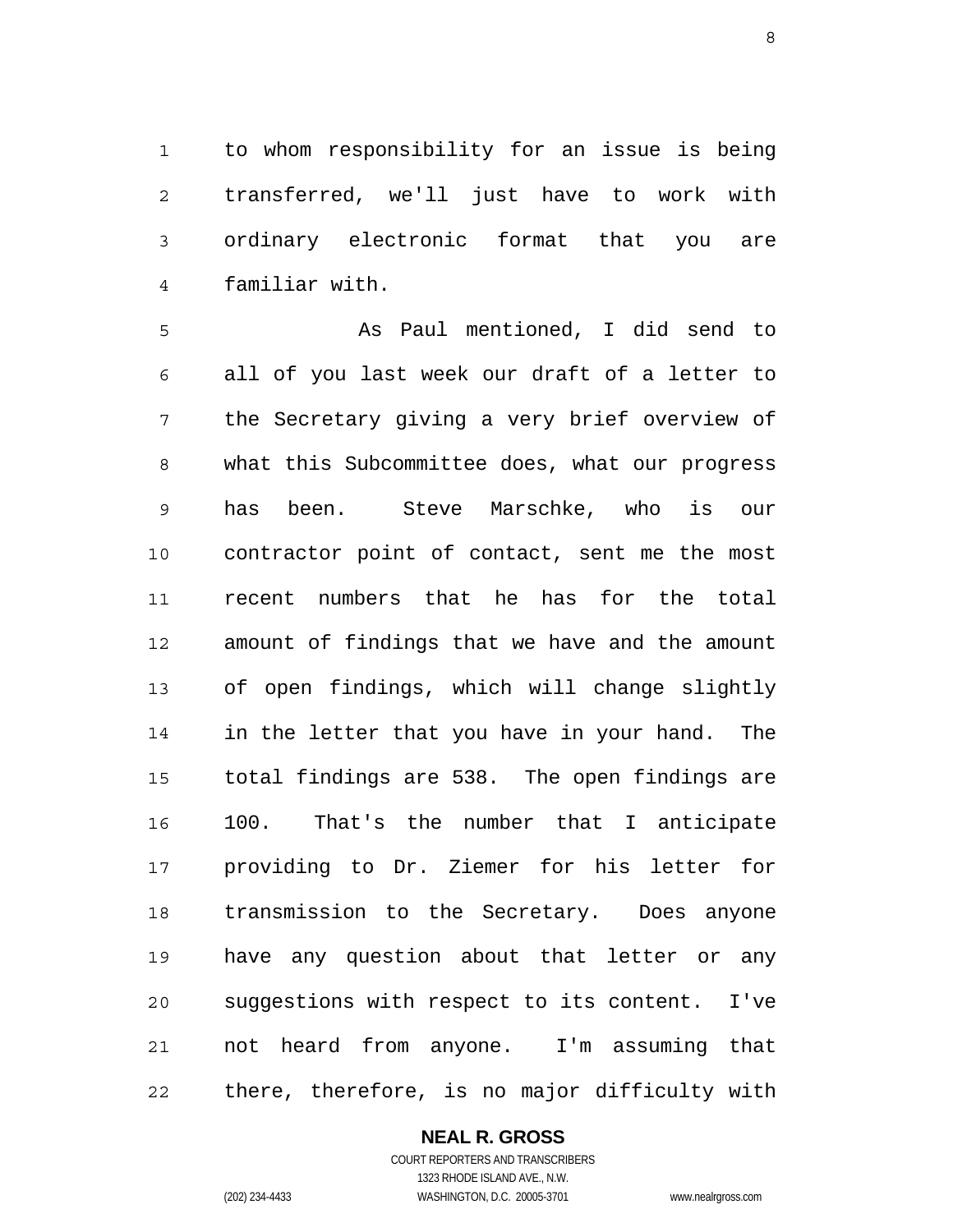1 the language or with the report as it stands.

| $\overline{2}$ | CHAIRMAN ZIEMER: Wanda, one thing             |
|----------------|-----------------------------------------------|
| 3              | I would like to do, sometimes silence can be  |
| $\overline{4}$ | misinterpreted. I want to make sure, number   |
| 5              | one, everyone has the letter, and then I want |
| 6              | to move to what I would call the bottom line  |
| 7              | issues on the letter and make sure that       |
| 8              | everyone is agreeable on that. You may have   |
| 9              | some editorial things, and, Wanda, with your  |
| 10             | permission I'd like to lead the group through |
| 11             | a few items on this.                          |
| 12             | MEMBER MUNN: I would be delighted             |
| 13             | to have you do that. Go right ahead.          |
| 14             | CHAIRMAN ZIEMER: Is there anyone              |
| 15             | that would admit to not having been able to   |
| 16             | find the letter in their files?               |
| 17             | MEMBER BEACH: Well, I actually                |
| 18             | cannot pull it up right now. My email is not  |
| 19             | working.                                      |
| 20             | CHAIRMAN ZIEMER: Okay. Well, let              |
| 21             | me go through this.                           |
| 22             | MEMBER MUNN:<br>It was sent out<br>on         |

**NEAL R. GROSS** COURT REPORTERS AND TRANSCRIBERS 1323 RHODE ISLAND AVE., N.W. (202) 234-4433 WASHINGTON, D.C. 20005-3701 www.nealrgross.com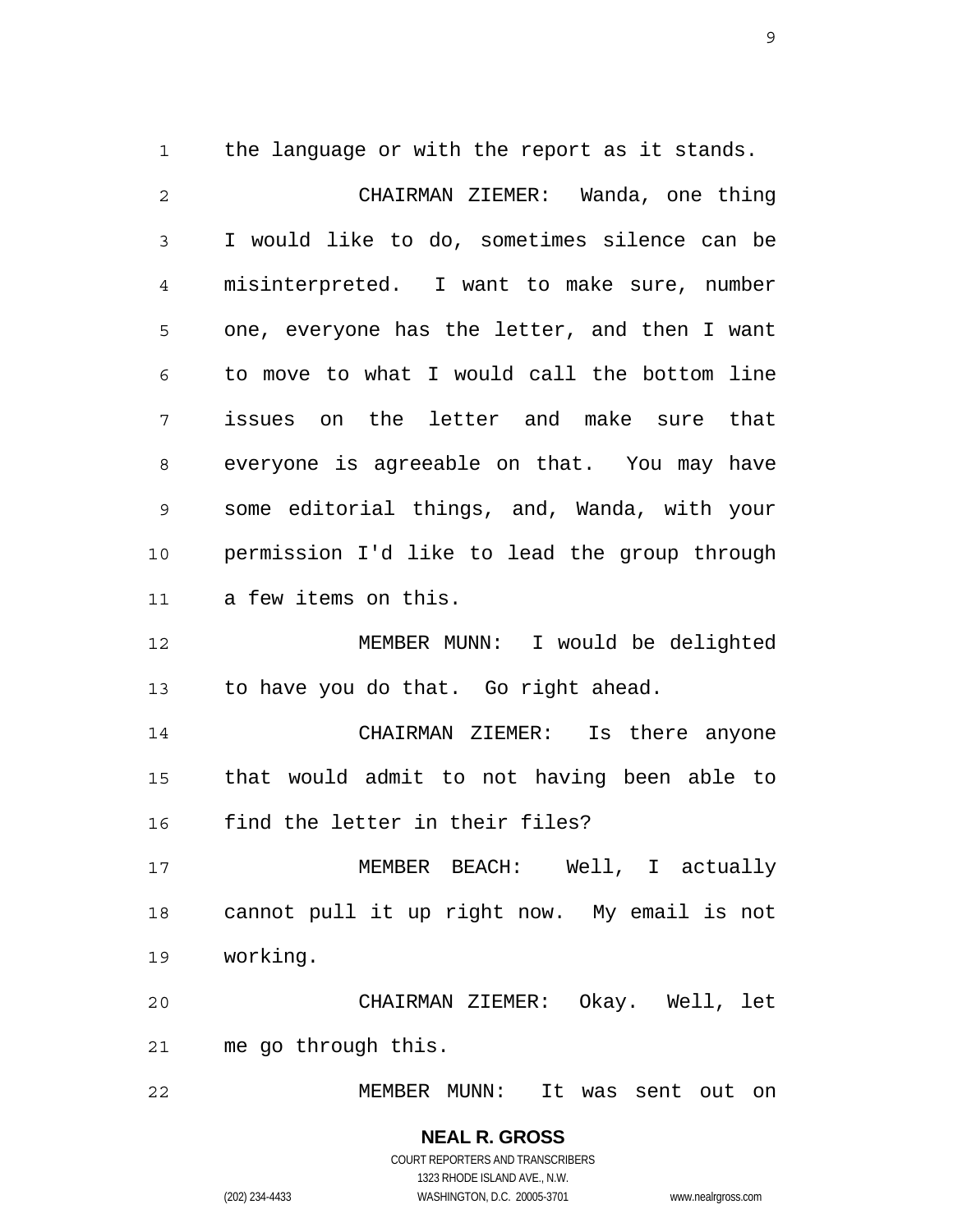1 the 15th.

| 2              | MEMBER BEACH: I do have it.                                 |
|----------------|-------------------------------------------------------------|
| $\mathfrak{Z}$ | CHAIRMAN ZIEMER:<br>There will be                           |
| $\overline{4}$ | opportunity to edit it further, as Wanda has                |
| 5              | indicated. The first paragraph of the letter                |
| 6              | simply points out that this is the second                   |
| 7              | report that we are making in accordance with                |
| 8              | the provisions of the rules and the law that                |
| $\mathsf 9$    | is cited here. And then it also indicates why               |
| 10             | we are reviewing procedures, and it points out              |
| 11             | that this is being done as part of our                      |
| 12             | responsibility to assure the scientific                     |
| 13             | validity of and completeness of the work of                 |
| 14             | NIOSH in dose reconstruction. There is a                    |
| 15             | little bit of information about the background              |
| 16             | of the Subcommittee, including its membership.              |
| 17             | is a bit of information about the<br>There                  |
| 18             | numbers of procedures that have been reviewed               |
| 19             | and the numbers of findings and the percent of              |
| 20             | those that have been closed.<br>So that's                   |
| 21             | basically all simply factual information.<br>The            |
| 22             | Subcommittee<br>has been editing on it<br>at<br>$_{\rm SO}$ |

**NEAL R. GROSS** COURT REPORTERS AND TRANSCRIBERS 1323 RHODE ISLAND AVE., N.W.

(202) 234-4433 WASHINGTON, D.C. 20005-3701 www.nealrgross.com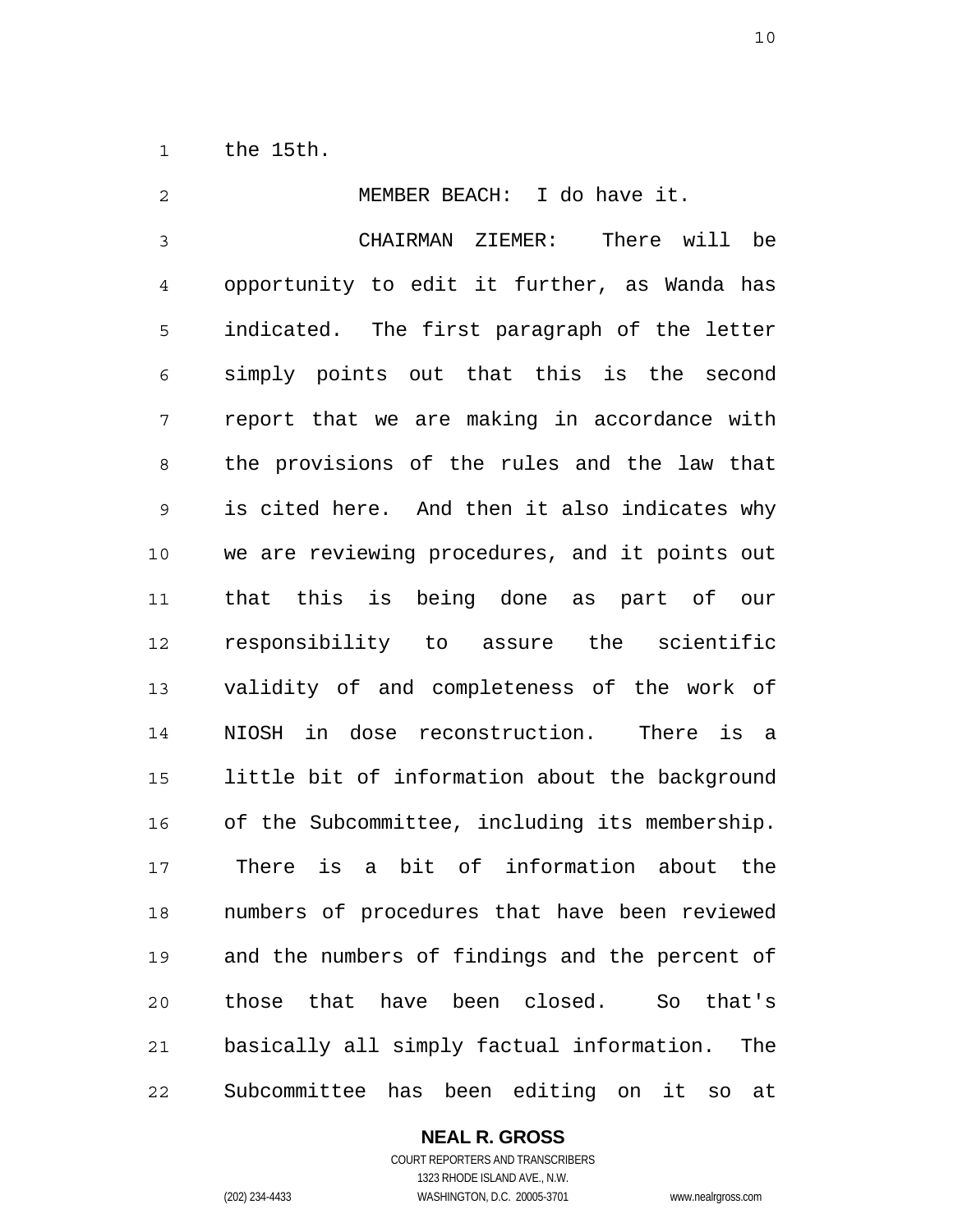1 2 3 least the Chair is certain there aren't any dangling participles. However, there may be other problems that you will identify.

4 5 6 7 8 9 10 11 12 13 14 15 Now, when you get to the fourth paragraph, it begins to talk about the results. And I think that is where we want to make sure that the Board is comfortable. It talks about sort of the range of findings in terms of their impact, and then it goes on in the, I guess it is the fifth paragraph that indicates the results of the reviews, and it has several bullet points that describe what has occurred as a result of the reviews. And there's those three bullet points, which I think are important.

16 17 18 19 20 The first of which is the multiple modifications have been made to procedures, including some changes of such a nature that new revisions of the document were required. So that's a first impact item.

21 22 The second is, by highlighting subjects which reoccurred in the review of

#### **NEAL R. GROSS** COURT REPORTERS AND TRANSCRIBERS

1323 RHODE ISLAND AVE., N.W. (202) 234-4433 WASHINGTON, D.C. 20005-3701 www.nealrgross.com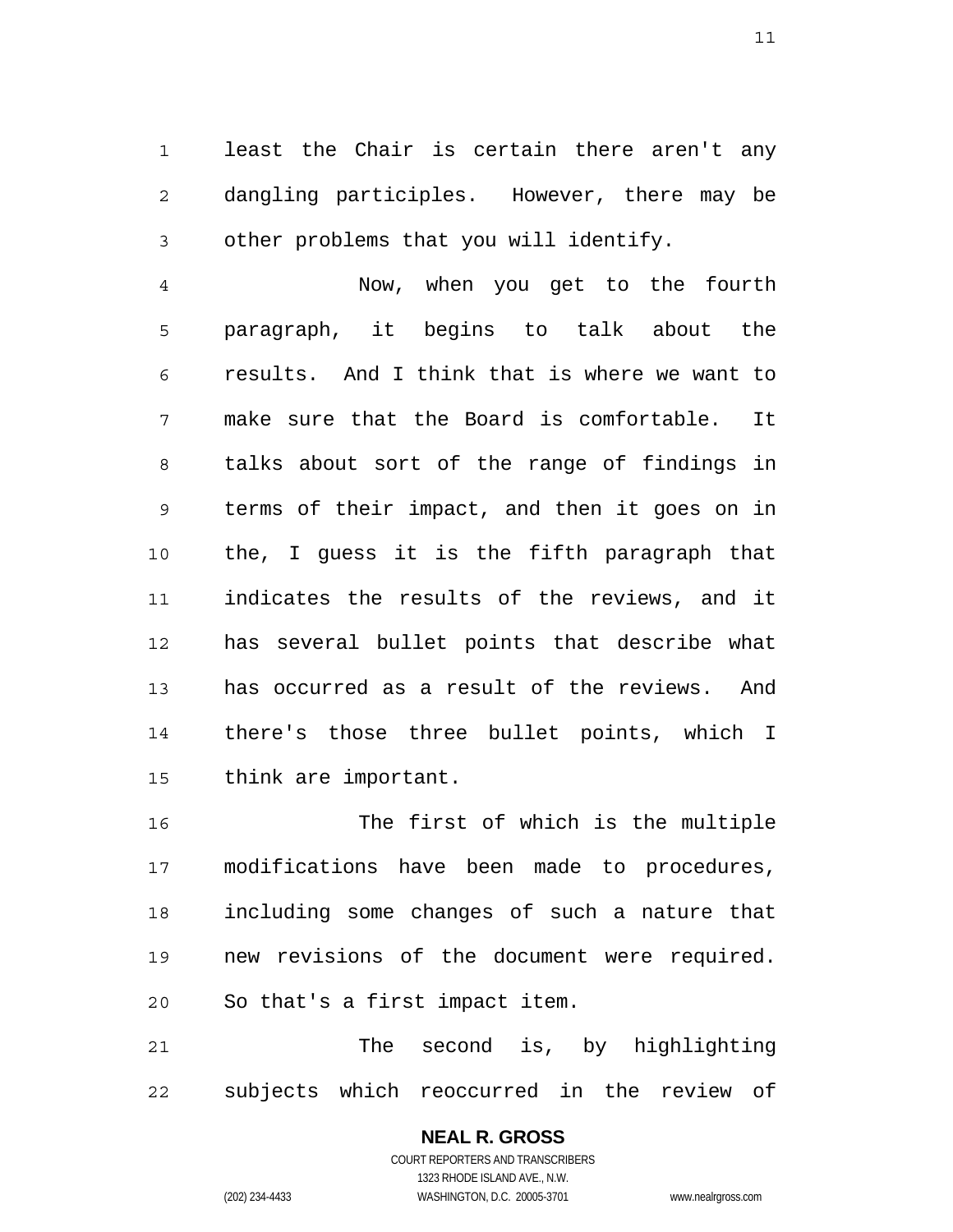1 2 3 4 5 6 7 8 9 10 11 procedures for individual sites, the Board has been able to identify several overarching issues which have the potential for complexwide concern. The third bullet point is the procedures or, I'm sorry, the process of identifying these reoccurring topics has been a major factor in the ongoing process of administering and eliminating redundancy from the procedure collection. Those are three impact points that the Subcommittee identified.

12 13 14 15 16 17 18 19 20 21 22 And then I think the next paragraph has the key sentence, and this is the important one for the Board. It is the consensus of the Board that this process continues to be effective in assuring the clarity, efficiency, and scientific accuracy of the procedures in use. That is the key bottom line sentence. And that is the one I think is important, that there be agreement on if this letter is to go forward. Beyond that, the letter says there is some attachments,

**NEAL R. GROSS**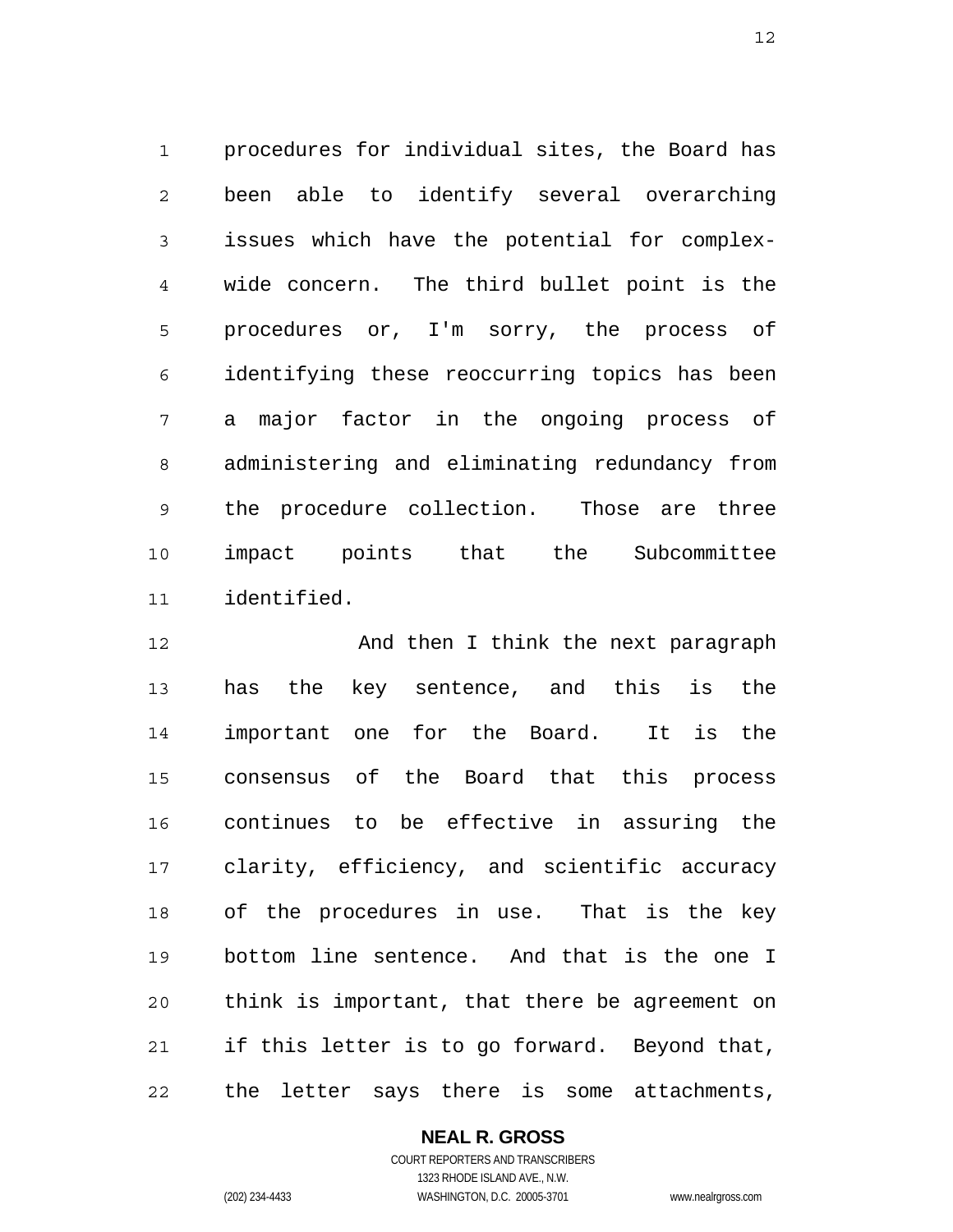1 which summarize the findings.

| $\overline{2}$ | I guess, Madam Chairman, it<br>So              |
|----------------|------------------------------------------------|
| $\mathsf 3$    | would be important for us to get concurrence   |
| 4              | on the letter, particularly with respect to    |
| 5              | that bottom line issue.                        |
| 6              | MEMBER MUNN: It is my request that             |
| 7              | the full Board recommend the letter go forward |
| 8              | to the Secretary.                              |
| $\mathsf 9$    | And<br>CHAIRMAN ZIEMER:<br>that                |
| 10             | basically is a motion from the Subcommittee.   |
| 11             | It doesn't require a second so that we can     |
| 12             | discuss that. I ask if there<br>is<br>any      |
| 13             | discussion, pro or con, or if there are        |
| 14             | particular items that you believe should be    |
| 15             | changed, and certainly we can do edits         |
| 16             | afterwards, but the bottom line items are very |
| 17             | important. Brad?                               |
| 18             | MEMBER CLAWSON: Who's this going               |
|                | 19 to? Is this going to --                     |
| 20             | CHAIRMAN ZIEMER: This would go to              |
| 21             | the Secretary of Health and Human Services,    |
| 22             | Secretary Sebelius.                            |

**NEAL R. GROSS** COURT REPORTERS AND TRANSCRIBERS

1323 RHODE ISLAND AVE., N.W. (202) 234-4433 WASHINGTON, D.C. 20005-3701 www.nealrgross.com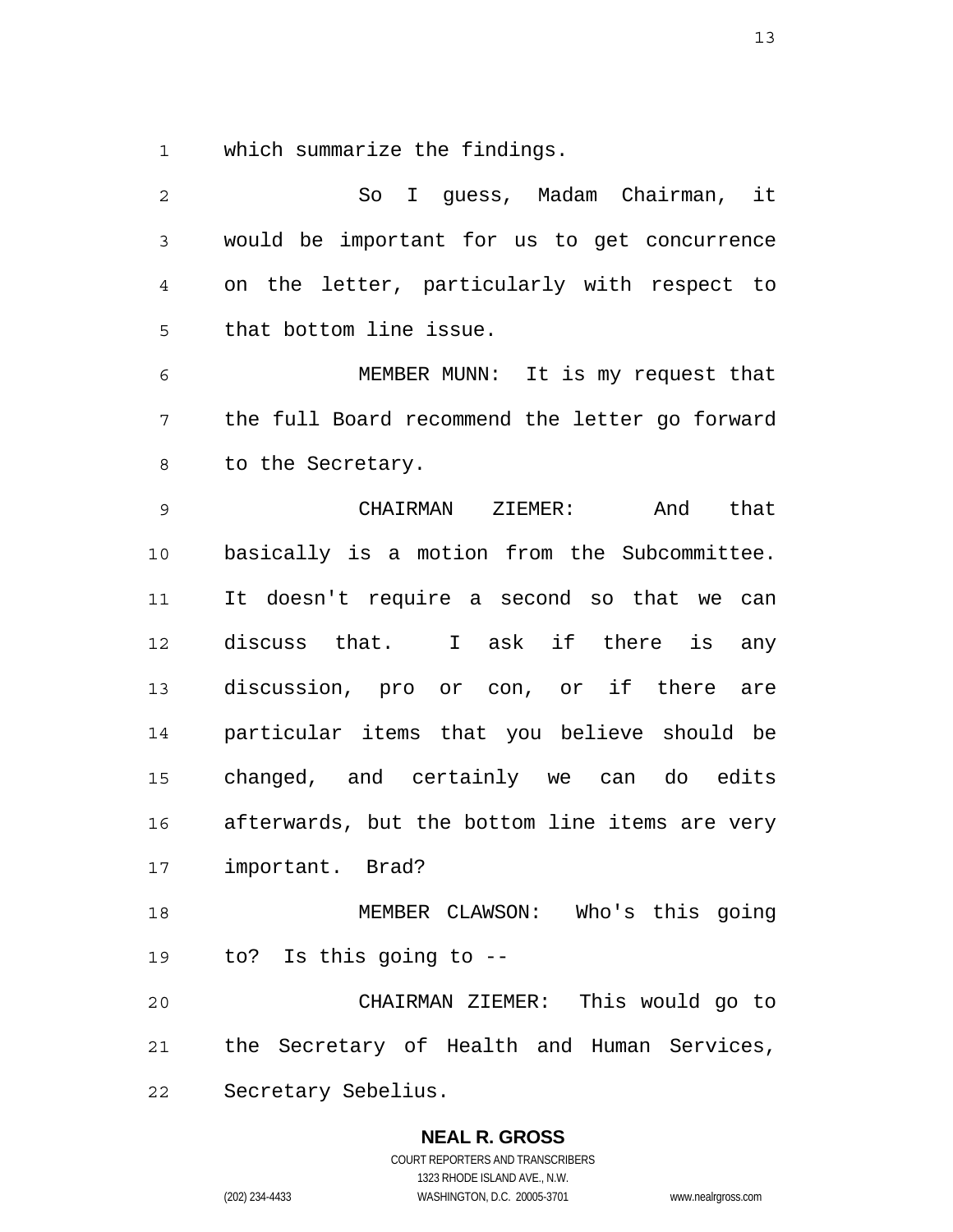1 2 3 4 5 6 7 8 9 10 11 12 13 14 15 16 17 18 19 20 21 22 MEMBER CLAWSON: Secretary who? CHAIRMAN ZIEMER: Sebelius. MEMBER MUNN: Sebelius. MEMBER CLAWSON: I just wanted to make sure when I saw that it didn't go to John. CHAIRMAN ZIEMER: No, this would be a report to, I mean, we report to the Secretary of Health and Human Services. MEMBER CLAWSON: Okay. MEMBER MUNN: That's why it says the Honorable Kathleen Sebelius. CHAIRMAN ZIEMER: We would probably transmit this through John's office in NIOSH as we do our other materials to the Secretary, but it would be addressed to her. MEMBER CLAWSON: Okay. CHAIRMAN ZIEMER: There appears to be no discussion of particular concern. Does that mean there's a comfort level and that you are ready to vote? I see nods. Okay. Then we will, let's -- actually, since this is

**NEAL R. GROSS**

COURT REPORTERS AND TRANSCRIBERS 1323 RHODE ISLAND AVE., N.W. (202) 234-4433 WASHINGTON, D.C. 20005-3701 www.nealrgross.com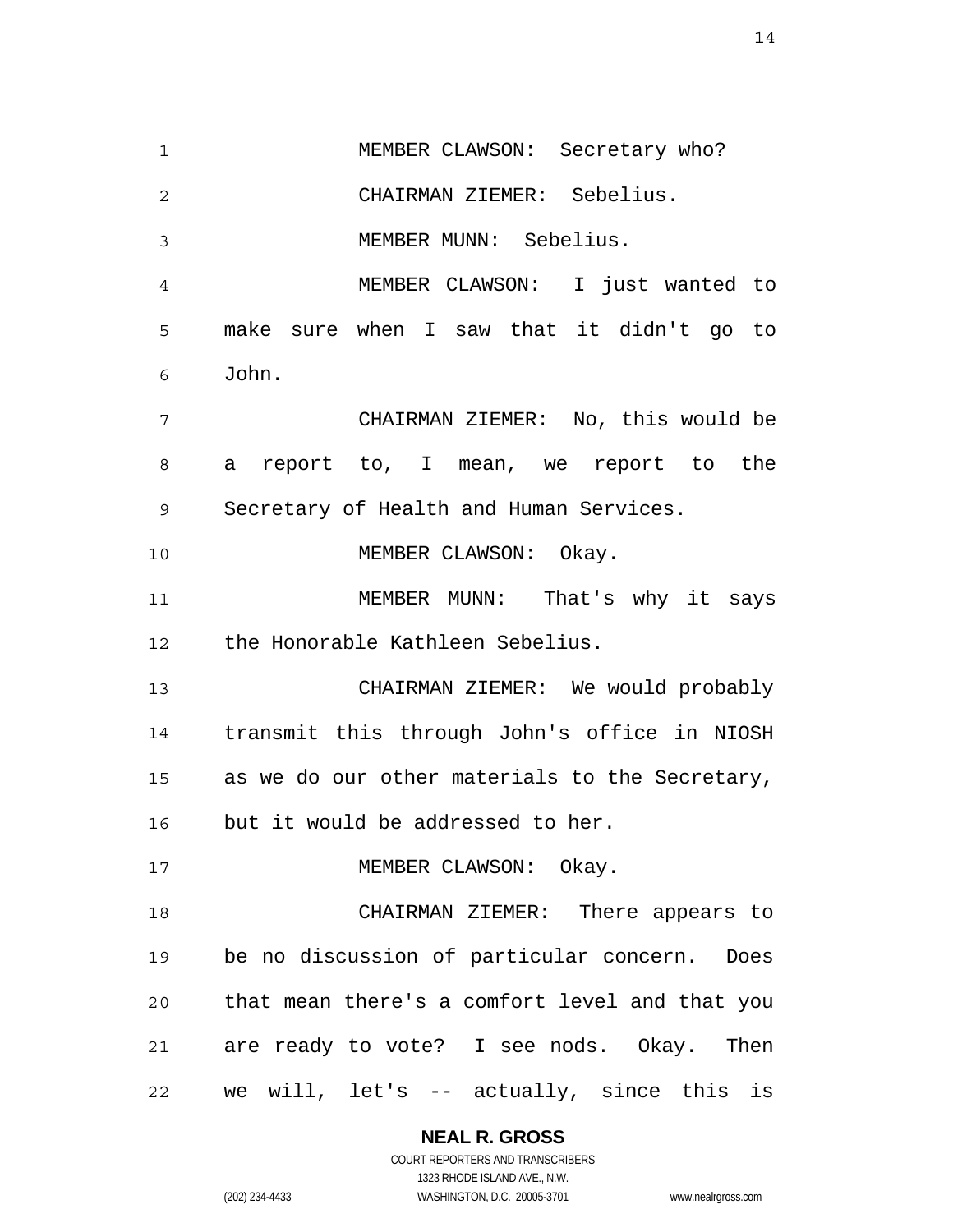1 2 3 4 5 6 7 8 9 10 11 12 13 14 15 16 17 18 19 20 21 22 going to the Secretary I would like to get a voice vote on this individually. We will go down the roster here. MR. KATZ: Ms. Beach? MEMBER BEACH: Yes. MR. KATZ: Mr. Clawson? MEMBER CLAWSON: Yes. MR. KATZ: Mr. Gibson. Oh no, he's not here. Excuse me. CHAIRMAN ZIEMER: But we will have to obtain his vote. MR. KATZ: Okay, we shall do that. Mr. Griffon? MEMBER GRIFFON: Yes. MR. KATZ: Dr. Lockey? MEMBER LOCKEY: Yes. MR. KATZ: And then same with Dr. Melius. I'll get his vote. Ms. Munn? MEMBER MUNN: Yes. MR. KATZ: Dr. Poston? MEMBER POSTON: Yes. MR. KATZ: Mr. Presley?

#### **NEAL R. GROSS**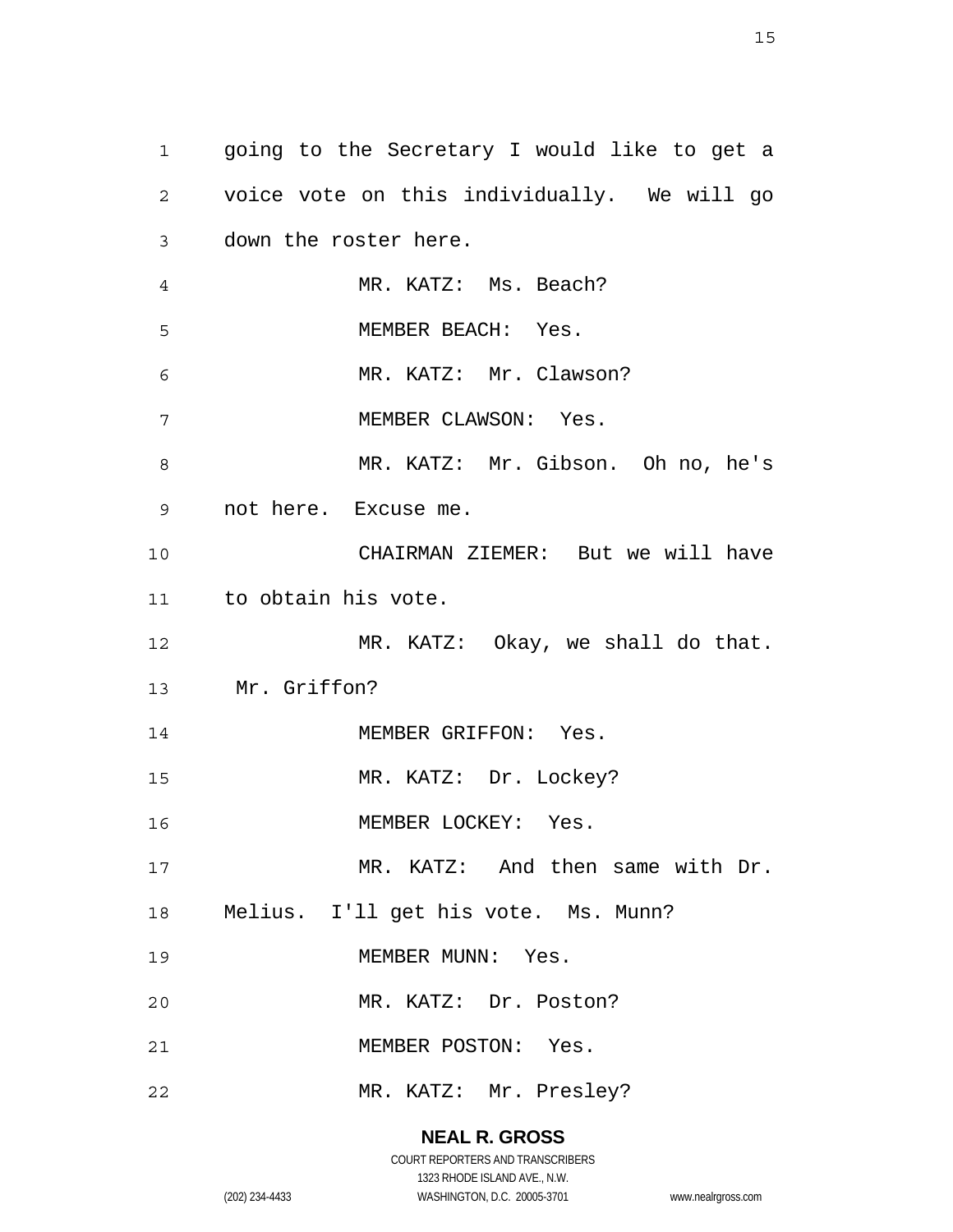1 2 3 4 5 6 7 8 9 10 11 12 13 14 15 16 17 18 19 20 21 22 MEMBER PRESLEY: Yes. MR. KATZ: Dr. Roessler? MEMBER ROESSLER: Yes. MR. KATZ: Mr. Schofield? MEMBER SCHOFIELD: Yes. MR. KATZ: Dr. Ziemer? CHAIRMAN ZIEMER: Yes. MR. KATZ: It's unanimous with ten votes. CHAIRMAN ZIEMER: The motion carries, and since this is a report to the Secretary, I think we will treat it as we do our other recommendations to the Secretary, which specify that we do obtain the votes of the other Board members, so they will have the opportunity to be on record on this one as well. Thank you very much. Ms. Munn, do you have additional comments? MEMBER MUNN: That's the extent of my report. Thank you. CHAIRMAN ZIEMER: Thank you very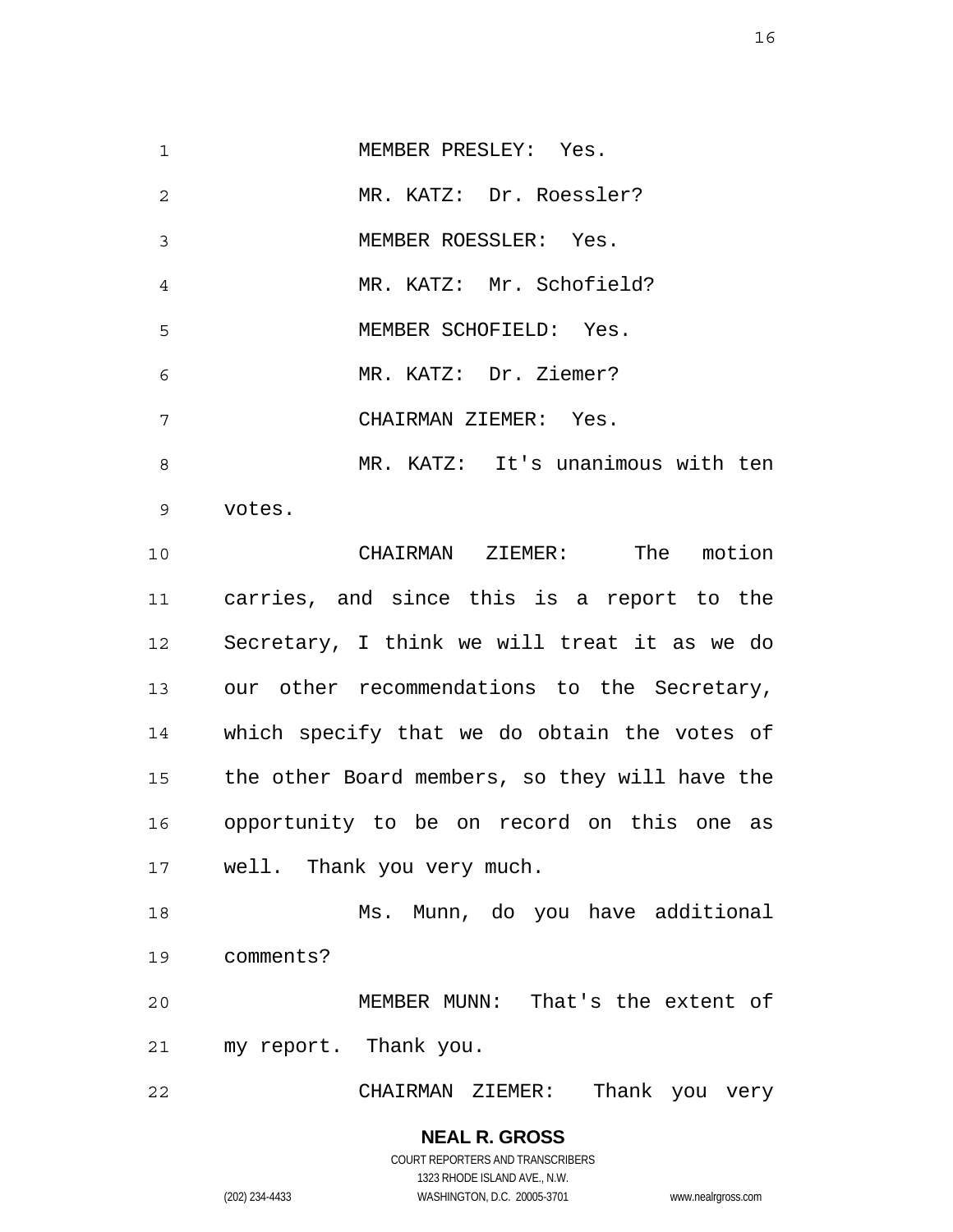1 2 much. Then we will go to Mr. Griffon for the Subcommittee on Dose Reconstruction.

3 4 5 6 7 8 9 10 11 12 13 14 15 16 17 18 19 20 21 22 MEMBER GRIFFON: Yes, a very brief report from the Dose Reconstruction Subcommittee. We did have one meeting since the last Advisory Board meeting. We continue work on the sixth, seventh, and eighth set of cases. We are very close to closing a few of those out. I know this has been a report of mine for the last several Board meetings, but we are very close to closing out the sixth and seventh set. We also began the process or deliberation process on the Subcommittee regarding the first 100 cases report. If you remember, the Board tasked us to go back and reconsider. We did forward a report on the first 100 cases, but we wanted to sort of reconsider what impacts some of those findings had on the bottom line question that Paul had raised regarding scientific accuracy of the dose reconstructions to this point in the program, so we began deliberations on that. I

#### **NEAL R. GROSS**

COURT REPORTERS AND TRANSCRIBERS 1323 RHODE ISLAND AVE., N.W. (202) 234-4433 WASHINGTON, D.C. 20005-3701 www.nealrgross.com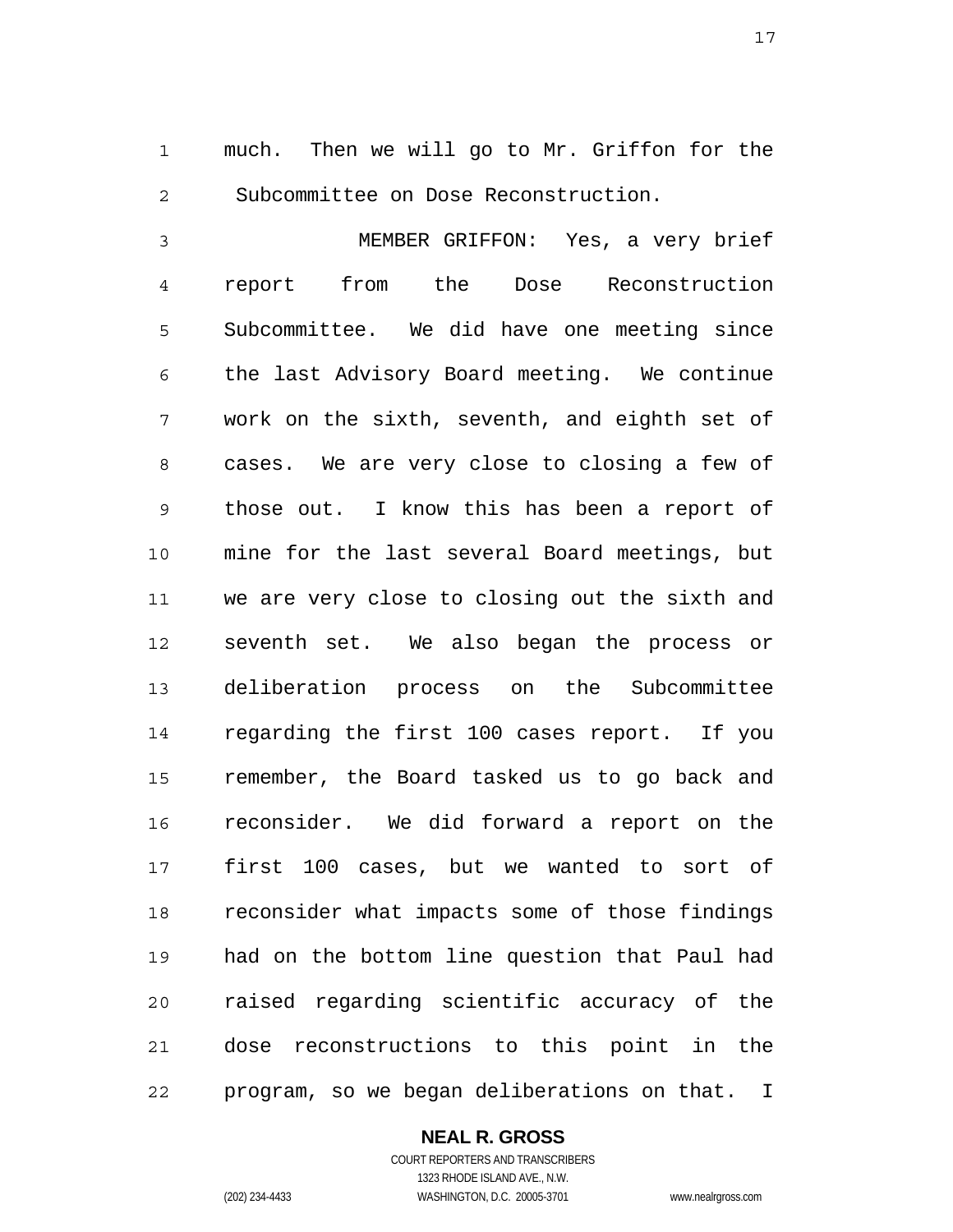1 2 3 4 5 6 7 8 9 owe the Subcommittee a draft for the next Subcommittee meeting, and then we are going to start getting more specific to try to bring something back to the Board with regard to what we think we can say about a bottom line on those issues that were raised in the previous report. But other than that, we just continued our regular work on the sixth, seventh, and eighth cases.

10 11 12 13 14 15 16 17 18 19 20 21 22 CHAIRMAN ZIEMER: Thank you, Mark. If I might add one thing for informational purposes. SC&A has completed their review of the 11th set of dose reconstructions, and they are ready to begin work with our Board teams on the individual cases. The list of cases and the team assignments are in my hands currently. I am looking at them. Actually I promised John Mauro I would have them by today, and today is going to be a long day. It is going to stretch into tomorrow, but these are just about ready to go. General counsel will have to look at them for ensuring

#### **NEAL R. GROSS**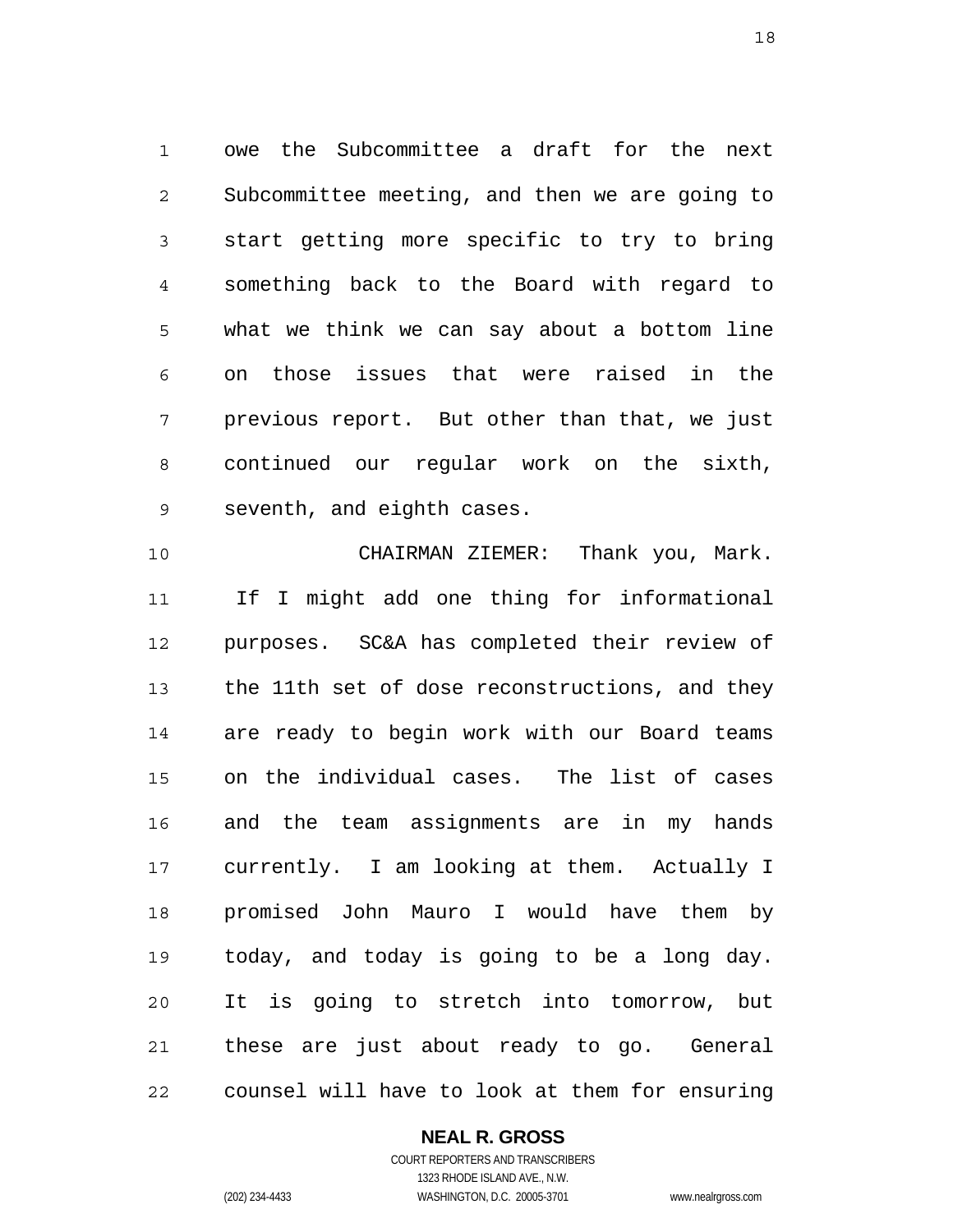1 2 3 4 5 6 7 that we don't have conflict of interest, but I think we'll be, we are basically set to go. You will be contacted very soon by the SC&A folks to set up your review time with them. So that will be coming. Probably you will hear from them next week I would gather. So just that as a status report.

8 9 10 11 12 13 Thank you. Let's proceed with the work groups, Ted. Let me preface this also. If your work group has nothing to report and - - other than that you met, just tell us that. We don't need any lengthy reports on actions that have not occurred.

14 15 16 17 MR. KATZ: Okay. So Blockson is not necessary because we've addressed that at the meeting already. But Chapman Valve, Dr. Poston?

18 MEMBER POSTON: No report.

19 MR. KATZ: And then Fernald, Mr.

20 Clawson?

21 MEMBER CLAWSON: No report.

22 MR. KATZ: Hanford is Dr. Melius

> **NEAL R. GROSS** COURT REPORTERS AND TRANSCRIBERS

1323 RHODE ISLAND AVE., N.W. (202) 234-4433 WASHINGTON, D.C. 20005-3701 www.nealrgross.com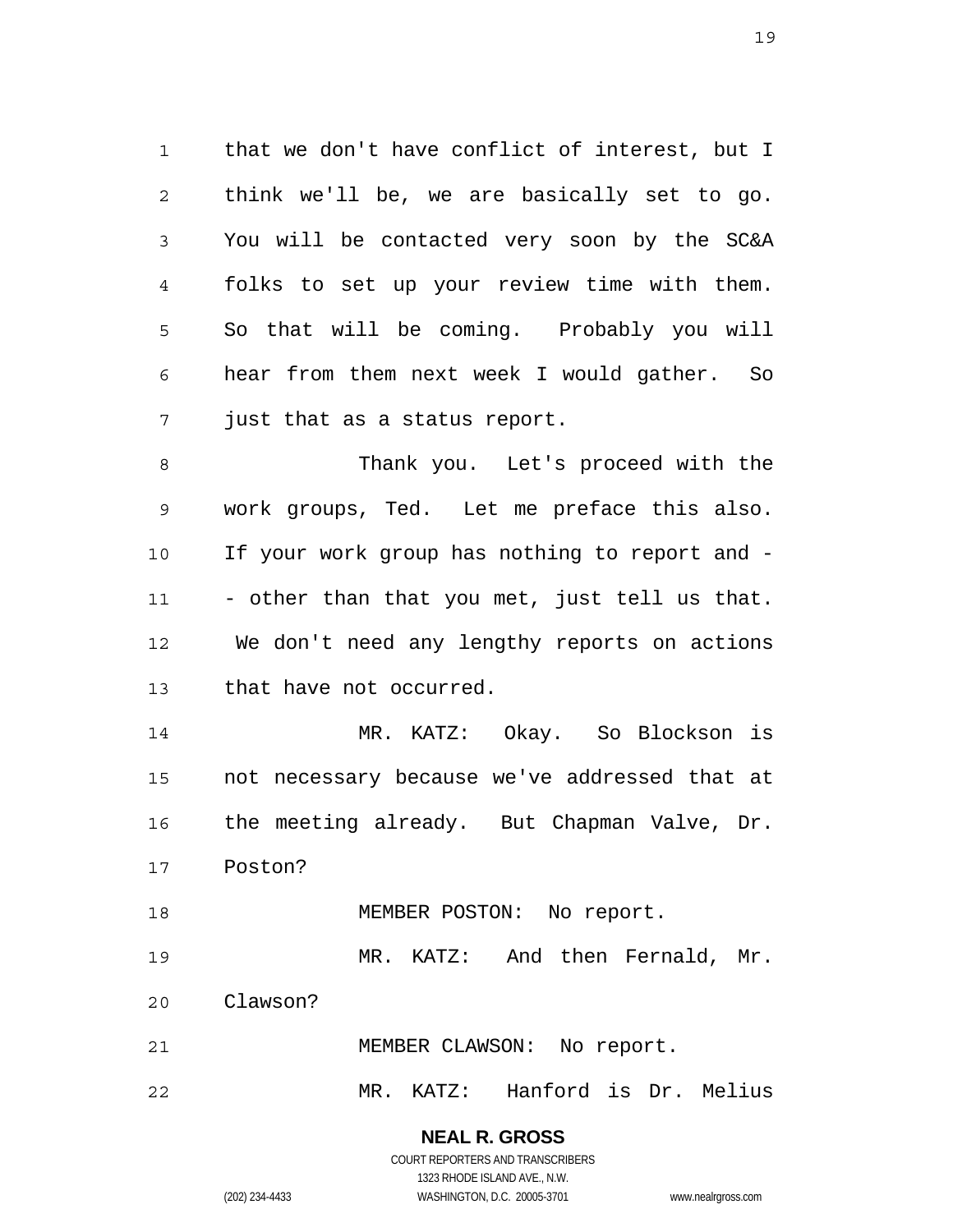1 2 3 who is not here with us today, but we spent a good bit of time. Is there a further update on Hanford?

4 5 6 7 8 9 10 11 12 13 CHAIRMAN ZIEMER: No, I'm on that Work Group as well, and Hanford we were waiting for the most recent action, which impacts on the original matrix and related things that we had from SC&A. My understanding is Jim now intends to assemble the Work Group in the very near future and we'll proceed from there. But the matrix that we have in hand will be greatly impacted by the action taken this week.

14 15 MR. KATZ: Thank you, Dr. Ziemer. Idaho, Mr. Schofield?

16 17 18 MEMBER SCHOFIELD: Larry Elliott said they will not probably be ready with that until April.

19 20 21 22 CHAIRMAN ZIEMER: That, ready with? Can you just specify what "that" is? MEMBER SCHOFIELD: The review that SC&A did was a TBD. It is back with NIOSH,

> **NEAL R. GROSS** COURT REPORTERS AND TRANSCRIBERS

1323 RHODE ISLAND AVE., N.W. (202) 234-4433 WASHINGTON, D.C. 20005-3701 www.nealrgross.com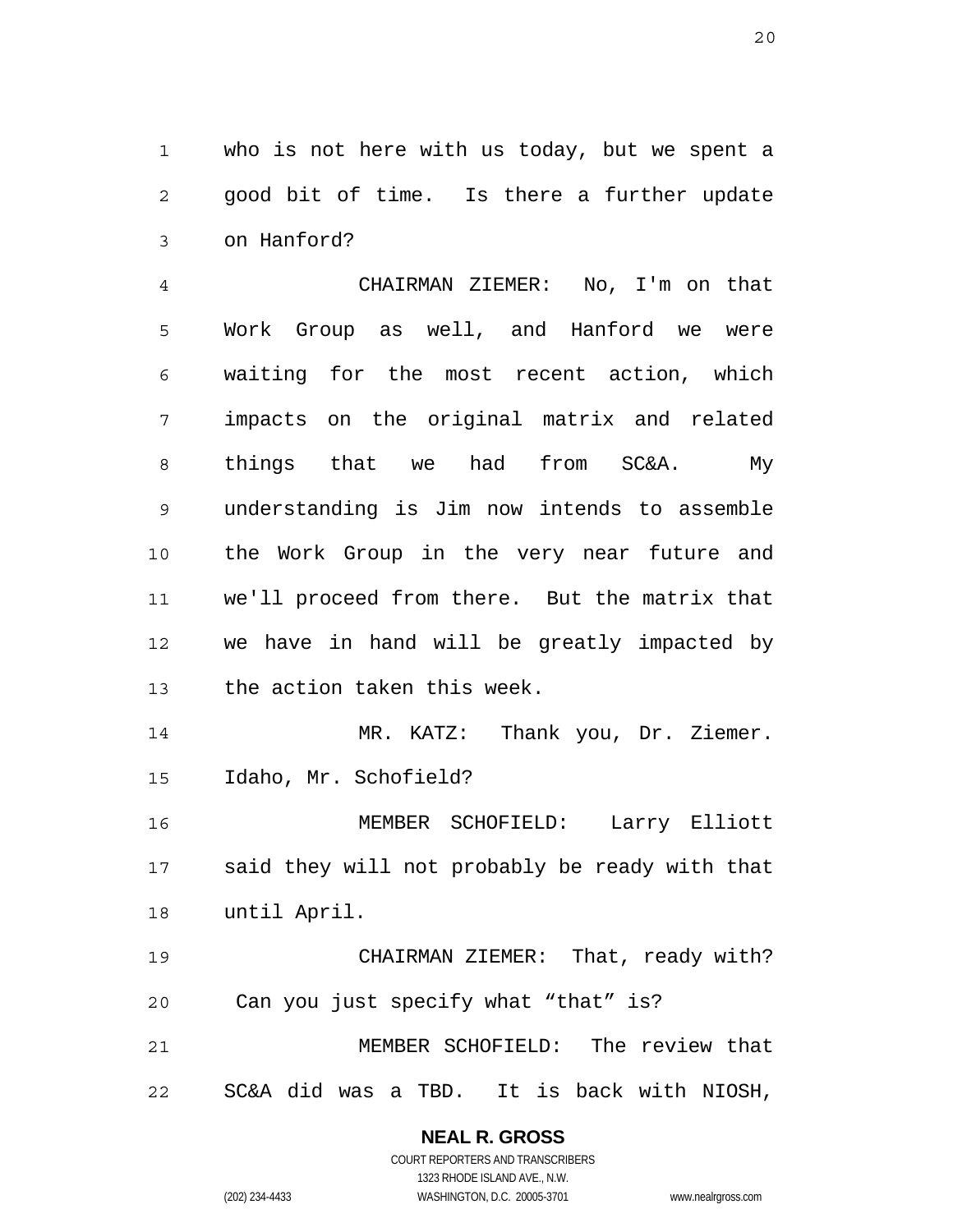1 2 but he does not expect to have anything ready for the Work Group until April.

3 4 CHAIRMAN ZIEMER: Very good, thank you.

5 6 7 8 9 10 11 12 13 14 15 16 17 18 19 20 21 22 MR. KATZ: Linde, Dr. Roessler? MEMBER ROESSLER: Our Work Group held its first meeting after being reestablished to look at SEC issues on September 2, and I reported on that meeting at our Board teleconference. So I'll just bring an update to this one. At that meeting we had made some assignments to SC&A and to NIOSH. SC&A has completed their assignment. NIOSH has completed most of the work that we had assigned them, but there's one small thing left open on -- dealing with radon. We were scheduled to have a Work Group meeting on November 4, but I think we need to reschedule that and make sure we have everything complete from NIOSH first. So we're looking at another couple of dates. November 16 is one that most Work Group members can meet. We are also

**NEAL R. GROSS**

COURT REPORTERS AND TRANSCRIBERS 1323 RHODE ISLAND AVE., N.W. (202) 234-4433 WASHINGTON, D.C. 20005-3701 www.nealrgross.com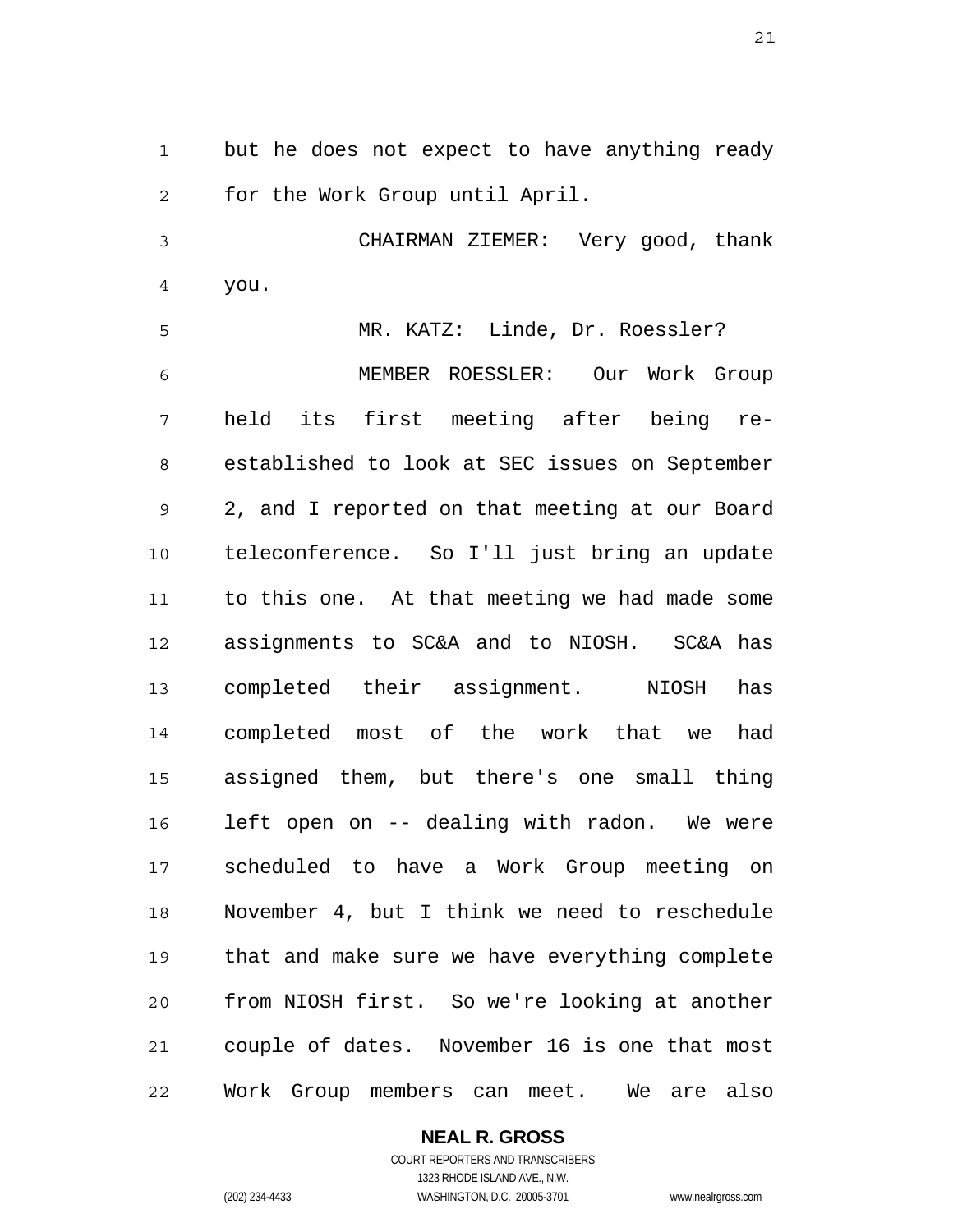1 2 3 4 5 6 7 looking at December 1. We've heard from our petitioners' representative, [identifying information redacted], and she's available at least for the 16th. But we have not heard yet from Steve Ostrow, who is SC&A's person on this. So right now we don't have a rescheduled date.

8 9 10 11 12 13 14 CHAIRMAN ZIEMER: Thank you very much, and, Dr. Roessler, if you'd permit me to reword something. We don't actually assign tasks to NIOSH. We request them. So Dr. Roessler meant to say that, and I just wanted to make sure you knew that's what she really meant.

15 16 MEMBER ROESSLER: That's what I really meant. Thank you.

17 18 MR. KATZ: Thank you. Los Alamos, Mr. Griffon?

19 20 21 MEMBER GRIFFON: No report at this point. We are getting closer though to having a Work Group meeting I think.

22 MR. KATZ: Mound, Ms. Beach?

> **NEAL R. GROSS** COURT REPORTERS AND TRANSCRIBERS

1323 RHODE ISLAND AVE., N.W. (202) 234-4433 WASHINGTON, D.C. 20005-3701 www.nealrgross.com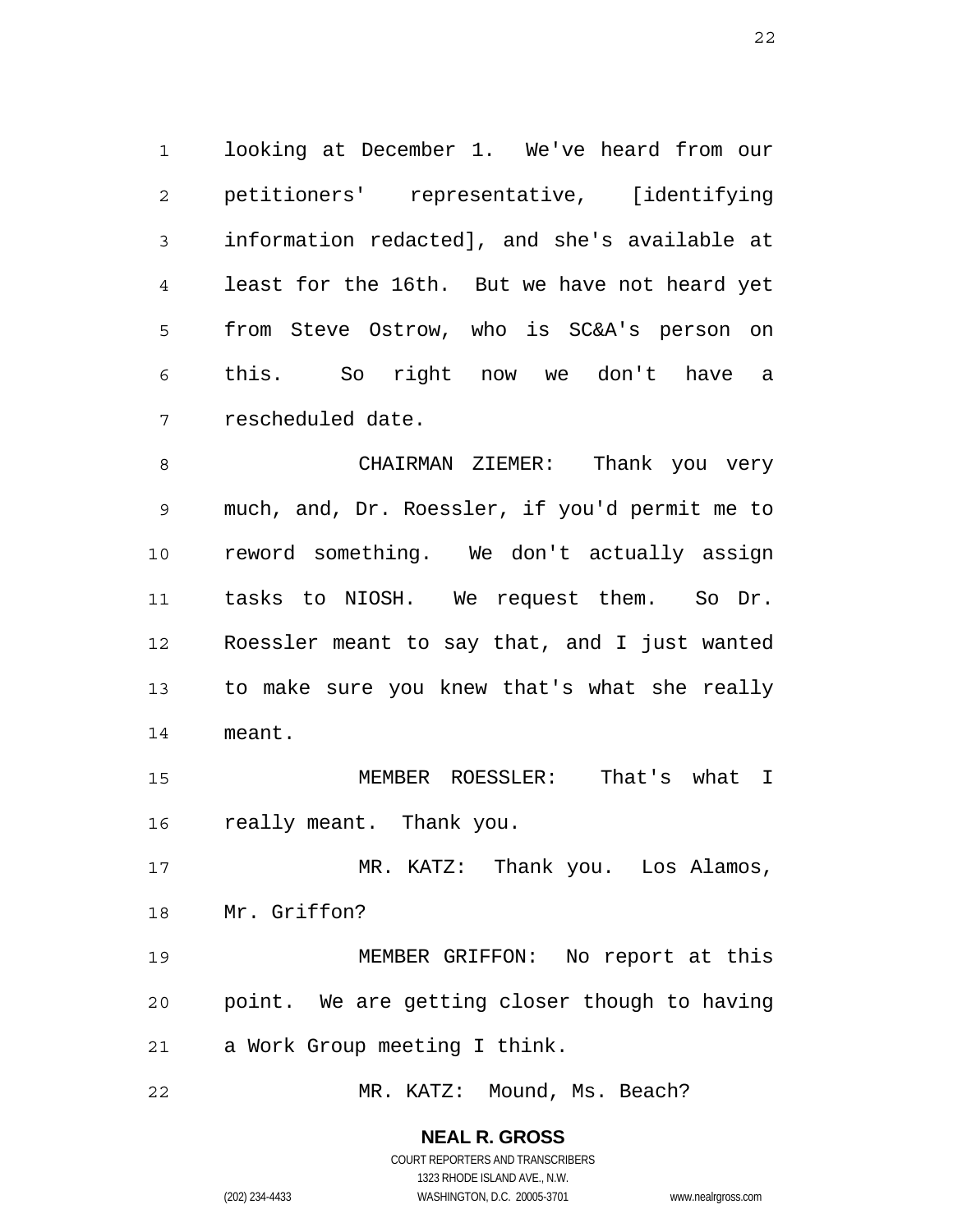1 2 3 4 5 MEMBER BEACH: Okay, for Mound. We have scheduled a two-day meeting for early January. My hope is that we will be able to present the Work Group's findings to the full Board at the February meeting.

6 7 MR. KATZ: Thank you. NTS, Mr. Presley?

8 9 10 11 12 13 14 15 16 MEMBER PRESLEY: I'm going to cut this two page down to about a half a page. In the last little bit there's been some concerns about NTS not meeting, and I want to tell you why that's been going on. When we met in Las Vegas last year, we thought we were really close to closing this, and it was brought to our attention that some data had been found for bioassay results at the Test

17 18 19 20 21 22 Site. At the Advisory Board meeting in Amarillo, NIOSH committed to obtaining these results or this data, and when I say data it's actually five electronic databases, it has over a quarter of a million, a quarter of a million bioassay data on it. It takes some

> **NEAL R. GROSS** COURT REPORTERS AND TRANSCRIBERS

1323 RHODE ISLAND AVE., N.W. (202) 234-4433 WASHINGTON, D.C. 20005-3701 www.nealrgross.com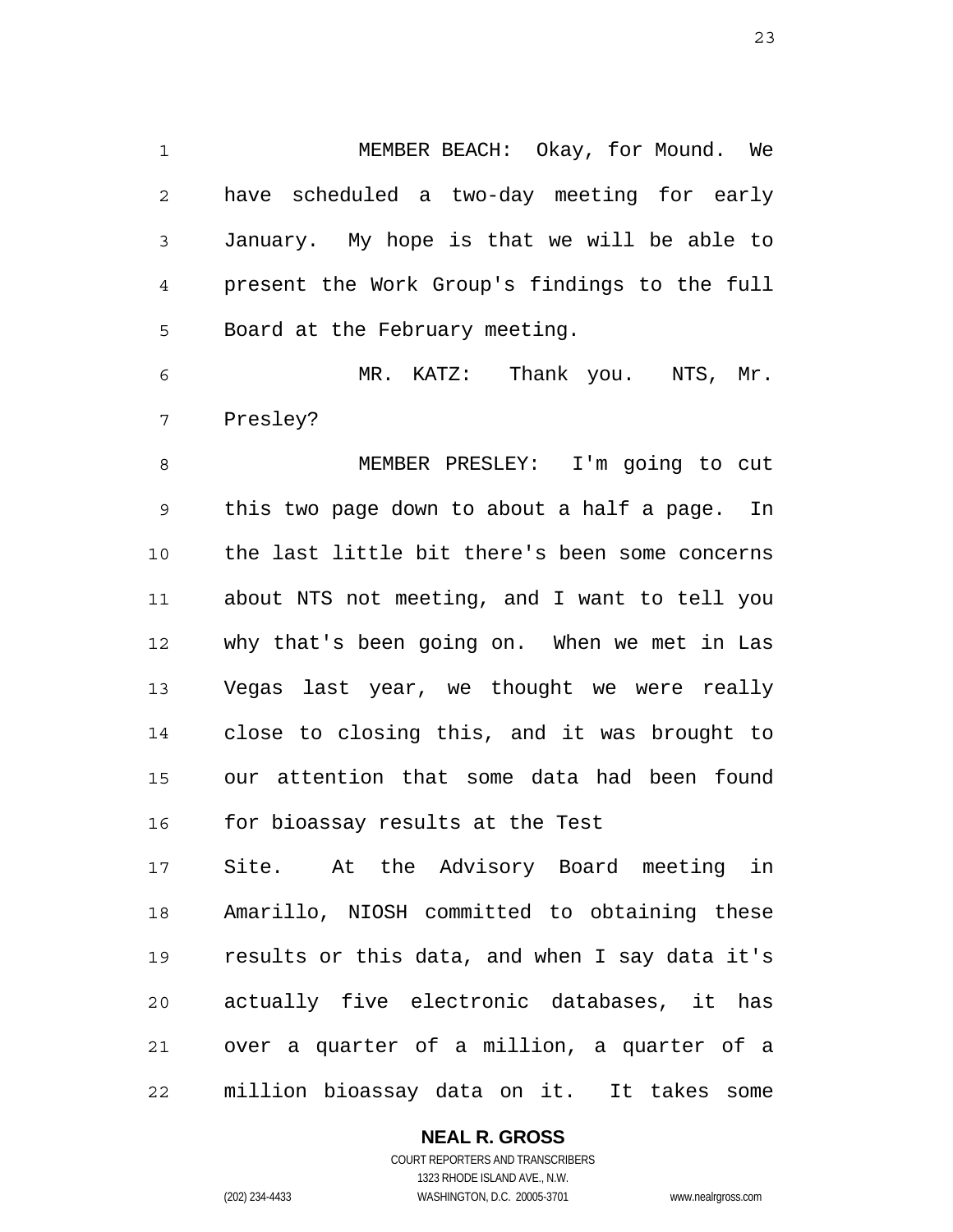1 2 3 4 5 6 7 8 9 10 11 12 13 14 15 16 time to do this. So they are looking at the data. The data is from 1955 until 2000. I believe it's all workers. It has Social Security numbers, names. So it is a very, very high quality database for them to use. They are going to report back to the Board, I have been told, hopefully in two to three weeks. When the Working Group gets this, then we will forward a copy on to John Mauro for their review and hopefully then the NTS Working Group will be able to move on, on the TBD as well as the SEC petition. We're close, we're a whole lot closer than we were a year ago, but we want to make sure that all the strings are pulled and all the doors are closed. Thank you.

17 18 MR. KATZ: Thank you. Pantex, Mr. Clawson?

19 20 21 22 MEMBER CLAWSON: Nothing to report at this time. We did go down and have data capture, and we've got a few problems we are trying to work out, but nothing at this time.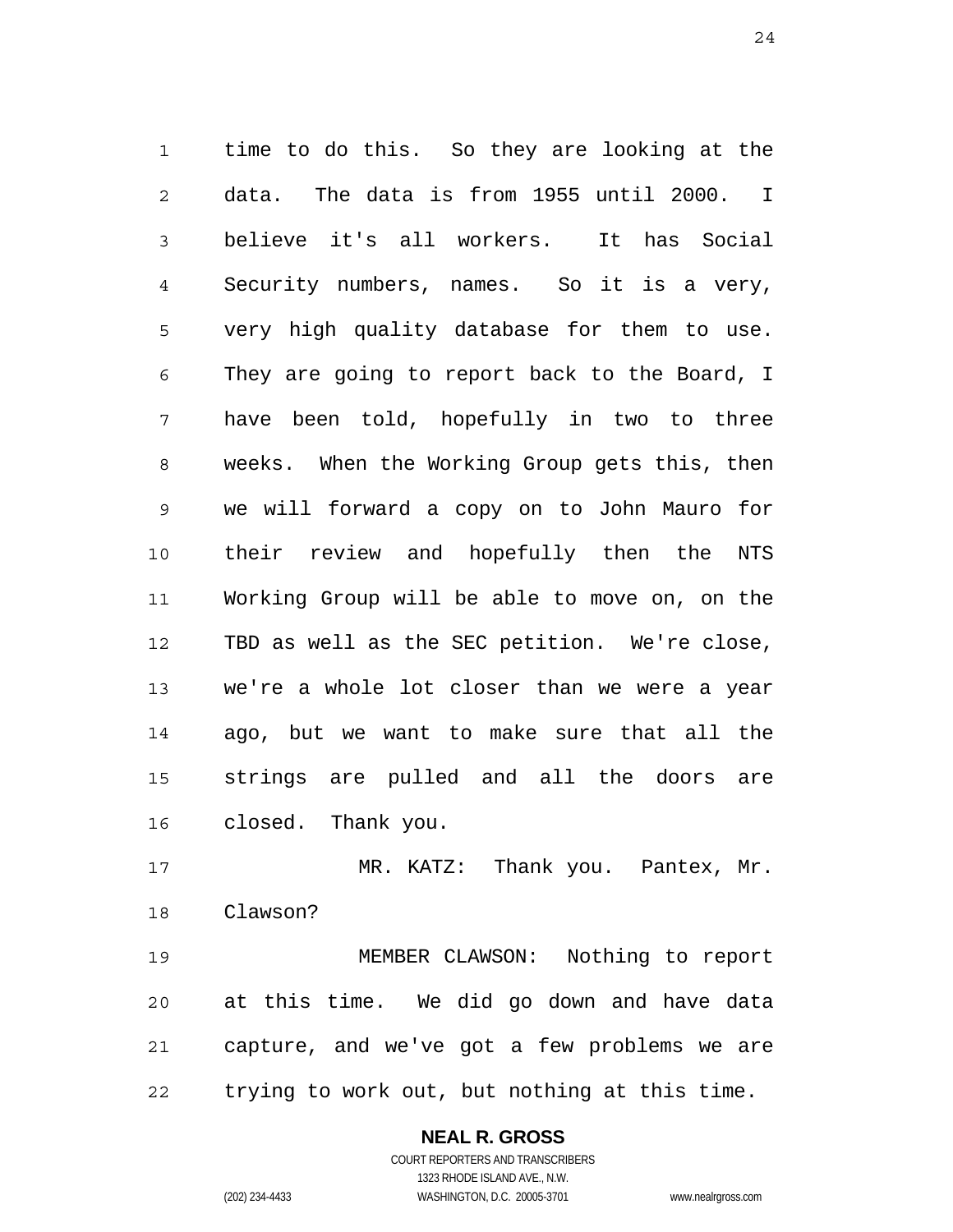1 2 3 4 5 6 7 8 9 10 11 12 13 14 15 16 17 18 19 20 21 22 MR. KATZ: Pinellas, Mr. Schofield? MEMBER SCHOFIELD: Nothing to report at this time. MR. KATZ: Rocky Flats, Mr. Griffon? MEMBER GRIFFON: I'd like to give my two minutes to Jeff Kotsch to report. Is that appropriate at this point, to have DOL come forward -- CHAIRMAN ZIEMER: I guess Mark is asking about Labor's review of the Ruttenber data, I believe. MEMBER GRIFFON: Yes, there's nothing else. CHAIRMAN ZIEMER: Labor had indicated that they would be looking at that and the possible impact of that information. I guess we are asking for an update on the status of that. MR. KOTSCH: Good morning. We are still not quite done, but let me just give you an update of where we are at. DOL plans to

# **NEAL R. GROSS**

COURT REPORTERS AND TRANSCRIBERS 1323 RHODE ISLAND AVE., N.W. (202) 234-4433 WASHINGTON, D.C. 20005-3701 www.nealrgross.com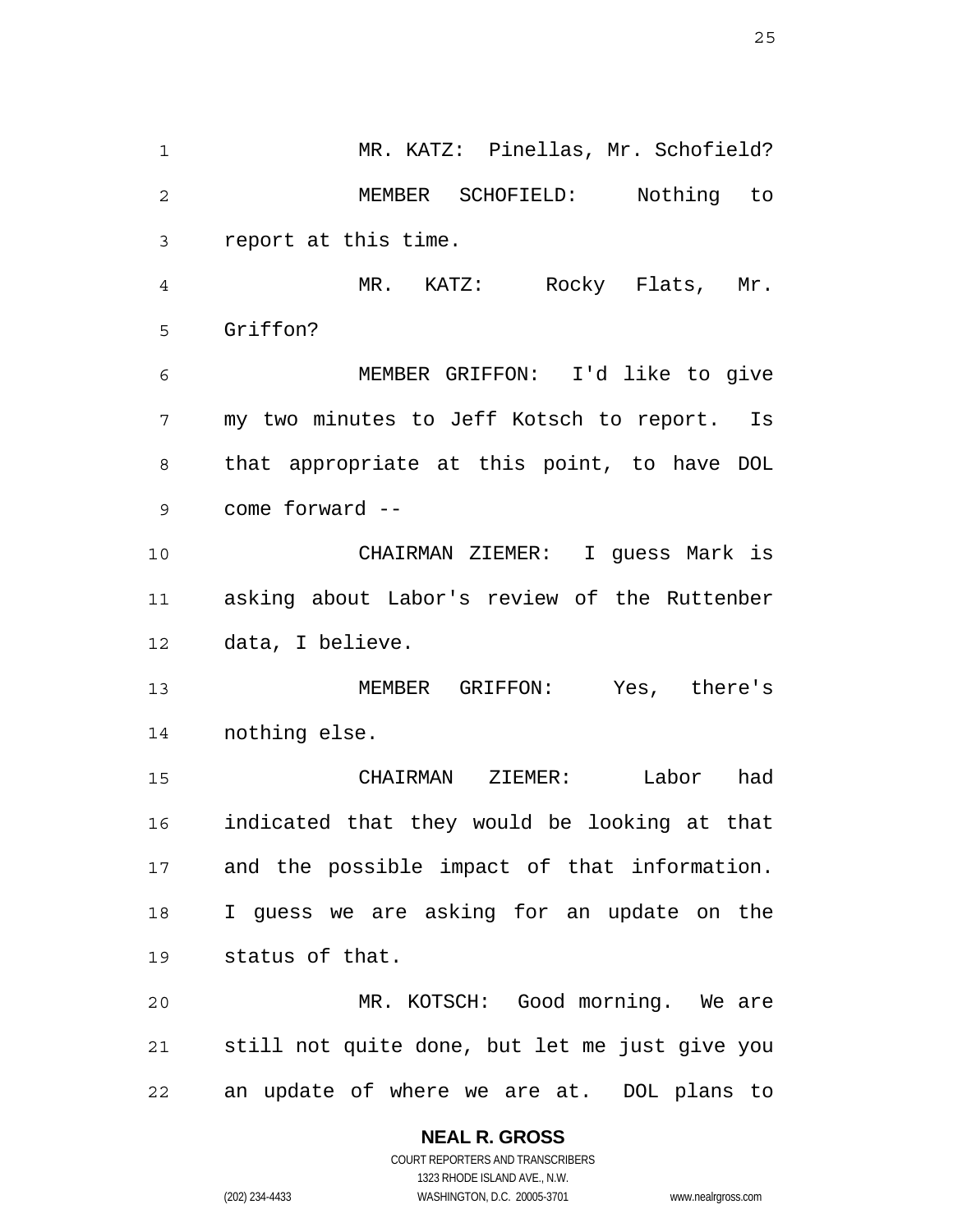1 2 3 4 5 6 7 8 9 10 11 12 13 14 15 16 17 18 19 20 21 22 use the billing information in the database, in the Ruttenber database to assist in its assessment of whether Rocky Flats workers can be included in the SEC. The database shows an employee's job location as one of the buildings identified as involving potential for neutron exposure during the year of the class. This evidence will be -- this will demonstrate that the employee should have been monitored, that is a requirement, for neutrons, which is one of the requirements of the class. We are also talking with or trying to talk with Margaret Ruttenber to figure out or get a better handle on the neutron exposure data that is in the database. We have some difficulties with determining what some of those neutron numbers because there is a variety. I forget how many columns are in that database but there's quite -- it's thirty something, and some of that neutron data is, we are not quite sure what, what some of those numbers mean and how they were computed.

**NEAL R. GROSS**

COURT REPORTERS AND TRANSCRIBERS 1323 RHODE ISLAND AVE., N.W. (202) 234-4433 WASHINGTON, D.C. 20005-3701 www.nealrgross.com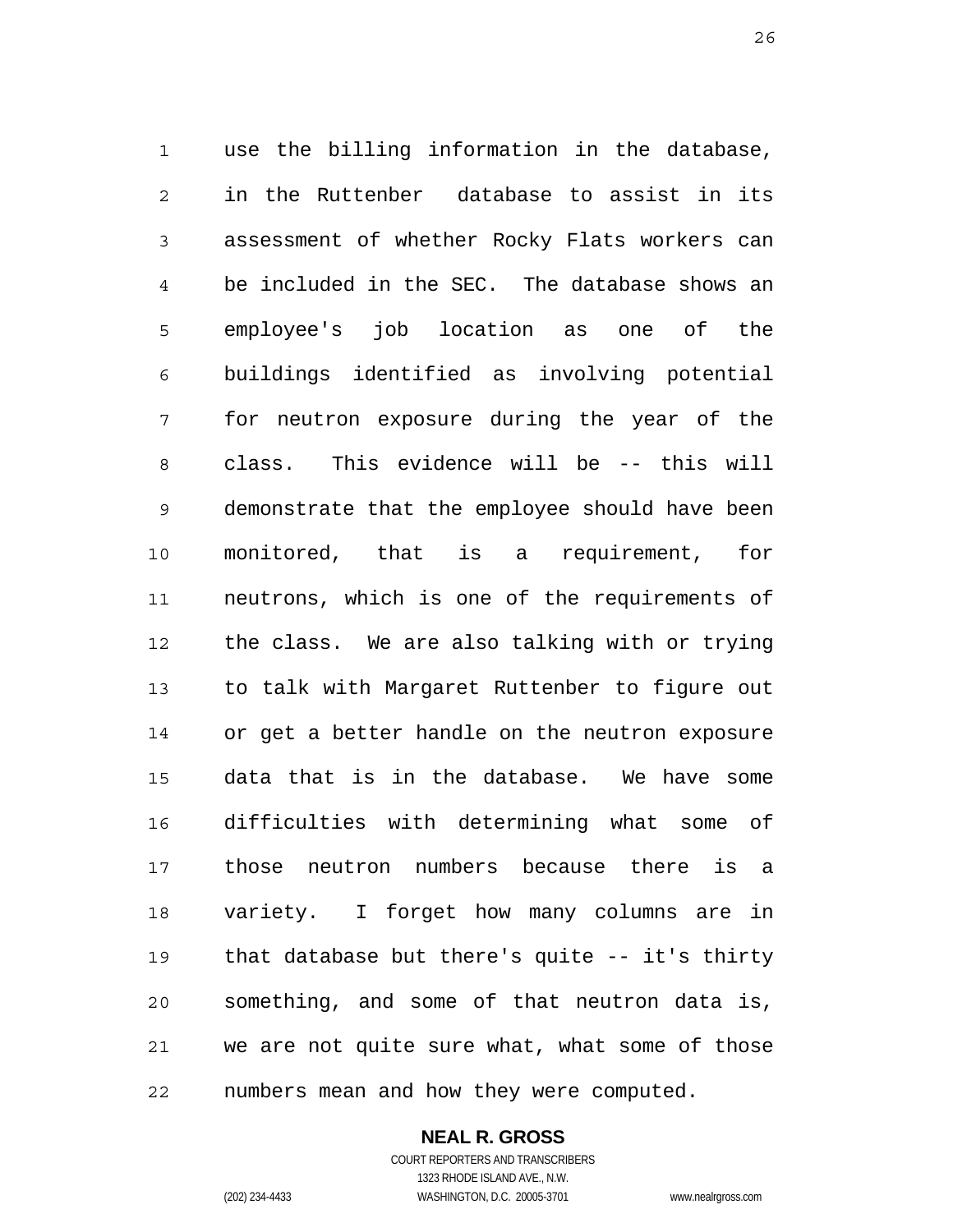1 2 3 4 5 6 7 8 9 10 11 12 13 14 15 16 17 18 MEMBER GRIFFON: So, I mean, do you have a time line on when they might be completed, or if you finish this analysis before the next Board meeting, would you notify the Board via email, let the word out kind of? MR. KOTSCH: Yes, we can do that. MEMBER GRIFFON: Okay. MR. KOTSCH: We just have to, like I said, we are just trying to communicate with Ms. Ruttenber to interpret that. Once we do that  $--$  MEMBER GRIFFON: But if I understand this right, you are considering whether you can assume neutron exposure if they were in the Ruttenber database and that's dependent on what -- MR. KOTSCH: Yes, I think that's

19 20 21 the direction the policy is headed with that because they have to revise their bulletin on interpreting that class.

22 MEMBER GRIFFON: All right. I

> **NEAL R. GROSS** COURT REPORTERS AND TRANSCRIBERS 1323 RHODE ISLAND AVE., N.W.

(202) 234-4433 WASHINGTON, D.C. 20005-3701 www.nealrgross.com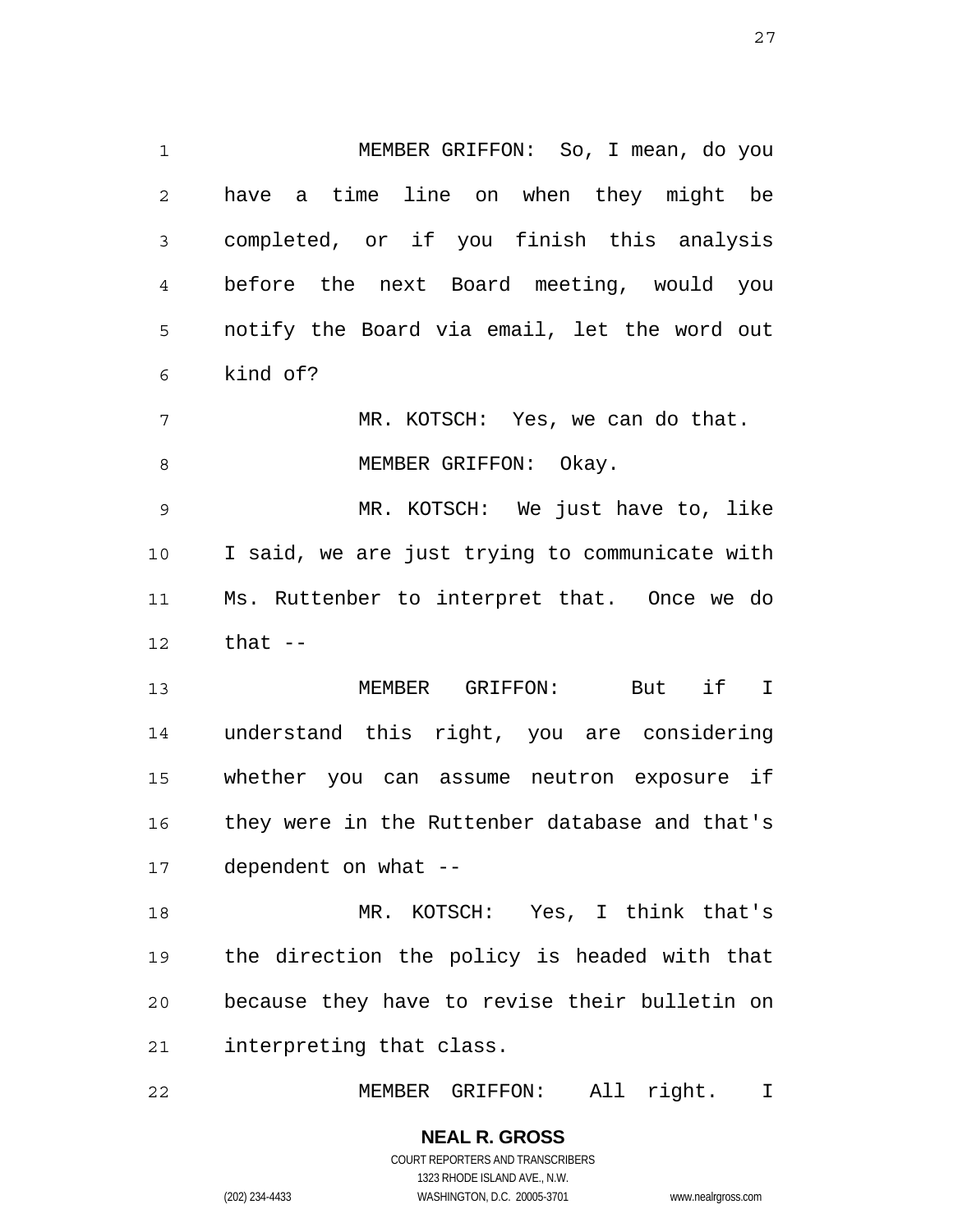1 2 3 4 5 6 7 8 9 10 11 12 13 14 15 16 17 18 19 20 21 22 think there's a lot of people anxious to find out, and you know that. So, yes, okay. Thank you. Thank you, Jeff. MR. KATZ: Santa Susana, that's Mike. Josie or Bill? MEMBER BEACH: I can say there's no report. We haven't met since the last Board meeting. MR. KATZ: Thank you. Savannah River Site, Mr. Griffon? MEMBER GRIFFON: Just a brief report. We did have a site visit which was actually a pretty good site visit. We do have, DOE has asked us all individually for follow up on how we can improve because we did have, it involves some tours in classified areas and one of the problems that sort of arose is every time we went to a new area, the team that was there to greet us and take us through said "so what do you all do? Why are you here?" And obviously I think it could have maybe, it might have benefitted all of us

#### **NEAL R. GROSS**

COURT REPORTERS AND TRANSCRIBERS 1323 RHODE ISLAND AVE., N.W. (202) 234-4433 WASHINGTON, D.C. 20005-3701 www.nealrgross.com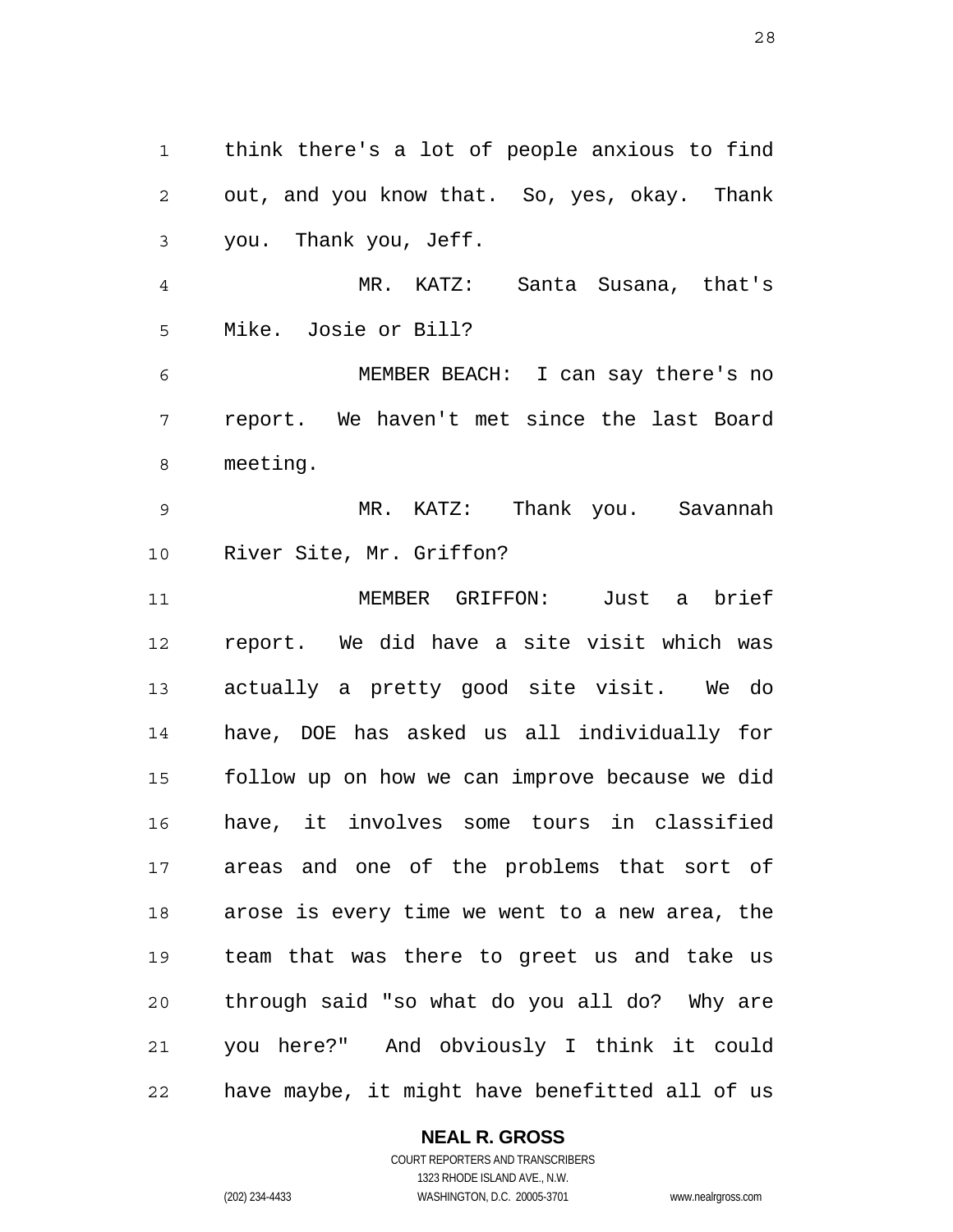1 2 3 4 5 6 7 8 if they had sort of a notion up front of what we are looking for and why we are there and that we were interested in historical. I think one of our tour guides at one of the buildings was, you know, looked to be 17 or 18. He was a very young man, bright, but very young, and I'm not sure he remembered back to the 50s of that facility.

9 10 11 12 13 14 15 16 17 18 19 20 21 But anyway, overall it was, it's better than some that we've been involved in. So we are looking to improve that a little bit. The other thing we've, I'm working with the NIOSH contact to have a classified meeting down at the site. We have some classified issues. I think that is more of a meeting, not a tour, and subsequent to that we are going to have our first Work Group meeting in Cincinnati, so this should all happen hopefully before the holidays. We are going to work close to getting the first Work Group session rolled out.

22 MR. KATZ: Thank you, Mark. Okay,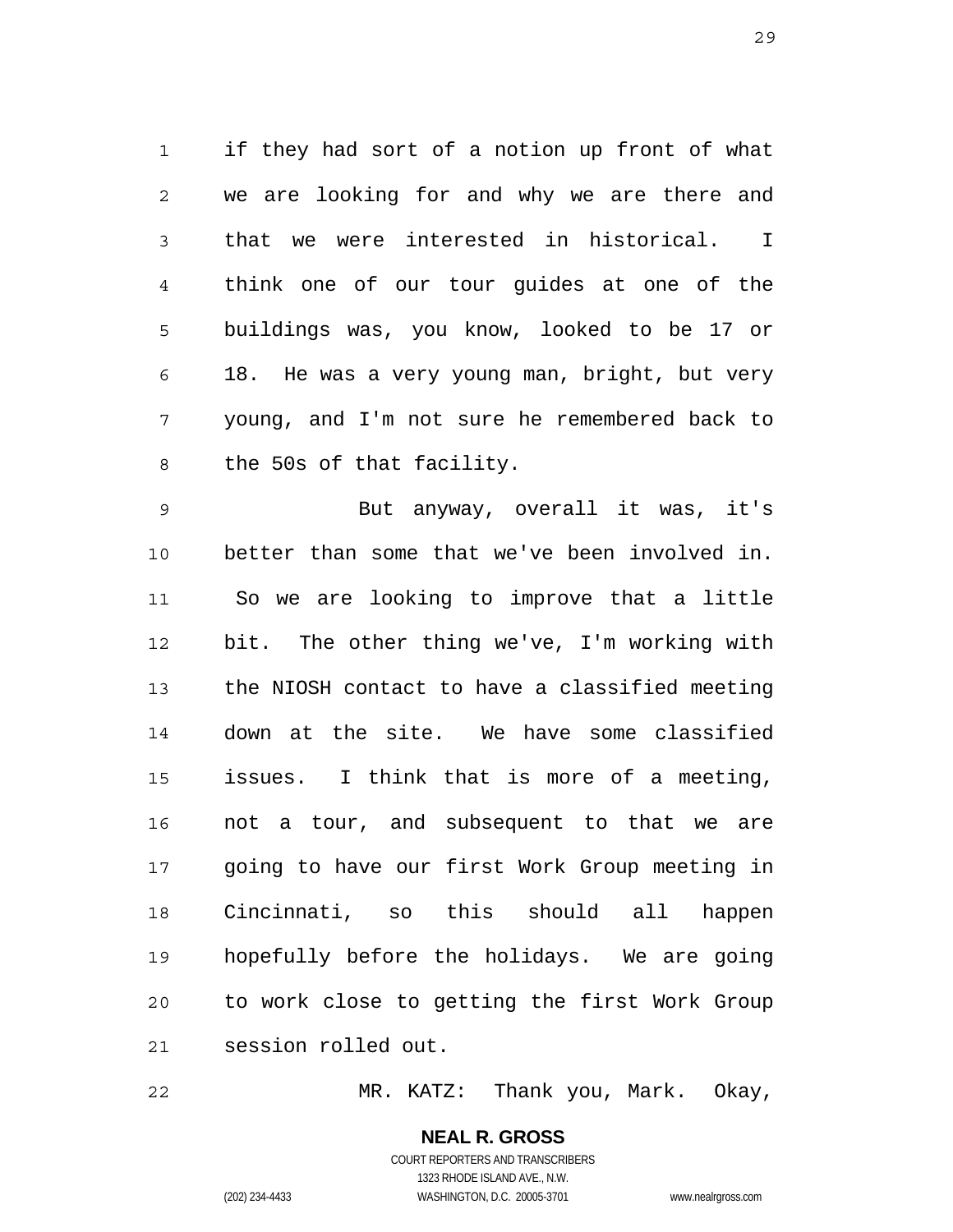1 2 3 4 5 6 7 8 9 the next is the SEC issues, Dr. Melius. I can say that I don't believe it has met. Following that we have TBD-6000, Dr. Ziemer? CHAIRMAN ZIEMER: Right. TBD-6000 Work Group met in Cincinnati on the 14th of October. We are focusing mainly on General Steel Industries. There are many issues there. We are looking, continuing to look at the Landauer database.

10 11 12 13 14 15 16 17 18 19 An interesting offshoot of the General Steel effort on that Landauer database is that it has been discovered that Landauer is part of an early buyout of another company and has ended up with film badge records from the old Picker X-ray company. Picker was a film badge supplier as well as a medical X-ray supplier in the early days, and Landauer now has, in addition to their own archive of film badge data, has the old Picker archive.

20 21 22 It's not completely clear what is in that, but Jim Neton reported to us earlier this week and may not realize that connection,

#### **NEAL R. GROSS**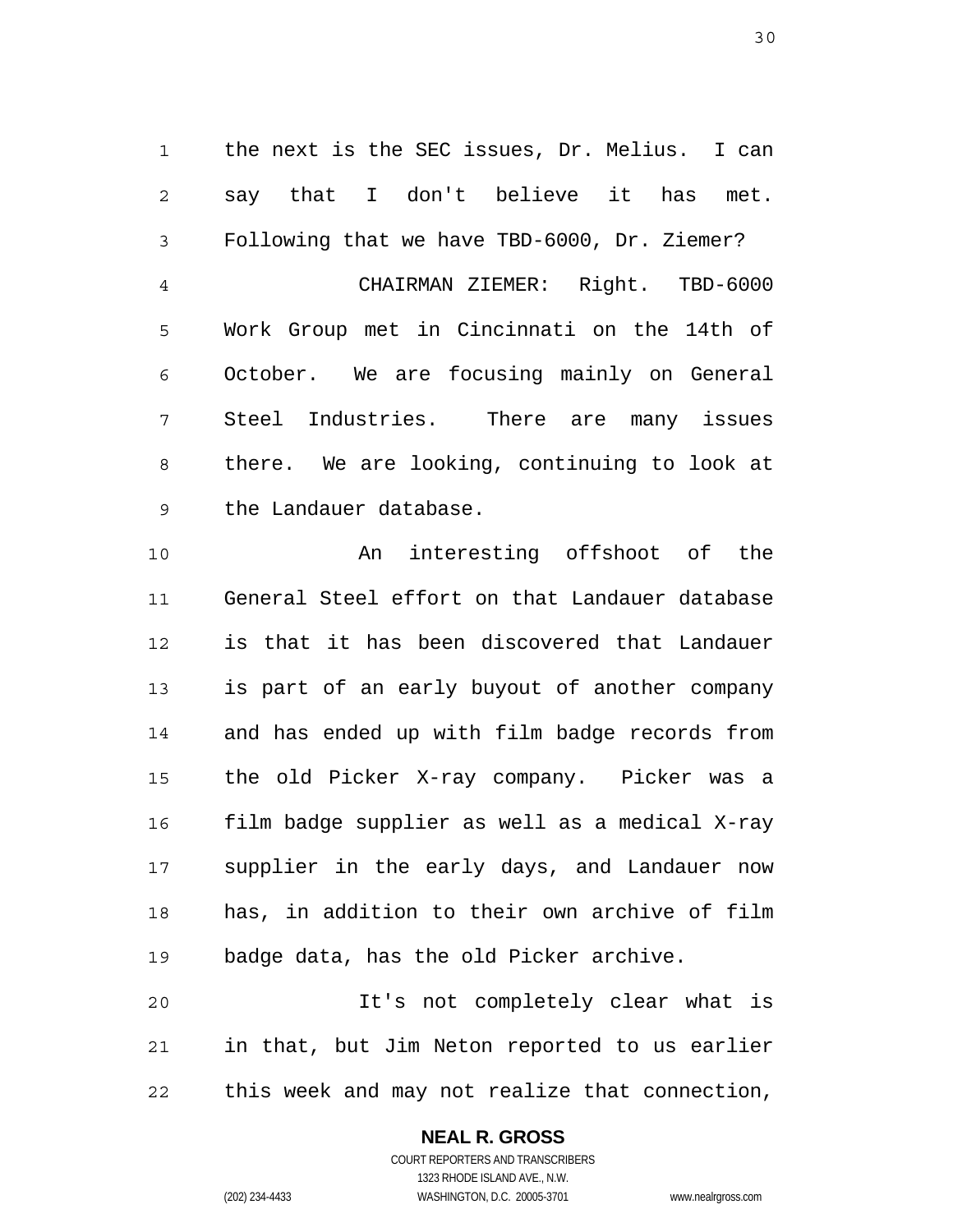1 2 3 4 5 6 7 8 but NIOSH has contracted with Landauer to not only go through their own database and organize it but to review the Picker records as well and try to cull out. Much of this originated with the GSI concerns, but they have some broader implications for other sites that might have been serviced by Landauer and that are of interest in the NIOSH program.

9 10 11 12 13 14 Our Work Group will be meeting again on December 16. We will be pursuing the General Steel Industries issues as well as two other assignments which have resulted from this Board meeting. So we have a fairly heavy workload ahead of us.

15 16 17 18 19 MR. KATZ: Thank you, Dr. Ziemer. We have then Surrogate Data, which has not met. That is Dr. Melius. And then next we have Worker Outreach. Mike is not here, but Josie is going to present for Mike.

20 21 22 MEMBER BEACH: Yes, Mike asked me last night about 9:00 to report for him. The Worker Outreach has been busy. In addition to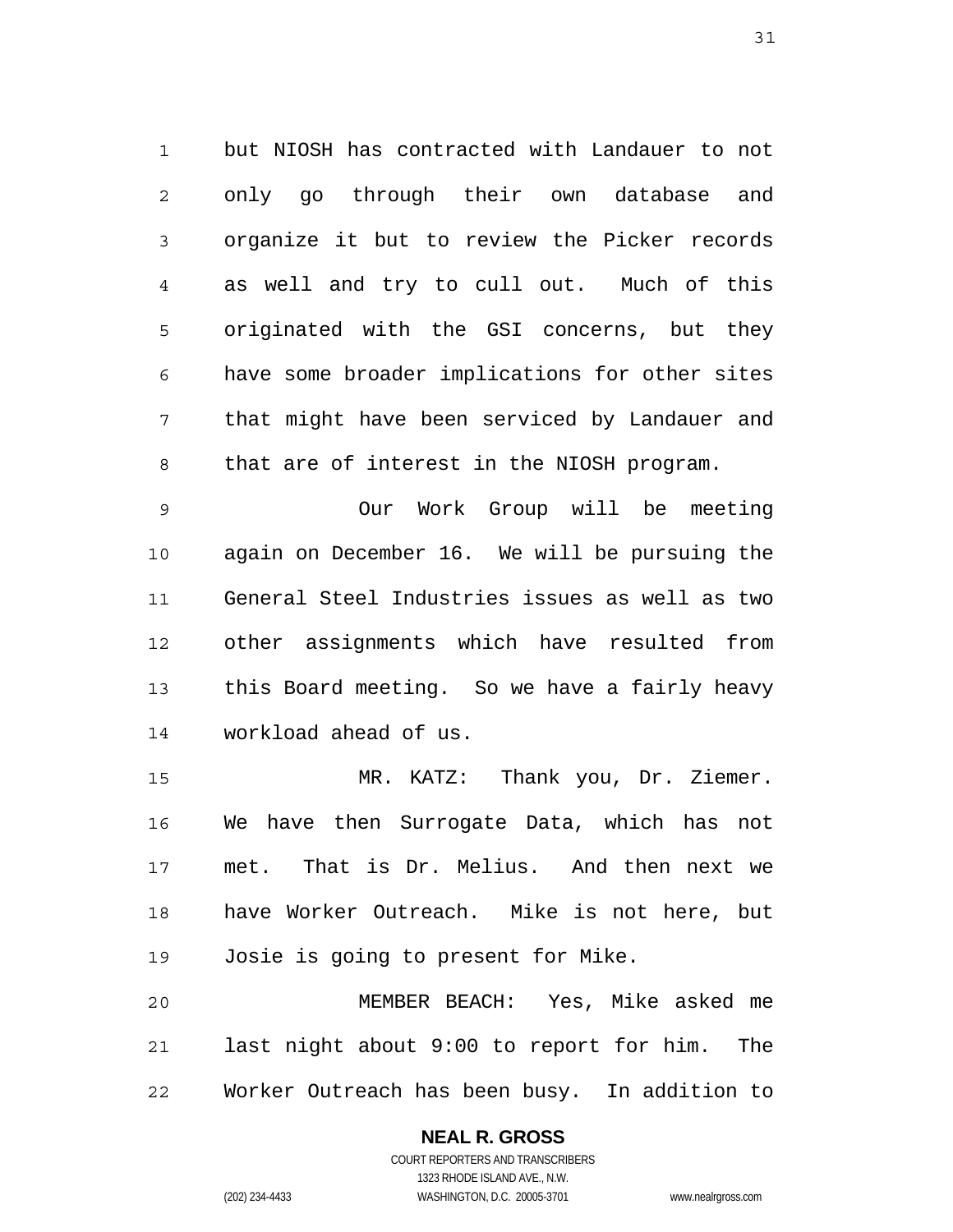1 2 3 4 5 6 7 our last meeting which was held on September 29, we've had Work Group members go to the Weldon Springs meeting. We've sent people to the Dose Reconstruction meeting and also the Santa Susana meeting. We attended those three meetings representing the Worker Outreach Group.

8 9 10 11 12 13 14 15 16 17 18 19 Let's see, the Work Group, you have been given the results of our last meeting on September 29. The mission outreach statement has been reworded. I will read that into the record and ask that we take a vote on that today. You also have the draft copy of the plan we are working on. We are going to fine tune it at our next meeting scheduled in December, December 2. We will probably be able to bring that to the Board in February. So at this time I will go ahead and read the new mission statement.

20 21 22 The mission of the Advisory Board on Radiation and Worker Health's Worker Outreach Work Group is to evaluate the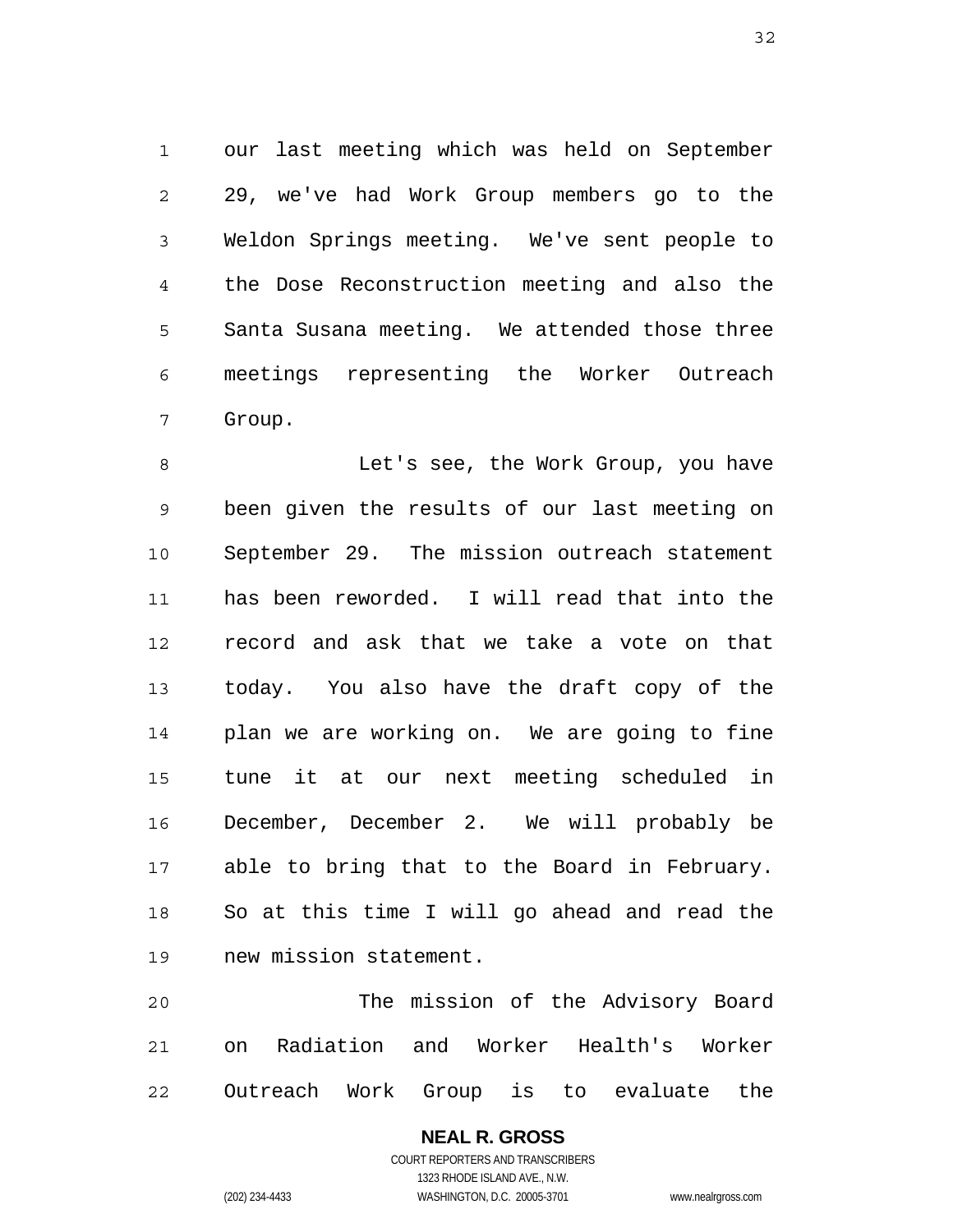1 2 3 4 5 6 7 8 effectiveness of NIOSH's activities and obtaining and making use of information from current and former workers and their representatives. The mission also includes monitoring and evaluating the effectiveness of NIOSH sources of assistance to assure this information is available to as many potential EEOICPA claimants as possible.

9 10 So that's the wording that we would like to have voted on today.

11 12 13 14 15 16 17 CHAIRMAN ZIEMER: That represents a motion from the Work Group. It does not require a second. It is before us for action. Any comments or questions? Anyone wish to speak to this proposed mission statement in terms of either affirming it, modifying it? Mark Griffon?

18 19 20 21 MEMBER GRIFFON: I was just going to ask if you could read the last line one more time since we don't have it in writing yet.

22 MEMBER BEACH: Yes. We do, it's

#### **NEAL R. GROSS** COURT REPORTERS AND TRANSCRIBERS 1323 RHODE ISLAND AVE., N.W.

(202) 234-4433 WASHINGTON, D.C. 20005-3701 www.nealrgross.com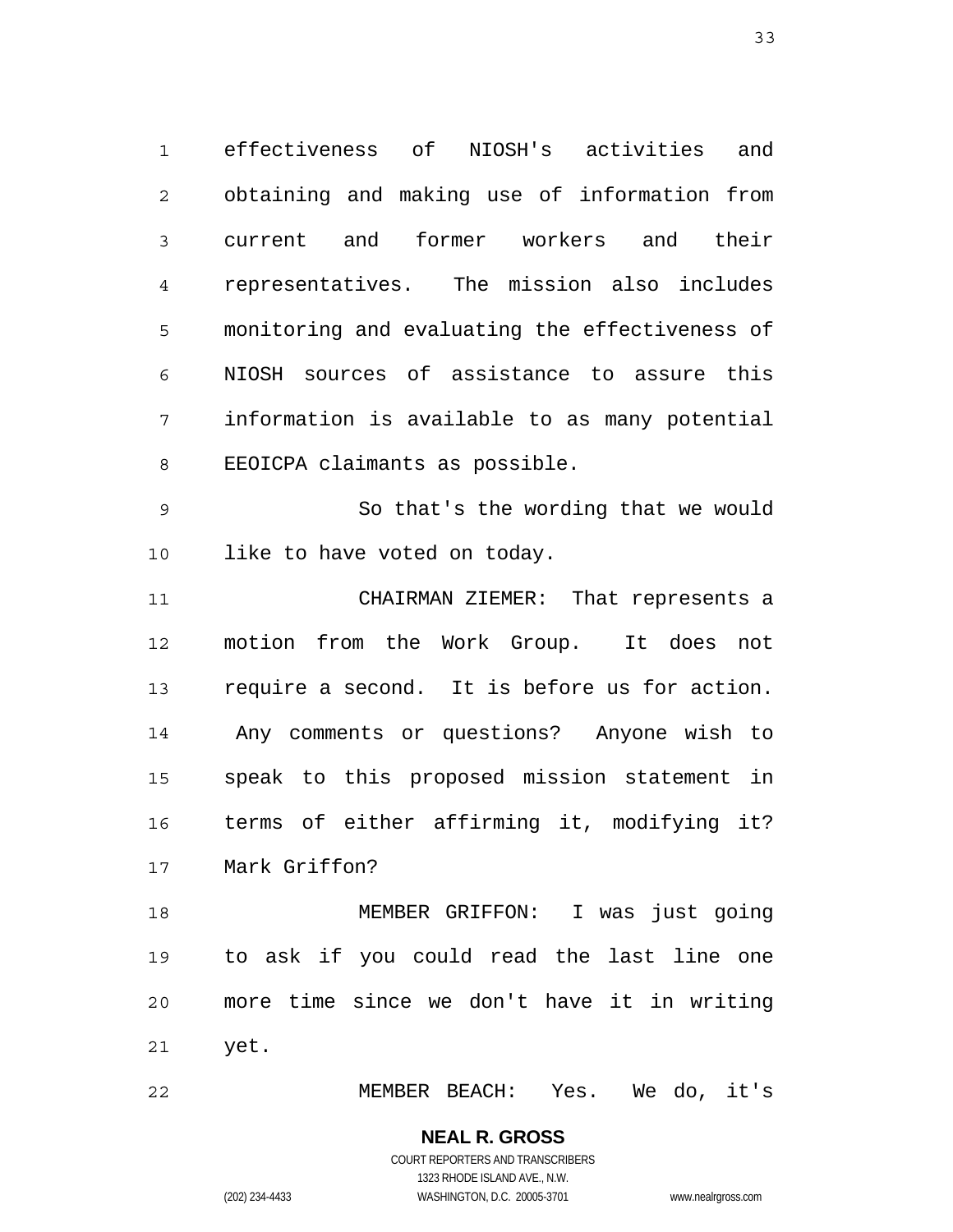1

right there. I would be happy to.

2 3 4 5 6 7 8 9 10 11 12 13 14 15 16 17 18 19 20 21 CHAIRMAN ZIEMER: The copy is right here. MEMBER BEACH: Zaida worked very hard to get those copies out in the last ten minutes. MEMBER GRIFFON: I thought most of them were the other motion. CHAIRMAN ZIEMER: It's the, all the words in italics represent the mission statement. The rest of the document is draft, just for information. No action will be required today. MEMBER BEACH: Correct. CHAIRMAN ZIEMER: So are there any questions on this? MEMBER BEACH: So I want to make sure we are clear. We are only voting on the mission statement. CHAIRMAN ZIEMER: Right. MEMBER BEACH: Not the draft. It

22 was just part of the document. I didn't have

> **NEAL R. GROSS** COURT REPORTERS AND TRANSCRIBERS 1323 RHODE ISLAND AVE., N.W.

(202) 234-4433 WASHINGTON, D.C. 20005-3701 www.nealrgross.com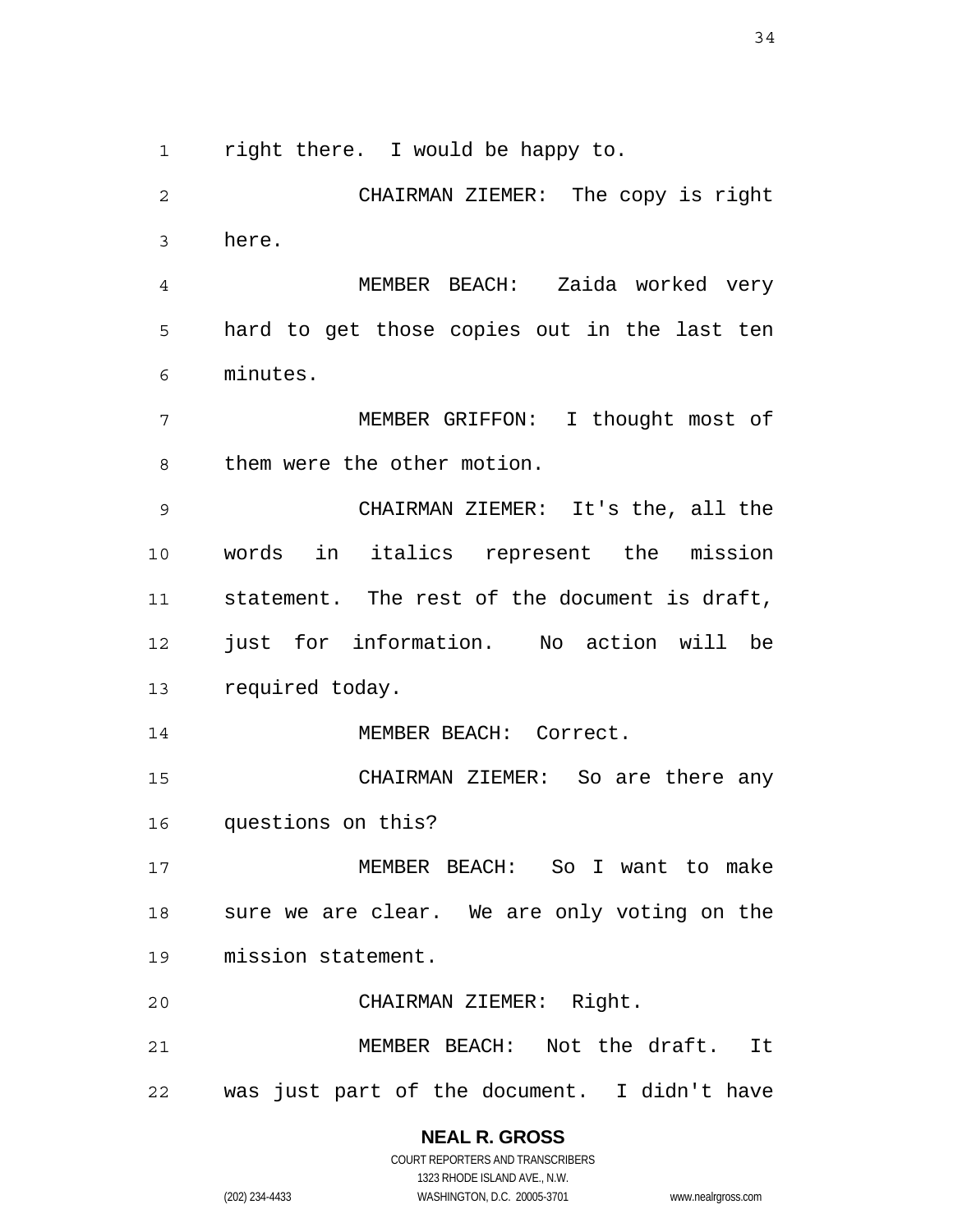1 time to separate it.

2 3 4 5 6 7 8 9 10 11 12 13 14 15 16 17 18 19 20 21 22 CHAIRMAN ZIEMER: It's the words in italics. MEMBER BEACH: Correct. MEMBER GRIFFON: All right, now I just want to make sure I have the words right before I ask the question. I'm not sure I understand. Evaluating the effectiveness of NIOSH sources of assistance. MEMBER BEACH: Okay. MEMBER GRIFFON: Sources of assistance. What are sources of assistance? Is it to evaluate -- MEMBER BEACH: Sources of assistance to assure that -- MEMBER GRIFFON: It may be that -- NIOSH's resources or NIOSH has a resource to assist. MEMBER BEACH: I believe we are trying to say how NIOSH's, the sources that they bring to us. Wanda, was that part of your wording, I believe?

# **NEAL R. GROSS**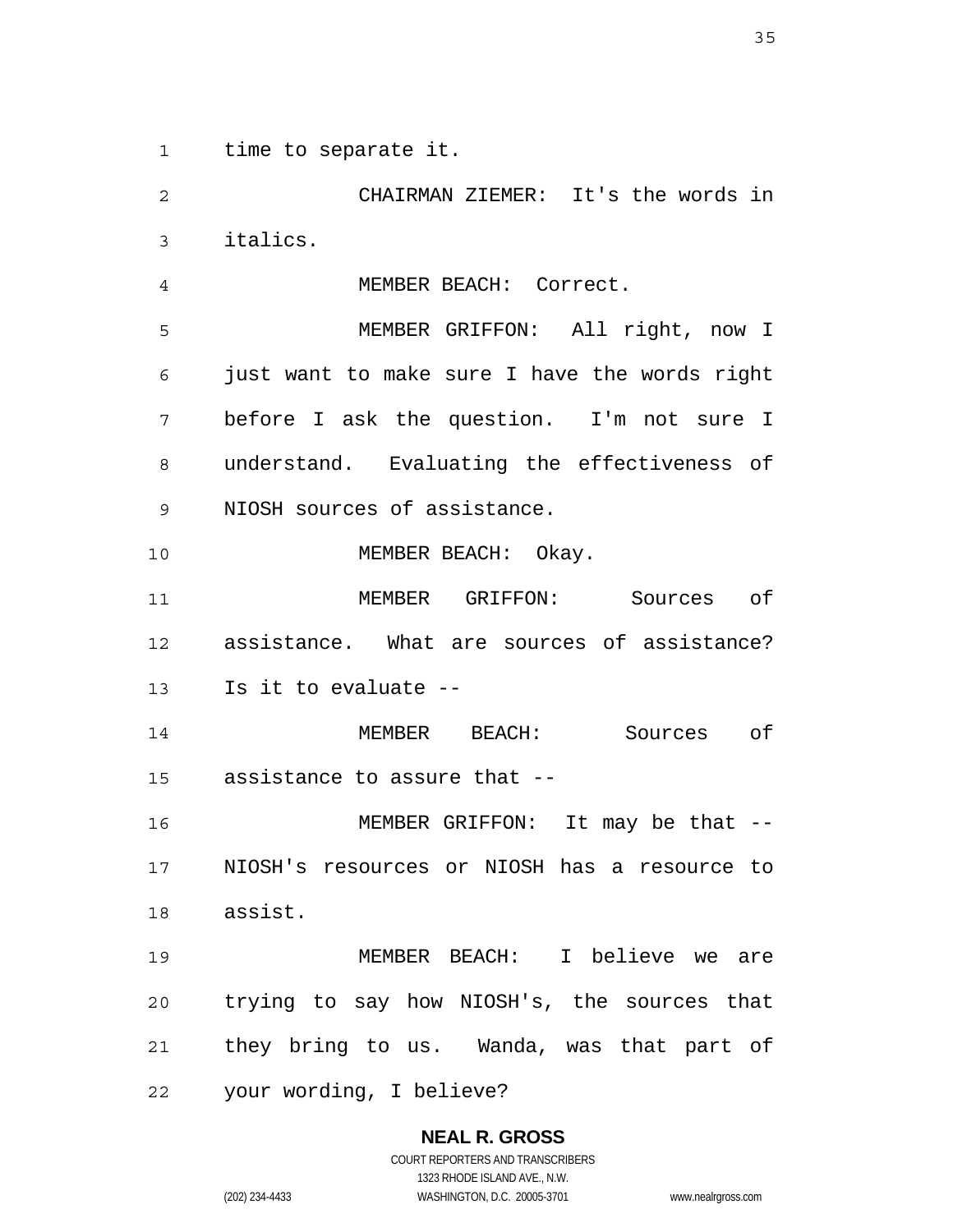1 2 3 4 5 6 7 8 9 10 11 12 13 14 15 16 17 18 19 20 21 22 MEMBER MUNN: Yes, it was. MEMBER GRIFFON: I can see. I think I get the point. How good of a resource is NIOSH to the claimants. Am I interpreting, is that kind of what you are getting at? MEMBER BEACH: I believe it's all that NIOSH brings to the worker outreach activities. MEMBER GRIFFON: All their documents? MEMBER BEACH: Correct. MEMBER GRIFFON: Okay. I'm a little confused then. MEMBER MUNN: What sources they bring to the table. MEMBER GRIFFON: Okay. CHAIRMAN ZIEMER: You might have thought of it as resources actually. MEMBER BEACH: Possibly. MEMBER GRIFFON: I was thinking resources. CHAIRMAN ZIEMER: I think the

> **NEAL R. GROSS** COURT REPORTERS AND TRANSCRIBERS

1323 RHODE ISLAND AVE., N.W. (202) 234-4433 WASHINGTON, D.C. 20005-3701 www.nealrgross.com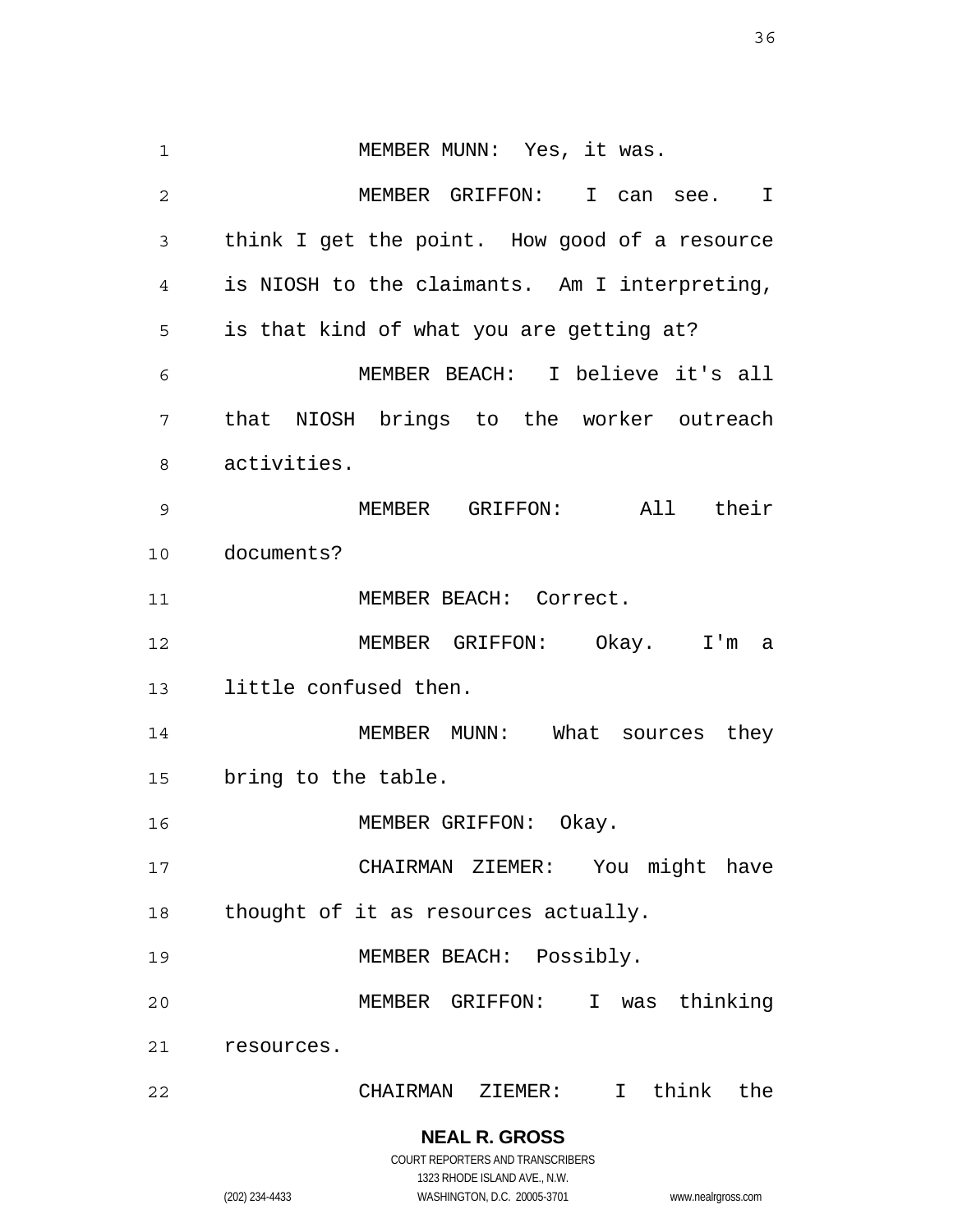1 intent is about the same.

2 3 4 5 6 7 8 9 10 11 12 13 14 15 16 17 18 19 20 21 22 MEMBER MUNN: Pretty close. MEMBER GRIFFON: Okay. MEMBER BEACH: Resources of assistance wouldn't really help. MEMBER MUNN: No. MEMBER BEACH: We would have to reword the whole sentence. MEMBER GRIFFON: Yes, you would have to reword the whole sentence, yes. MEMBER MUNN: The thought was NIOSH has many sources that they use to provide assistance, and we're saying that we evaluate the effectiveness of not only what goes to the worker but where it comes from as well. Is this an effective use of that source? Are the sources that NIOSH uses being effective for our purposes? MEMBER GRIFFON: I think I get it. CHAIRMAN ZIEMER: Josie? MEMBER BEACH: And we have reworded this several times. We could actually wait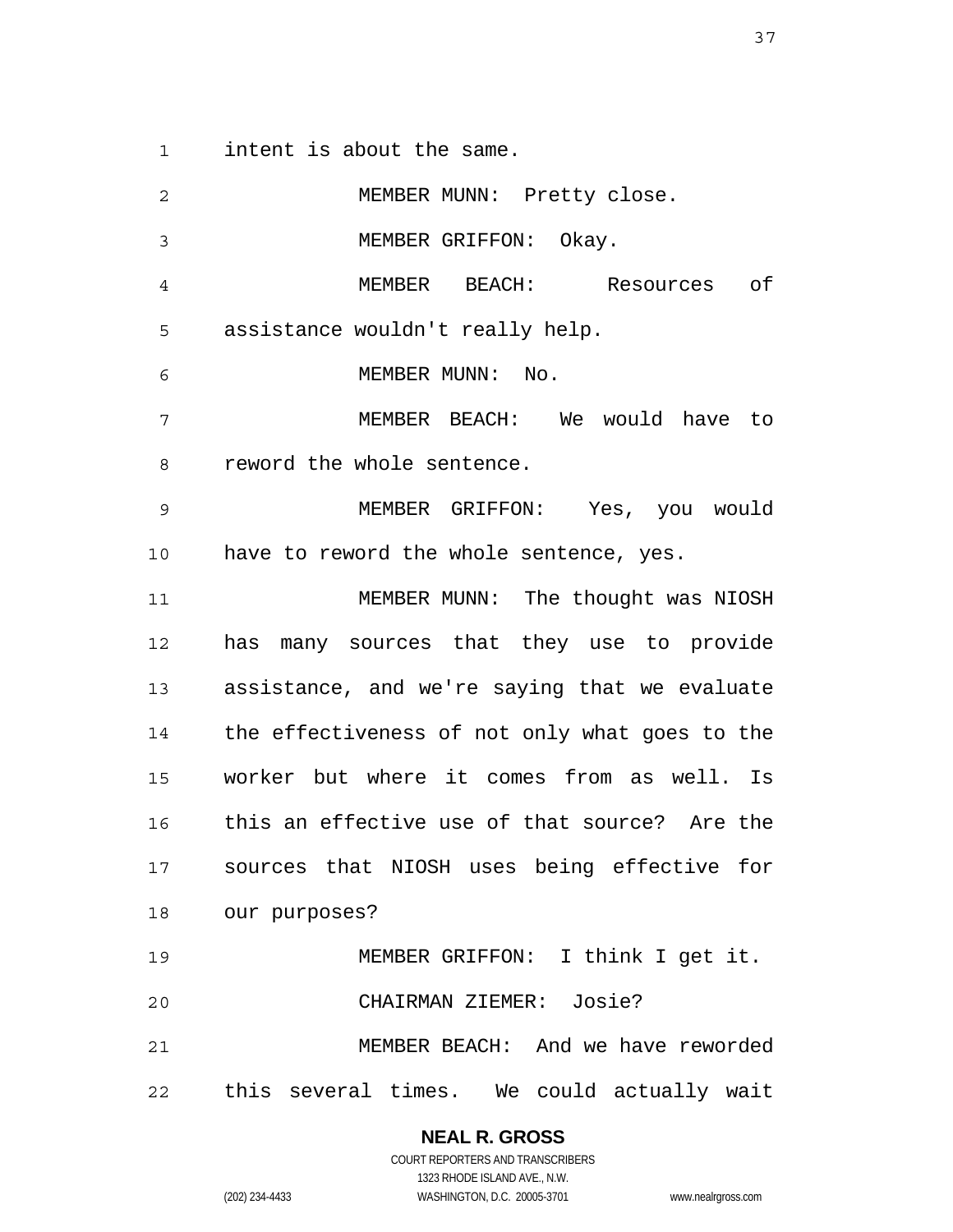1 2 3 until the next meeting. I was just hoping to get the mission statement through. I didn't really think about that part of it.

4 5 6 7 8 9 10 11 12 13 14 CHAIRMAN ZIEMER: It seems to me the intent here is fairly clear, and you can massage it a little bit if needed. But certainly the intent is what we are wanting to focus on. I know that Dr. Lockey originally had a concern about the word evaluate. Do you still have that concern or is that, is it understood in this context what they are doing? I guess the proof will be in the actual working papers, but are you okay with it?

15 16 17 18 19 20 MEMBER LOCKEY: I'm okay with it. CHAIRMAN ZIEMER: Thank you. Are you ready to vote then? We can do this by voice. All who favor the motion which is to adopt the mission statement for the Work Group on Worker Outreach say aye.

21 (Chorus of ayes.)

22 CHAIRMAN ZIEMER: Those opposed,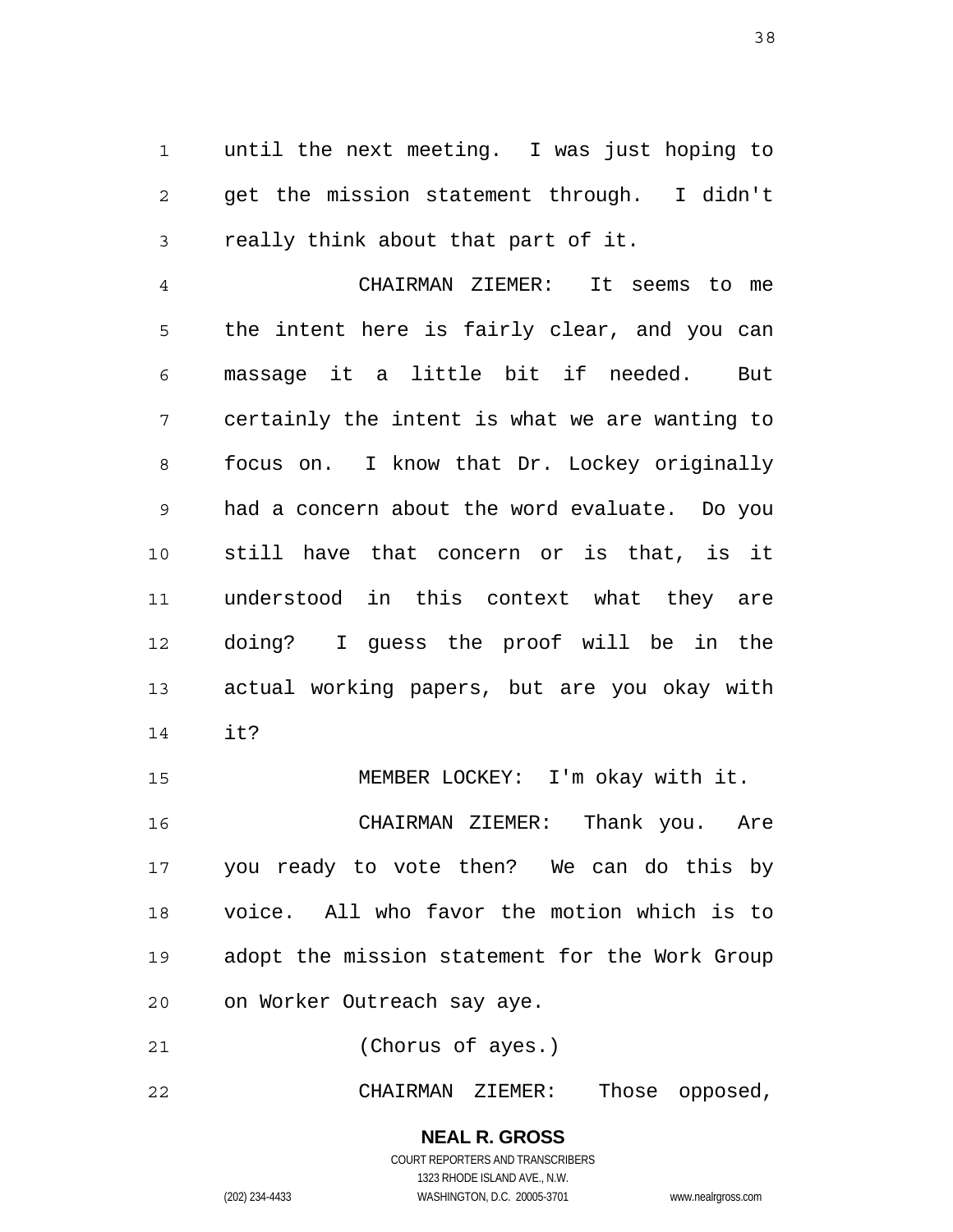1 2 3 no. Abstentions? The ayes have it; the motion carries. The mission statement is approved.

4 MEMBER BEACH: Thank you.

5 6 7 MR. KATZ: Thank you, Josie. And then Oak Ridge Hospital has reported out so I don't know if it is time to disband.

8 9 10 11 12 13 14 15 CHAIRMAN ZIEMER: Oak Ridge Hospital Work Group has, unlike many others, has completed its work. Thank you, Dr. Lockey. We appreciate that. We have to give you more difficult tasks in the future. Dr. Lockey had another work group earlier that finished its work in an extremely timely fashion.

16 17 MEMBER CLAWSON: Yes, he gets the big ones.

18 19 20 CHAIRMAN ZIEMER: He's making notes here, Brad, so be careful. Okay. Okay. Do we have any others?

21 MR. KATZ: That's it.

22 CHAIRMAN ZIEMER: That's it.

> **NEAL R. GROSS** COURT REPORTERS AND TRANSCRIBERS

1323 RHODE ISLAND AVE., N.W. (202) 234-4433 WASHINGTON, D.C. 20005-3701 www.nealrgross.com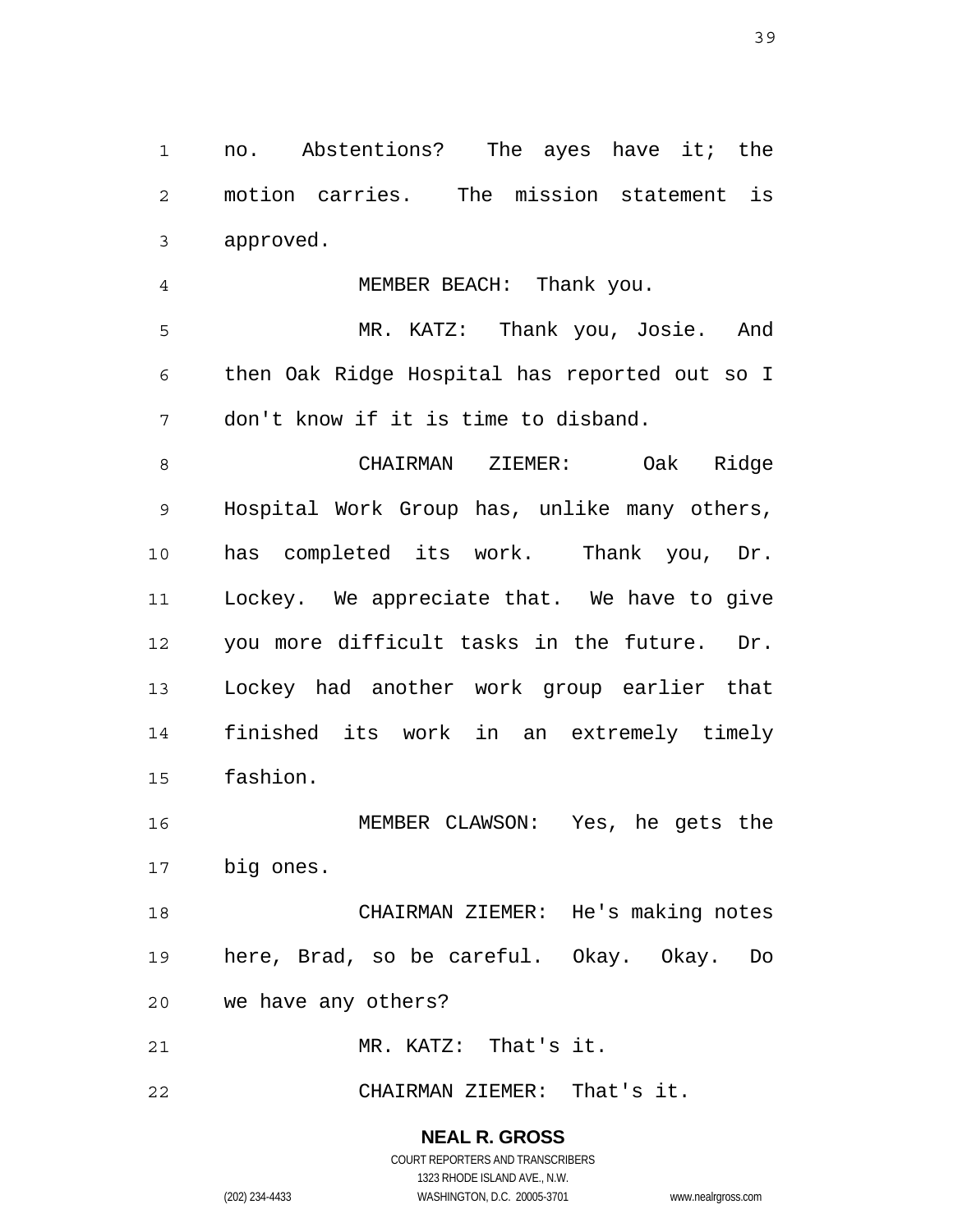1 2 MR. KATZ: That concludes the work group reports.

3 4 5 6 7 8 9 10 CHAIRMAN ZIEMER: Thank you very much, everyone. Let's go ahead and move on to the next item. We have follow up actions on the petitions. Dr. Lockey has provided us as the trainee to Dr. Melius, has provided us with the wording for, I believe we have five. We have a number of actions going forward to the Secretary.

11 12 MEMBER LOCKEY: There's new, I got some comments this morning.

13 14 CHAIRMAN ZIEMER: There's a revision coming.

15 16 17 18 19 MEMBER LOCKEY: There's new drafts being distributed. I don't think there was any change on Brookhaven, right? So maybe we can start on that, and by that time the other ones will be back down.

20 21 22 CHAIRMAN ZIEMER: Okay, very good. Let's move to the Brookhaven one. All of these start with the standard statement which

# **NEAL R. GROSS**

COURT REPORTERS AND TRANSCRIBERS 1323 RHODE ISLAND AVE., N.W. (202) 234-4433 WASHINGTON, D.C. 20005-3701 www.nealrgross.com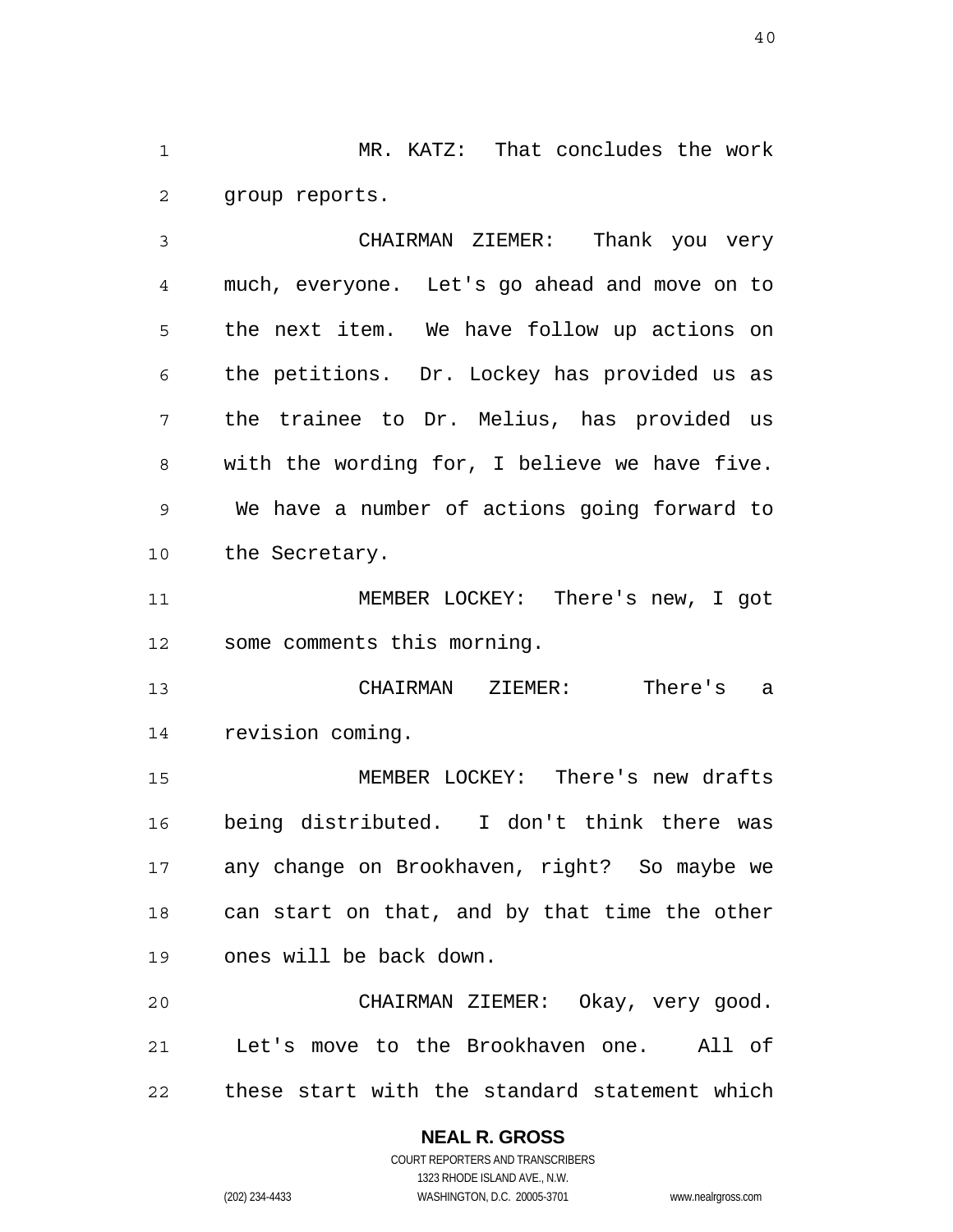1 2 3 4 5 6 instructs the Chair to submit this material within 21 days, and so that is common to all of these. We don't need to read through that. The description of the class, I think in each case is given in the second paragraph. MEMBER LOCKEY: That's correct.

7 8 9 10 11 CHAIRMAN ZIEMER: My understanding is that these descriptions NIOSH has had an opportunity to look at this. Labor, Jeff, you have looked at these, and counsel has looked at these.

12 13 MEMBER LOCKEY: No, there were some changes made on all but Brookhaven.

14 15 16 CHAIRMAN ZIEMER: Brookhaven is exactly as it was presented to us by the NIOSH evaluation report. Is that correct?

17 18 19 20 MEMBER LOCKEY: It's gone through legal and Labor review yesterday. Is that correct? And there were no changes on it from their perspective.

21 22 CHAIRMAN ZIEMER: Okay, and then the bulleted items are always ones where we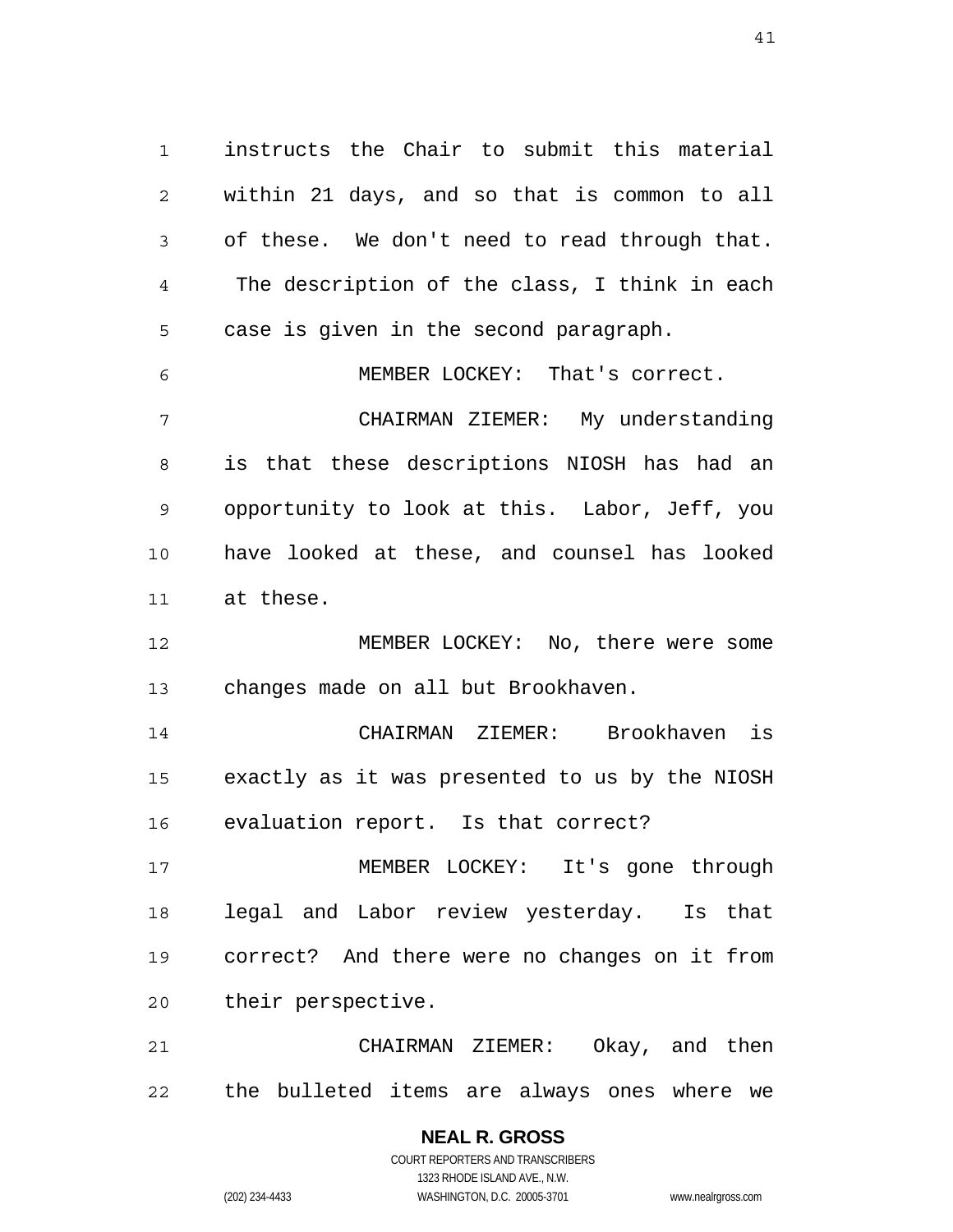1 2 3 4 5 6 7 8 9 10 11 12 13 14 15 identify factors which led to the decision. And the first one is that they were a covered facility. That is common to all of these. The second one is the statement concerning the conclusion that NIOSH, well you can read it there. Appropriate amount of work was conducted. Documentation of appropriate monitoring practices. I'm looking for the words here. Retrievability of database of doses for members of the class. Is something missing here? Prevent NIOSH from confirming. That's the word, it is there, and that we concur, and then the health endangerment statement, and that we concur. Emily Howell, do you have a comment?

16 17 18 19 20 21 22 MS. HOWELL: The only issue with Brookhaven which actually appears in all of the document is the language in the very last paragraph referring, or the second to last paragraph, rather, referring to a TIB for diagnostic X-ray procedures, and I believe that Dr. Lockey picked up that language from

### **NEAL R. GROSS**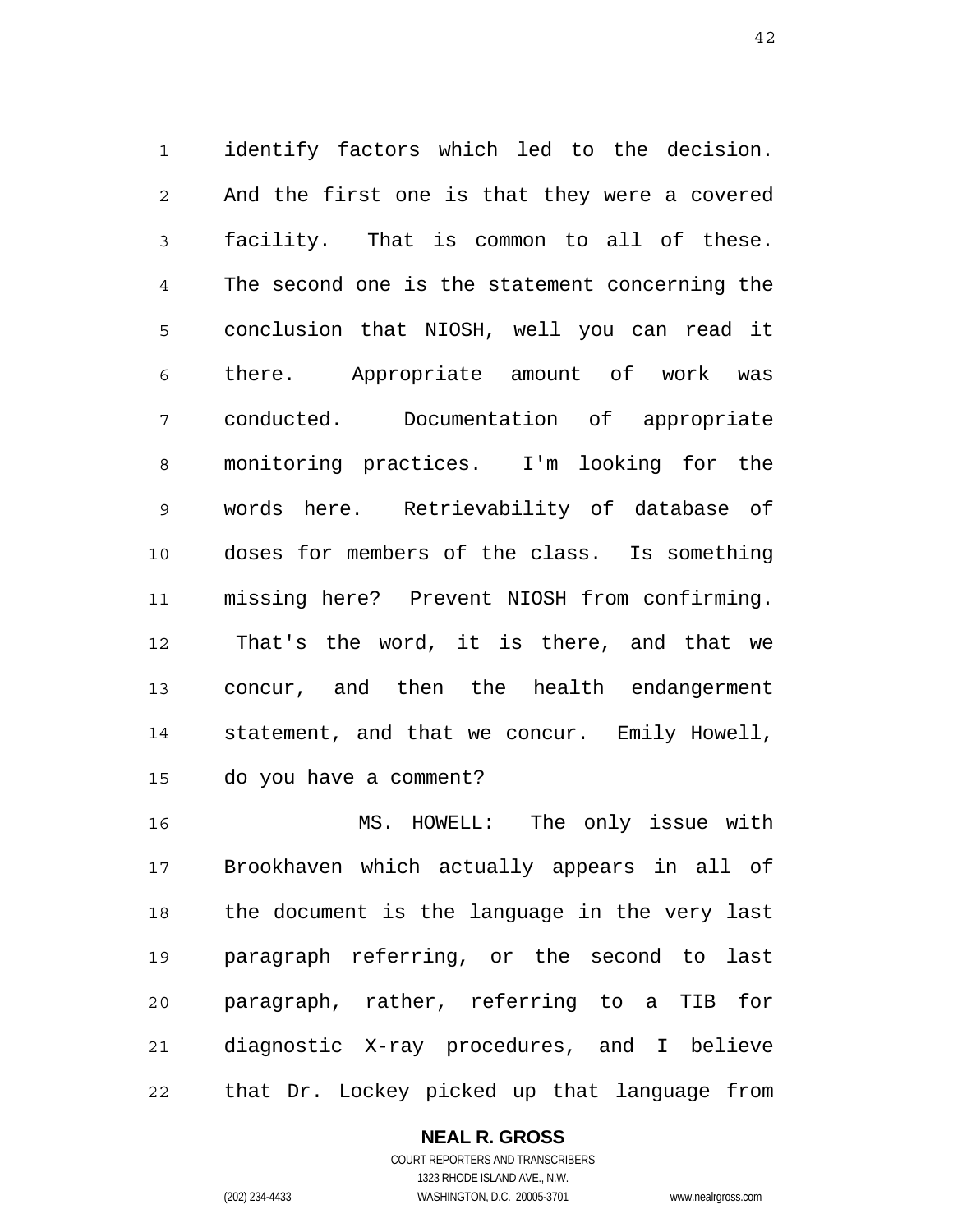1 2 3 4 5 6 7 8 9 10 11 12 Norton which had come from Standard Oil, but prior to those couple of SECs which are recent, this language had never appeared in the letter before. We spoke with this about Larry who's a little unsure of whether it would have any effect, but Jim may want to speak to that. I don't know. We were going to leave it to the Board to kind of discuss whether or not that language should remain in all of these. The thought was that it might limit NIOSH in the kind of information that they could use for medical X-rays.

13 14 15 16 17 DR. NETON: That was my concern. It's very specific, if the TIB actually changes number or something like that it could be problematic, and it's never been a problem before.

18 19 20 21 22 CHAIRMAN ZIEMER: Yes, I understand. Emily, can you remind us of how we worded it on the earlier documents? DR. NETON: I don't think it was there before. It was not, for some reason it

> **NEAL R. GROSS** COURT REPORTERS AND TRANSCRIBERS 1323 RHODE ISLAND AVE., N.W.

(202) 234-4433 WASHINGTON, D.C. 20005-3701 www.nealrgross.com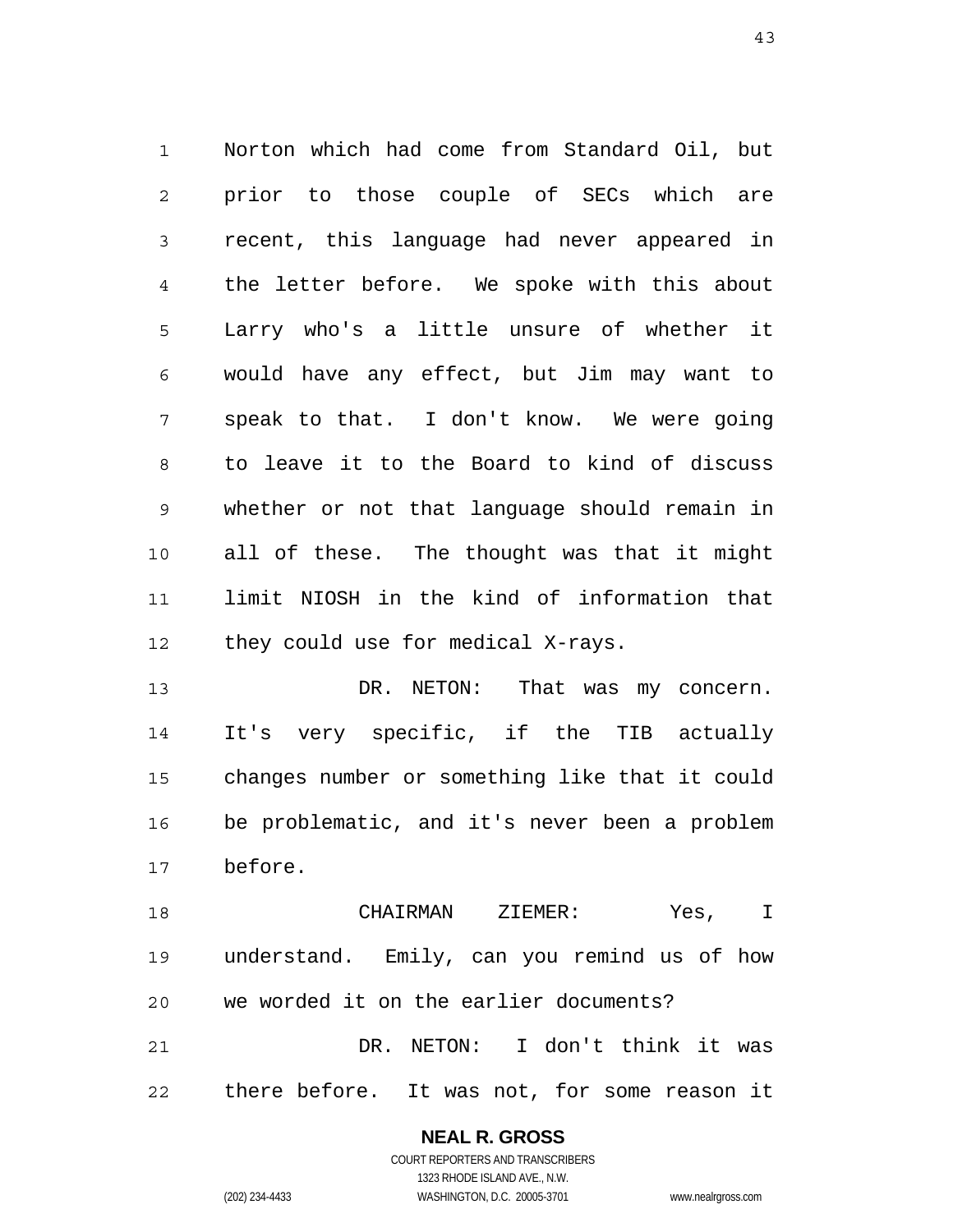1 2 3 4 5 6 7 8 9 10 11 12 13 14 15 16 17 18 19 20 appeared in a fairly recent one, Standard Oil. But I'm not sure it really is necessary. CHAIRMAN ZIEMER: Well for example, can we simply end with the sentence that nonpresumptive cancers NIOSH will use individual internal/external monitoring data to complete dose reconstruction? DR. NETON: I would say do that. CHAIRMAN ZIEMER: Yes, I think that's consistent with most of the SEC transmittal. MS. HOWELL: Nancy has said that normally it just ends after special exposure cohort status be granted. The sentence beginning for non-presumptive cancers is what never appeared. So it's not even just the medical doses. It is also that other sentence, although I think that that sentence is less problematic. CHAIRMAN ZIEMER: It doesn't

22 we say that because that's part of the

> **NEAL R. GROSS** COURT REPORTERS AND TRANSCRIBERS 1323 RHODE ISLAND AVE., N.W. (202) 234-4433 WASHINGTON, D.C. 20005-3701 www.nealrgross.com

actually matter in terms of this letter that

21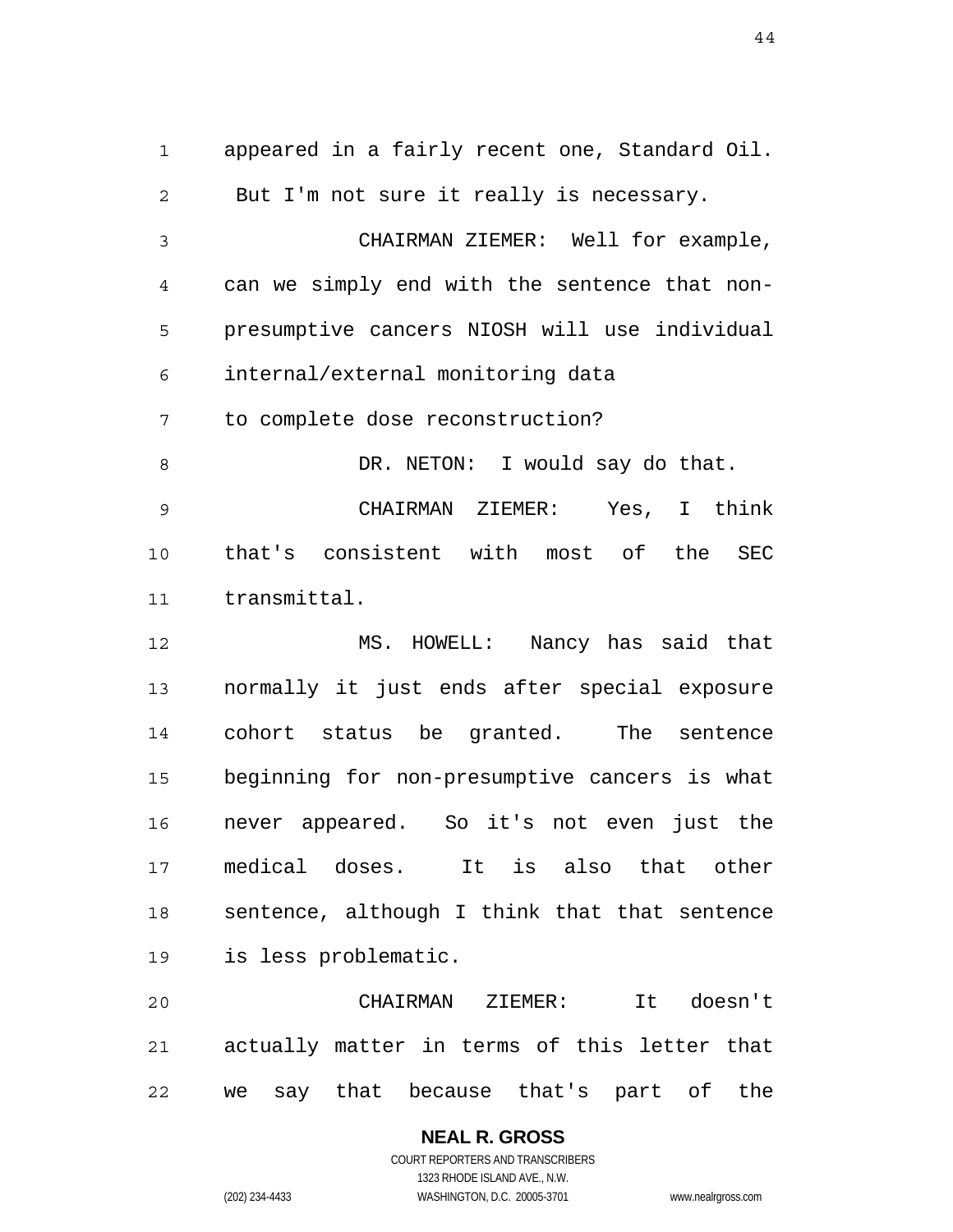1 process.

| $\mathbf 2$ | MS. HOWELL: Right.                            |
|-------------|-----------------------------------------------|
| $\mathsf 3$ | CHAIRMAN ZIEMER:<br>Is<br>there any           |
| 4           | objection to simply deleting that? It is not  |
| 5           | required for the SEC class.                   |
| 6           | MEMBER LOCKEY: What would<br>we               |
| 7           | delete?                                       |
| 8           | CHAIRMAN ZIEMER: Delete everything            |
| 9           | after the fact that we recommended special    |
| 10          | cohort status be granted. All the statement   |
| 11          | about non-presumptive cancers to the end of   |
| 12          | the paragraph would be deleted. It must have  |
| 13          | appeared at least in one of the earlier ones. |
| 14          |                                               |
| 15          | LOCKEY:<br>It<br>had to<br>MEMBER<br>have     |
| 16          | appeared because I think Jim is the one who   |
| 17          | raised the issue to make sure that<br>this    |
| 18          | language would be inserted. As I recall --    |
| 19          | CHAIRMAN ZIEMER: What particular              |
| 20          | site was it?                                  |
| 21          | MEMBER LOCKEY: That I don't know.             |
| 22          | I don't know.                                 |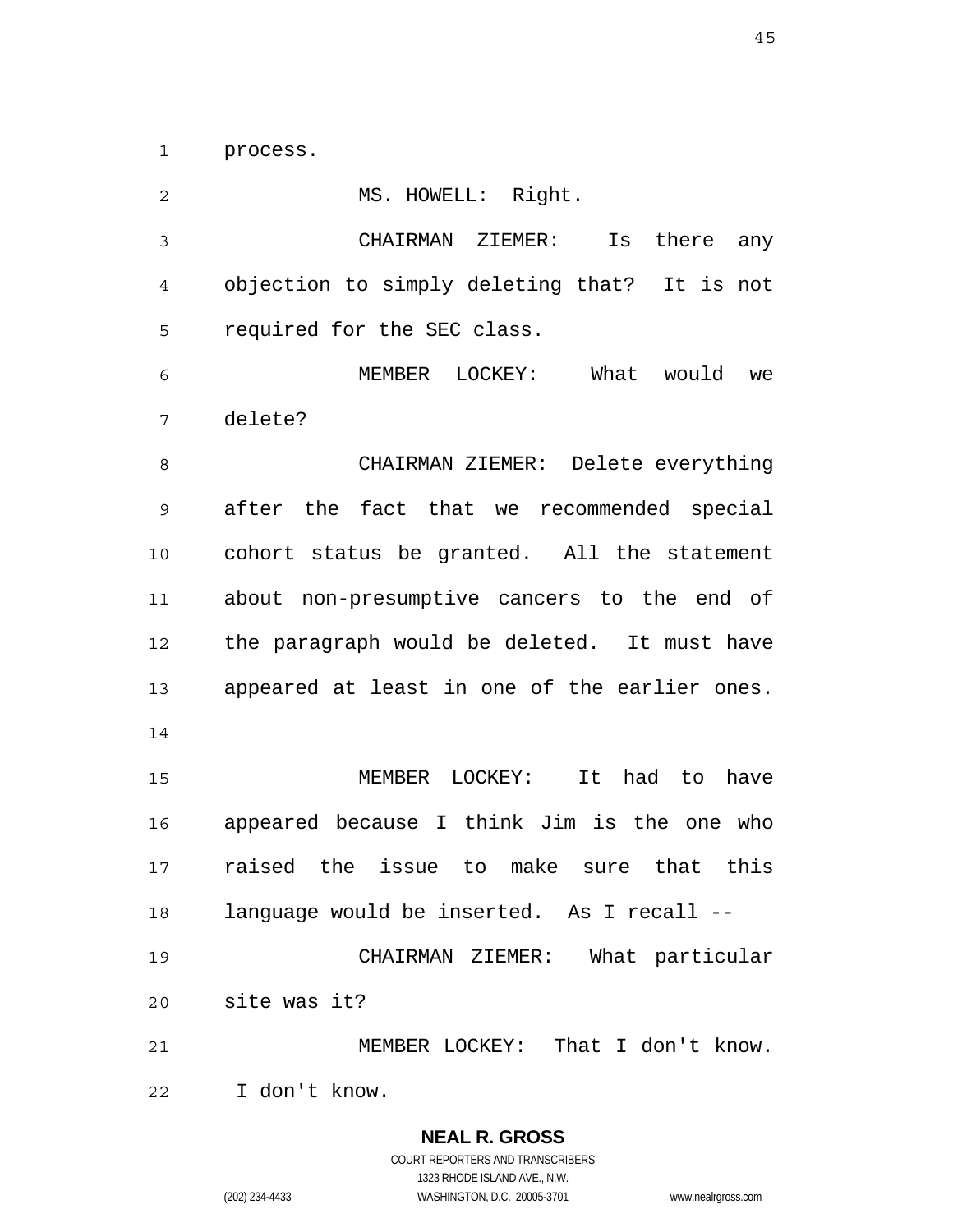1 2 3 4 5 6 7 8 9 10 11 12 13 14 15 16 17 18 19 20 21 22 MEMBER GRIFFON: I mean, I was almost thinking just dropping the last line, but then if you look back at the next to last, and maybe NIOSH can help me out here, but I think that you have the same potential problem because it limits you because it says NIOSH will use any individual internal/external monitoring data to do, and I think sometimes for external, for non-presumptives you can use other means, right? You are not limited to just individual data, are you? I don't know. DR. NETON: Well this is SEC classspecific, and in this particular case I think that's accurate. MEMBER GRIFFON: Okay, okay. I was just thinking it was generic language. I was worried about that. CHAIRMAN ZIEMER: That wouldn't be in every case. MEMBER GRIFFON: Yes, yes. MS. HOWELL: I mean, I would just argue that could cause confusion, as it has in

# **NEAL R. GROSS**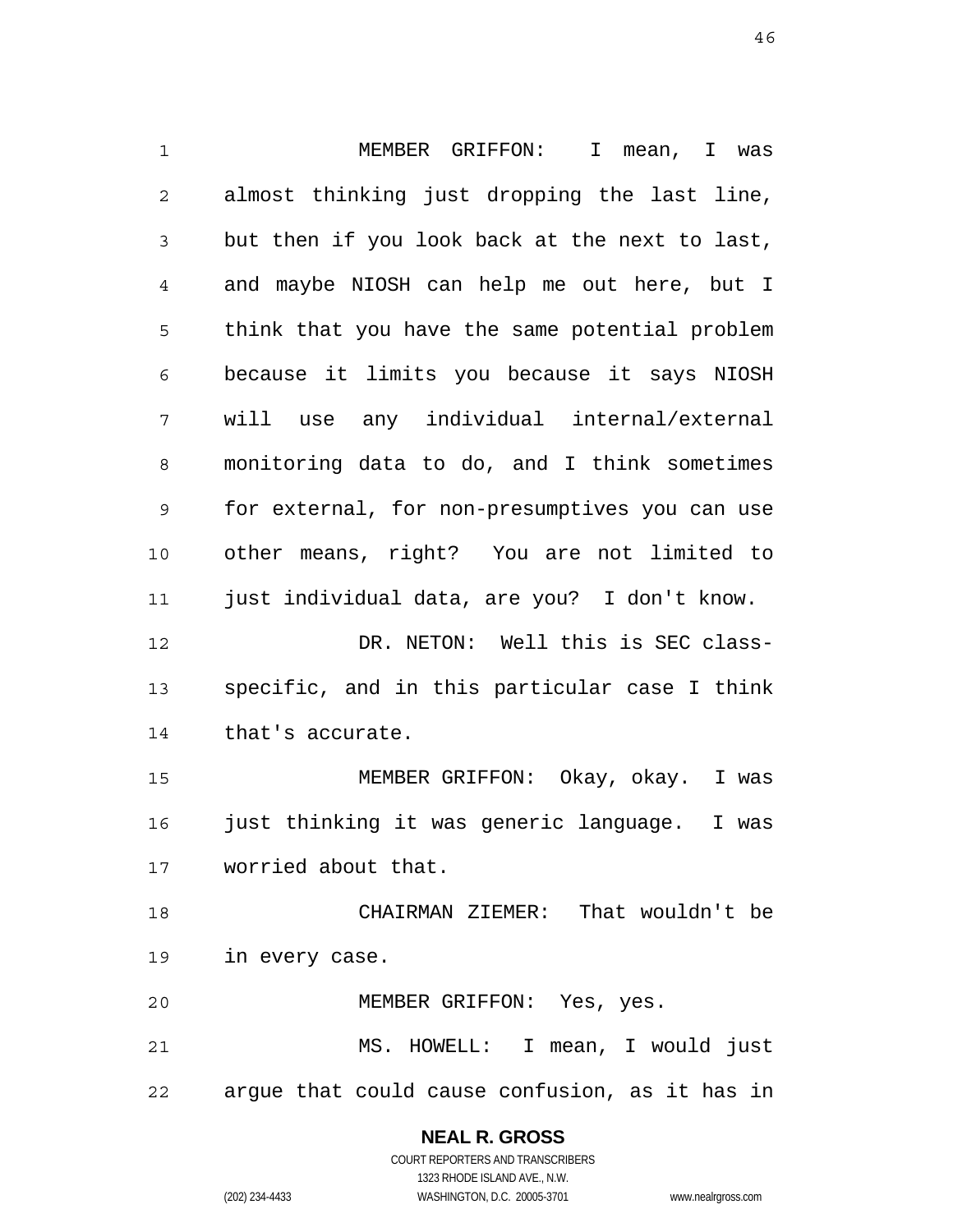1 this instance, so better to take it out.

2 3 4 5 6 7 8 9 10 11 12 13 14 15 16 17 18 19 20 21 22 MEMBER LOCKEY: Okay. CHAIRMAN ZIEMER: Any objection to removing that? Okay, then by consent we will just delete the rest of that. MEMBER LOCKEY: So, I will take those out from all five of them. CHAIRMAN ZIEMER: Yes, and we can just do that as we proceed here. It is common language. Any other comments? Now we've already approved the motion for this so we don't need to take action. I have consent that there's no further objection to the final wording. There appears to be none, and that will be the final wording. MEMBER LOCKEY: If we can wait a few minutes, we'll get the new drafts for the other four. CHAIRMAN ZIEMER: Are all the other four changed? MEMBER LOCKEY: Yes, a little bit. CHAIRMAN ZIEMER: Well, in order to

> **NEAL R. GROSS** COURT REPORTERS AND TRANSCRIBERS 1323 RHODE ISLAND AVE., N.W. (202) 234-4433 WASHINGTON, D.C. 20005-3701 www.nealrgross.com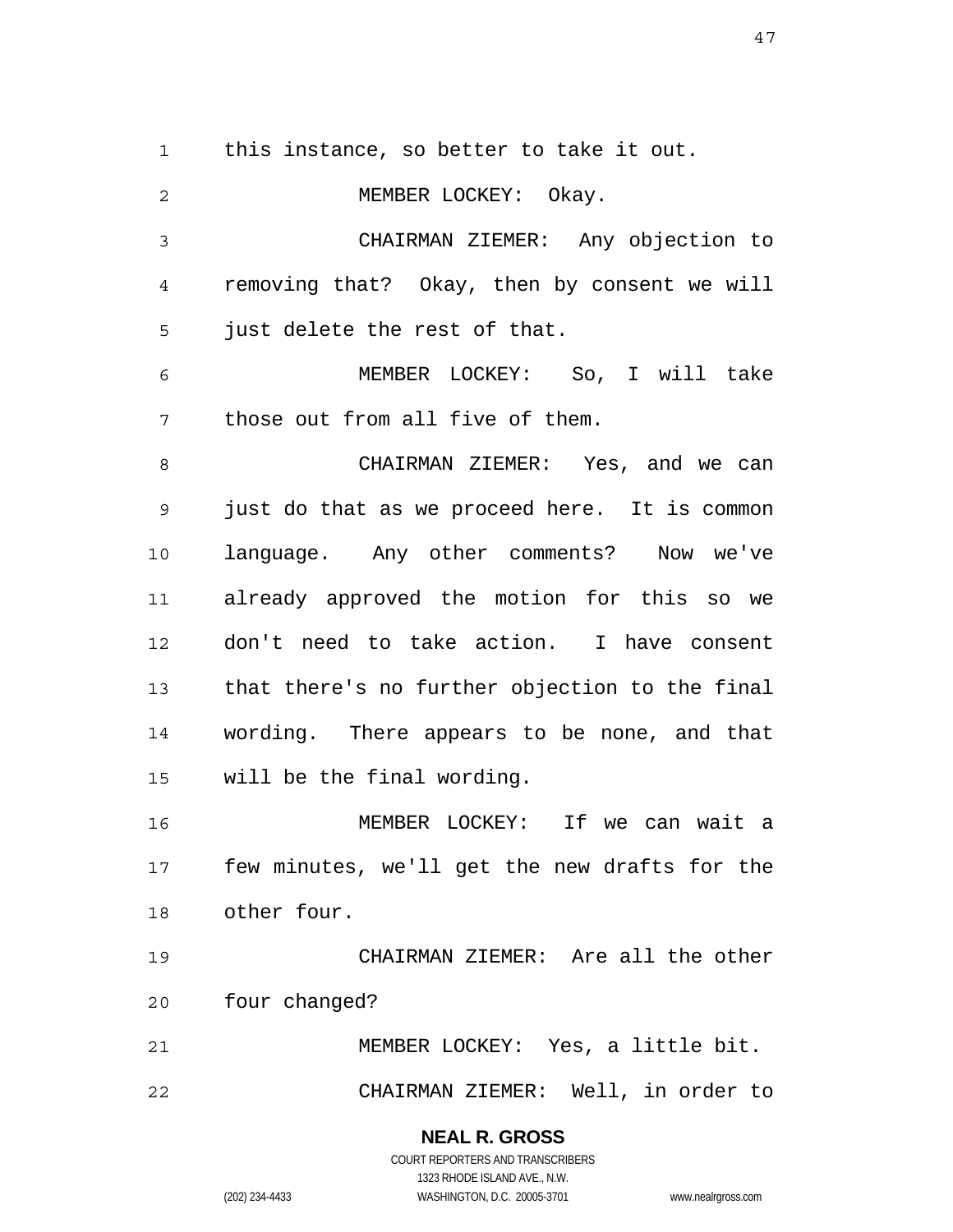1 2 move us along here -- are we okay, or do we need a break? Okay.

3 4 5 6 7 8 9 10 11 12 13 14 15 16 17 18 19 20 21 22 If you will pull out the other document that was distributed at the time that the Worker Outreach Work Group document was distributed, you have a draft called Advisory Board policy on meeting transcripts. You may recall that at our telephone meeting last month or the most recent one, I forget the date, we talked about how we would handle transcripts and whether or not we could put them on the website early on. We agreed informally that after Privacy Act review, we would put the transcripts on the website even before they were reviewed for technical accuracy with a disclaimer statement that they had not been reviewed for technical accuracy. And in fact that has already begun, and if you look at the most recent transcripts on there, they now have the disclaimer. This proposed policy simply will codify what we are already doing and that I've broken it down

**NEAL R. GROSS**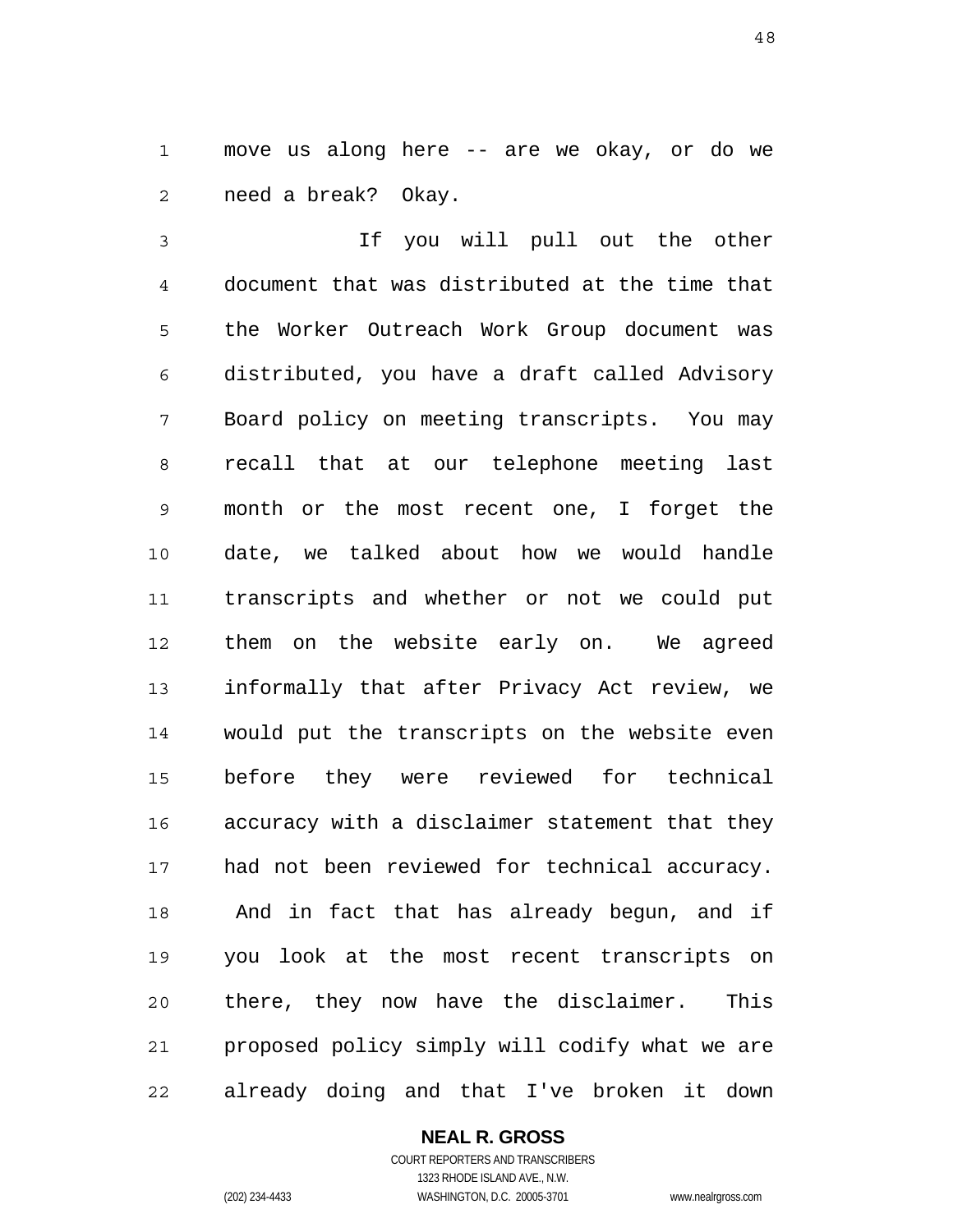1 2 3 4 into a series of statements. The first of which says that following PA review the transcripts will go immediately on the website.

5 6 MEMBER MUNN: Which needs to be spelled properly, S-I-T-E.

7 8 9 10 11 12 13 14 15 16 17 18 19 20 21 22 CHAIRMAN ZIEMER: When you draft things at 11:30 at night. Thank you. All such transcripts will bear the disclaimer. And this is the disclaimer that currently is on there. It is verbatim, in case you haven't looked at it. And it also says the transcript has not been reviewed and certified by the chair of whatever it is, the Board or the Work Group, for accuracy. Then the second item here has an instruction relating to the Board transcripts that within 30 days of posting that the chair will certify them for technical accuracy. That means the chair has to review them, and if there are changes, it describes that. If technical changes are required they will be made and a corrected version will then

#### **NEAL R. GROSS**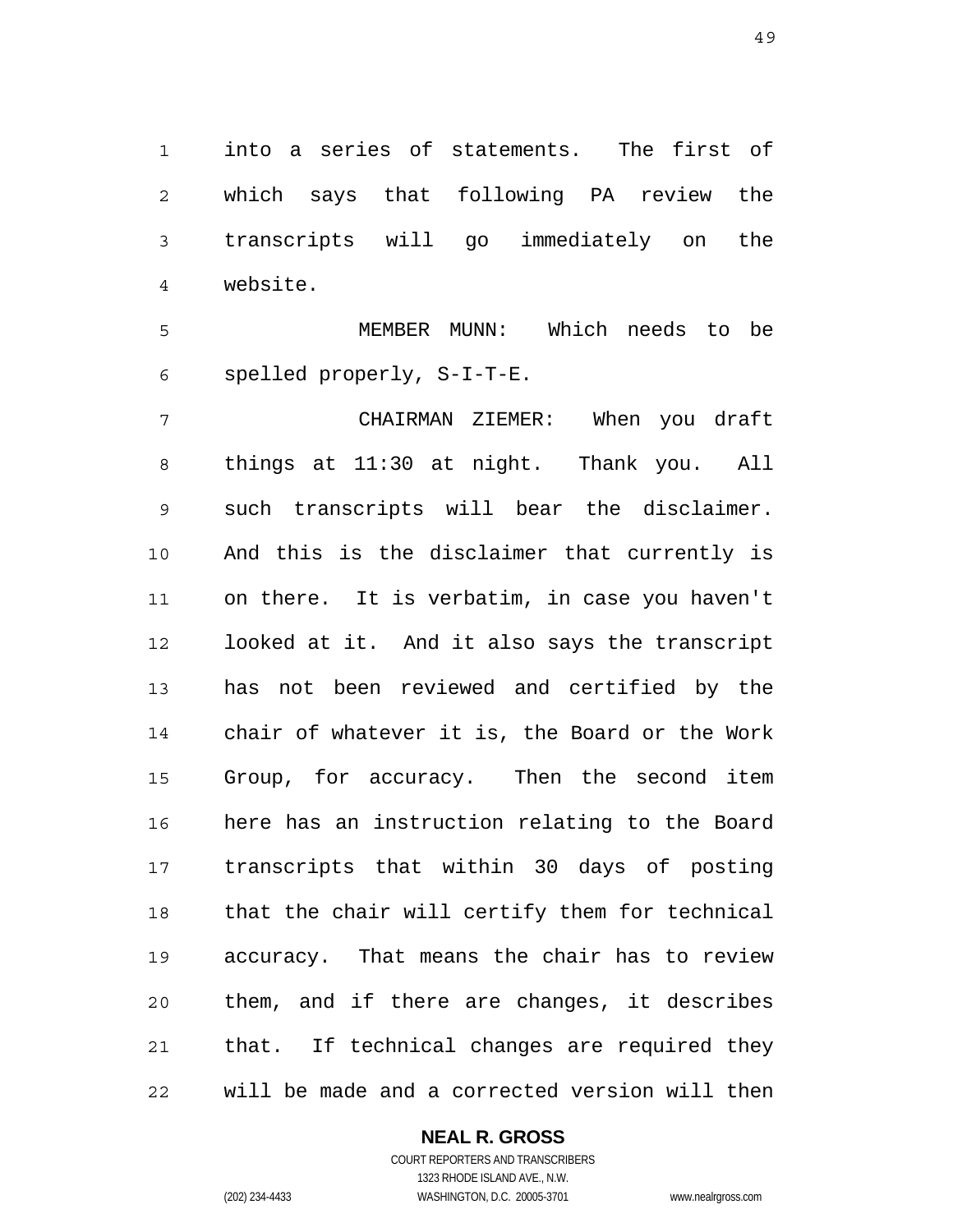1 2 3 4 5 6 7 8 9 10 11 12 be posted and have the following certification. And I haven't checked this wording out with counsel yet, but it is pretty close to what was already there. The transcript of the Advisory Board on Radiation and Worker Health has been reviewed for concerns under the Privacy Act, and personally identifiable information has been redacted as necessary. And then, this transcript has also been reviewed by the chair of the Advisory Board who has certified it as being an accurate transcript of the meeting.

13 MEMBER BEACH: Can I comment?

15 16 17 18 MEMBER BEACH: I have a bit of a concern with putting in 30 days because what happens if we don't get it done within 30 days.

CHAIRMAN ZIEMER: Yes.

19 20 21 22 CHAIRMAN ZIEMER: Well the chair has imposed this on himself, and you will notice the we is me. And the way I have structured this, you will notice that the

> **NEAL R. GROSS** COURT REPORTERS AND TRANSCRIBERS 1323 RHODE ISLAND AVE., N.W. (202) 234-4433 WASHINGTON, D.C. 20005-3701 www.nealrgross.com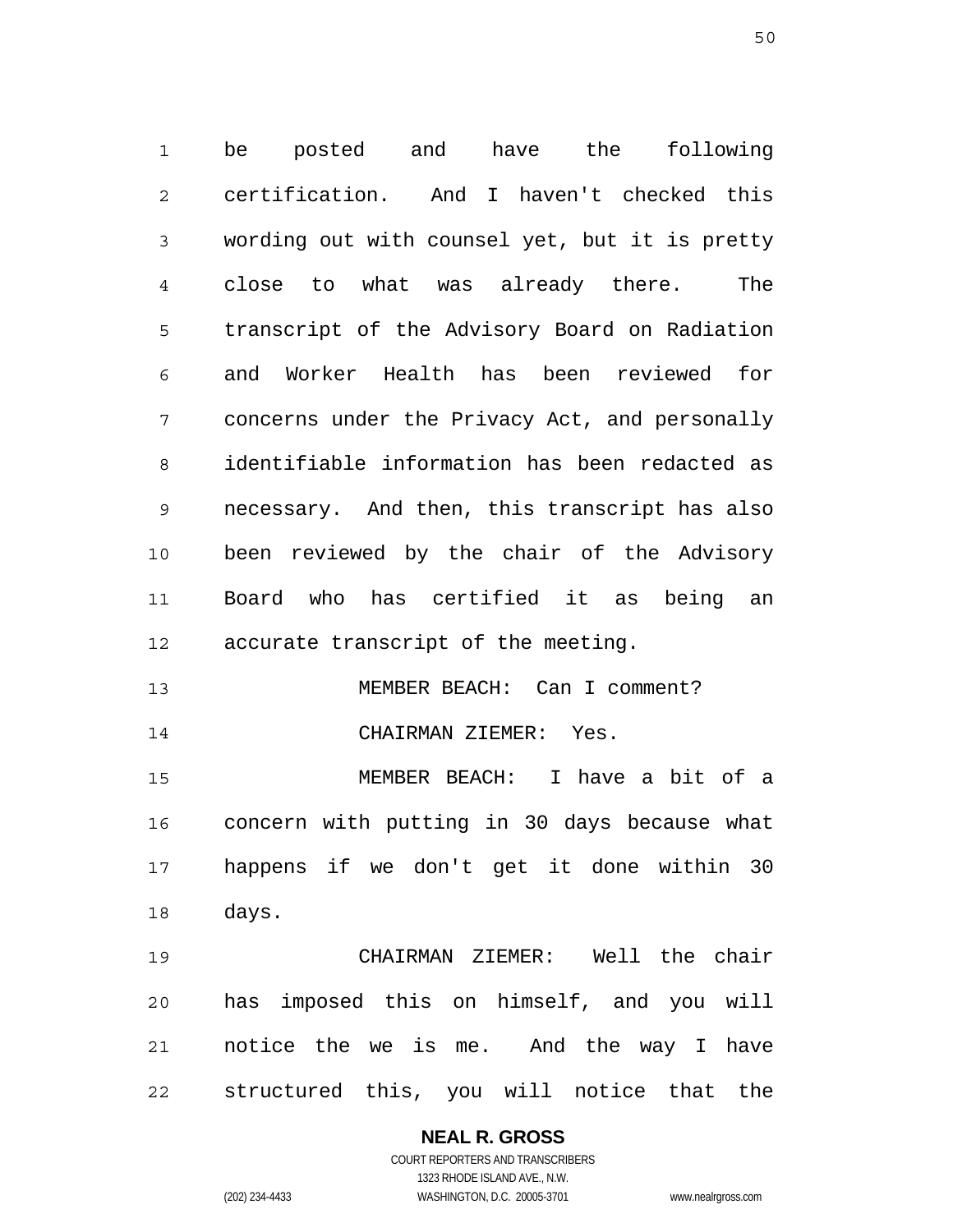1 2 chairs of the other groups don't have a 30 day.

3 MEMBER BEACH: Okay.

4 5 6 7 8 9 10 11 12 13 CHAIRMAN ZIEMER: However, the Designated Federal Official has informed me that at least for the subcommittees, they have to parallel what we do in the Board. So we would have to modify the subcommittee ones to 30 days. So I'm quite willing to extend this out, but in reality if we go very far beyond 30 days, because it is already a month, almost a month to get the originals posted, we will have some grumbling.

14 15 16 MEMBER BEACH: Can that task be delegated if the chair of that Work Group does not have the ability to --

17 18 CHAIRMAN ZIEMER: The chair simply has to certify.

19 20 21 22 MEMBER BEACH: Has to do it, okay. CHAIRMAN ZIEMER: I myself, if I see something I don't understand or am not knowledgeable in, which was the case, and Brad

### **NEAL R. GROSS**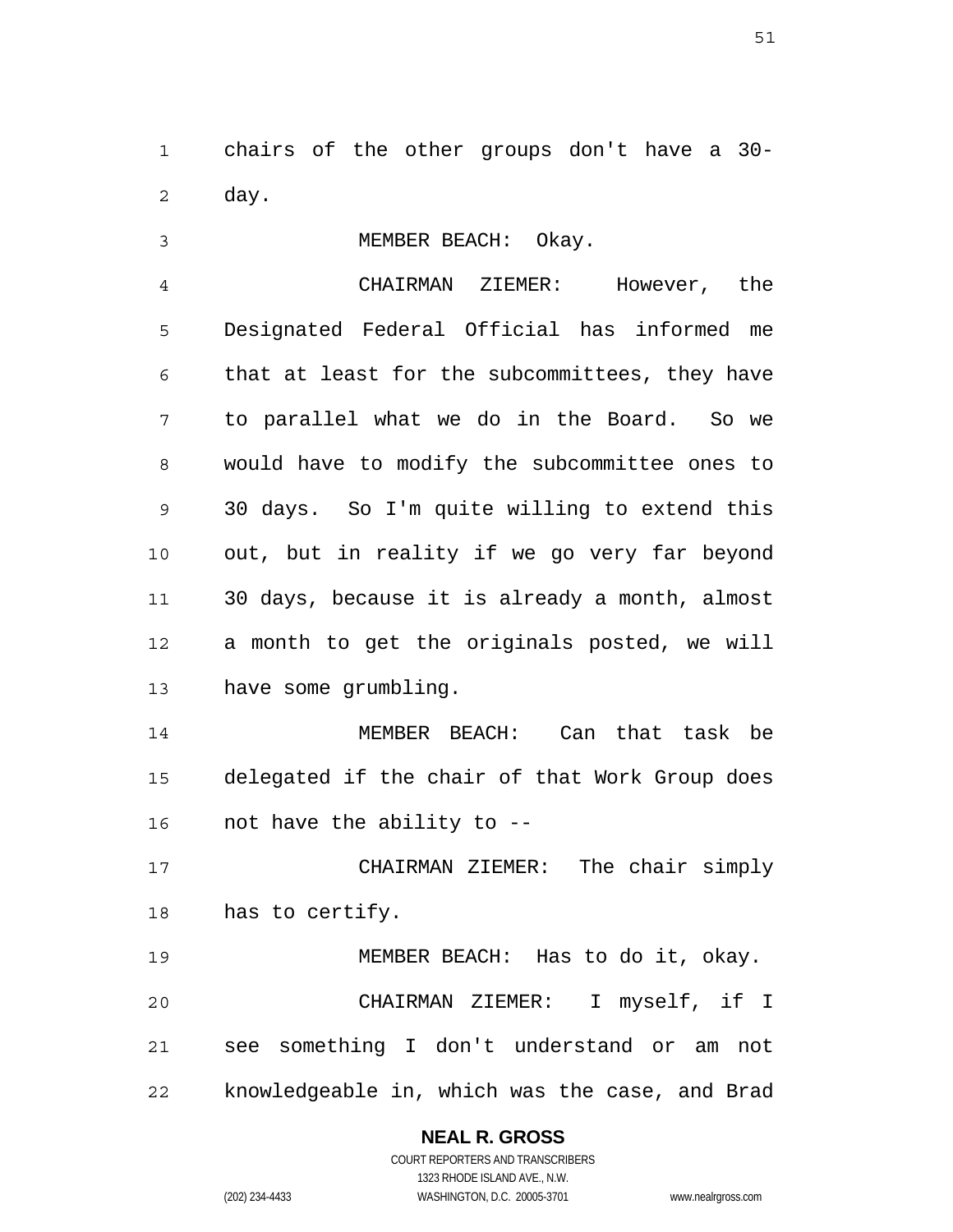1 2 3 4 5 6 7 8 9 10 knows, in some security things that I thought was mumbo jumbo, and it was really good stuff. I didn't know the jargon, but I had to have help to determine that it was correct. So, sure, you can ask for assistance. So there would be a parallel statement for the subcommittees and a parallel statement for the work groups. I think, Ted, are you saying that the work groups would not necessarily have the 30 days?

11 12 MEMBER SCHOFIELD: Actually as soon as practical.

13 14 15 16 17 18 19 20 21 22 CHAIRMAN ZIEMER: Right. That allows much more flexibility for the work groups but not for the subcommittees. In any event this is, the first item is already our practice. The second item is an effort to prescribe a time limit for the chair of the Board and the two subcommittees. And the third is a commitment that the other chairs as practical will review for technical accuracy. And then because we have had concerns from

# **NEAL R. GROSS**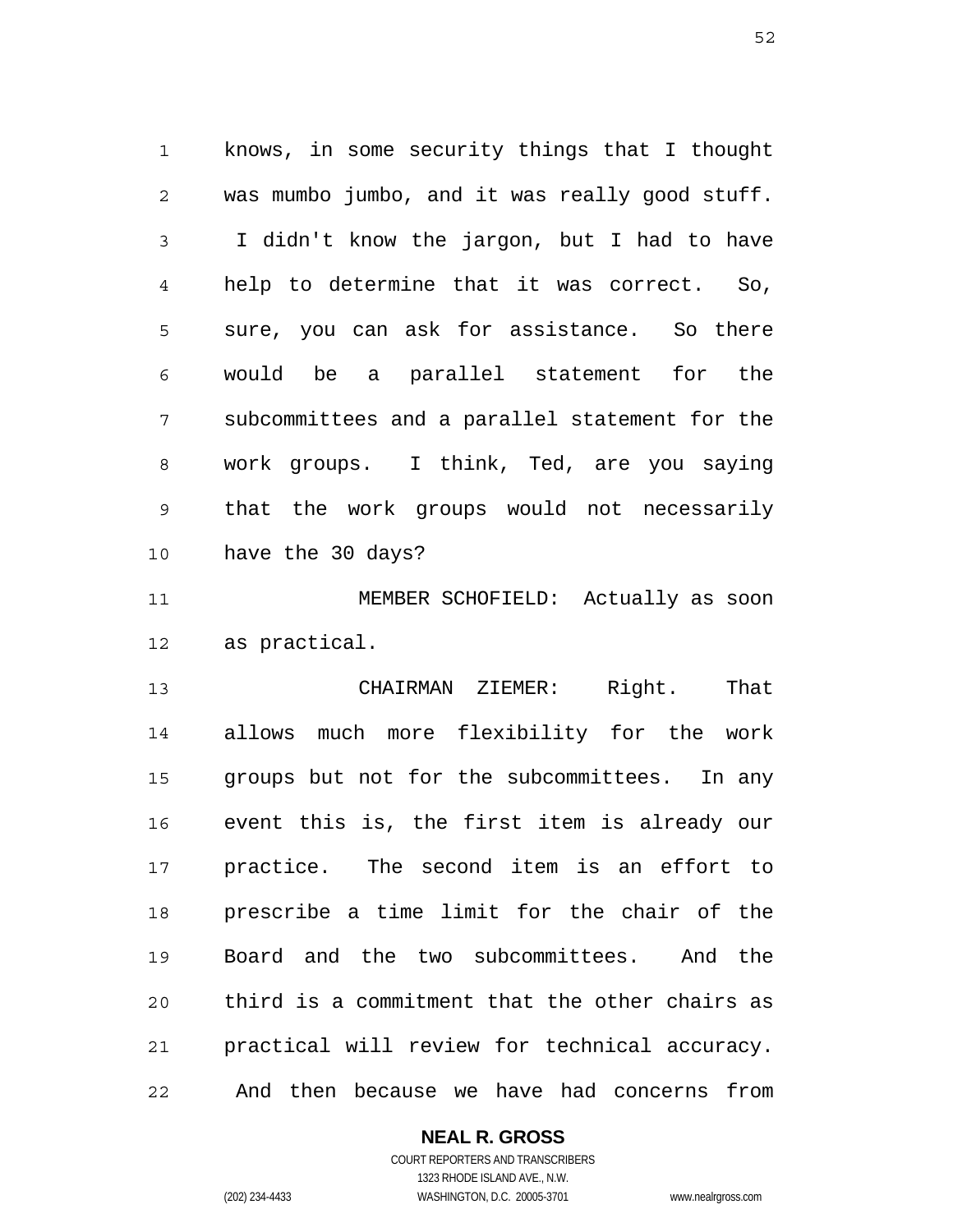1 2 3 4 5 6 7 8 9 10 11 12 13 14 15 16 17 18 19 20 21 22 the public about what we mean by reviews and editing, I have put a note here, and you can read the note, that reviewers are not permitted to correct grammar, reword sentences. I should have added remove dangling participles or otherwise edit the transcripts. The technical, I've given some examples of what can be done. You can correct a misspelled person's name or misspelled technical term. And sometimes that occurs. And then correct designation of a technical term. For example, if the speaker is talking about mR per hour, and the court reporter puts little m, little r per hour, I will correct it to little m, big R because that's the nomenclature, so sometimes those nomenclature things are permitted, and then sometimes one word that sounds like another and this is an actual one. Inhalation of thorium has an "effect" on the lungs, sounds just like the inhalation of thorium has an "affect" on the lungs.

> **NEAL R. GROSS** COURT REPORTERS AND TRANSCRIBERS

1323 RHODE ISLAND AVE., N.W. (202) 234-4433 WASHINGTON, D.C. 20005-3701 www.nealrgross.com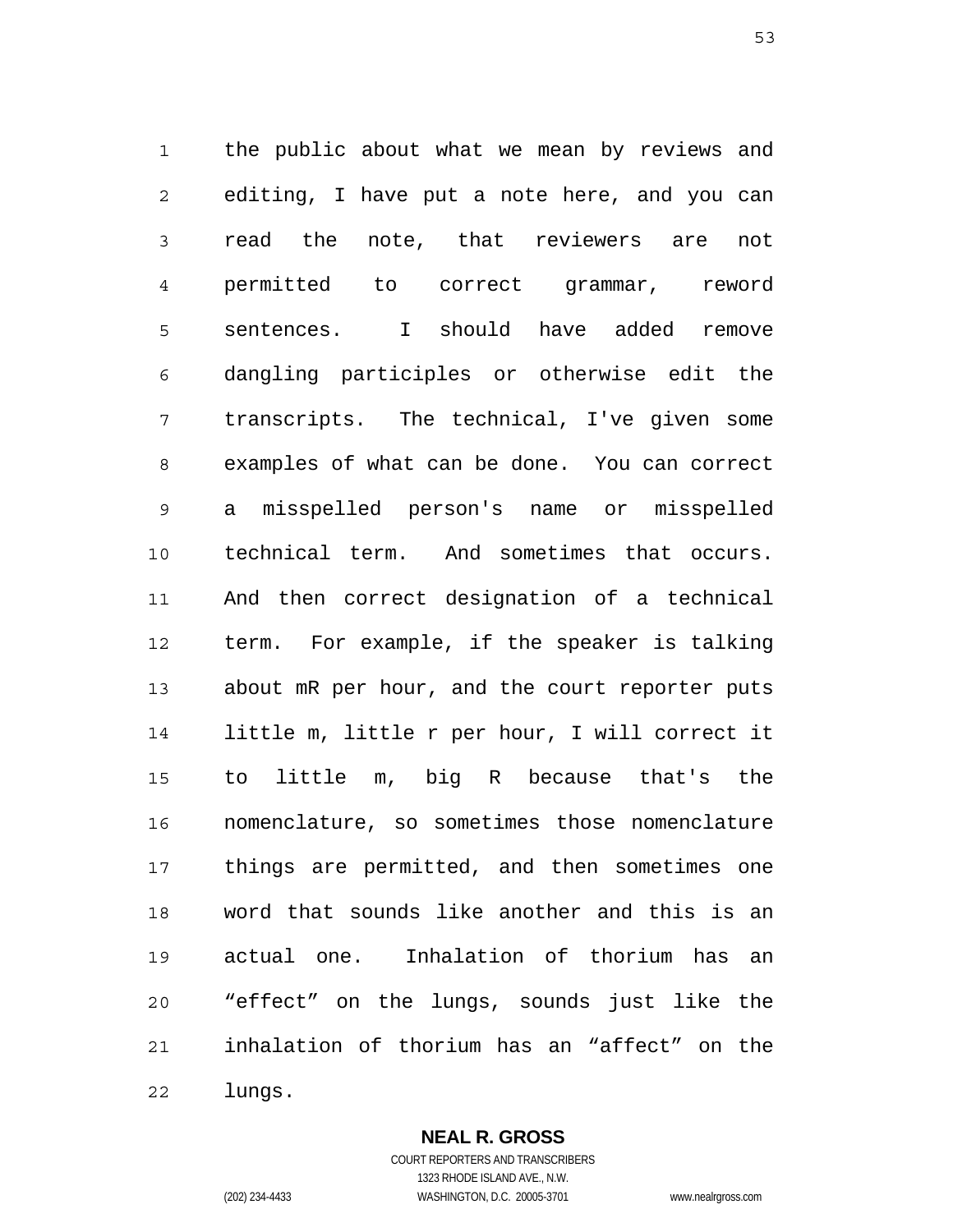1 2 MEMBER POSTON: I thought you were going to say site.

3 4 5 6 7 8 9 10 11 12 CHAIRMAN ZIEMER: Okay, a wise guy, and site would be another good example. We've had one like, one of the members attended a motherboard meeting. A motherboard meeting? It was the other Board meeting. I mean there are things like that. This is the document so, and unless there is some wording issues on certification, then I would ask Emily and Rob to help on that. Then the 30 day issue comes before us.

13 14 15 16 17 18 19 20 21 MR. KATZ: That may be coming up, but just another example I would put in here because it has occurred quite a number of times and it is one of the more important, I think, examples is misattribution of a statement where a statement is attributed to one individual and it was really made by a different individual. That can make a big difference.

22 CHAIRMAN ZIEMER: Right, and I've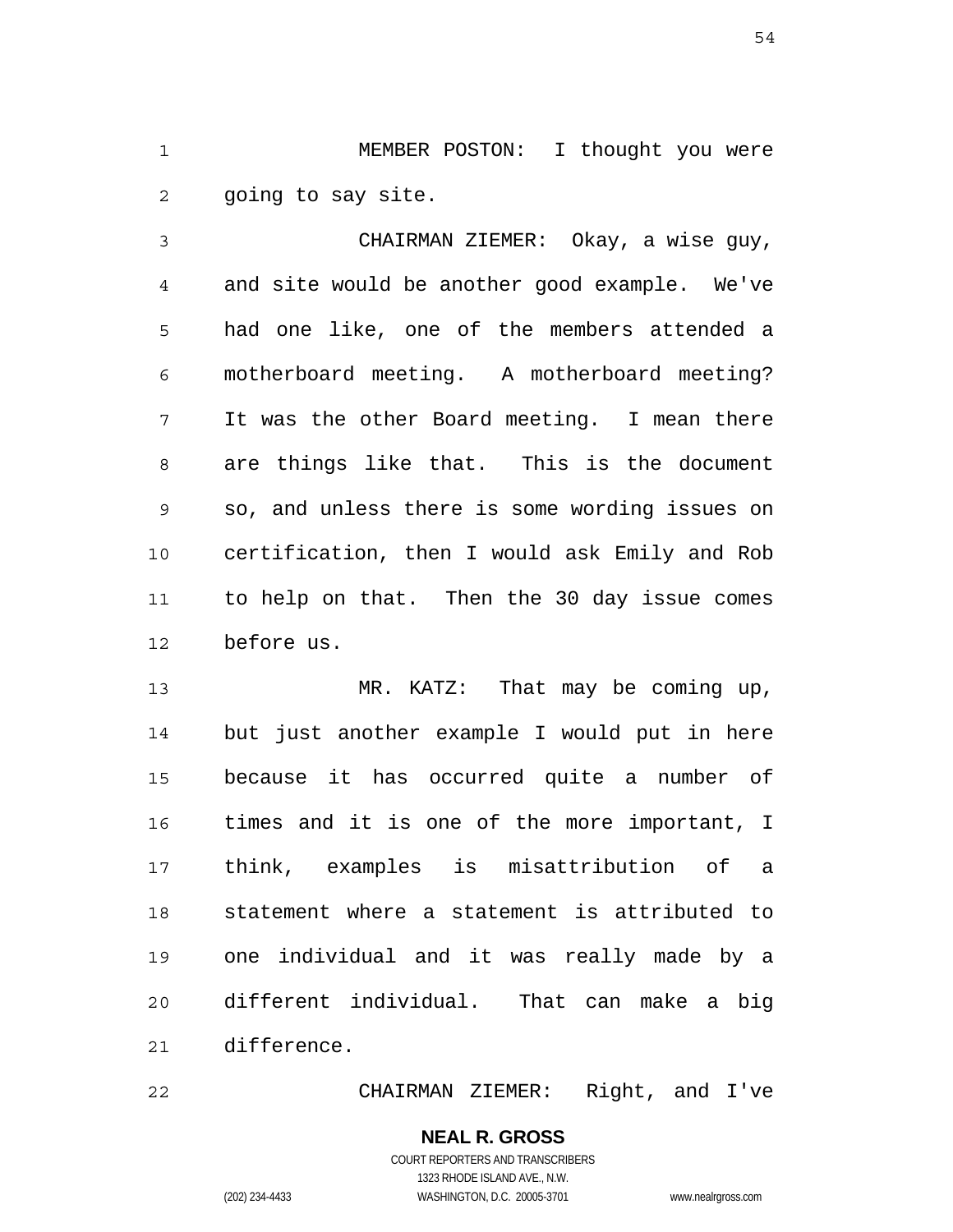1 2 3 4 5 6 7 8 had a number of those also where I'm quite certain that it was a different speaker. Or sometimes the chair is referred to as Dr. Lockey and then the court reporter may record what I say from that point on as Dr. Lockey. He doesn't want to -- yes. Okay. That does occur and through no fault of anyone. It just happens sometimes. Okay. Dr. Roessler?

9 10 11 12 13 14 15 16 17 18 19 20 21 22 MEMBER ROESSLER: I've only done one of these, and it was 246 pages, and it was a short meeting, and so it takes a lot of time. I guess my main concern is I looked over it and things like radionuclides activities, amounts, units, that sort of thing. Just in order to really do this accurately during a work group meeting the chair or someone would have to take minutes too to make sure, especially with radionuclides. They are so easy to be confused. I read our report looking for those sort of things, but what responsibility comes on me if I miss one?

> **NEAL R. GROSS** COURT REPORTERS AND TRANSCRIBERS

> > 1323 RHODE ISLAND AVE., N.W.

(202) 234-4433 WASHINGTON, D.C. 20005-3701 www.nealrgross.com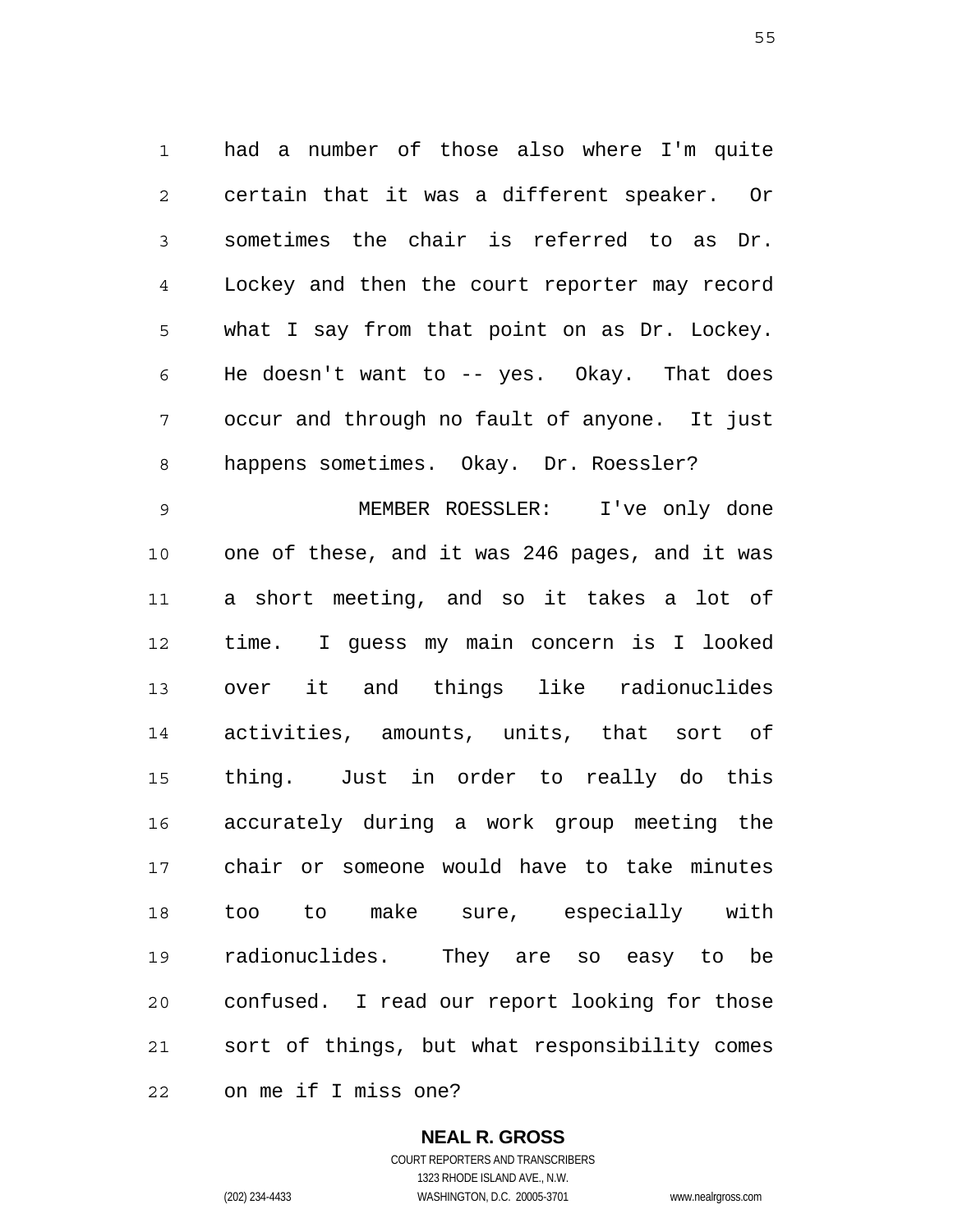1 2 3 4 5 6 7 8 9 10 11 12 13 14 15 16 17 18 19 20 21 22 CHAIRMAN ZIEMER: I don't think it's that big a deal. I think you will pick up the obvious ones. If, for example, if somebody is talking about cobalt-60 and somehow the court reporter wrote cobalt-50 and you know that it couldn't have been that, I think you are okay in changing it. We had one in a recent transcript in a discussion of the Oak Ridge Hospital where the presenter indicated that at the Oak Ridge Hospital the high radiation areas exceeding six micro R per hour were roped off. And I said it can't be six micro R per hour. In the first place you wouldn't rope off a six micro R per hour area. Number two, at the time of the Oak Ridge Hospital work, they couldn't measure micro R. And incidentally Nancy Adams does a preliminary review of these, too, and so she helps with that. I said to Nancy, "I don't think the speaker said micro R." Maybe the speaker said mR or something and somehow it got recorded as micro. So Nancy went back to

**NEAL R. GROSS**

COURT REPORTERS AND TRANSCRIBERS 1323 RHODE ISLAND AVE., N.W. (202) 234-4433 WASHINGTON, D.C. 20005-3701 www.nealrgross.com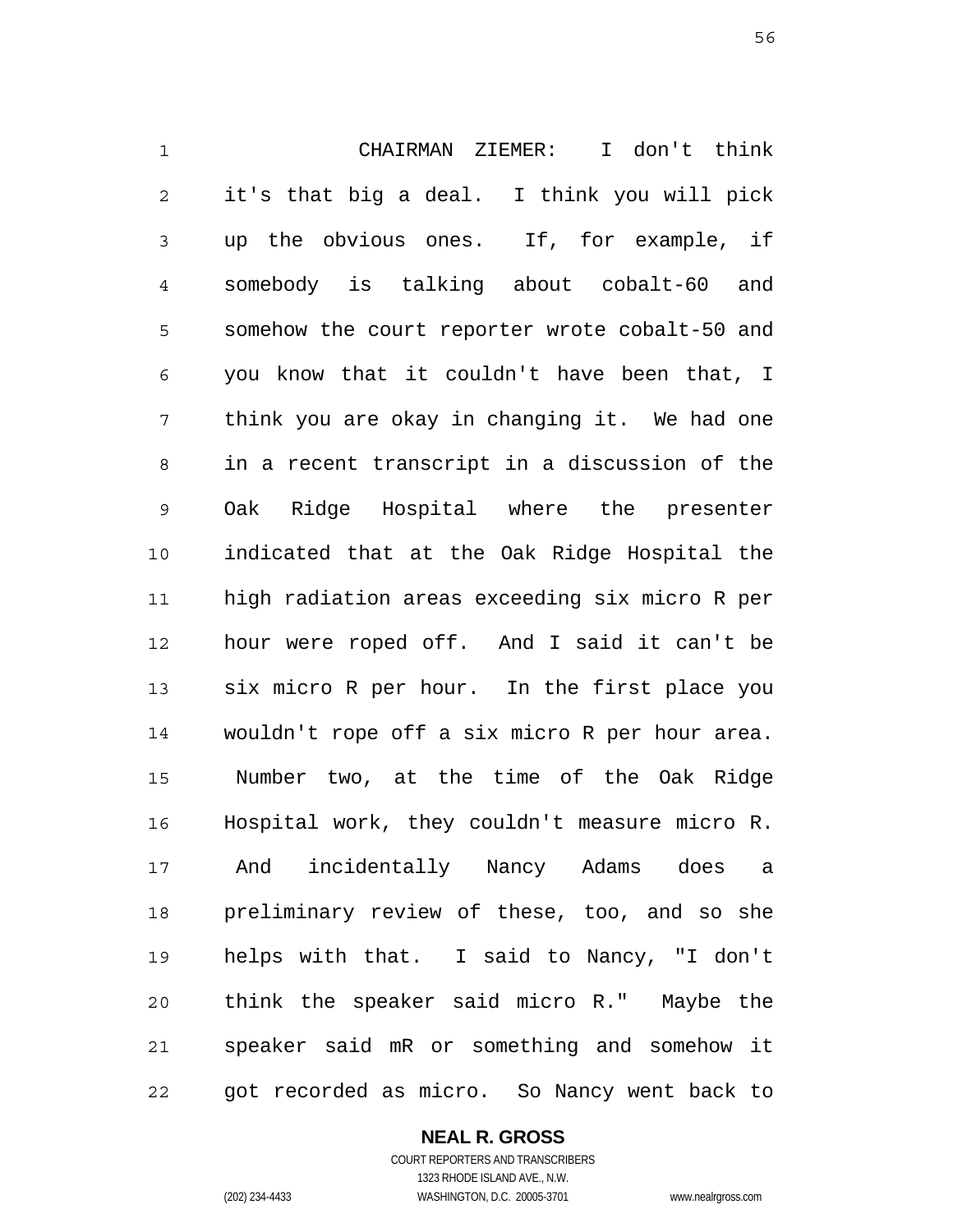1 2 3 4 5 the court reporter, and they listened to the transcript, and the transcript said micro R. So the transcript says micro R. I know that's not the correct, but that is what was said in the meeting. That's how it remains.

6 7 8 9 10 11 MEMBER GRIFFON: I think that issue came up with one of mine, too, that someone said and I questioned it. It said radon-226, and I knew they meant radium, but they listened to it again, and it was actually said radon so, you know.

12 13 14 15 16 17 18 19 20 21 22 CHAIRMAN ZIEMER: So true transcripts will be accurate in that they will record errors in the communication as well as other things. It is okay because that was what was said. We want to be true to that. So we do not edit in the sense that we correct everything technically but if something is obvious particularly if words sound like. I think you are fine on that. Or if you spot something that could easily have been misheard. I think you can take care of that.

> **NEAL R. GROSS** COURT REPORTERS AND TRANSCRIBERS

1323 RHODE ISLAND AVE., N.W. (202) 234-4433 WASHINGTON, D.C. 20005-3701 www.nealrgross.com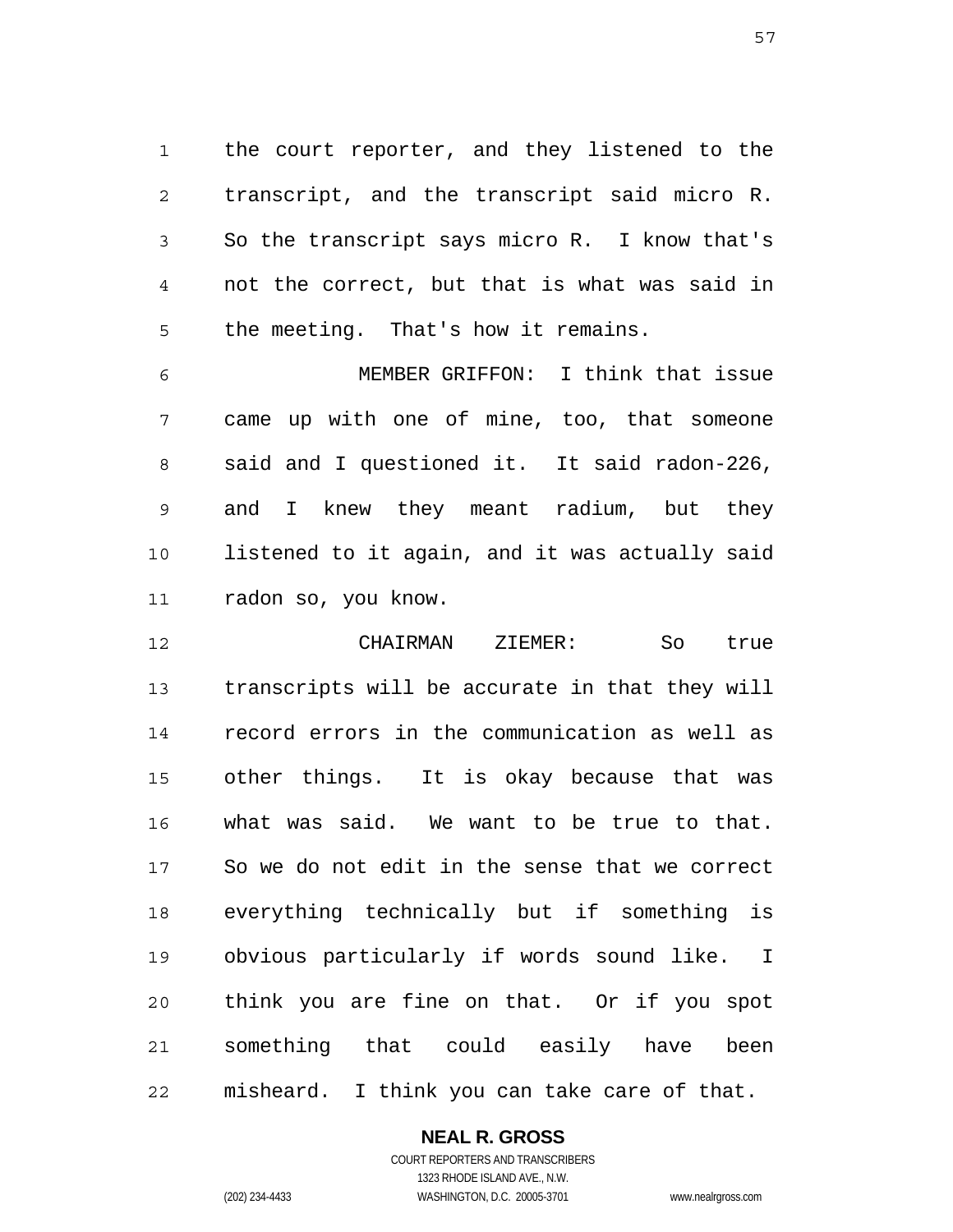1 2 3 4 5 6 7 8 9 10 11 12 13 14 15 16 17 18 19 20 21 MR. KATZ: Can I just add to that, Paul? This is just an attempt to get as accurate as possible a transcript. But really I would hate to think that you would sort of go through the transcript with a fine-tooth comb spending eight hours or twelve hours reviewing it so carefully. That is really the point, I think as Paul said, is to read it through and just to see what jumps out at you as possibly incorrect and to flag those and then we will get those sorted out. You folks don't have the time to spend days reviewing these transcripts. CHAIRMAN ZIEMER: No, and you know I certainly believe that what we get from the court reporters is already accurate. It is very accurate. MEMBER ROESSLER: It's amazing how accurate they are. CHAIRMAN ZIEMER: But sometimes people's names are misspelled or things are

22 heard differently. I remember when K.Z.

# **NEAL R. GROSS**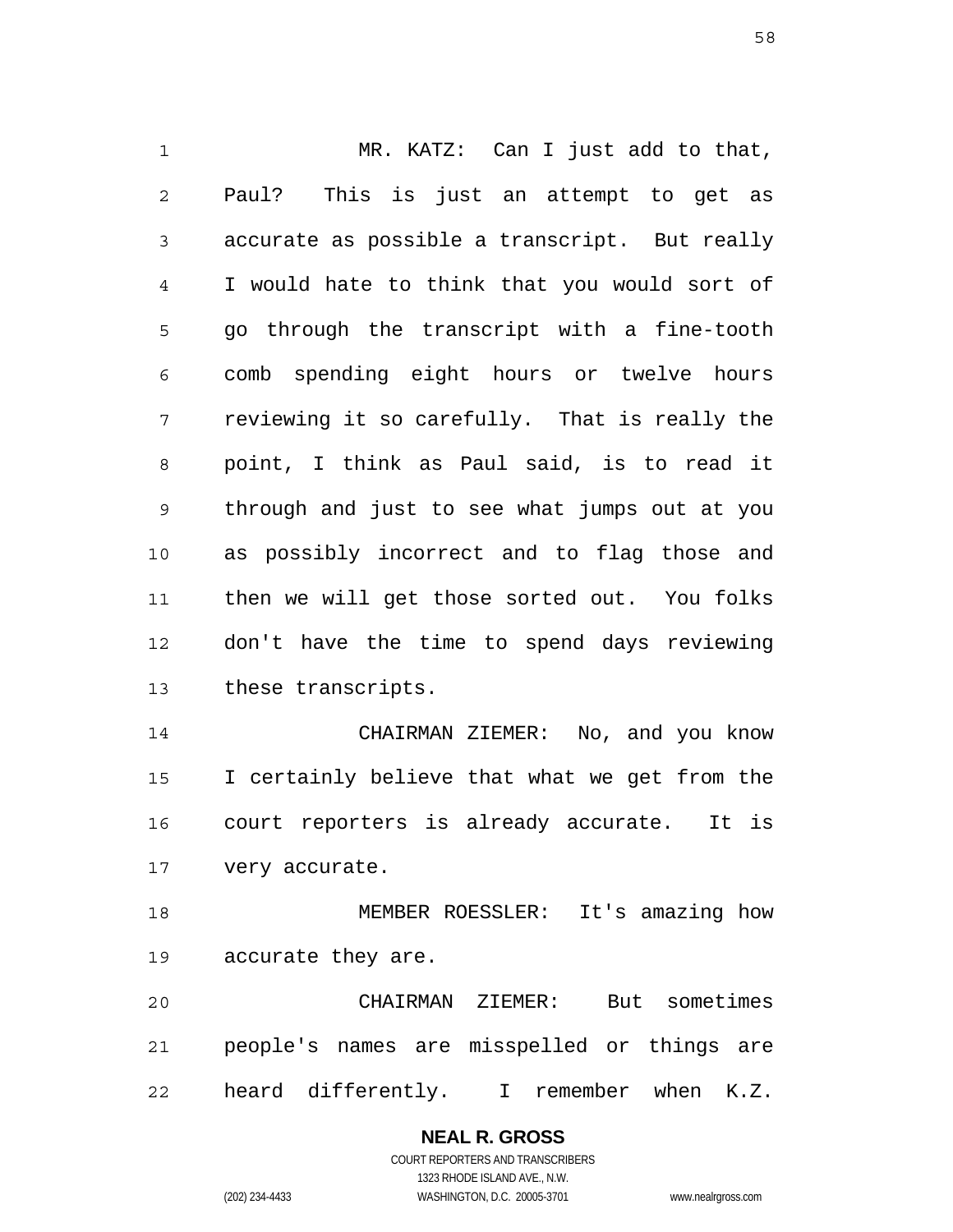1 2 3 4 5 6 7 8 9 10 11 12 13 14 15 16 17 Morgan was being discussed in some context at one of our meetings. I think someone said that they had studied under K.Z. Morgan and then the transcript, it came out something like K.P. Morgan or oh, K.C. Morgan, the letter C. Well those two could easily be confused. So I said well I know that they said K.Z. and so I changed it. But otherwise, what's in the transcript usually is quite accurate in terms of what was actually said, but sometimes the things we describe do occur, and you can change it. Again, you can scan through pretty quickly actually, chairs, and spot some of these things. Beyond that, I mean you just do the best you can. We want to try to achieve accuracy, but it's not going to be perfect.

18 19 20 21 22 Do we need a comfort break? Okay. Ten minutes. The longer you take, the longer it will be before you leave. (Whereupon, the above-entitled matter went off the record at 10:17 a.m. and

> **NEAL R. GROSS** COURT REPORTERS AND TRANSCRIBERS 1323 RHODE ISLAND AVE., N.W. (202) 234-4433 WASHINGTON, D.C. 20005-3701 www.nealrgross.com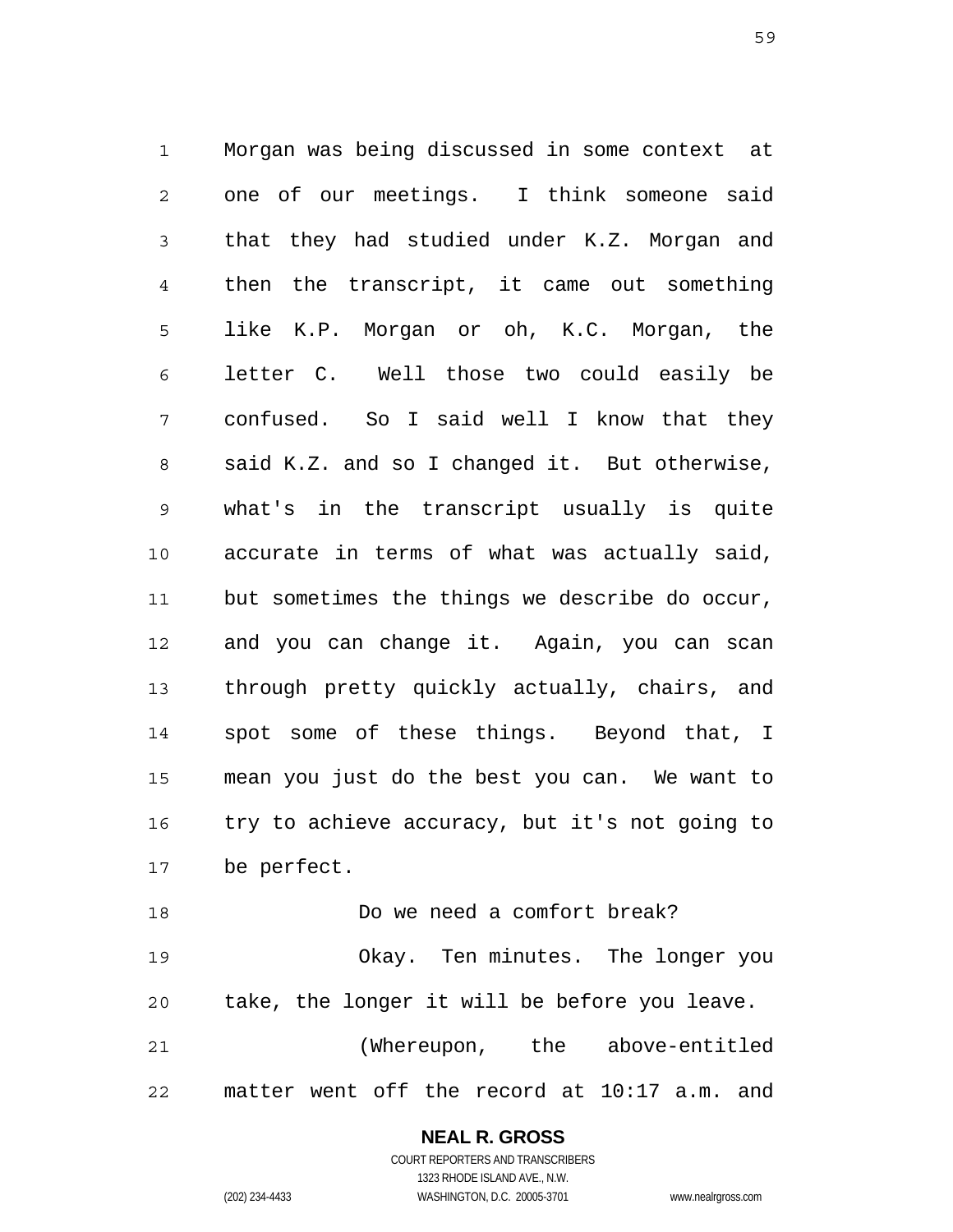1 resumed at 10:32 a.m.)

2 3 4 5 6 7 8 9 10 11 12 13 14 15 16 17 18 19 20 21 22 CHAIRMAN ZIEMER: I want to bring to closure the policy on meeting transcripts. I'm going to ask for a motion to approve this, but what we will need to do since as I have been advised the requirements for subcommittees legally are the same as the requirement for the Board itself. So we would combine items 2 and 3 into one that would simply indicate the chair of the Advisory Board and the chairs of the various subcommittees will review the transcripts, and then it would follow exactly the way the paragraph two wording is with the 30-day requirement. And then the fourth paragraph would become the third, and that leaves for the work groups an open-ended non-specified review time other than the words as soon as - what word do we use? Practical, as soon as practical after posting. So that leaves a fair amount of leniency there. So with those modifications as well as the word website, I'd

### **NEAL R. GROSS**

COURT REPORTERS AND TRANSCRIBERS 1323 RHODE ISLAND AVE., N.W. (202) 234-4433 WASHINGTON, D.C. 20005-3701 www.nealrgross.com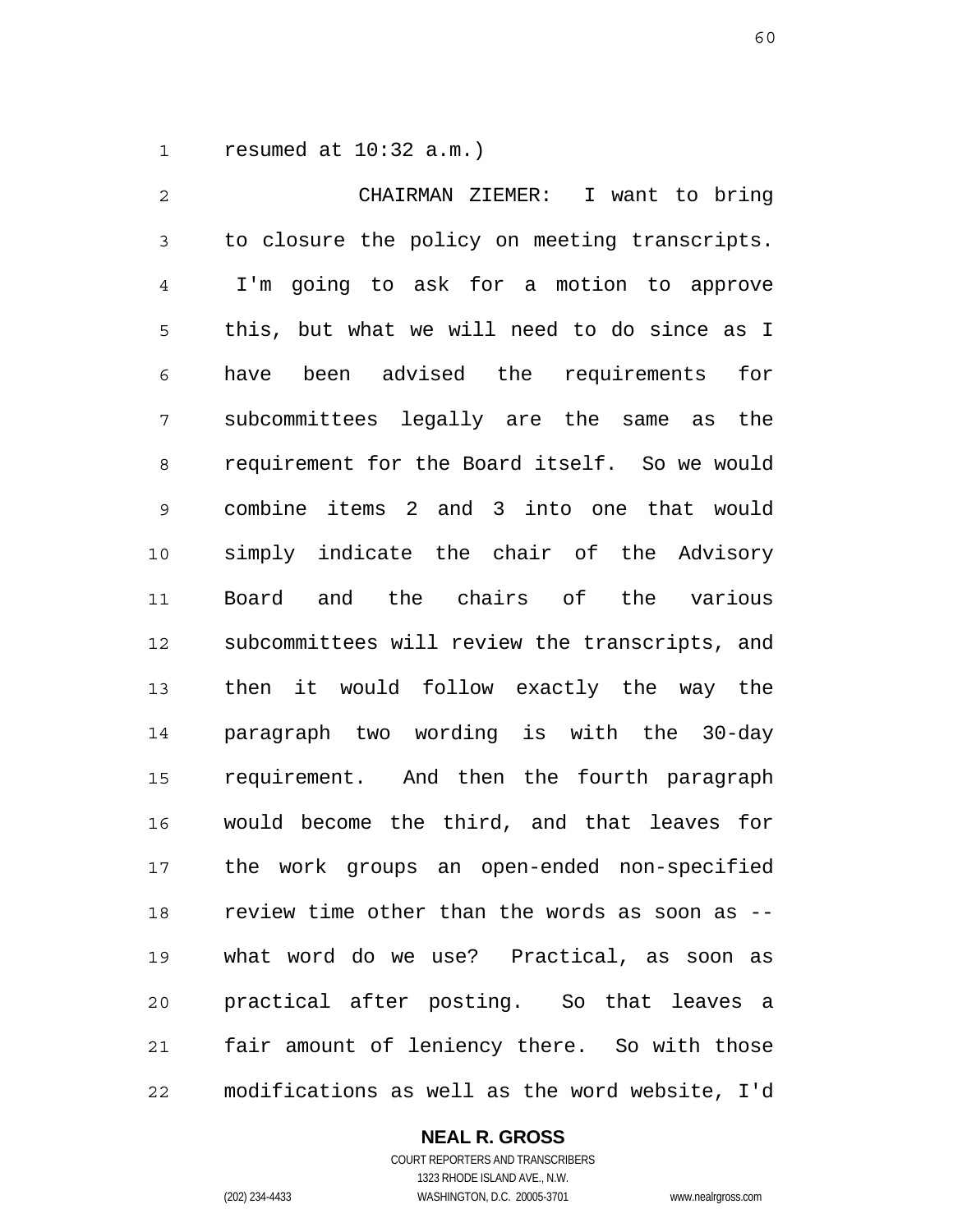1 2 3 4 5 6 7 8 9 10 11 12 13 14 15 16 17 18 19 20 21 22 like to have a motion to approve the policy. MEMBER BEACH: I'll go ahead and make the motion to approve the policy with the corrections you've mentioned. CHAIRMAN ZIEMER: Thank you, and is there a second? PARTICIPANT: Second. CHAIRMAN ZIEMER: Are you ready to vote? All in favor say aye. (Chorus of ayes.) CHAIRMAN ZIEMER: Those opposed? No, and abstentions, no. The motion carries. It does not require a vote of the missing or absent members. Now are we ready to return to the follow up actions on petitions? Do we have the revisions ready? MEMBER LOCKEY: I laid them in front of you there. CHAIRMAN ZIEMER: Oh, here they are. I'm leaning on them. We have revised Brookhaven copies for everyone. Basically

> **NEAL R. GROSS** COURT REPORTERS AND TRANSCRIBERS

> > 1323 RHODE ISLAND AVE., N.W.

(202) 234-4433 WASHINGTON, D.C. 20005-3701 www.nealrgross.com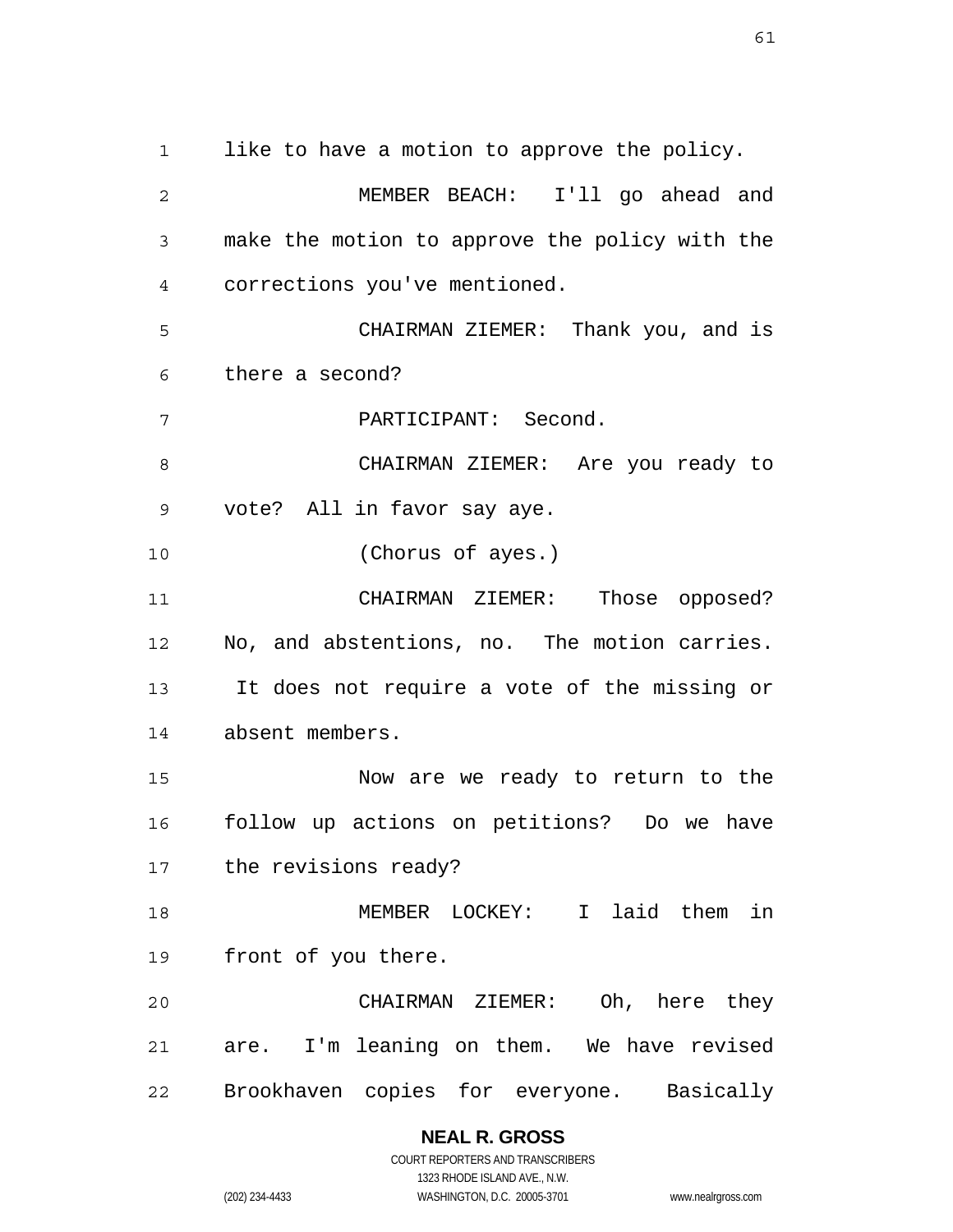1 2 3 4 5 6 7 8 9 we've already agreed on the Brookhaven one. Oak Ridge Hospital? Just take a look at that and see if you have any questions. On all of these then you would delete the words in the bottom paragraph, all of the words beginning with for non-prescriptive cancers. Those would be deleted through the end of those paragraphs in each case. Is that correct, Dr. Lockey?

10 11 12 MEMBER LOCKEY: That's correct. MEMBER BEACH: Did you say all the way to the end of the paragraph?

13 14 15 16 CHAIRMAN ZIEMER: Yes. Any questions on the Oak Ridge Hospital draft? If not I'll take it by consent that that's agreed to.

17 18 19 20 21 22 Metals and Controls Corporation? Again, delete the words in that last paragraph on the first page to the end of the paragraph beginning with for non-presumptive cancers. Any questions then on that one? If not I'll take it by consent that Metals and Controls'

### **NEAL R. GROSS**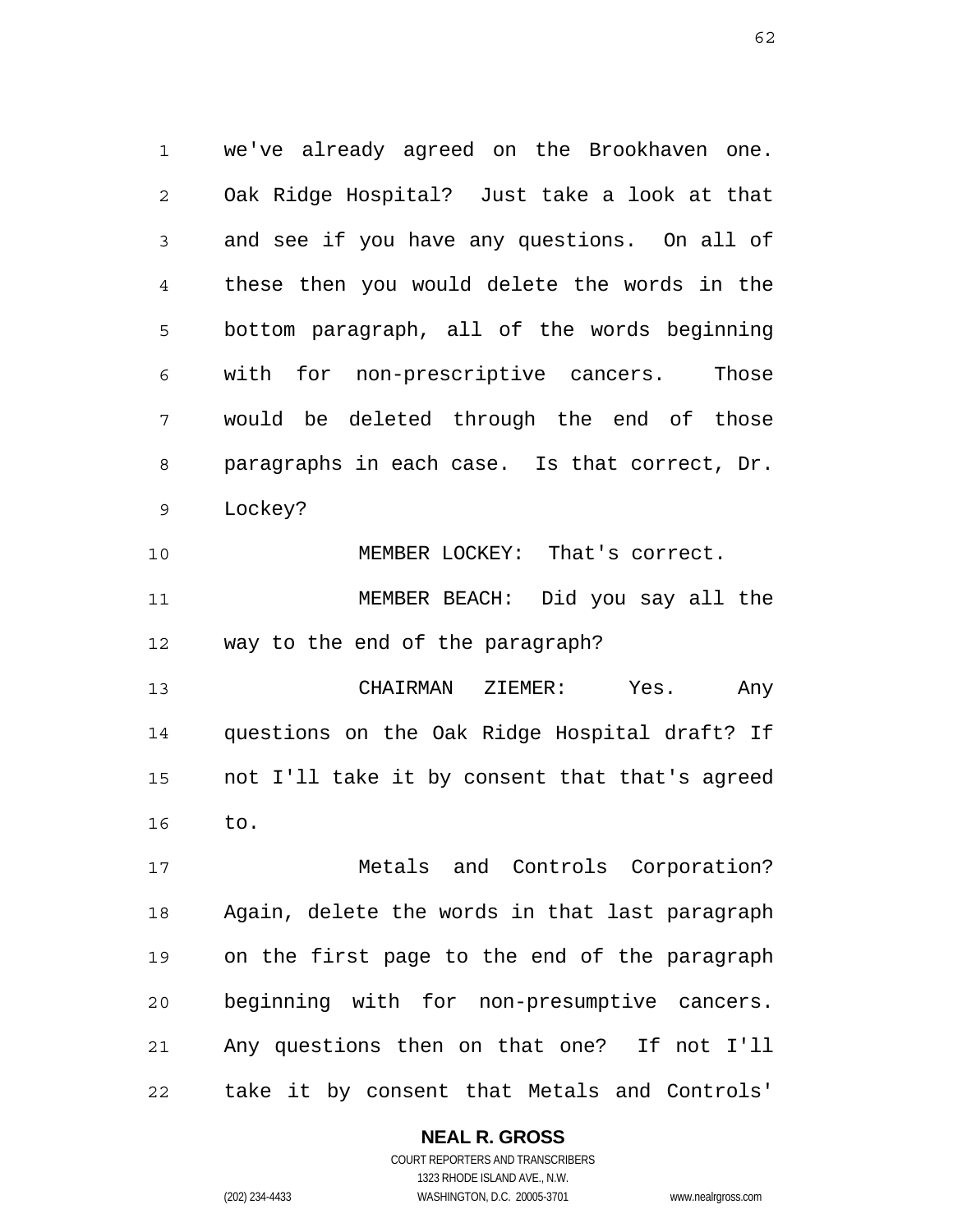1 wording is appropriate.

2 3 4 5 6 7 8 9 10 11 12 13 14 15 16 17 18 19 20 21 22 Piqua Organic Moderated Reactor. Again, deleting the same wording that we did on the others. MEMBER MUNN: May we assume someone has carefully checked the appropriate dates here so that we don't individually have to go back and check? Those have been carefully checked? CHAIRMAN ZIEMER: I believe both Dr. Lockey and the others, Labor, counsel and NIOSH have checked that. Thank you. Any other concerns or questions on Piqua? If not, we will take it by consent that the wording is agreed to. Hanford, same deletions. Questions or concerns? If not, I will take it by consent that the wording is also agreed to. That covers five recommendations that will move on to the Secretary through NIOSH over the next couple of weeks, three weeks. Let me thank Dr. Lockey again. We

#### **NEAL R. GROSS**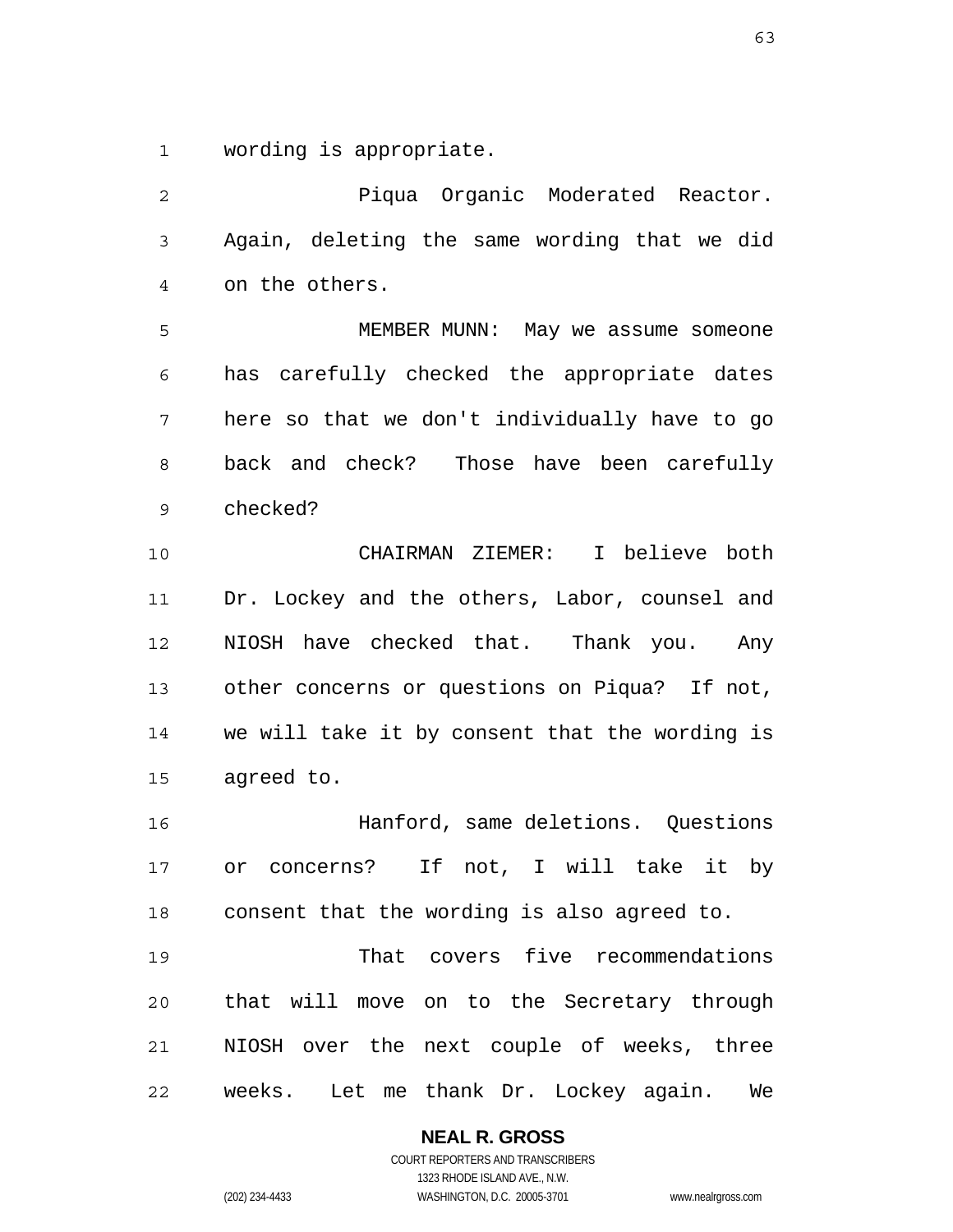1 2 appreciate your effort in getting this wording for us, Dr. Lockey.

3 4 MEMBER LOCKEY: Say something nice, Brent.

5 6 MEMBER SCHOFIELD: And you didn't even get lost.

7 8 9 10 11 12 13 14 15 16 17 18 19 20 CHAIRMAN ZIEMER: Okay, we have some SC&A tasking to take care of and some related matters. First of all we need to address the issue of Electro-Medical -- no wait a minute. I will get the right one here. Electro Met, we have assigned to TBD-6001, and we already then can task SC&A on that because they are working with that. I don't - - do we require any separate tasking? MR. KATZ: I mean if you want them to initiate before you meet even, initiate a review, then this would be a good time to do it. CHAIRMAN ZIEMER: Okay. Yes,

21 22 because as it stands now they are doing tasking as the work group meets. So it would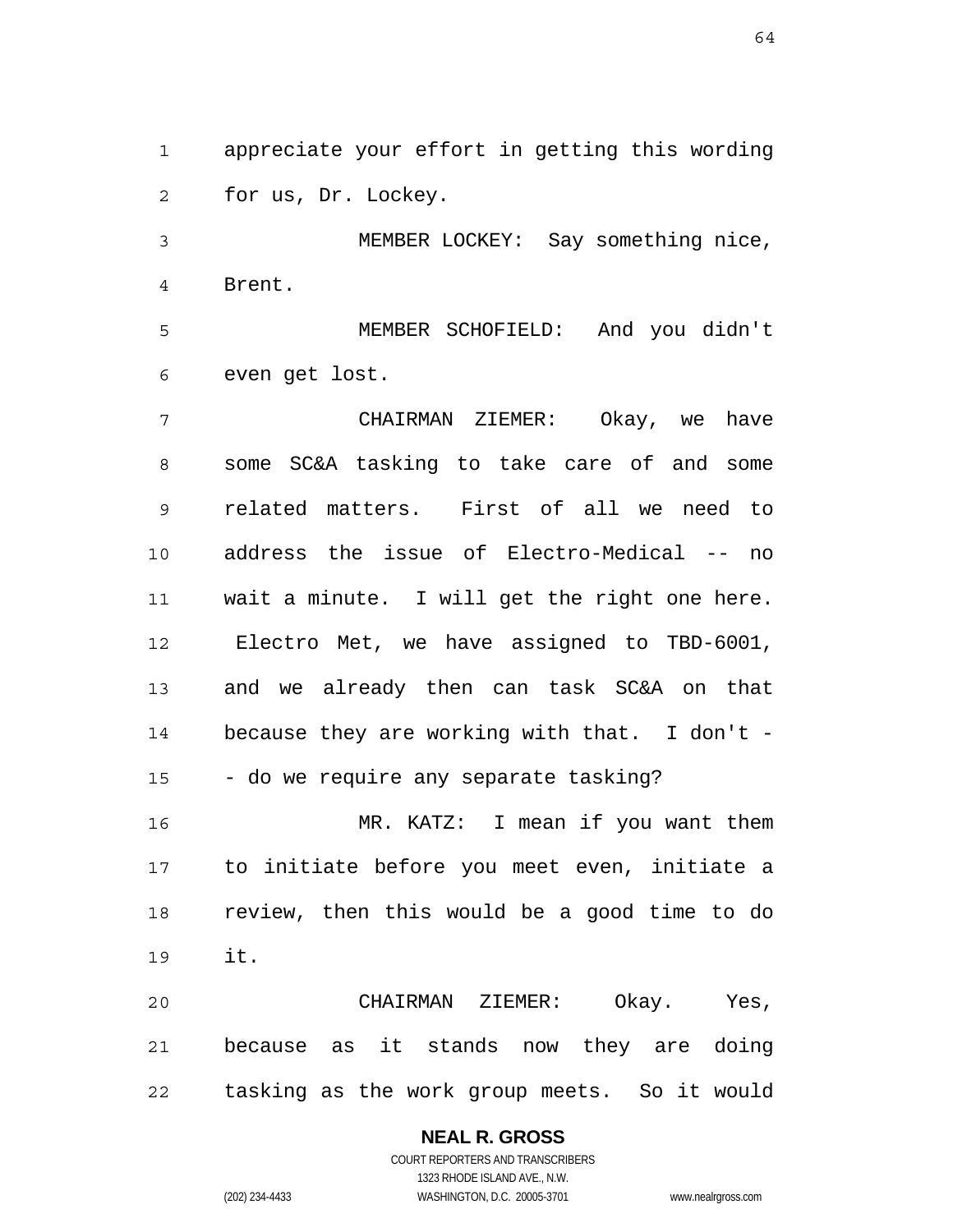1 2 3 4 5 6 7 8 -- thank you for reminding me. It would be appropriate for us to task SC&A to review the NIOSH evaluation report for Electro Metallurgical and prepare that for the Work Group. So, let me ask Ted, do we need an actual motion or just concurrence on that? MR. KATZ: We don't need a motion, just concurrence.

9 10 11 12 13 14 15 16 17 18 19 20 CHAIRMAN ZIEMER: Any objections to tasking SC&A to begin reviewing the evaluation report for Electro Medical -- Electro Metallurgical? There are no objections so we will so task them. I would like to ask John Mauro just by way of scheduling, that Work Group has a meeting scheduled for December 16, almost two months off. I won't ask you to commit, but is there a likelihood we will have at least a preliminary review of that by then? Take this into consideration with other tasks that you are working on.

21 22 DR. MAURO: We're in the fortunate position that we are, it turns out, many of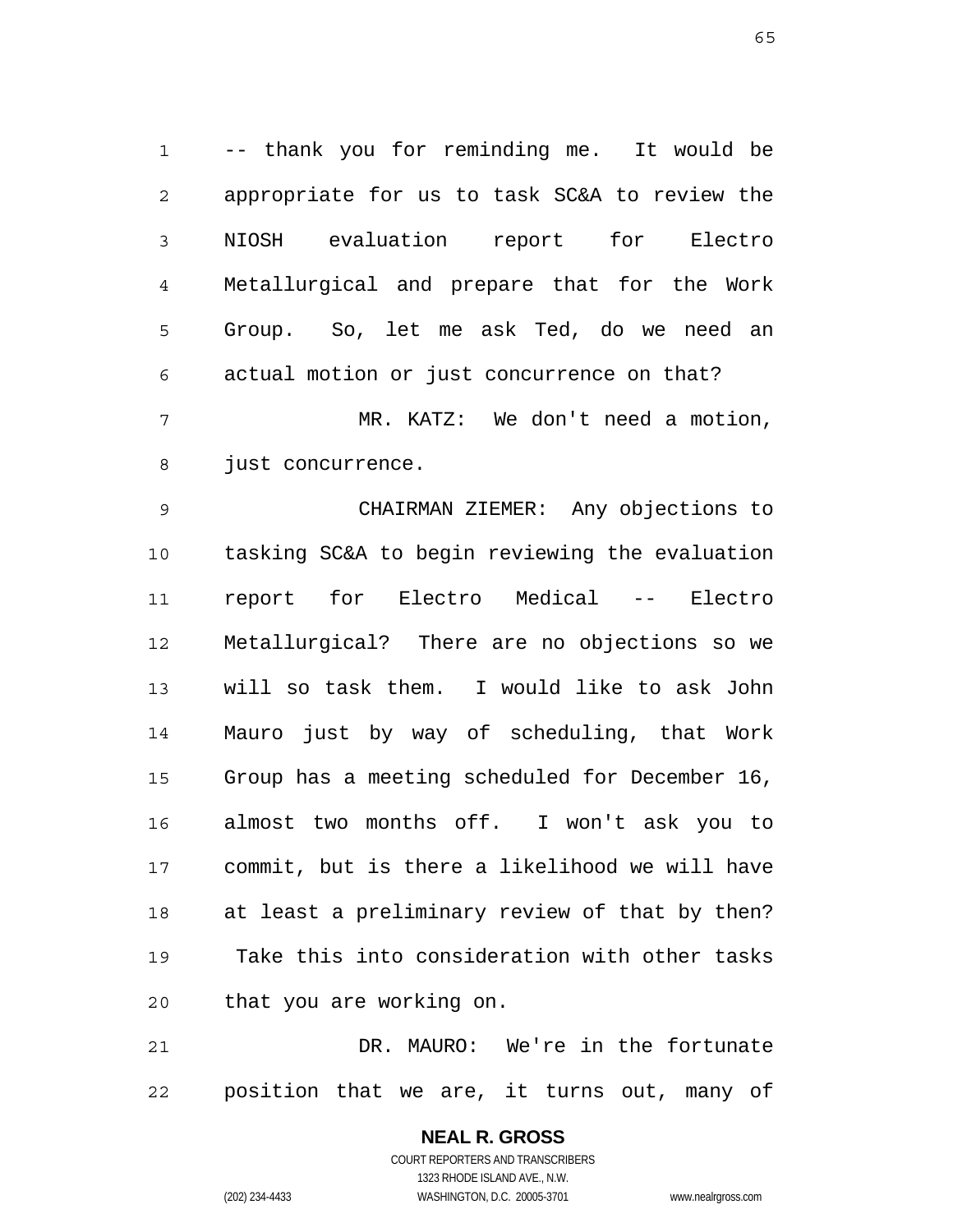1 2 3 4 5 the dose reconstruction audits. For example, one of them was a case. So we've all -- and interestingly enough, we have a heads up on it already because in reviewing the case we often find ourselves having to go to the appendix.

6 CHAIRMAN ZIEMER: Right.

7 8 9 10 11 12 13 14 15 16 17 DR. MAURO: And this is one of them. So -- as there are others. So my answer is that we will be in a position, we may not actually have a formal report in your hands because of the process for a report going to DOE, going through PA. But I will be in a position to give a briefing and a summary of the status of our findings. I don't think the actual formal paperwork will move that quickly. It just takes time to move through the process.

18 CHAIRMAN ZIEMER: Okay.

19 20 21 22 DR. MAURO: So on the various items that we've been discussing, I believe we will be in a position to be able to give a fairly substantial status report on where we are.

### **NEAL R. GROSS**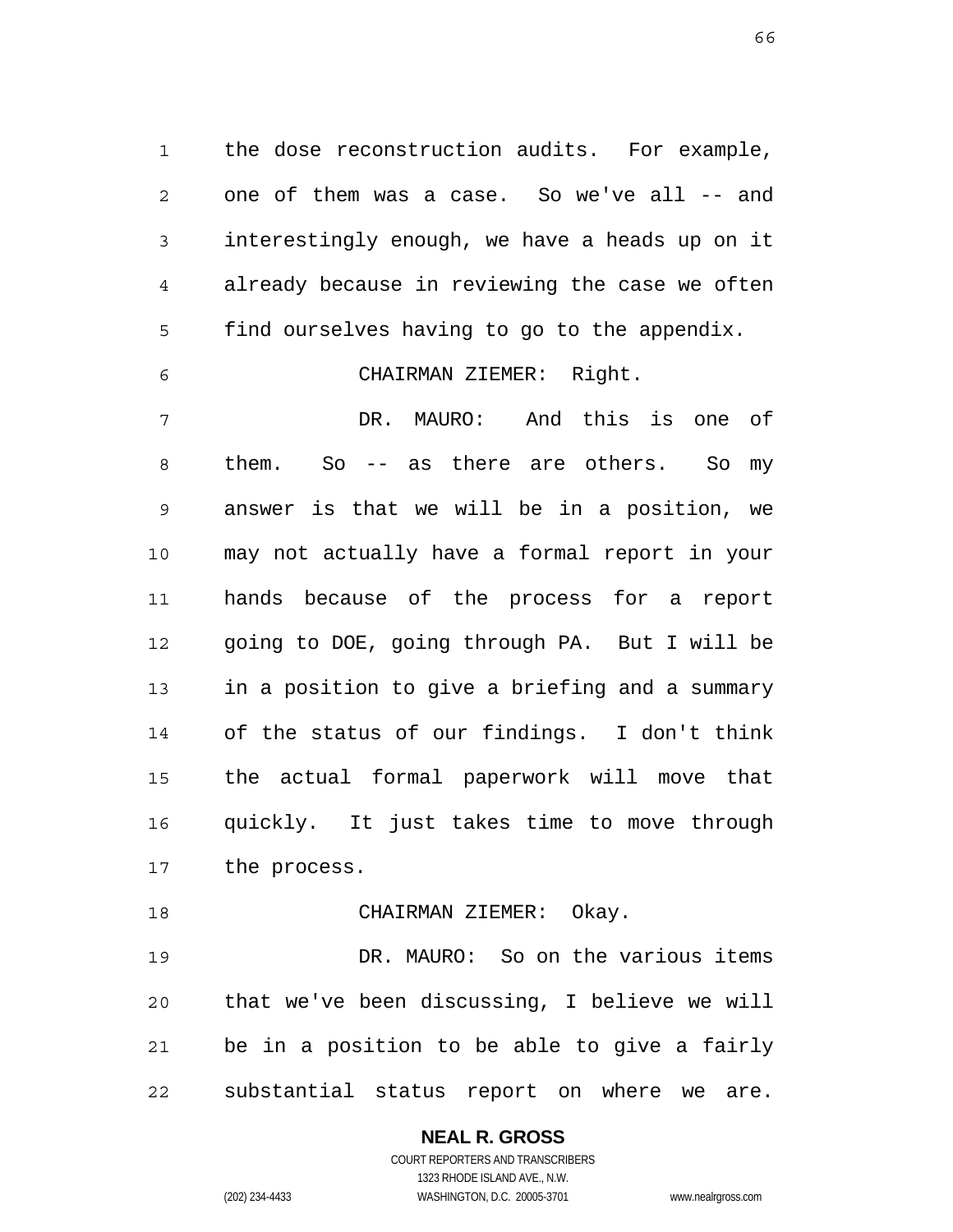1 What the issues might be.

2

3 4 5 6 7 8 9 10 11 12 13 14 15 16 17 18 19 20 21 22 DR. MAURO: And what issues we don't think are going to resolve, that sort of thing. CHAIRMAN ZIEMER: Very good, thank you, John. We need to -- MEMBER GRIFFON: John, actually I just wanted to add. That probably was a fairly, I think you said it already, but a lot of times these smaller sites when we do the dose reconstruction review, they end up being what I've termed mini site profile reviews so you probably have a pretty good jumpstart on that. DR. MAURO: Yes, they do. MEMBER GRIFFON: I think he said it. DR. MAURO: We always do a mini review. That's the only way to do the review of the case. But we don't usually have a separate appendix. There have been some

CHAIRMAN ZIEMER: Yes.

**NEAL R. GROSS** COURT REPORTERS AND TRANSCRIBERS

1323 RHODE ISLAND AVE., N.W. (202) 234-4433 WASHINGTON, D.C. 20005-3701 www.nealrgross.com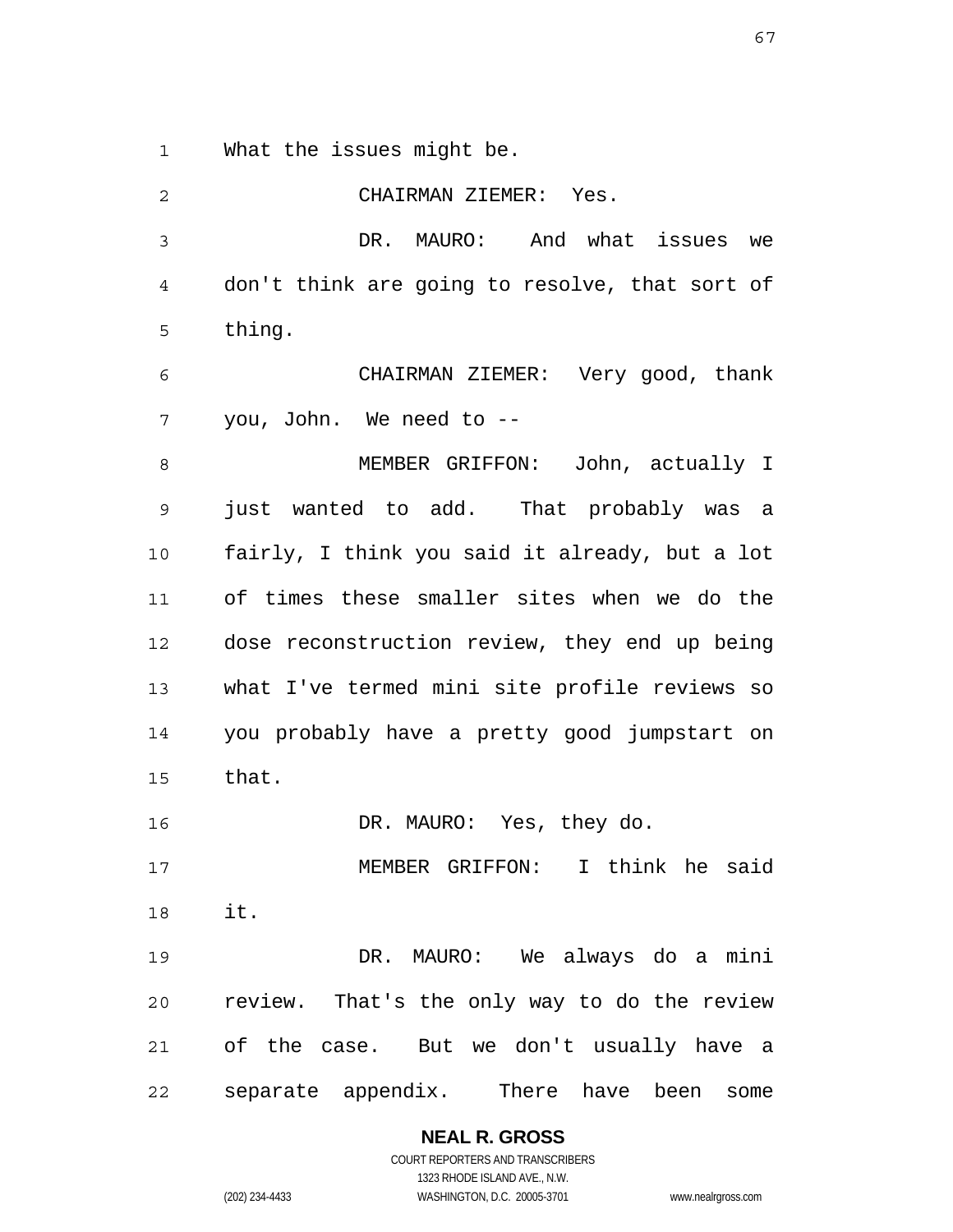1 2 3 4 5 6 7 8 9 10 11 12 13 14 15 16 17 18 19 20 21 22 special cases where a harsher chemical was used, for example, there were many, many cases and it was felt that we would like a special appendix to a dose reconstruction report, where we do a review, a mini review, and the nature of the review goes beyond what we would just do to that case. In other words, normally for a case we just look at the issues relevant to that case. When we do a mini review, it is something that we do under the direction of the subcommittee and then we will include in our deliverable to you folks an attachment that will actually have the mini review. At that point, but even that is not of the same level of detail. For example, it does not include a site visit. We leave it to the subcommittee to decide, okay we'd like and this hasn't happened yet but it's the judgment of the subcommittee to say, listen I think there's enough here, enough issues, enough concern that we may want to turn this into a site profile review. So there is a process

> **NEAL R. GROSS** COURT REPORTERS AND TRANSCRIBERS

> > 1323 RHODE ISLAND AVE., N.W.

(202) 234-4433 WASHINGTON, D.C. 20005-3701 www.nealrgross.com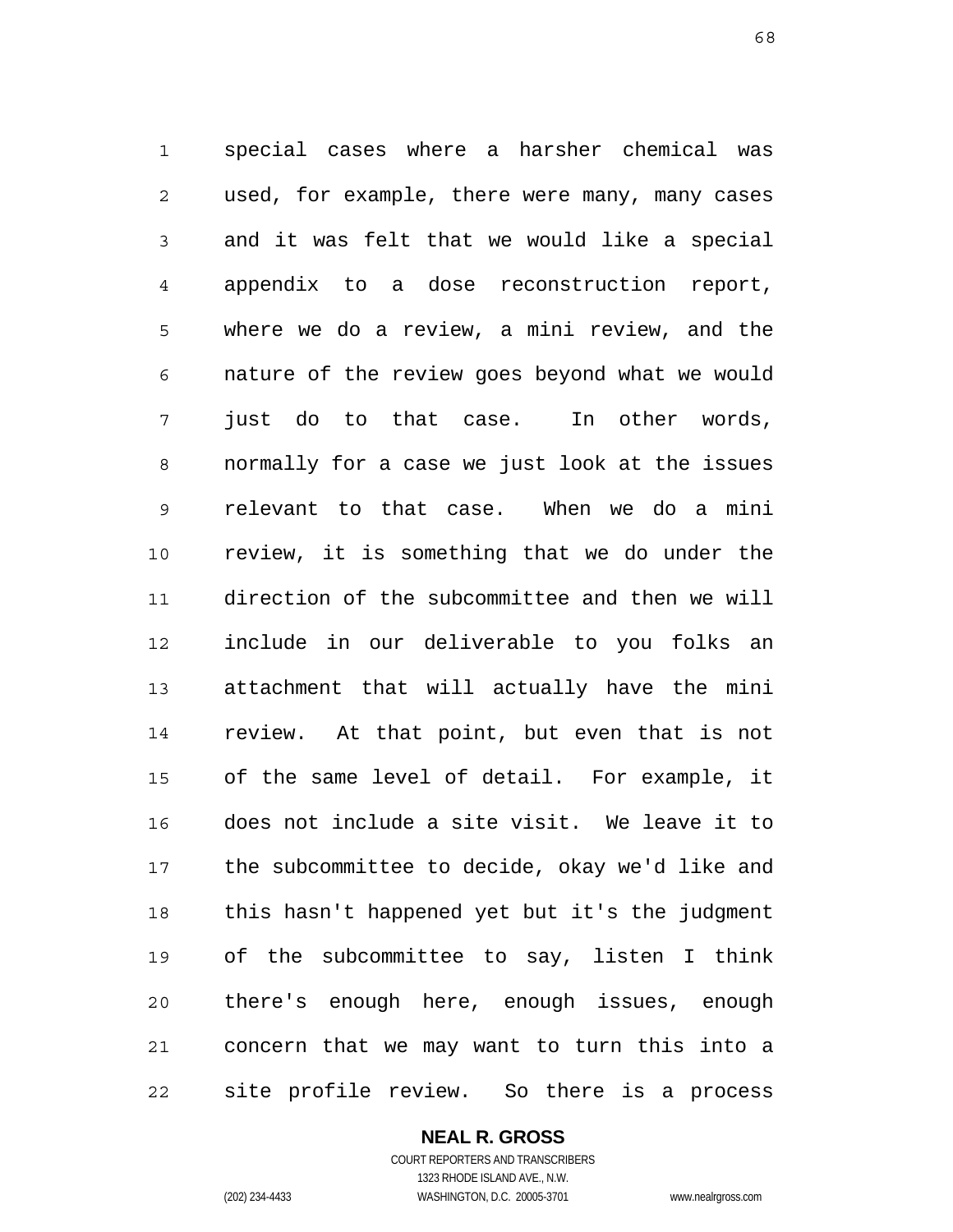1 there.

2 3 4 5 6 7 8 9 10 11 12 13 14 15 16 17 18 19 20 21 22 CHAIRMAN ZIEMER: Thank you John. So we have tasked them to proceed on this one. Board, we also need to establish a Work Group for Piqua for the earlier period. We agreed to an SEC for the later period, but the early period still needs to be addressed. I don't think we are in a position to know at this point whether or not we need any tasking. It would be my judgment right now that we would establish a Work Group, and they would have to determine whether or not additional work needed to be done with the assistance of SC&A. I think it would be appropriate for us to have a Work Group to address the issues at Piqua, and I think that was the understanding when we took the action on the SEC that we would do that. It would be my intention to have at least one of the new members as part of that Work Group again as we do for the Brookhaven one, and then I would like to ask if there are others who are interested in

### **NEAL R. GROSS**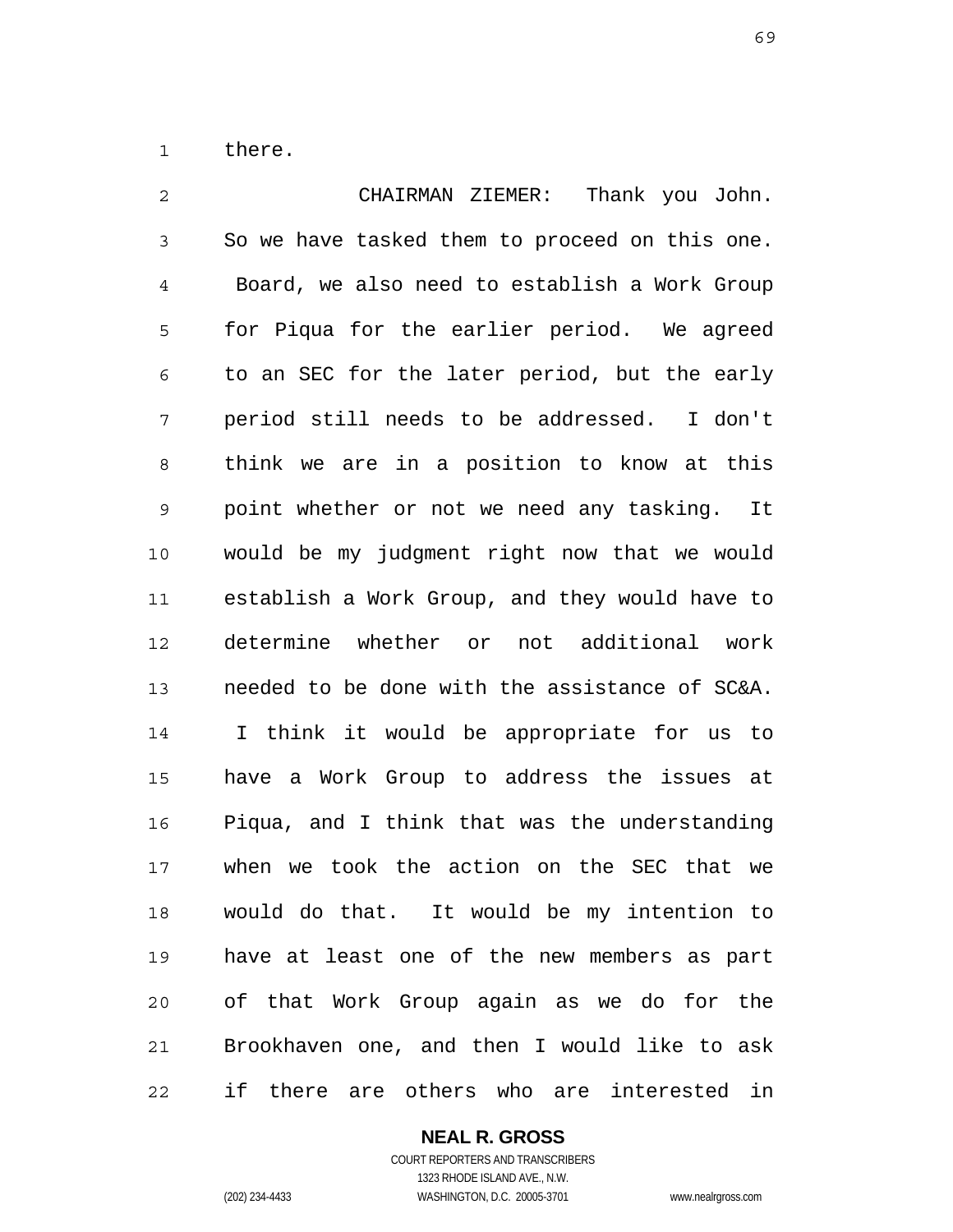1 2 3 4 5 6 7 8 9 10 11 12 13 14 15 16 17 18 19 20 21 22 serving on that particular one. Okay, Phillip Schofield is interested. And Mark Griffon. Piqua Nuclear -- and John Poston. And I think with a new member on that, we'll be fine. So let's use those four. If it looks like the work will become more substantial and we need assistance, we may add an alternate to make sure we are covered and then tasking can occur. I think on this one perhaps John Poston would be willing to chair that one. MEMBER POSTON: Okay. MR. KATZ: Could I ask Dr. Ziemer, it would be good for SC&A just to familiarize themselves with that so that when they come to that Work Group meeting, don't you think, with the material? Not to have done a review but - - CHAIRMAN ZIEMER: Well, I'm not sure at this point if SC&A would be involved in that Work Group even unless we task them. I don't think in other cases where we haven't tasked them to do something specific that they

#### **NEAL R. GROSS**

COURT REPORTERS AND TRANSCRIBERS 1323 RHODE ISLAND AVE., N.W. (202) 234-4433 WASHINGTON, D.C. 20005-3701 www.nealrgross.com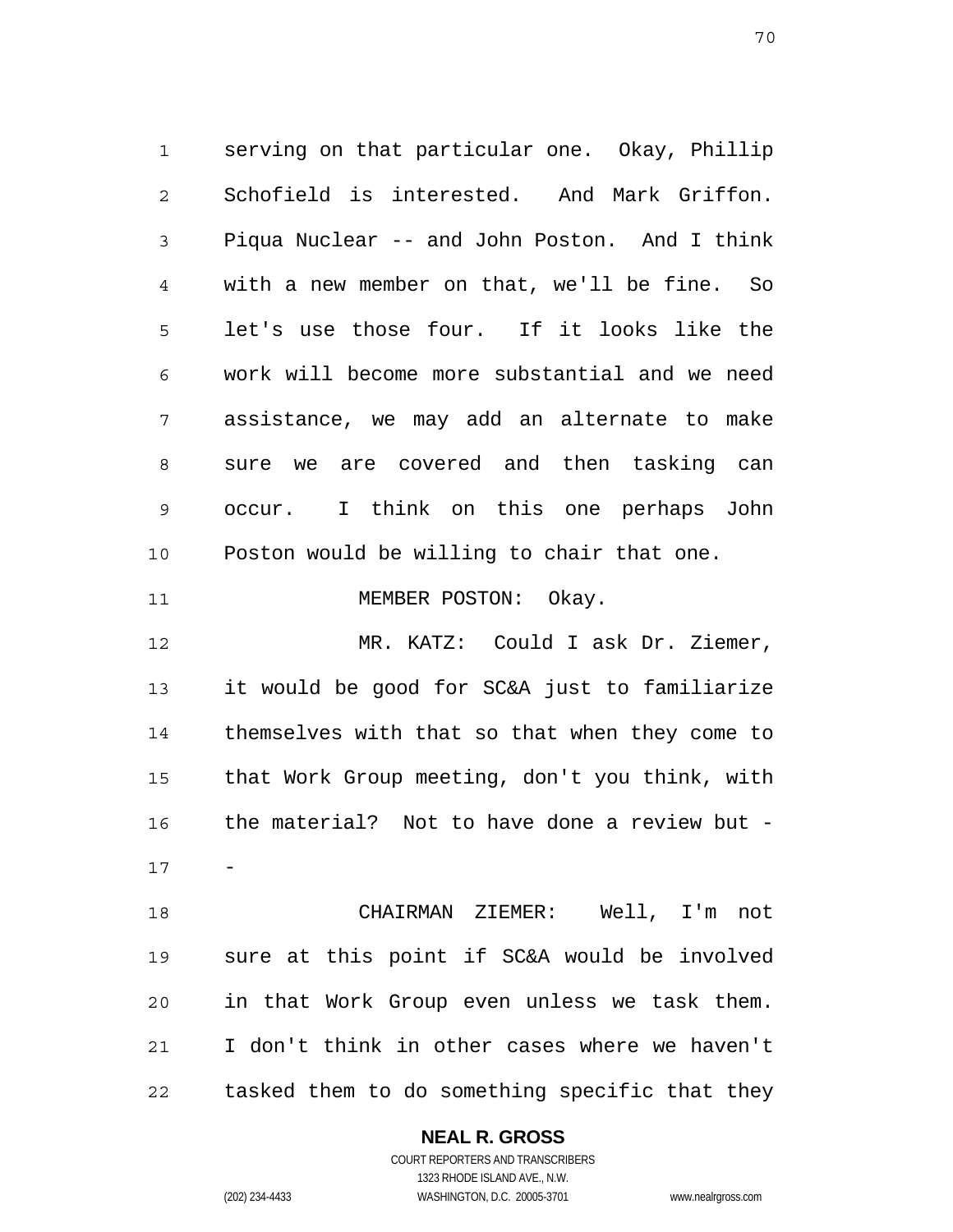1 2 3 4 5 6 7 8 9 10 11 12 13 14 15 16 17 18 19 necessarily have attended the work group meetings. But if you feel that you would like them to do preliminary review, that's a sort of tasking. John, did you have a comment? MEMBER POSTON: I would like a clarification since you indicated you were going to appoint one of the new members. That means that we will not be able to meet until the new member is appointed? CHAIRMAN ZIEMER: Well the new members have been appointed. They have to be cleared. MEMBER POSTON: I mean until they are cleared? CHAIRMAN ZIEMER: And actually we are trying to move this forward very rapidly. We're hoping to have the orientation session within the next couple, two or three weeks, I believe, if possible. But it depends on some

20 21 schedules of those four people as well as others participating.

22 MEMBER POSTON: My first meeting is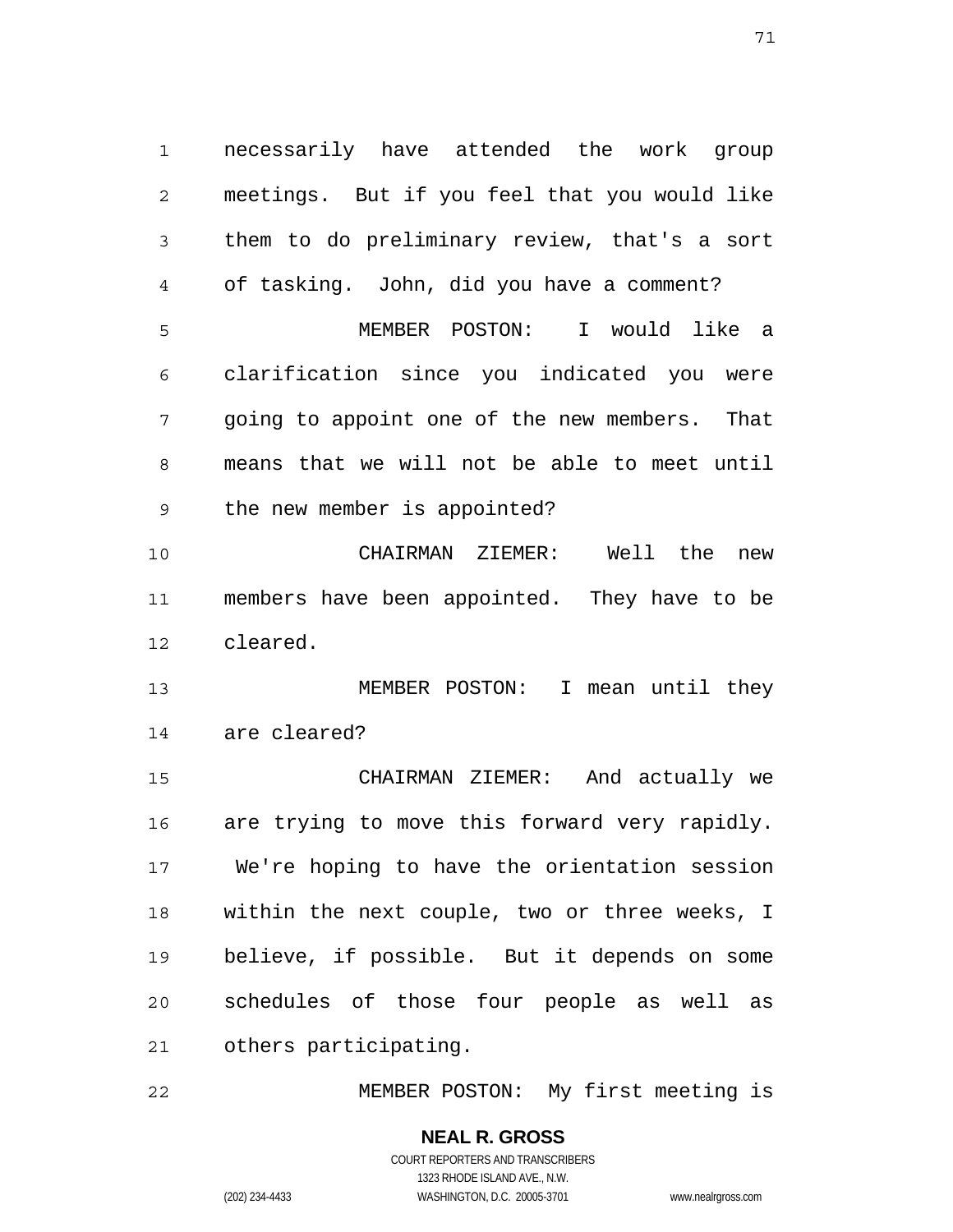1 2 dependent on your appointing someone to that committee, the Working Group?

3 4 5 6 7 CHAIRMAN ZIEMER: Yes, although I guess there would be nothing to prevent you if you have a date and want to get underway, there's no reason why the three of them can't get underway.

8 9 10 MEMBER POSTON: Well that's what I'm asking. I mean that's your call, Dr. Ziemer.

11 12 CHAIRMAN ZIEMER: You have three people to start with. You can get underway.

13 14 MEMBER POSTON: Okay. So we have Phil and Mark?

15 CHAIRMAN ZIEMER: Right.

16 MEMBER POSTON: Okay.

17 CHAIRMAN ZIEMER: John Mauro?

18 19 20 21 22 DR. MAURO: I have a procedural question. As you prepare for Piqua Work Group meeting, whatever that schedule turns out, at some point in the process, John, you may say that you would like SC&A to attend that

**NEAL R. GROSS**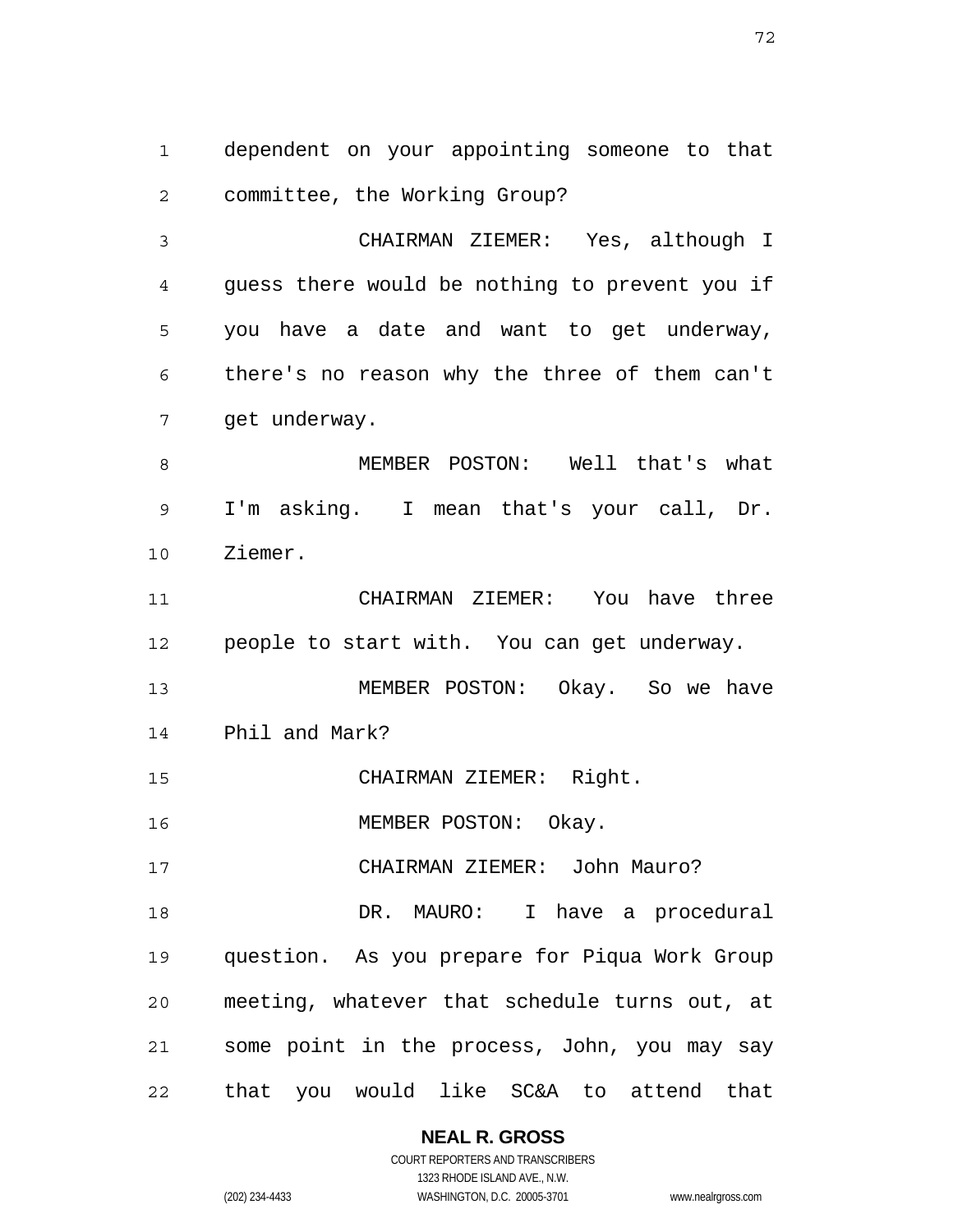1 2 3 4 5 6 7 8 9 10 11 12 13 14 15 16 17 18 meeting and let's say the judgment is made and it might be a good idea for you folks to give it a read and get a sensibility of what you feel might be some of the issues so we could bring that to the table. My question would be is it appropriate for the Work Group to, at that point in time, maybe two or three weeks before let's say, the meeting will be held, to task SC&A? Or is that something that can't be done by the Work Group? MR. KATZ: Well I could task you. CHAIRMAN ZIEMER: And I think if the chair makes the judgment early on that some assistance is needed and communicates that to Ted, you can do a preliminary tasking. I think I've always had that ability to do that with the concurrence of the chair of a subcommittee.

19 20 21 22 Let's talk about PER tasking. MR. KATZ: Before we speak about that, let me just make a note. We have distributed, I've distributed, received from

> **NEAL R. GROSS** COURT REPORTERS AND TRANSCRIBERS 1323 RHODE ISLAND AVE., N.W. (202) 234-4433 WASHINGTON, D.C. 20005-3701 www.nealrgross.com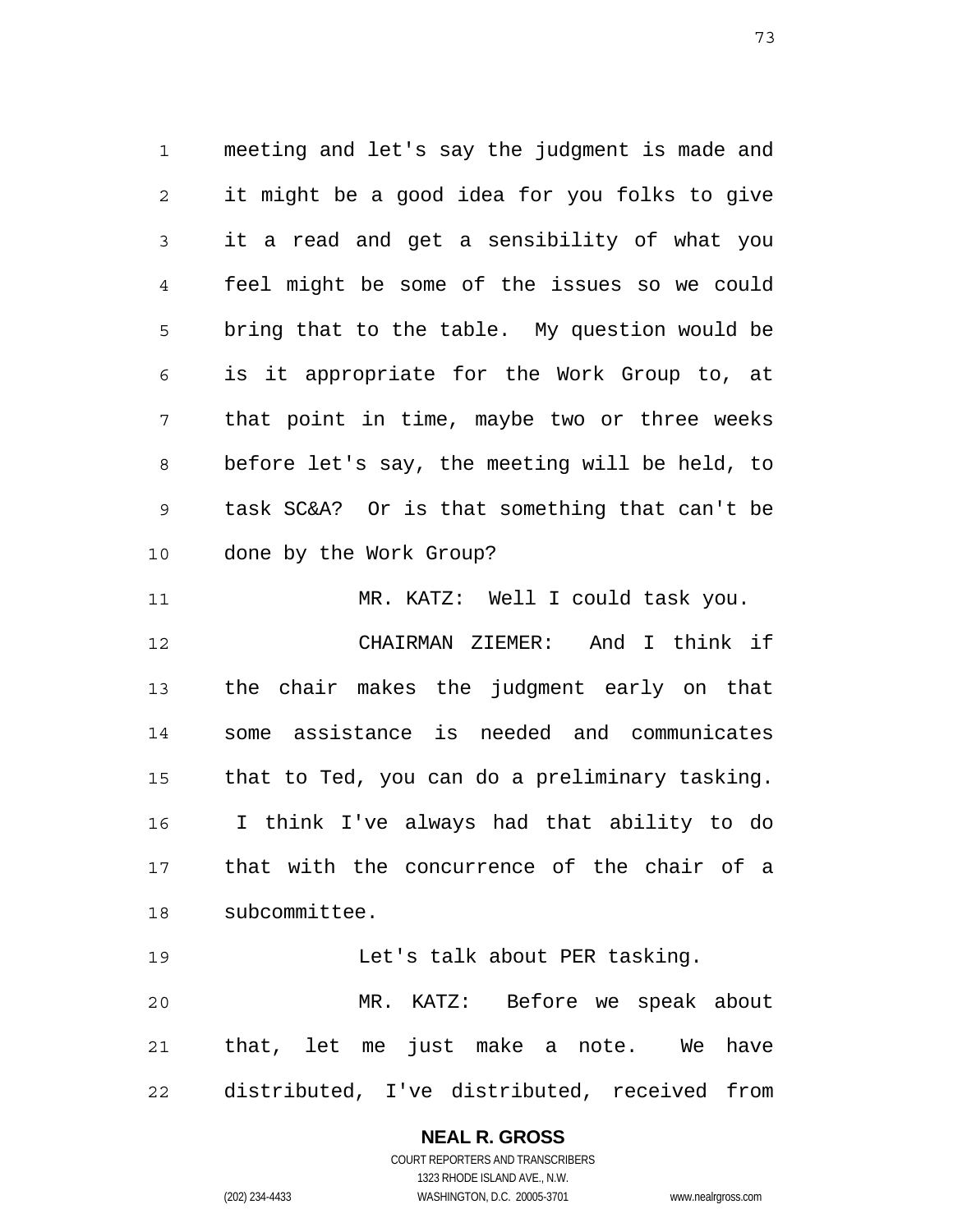1 2 3 4 5 6 7 8 9 10 11 12 13 14 15 16 17 18 19 20 21 22 John Mauro and distributed to the full Board a listing of the PERs with some sort of rough information about their complexity and other factors that might play into whether you want at this point SC&A to review any of those. But before we go forward this is one of these situations under the new, the sort of new understanding of the ethics rules where it is a little bit difficult. Everybody really needs to be at the table because you have a whole host of sites on the sheets. In some cases, for some of those sites, some members may be conflicted or are conflicted. So what I would just let you know for the procedure here is if you are conflicted on a site, clearly you shouldn't speak to that site at all. And then when it comes to voting, if there's a vote regarding the PER for that site, just please orally abstain from that vote so that we have a record that you abstained. That way, no one needs to leave the table for this, at least this interim

**NEAL R. GROSS**

COURT REPORTERS AND TRANSCRIBERS 1323 RHODE ISLAND AVE., N.W. (202) 234-4433 WASHINGTON, D.C. 20005-3701 www.nealrgross.com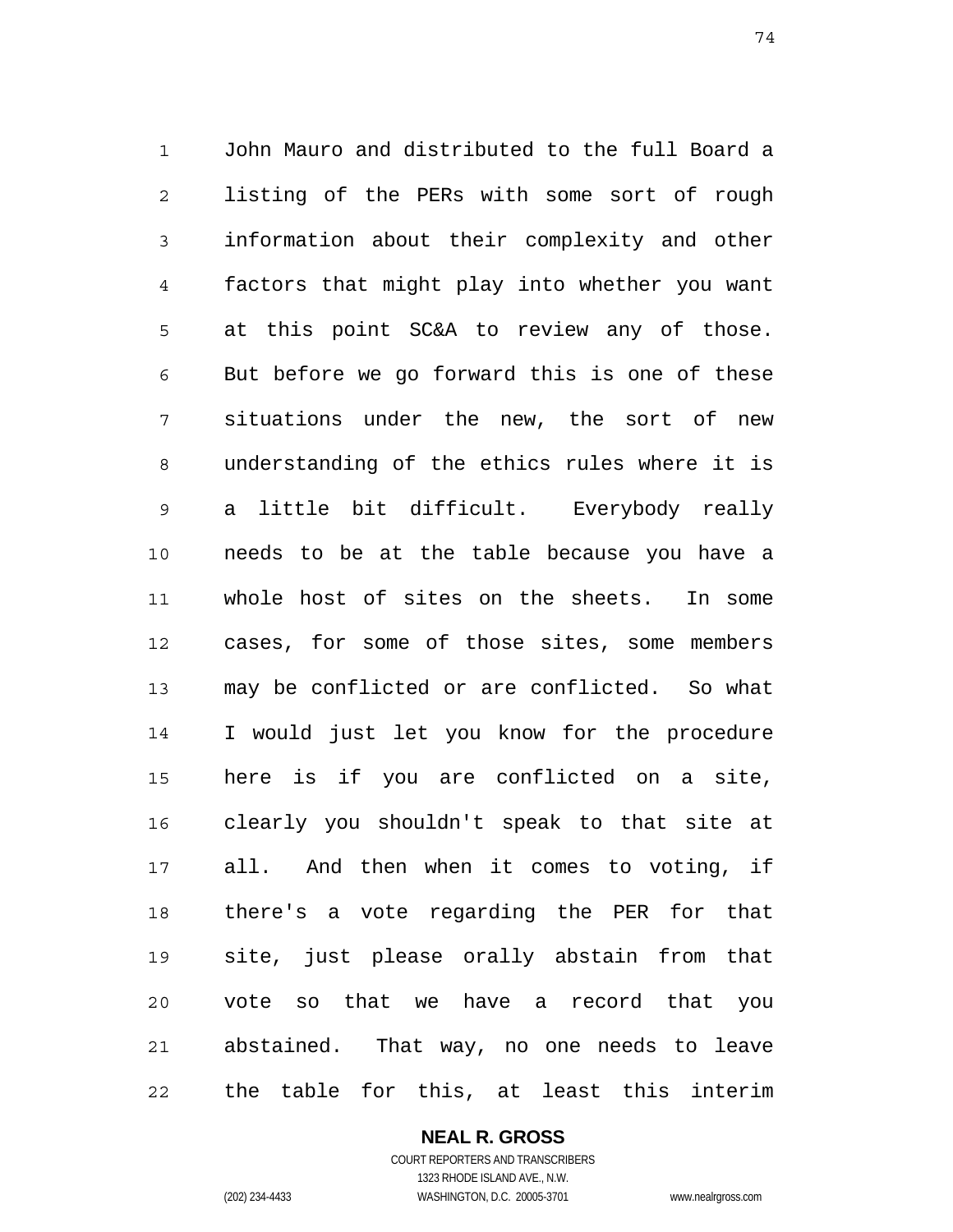1 2 3 4 procedure, but we can have a functional dialogue between all the members since we have a whole host of sites that are going to be discussed.

5 6 7 8 9 CHAIRMAN ZIEMER: Josie? MEMBER BEACH: Before we leave work group assignments, are we finished with that? I was curious about Brookhaven. We never did talk about the chair, and I was interested in

taking that responsibility.

11 12 13 14 15 16 17 18 19 20 CHAIRMAN ZIEMER: Okay. Actually I'd be glad to have you chair that, Josie. I indicated yesterday that I wanted to have an opportunity to look at the bigger list and assignments. I believe you are only chairing one group right now so that would be fine. I'm certainly pleased to have you pick that up, unless we need to have an arm wrestling amongst the other members as to who is going to chair.

22 MEMBER BEACH: And then the other

> **NEAL R. GROSS** COURT REPORTERS AND TRANSCRIBERS 1323 RHODE ISLAND AVE., N.W. (202) 234-4433 WASHINGTON, D.C. 20005-3701 www.nealrgross.com

MEMBER GRIFFON: You win.

10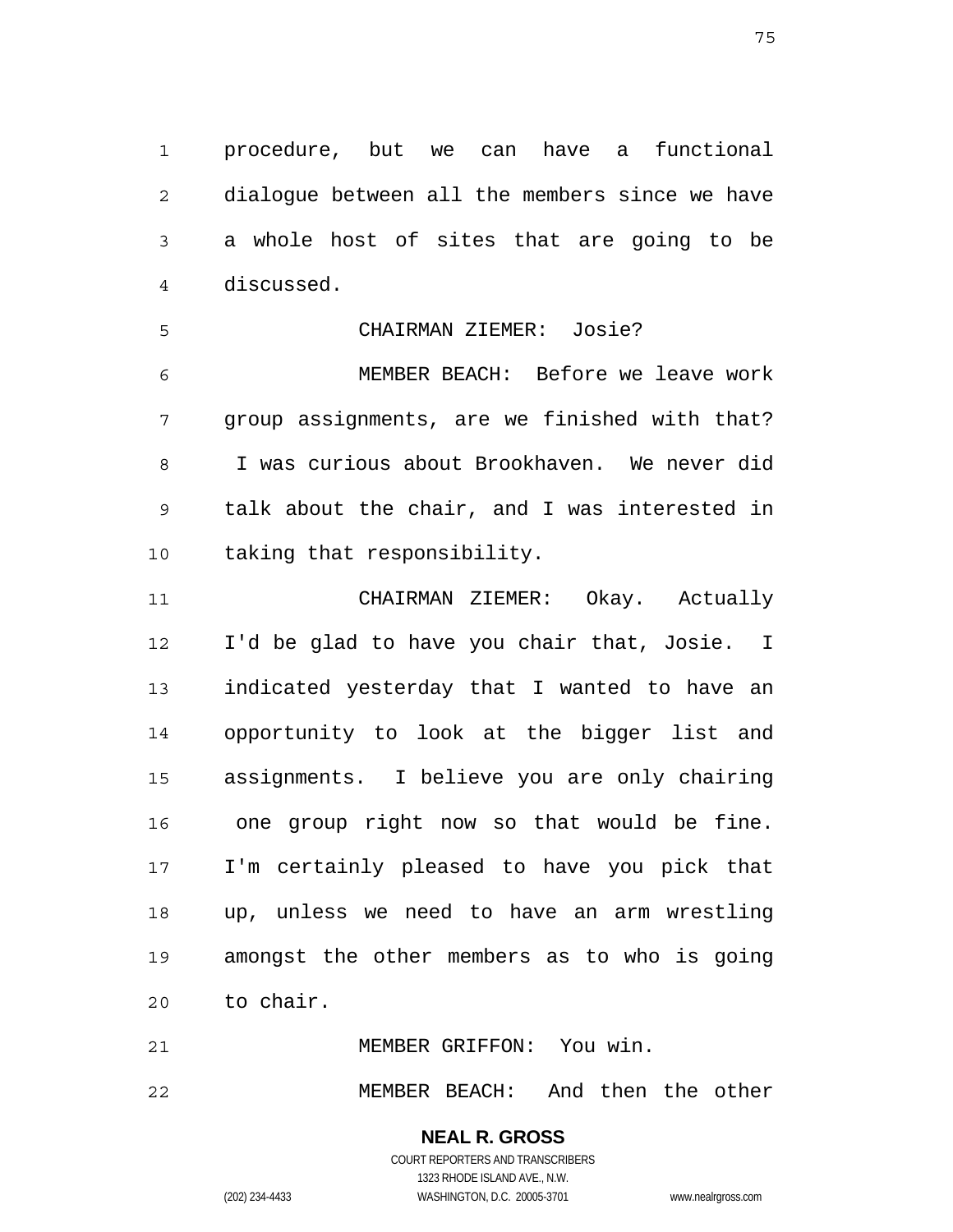1 2 3 4 5 6 7 8 9 10 11 12 13 14 15 16 17 18 19 20 21 thing on that subject. SC&A, we did mention that they would review. Do they need to be formally tasked to go ahead and look at Brookhaven and do a review? MR. KATZ: Yes, they do. CHAIRMAN ZIEMER: Actually we do not have an SC&A review of -- MEMBER BEACH: Yes, we do. They haven't fine-tuned it, I don't believe. DR. MAURO: Let me help out. We have been tasked. We completed our review of the site profile. As you may recall, we were authorized to do that in anticipation by this. We are at the point now we have completed our site profile review, and you all have copies of it. And so the question becomes, in light of the time period that's covered in the SEC, which I believe goes to 1979, the question becomes is there anything that the Board would like us to do to look at is that a good place to draw the line? Questions like that.

22 CHAIRMAN ZIEMER: Well, you have as

COURT REPORTERS AND TRANSCRIBERS 1323 RHODE ISLAND AVE., N.W. (202) 234-4433 WASHINGTON, D.C. 20005-3701 www.nealrgross.com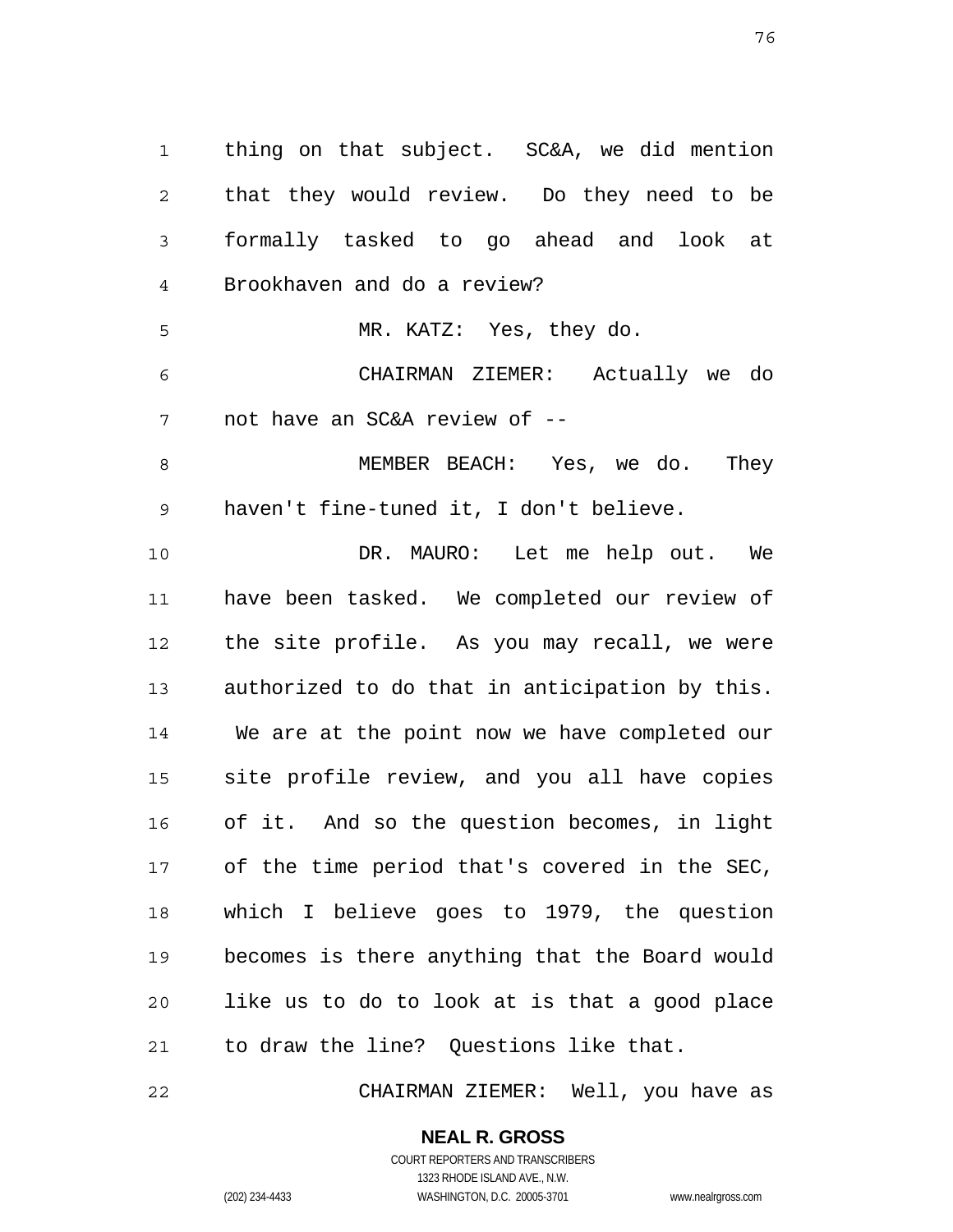1 2 3 4 5 6 7 8 9 10 11 12 13 14 15 16 17 18 19 20 21 22 a starting point the site profile review already so that involves them, and then it's the follow up and sort of more of a focus review dealing with this particular petition. DR. MAURO: Normally we would, given that this is not enormous site profile this would be an SEC focused review. CHAIRMAN ZIEMER: SEC focused review, yes. DR. MAURO: And we would need to be tasked. CHAIRMAN ZIEMER: Right. Thank you for that reminder. Are there any objections to tasking SC&A to proceed with the focused review of Brookhaven SEC? There are none, Ted, so we can proceed. MR. KATZ: All right. CHAIRMAN ZIEMER: Thank you. MEMBER BEACH: There was one other one we discussed yesterday, the Bliss & Laughlin. I had it down as assignments, but I don't know if we actually finished discussing

**NEAL R. GROSS**

COURT REPORTERS AND TRANSCRIBERS 1323 RHODE ISLAND AVE., N.W. (202) 234-4433 WASHINGTON, D.C. 20005-3701 www.nealrgross.com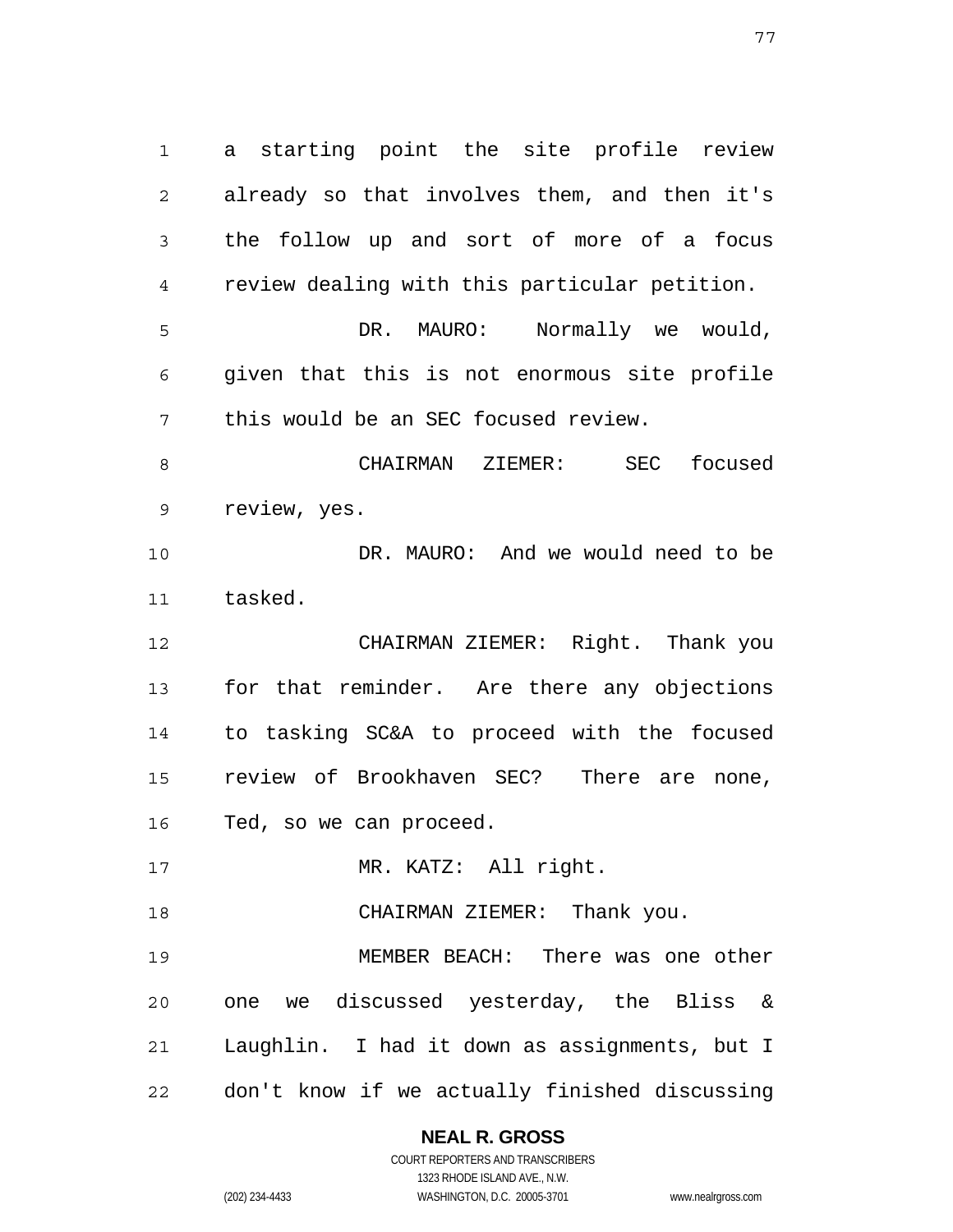1 that either.

| $\overline{2}$ | CHAIRMAN ZIEMER: Bliss & Laughlin              |
|----------------|------------------------------------------------|
| 3              | is TBD-6000. That has been assigned to the     |
| 4              | TBD-6000 committee and so we will be taking    |
| 5              | that up. We haven't specifically tasked SC&A   |
| 6              | to, well they've already reviewed the TBD-     |
| 7              | 6000. We are working through that matrix, and  |
| 8              | there's not an appendix for them to review on  |
| 9              | that. So I think we are okay on that for now.  |
| 10             | MEMBER BEACH: Just making sure.                |
| 11             | Thank you.                                     |
| 12             | CHAIRMAN ZIEMER: Yes. Yes John?                |
| 13             | DR. MAURO: Just so I understand.               |
| 14             | So we will not take any action on this until   |
| 15             | so requested by the TBD-6000 Work Group. So    |
| 16             | there is no action item.                       |
| 17             | CHAIRMAN ZIEMER:<br>Well, the                  |
| 18             | possible action item would also be to look     |
| 19             | specifically at the evaluation report for      |
| 20             | Bliss & Laughlin that you have not done.       |
| 21             | DR. MAURO: We have not done, and I             |
| 22             | just want to make sure that we are not at this |

**NEAL R. GROSS**

COURT REPORTERS AND TRANSCRIBERS 1323 RHODE ISLAND AVE., N.W. (202) 234-4433 WASHINGTON, D.C. 20005-3701 www.nealrgross.com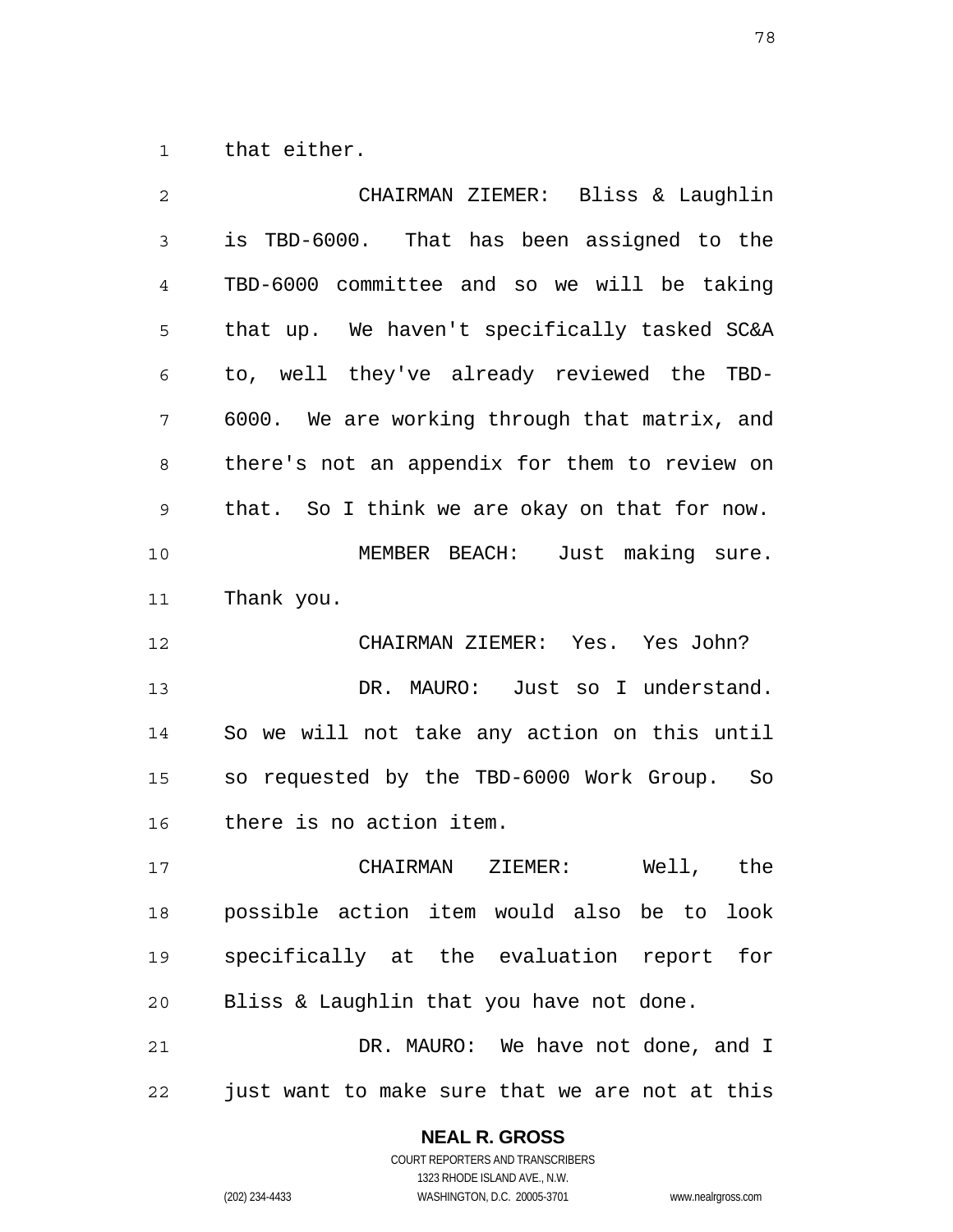1 point being tasked to do that?

| $\overline{c}$ | CHAIRMAN ZIEMER: Yes.                          |
|----------------|------------------------------------------------|
| 3              | DR. MAURO: Or are we?                          |
| 4              | CHAIRMAN ZIEMER: Well you have not             |
| 5              | yet been tasked to do that, and I think one of |
| 6              | the questions was whether or not the Work      |
| 7              | Group, and I don't think we are even in a      |
| 8              | position to answer that, and some of the other |
| $\mathsf 9$    | Work Group members are here, whether or not we |
| 10             | know whether we need to task that. We do have  |
| 11             | an evaluation report that does need to be      |
| 12             | looked at. So in my view it would be useful    |
| 13             | to task that as well. I would sort of like to  |
| 14             | hear from the other work group.                |
| 15             | MEMBER GRIFFON: I think if we --               |
| 16             | we just tasked Electro-Met so -- which also    |
| 17             | falls in the TBD-6000 category.                |
| 18             | CHAIRMAN ZIEMER: Yes.                          |
| 19             | MEMBER GRIFFON: I think it's a                 |
| 20             | more complex site, but I think we probably     |
| 21             | should do --                                   |
| 22             | CHAIRMAN ZIEMER: Well and the                  |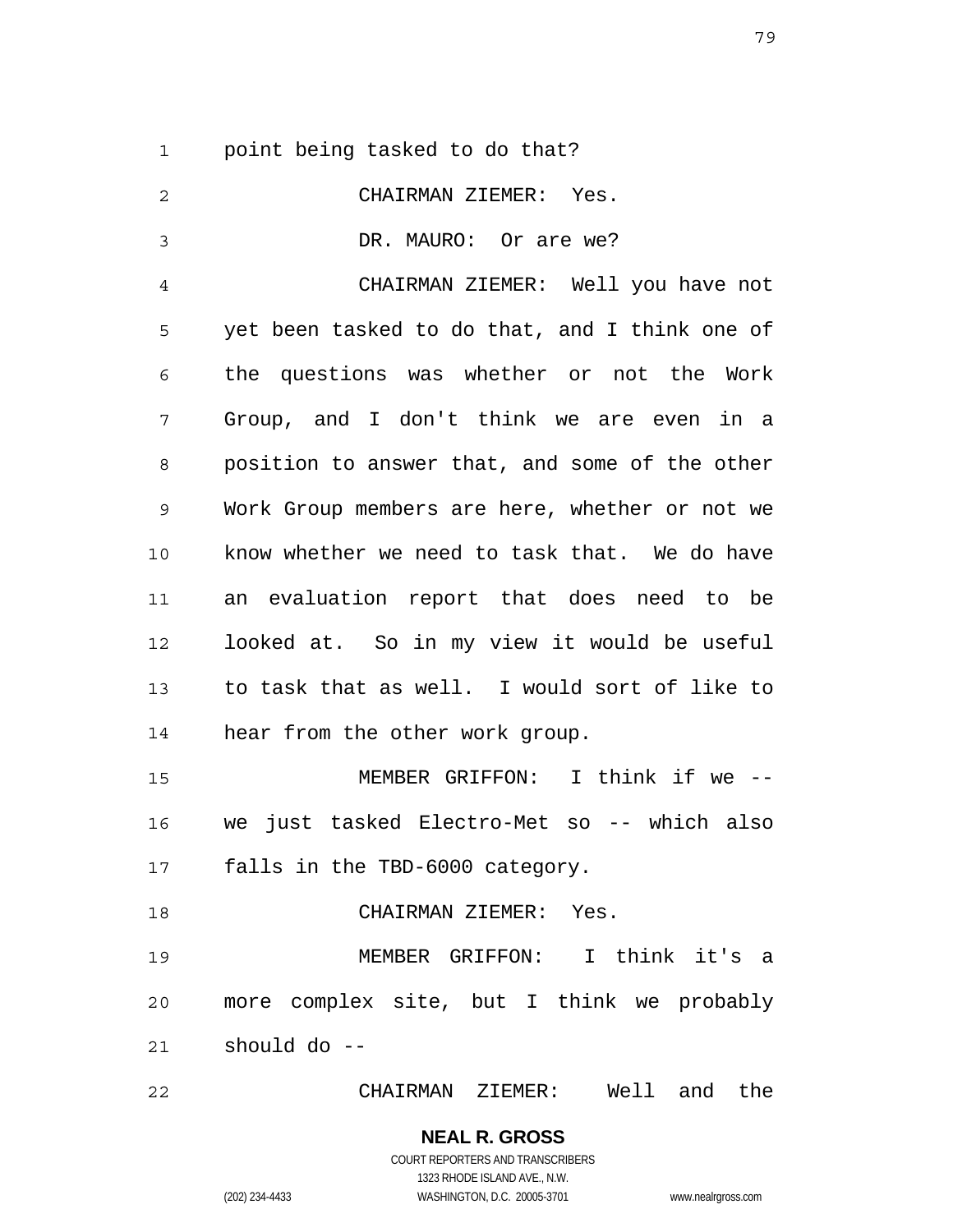1 review is comparable, too, yes.

| $\overline{c}$ | MEMBER GRIFFON: Yes.                            |
|----------------|-------------------------------------------------|
| 3              | CHAIRMAN ZIEMER: Yes. I think it                |
| 4              | certainly is appropriate. Any objection to      |
| 5              | tasking that one as well? There appears to be   |
| 6              | no objection so we will do so.                  |
| 7              | Well does everyone have the PER                 |
| 8              | listing, currently issued Program Evaluation    |
| 9              | Report sorted by number of cases affected and   |
| 10             | level of complexity? Now and realize again so   |
| 11             | at the top of the list, you have the PER that   |
| 12             | affects the most cases on down through those    |
| 13             | that affect the least number. For example,      |
| 14             | there are some that affect one case all the     |
| 15             | way up to the top one which affects nearly      |
| 16             | 5,000 potential claims and nearly 2,000 re-     |
| 17             | evaluations. So there is a broad range of       |
| 18             | impacts as far as dose reconstructions are      |
| 19             | concerned.                                      |
| 20             | Can you kind of<br>MEMBER BEACH:                |
| 21             | explain what the process would<br>be<br>I<br>SO |
| 22             | understand?                                     |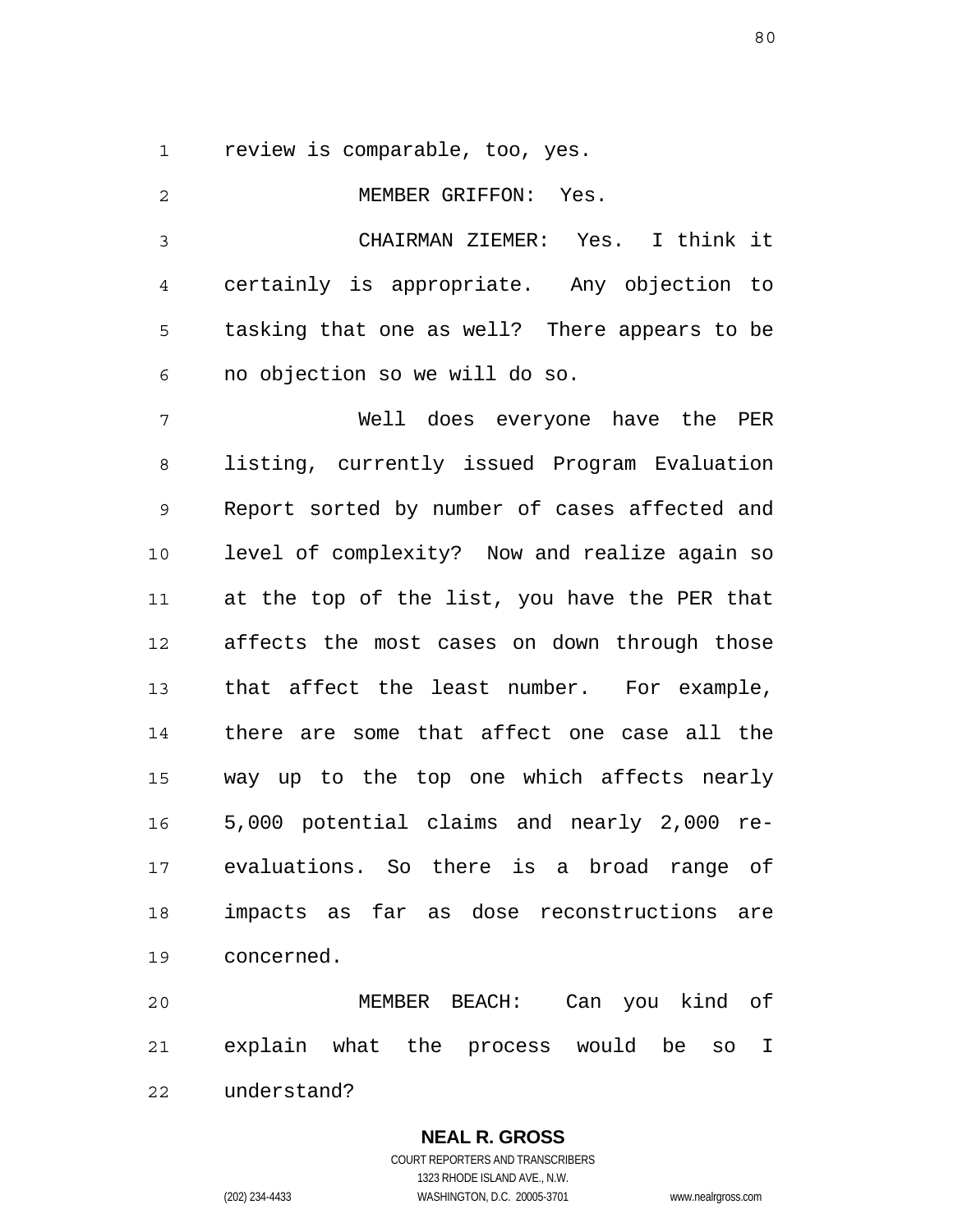1 2 3 4 5 6 7 8 9 10 11 12 13 14 15 16 CHAIRMAN ZIEMER: Well when we have a Program Evaluation Report that affects claims, NIOSH goes back and reconstructs, redoes dose reconstructions. I guess the question that arises in terms of monitoring this, there are probably multiple questions. And questions of, I guess, the application of the PER to the cases. MEMBER BEACH: I guess what I am wondering is would it be a task that we would assign to SC&A and for the Work Group? CHAIRMAN ZIEMER: We would be asking SC&A to do certain evaluations. It would probably require, we would have some options. We could attach this to specific sites, but some of these are not necessarily

17 18 19 20 21 site specific. So the more likely approach would be to have a Work Group work with SC&A on this. There's possible alternative ways to do it. John Mauro, if you would elaborate because you've thought about this.

22 DR. MAURO: Yes, under our

> **NEAL R. GROSS** COURT REPORTERS AND TRANSCRIBERS 1323 RHODE ISLAND AVE., N.W.

(202) 234-4433 WASHINGTON, D.C. 20005-3701 www.nealrgross.com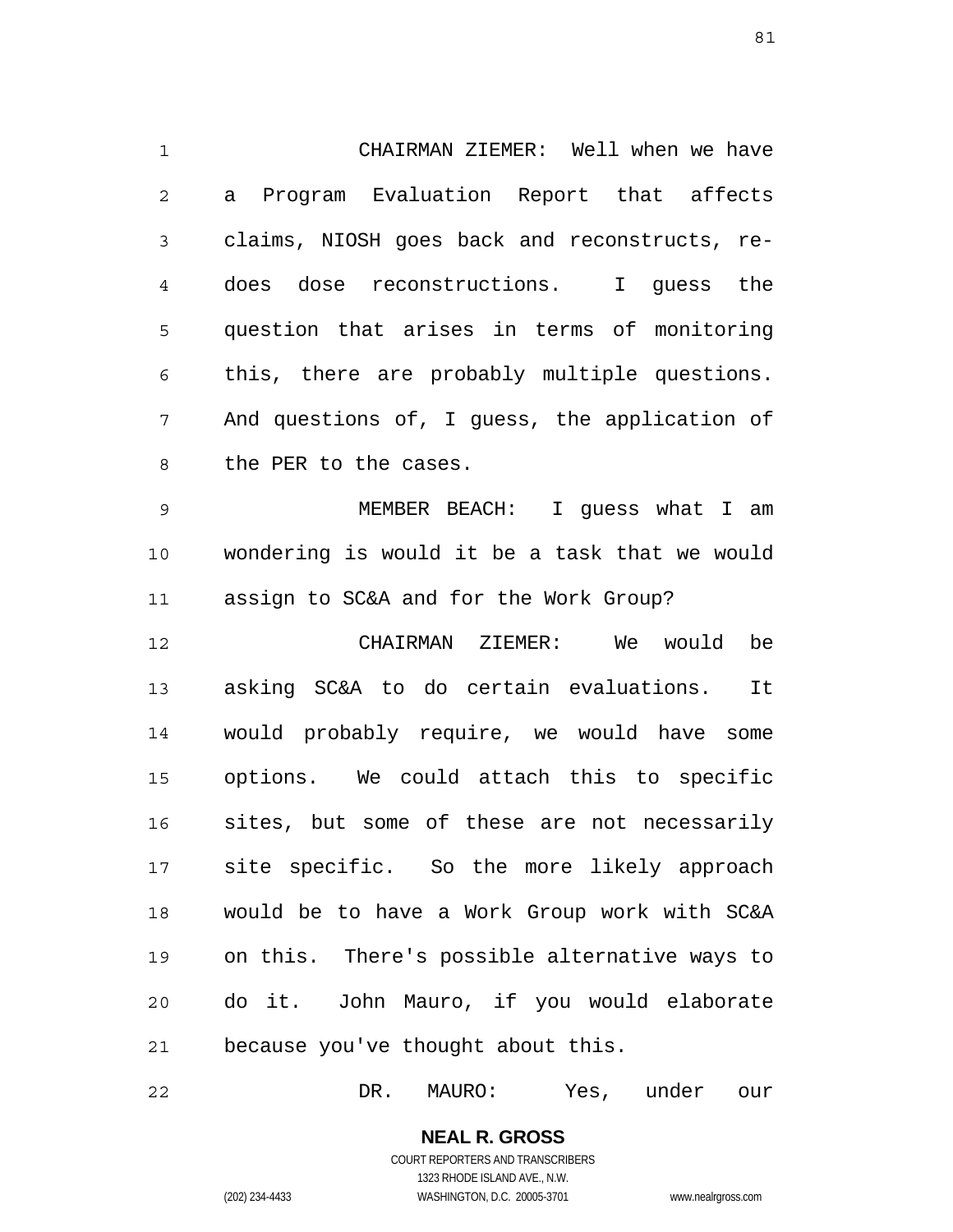1 2 3 4 5 6 7 8 9 10 11 12 13 14 15 16 17 18 19 20 21 22 contract, PERs are considered part and parcel of task three, which are procedure reviews. So you could think in terms of this as a special type of -- this is -- when we wrote our proposal and it was contracted and put in place, the PERs were considered within the group of work that we will call task three, and as a task three it would automatically fall under the authority of Wanda's Work Group Subcommittee. And we do have a procedure for reviewing PERs and in essence it is a matter of the review process, the steps go like this. What triggered the need for the PER? In other words, what was the new information that came about said maybe we've got to revise our site profile. And as a result of that a site profile or a procedure has been revised. And that in itself then triggers a judgment that yes we will have to revisit many cases that are affected. Now part of the process is criteria are developed by NIOSH to say, okay, which ones are we going to redo? Now in the

> **NEAL R. GROSS** COURT REPORTERS AND TRANSCRIBERS

> > 1323 RHODE ISLAND AVE., N.W.

(202) 234-4433 WASHINGTON, D.C. 20005-3701 www.nealrgross.com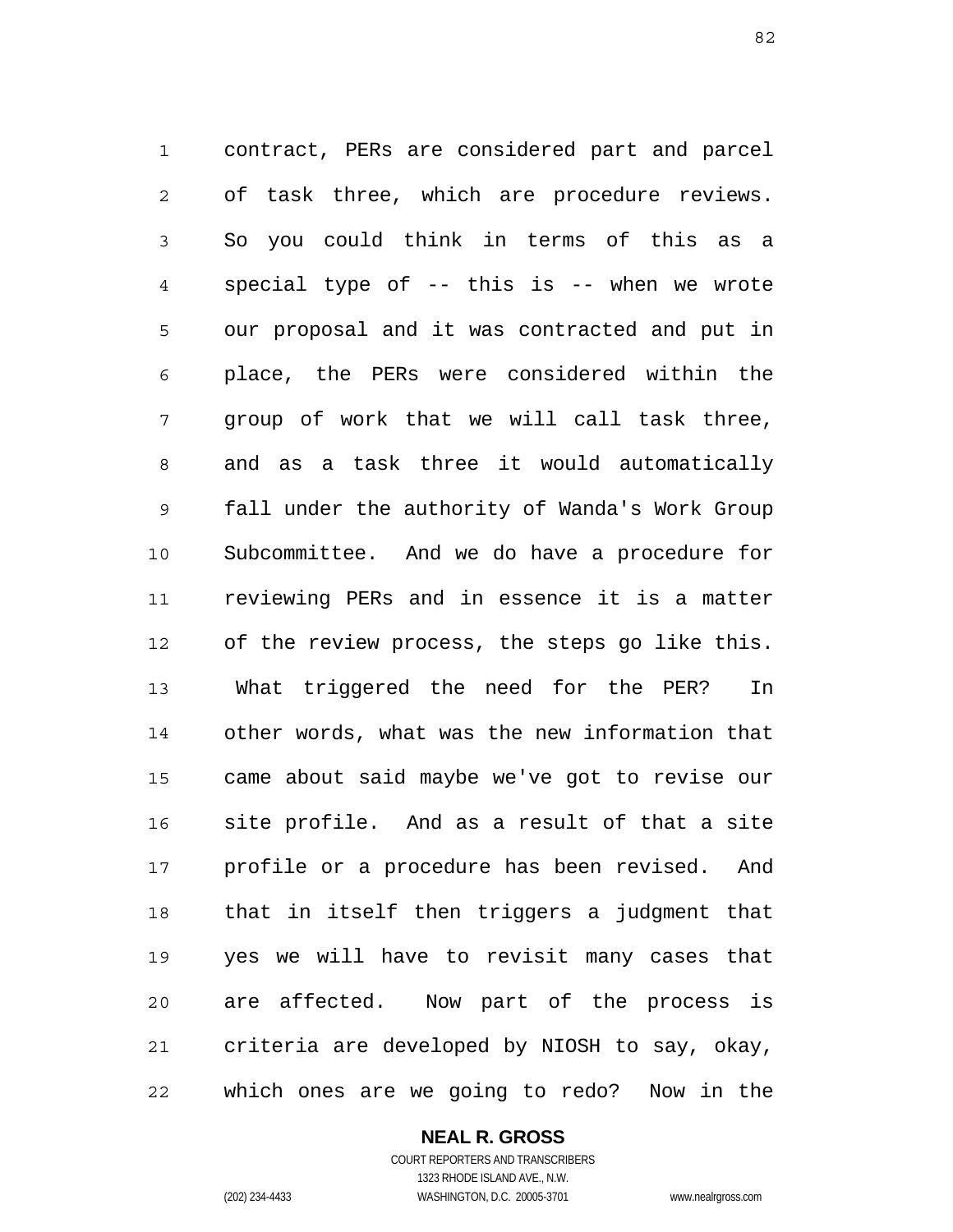1 2 3 4 5 6 7 8 9 10 simplest terms, NIOSH has said in the past we are going to redo every one that -- let's say it is a site -- every one that was denied and we are going to review them all. And that has happened. Or they may decide, no we will only review some subset of the ones that were denied within reason. And they would lay that out. And then so then they made that selection. And then finally they would actually perform their reviews.

11 12 13 14 15 16 17 18 19 20 21 22 What we do is write a report that says (1) here's the genesis of how it came about. Here's the criteria that were used on which ones would be redone, which dose reconstructions would be redone and the rationale and we would review that rationale whether or not it was sound. That is if it turns out it is all that were denied, there would be no work for us to do. So that's why we feel that that's a lower priority. There really is no controversy there. They are just going to review every one that was denied.

### **NEAL R. GROSS** COURT REPORTERS AND TRANSCRIBERS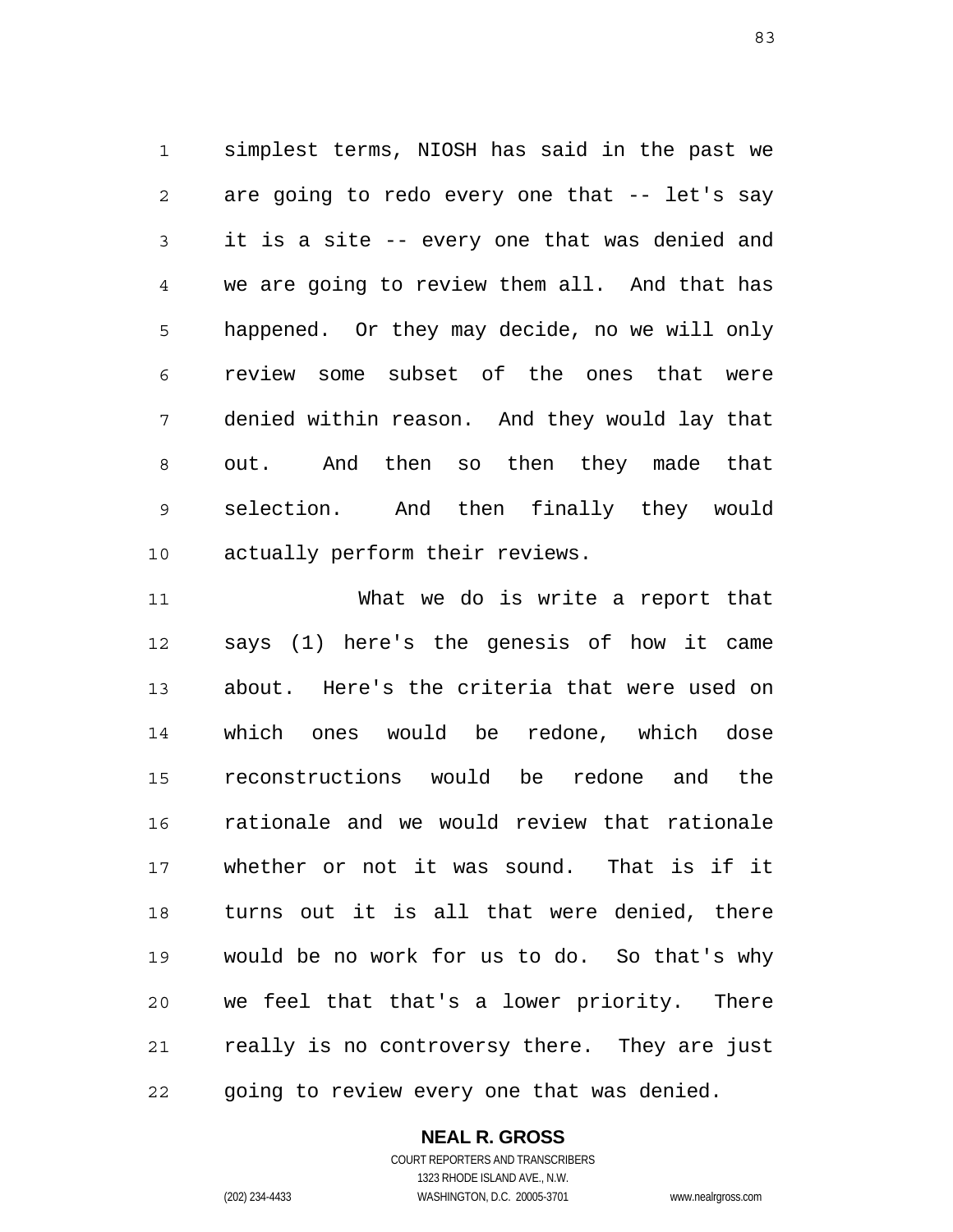1 2 3 4 5 6 7 8 9 10 11 12 13 14 15 16 17 18 19 20 21 22 And finally the last stage is to select three cases. Amongst the PERs, if the picks, when the rework has to be done, if it is something very simple and straightforward, unlike high-fired plutonium or thoracic lymphoma. These were complex fixes. We had the work that had to be done under the new protocols. It was not a simple matter. Then, so our criteria for, in fact we discussed this. Ted and I discussed this, and Kathy Behling, I don't know if she's on the line, did the work, did the heavy lifting. Basically we tried to lay it out so you have a sense of, okay, here are all of the PERs that affect a lot of workers and that's important. That's a criteria. Here are the PERs we had the decision criteria of which ones we are going to redo and which ones we are not going to redo is somewhat complex. It is not just simply doing them all. And third, here are the PERs where the nature of the work that had to be redone is not simple. The nature of the

**NEAL R. GROSS**

COURT REPORTERS AND TRANSCRIBERS 1323 RHODE ISLAND AVE., N.W. (202) 234-4433 WASHINGTON, D.C. 20005-3701 www.nealrgross.com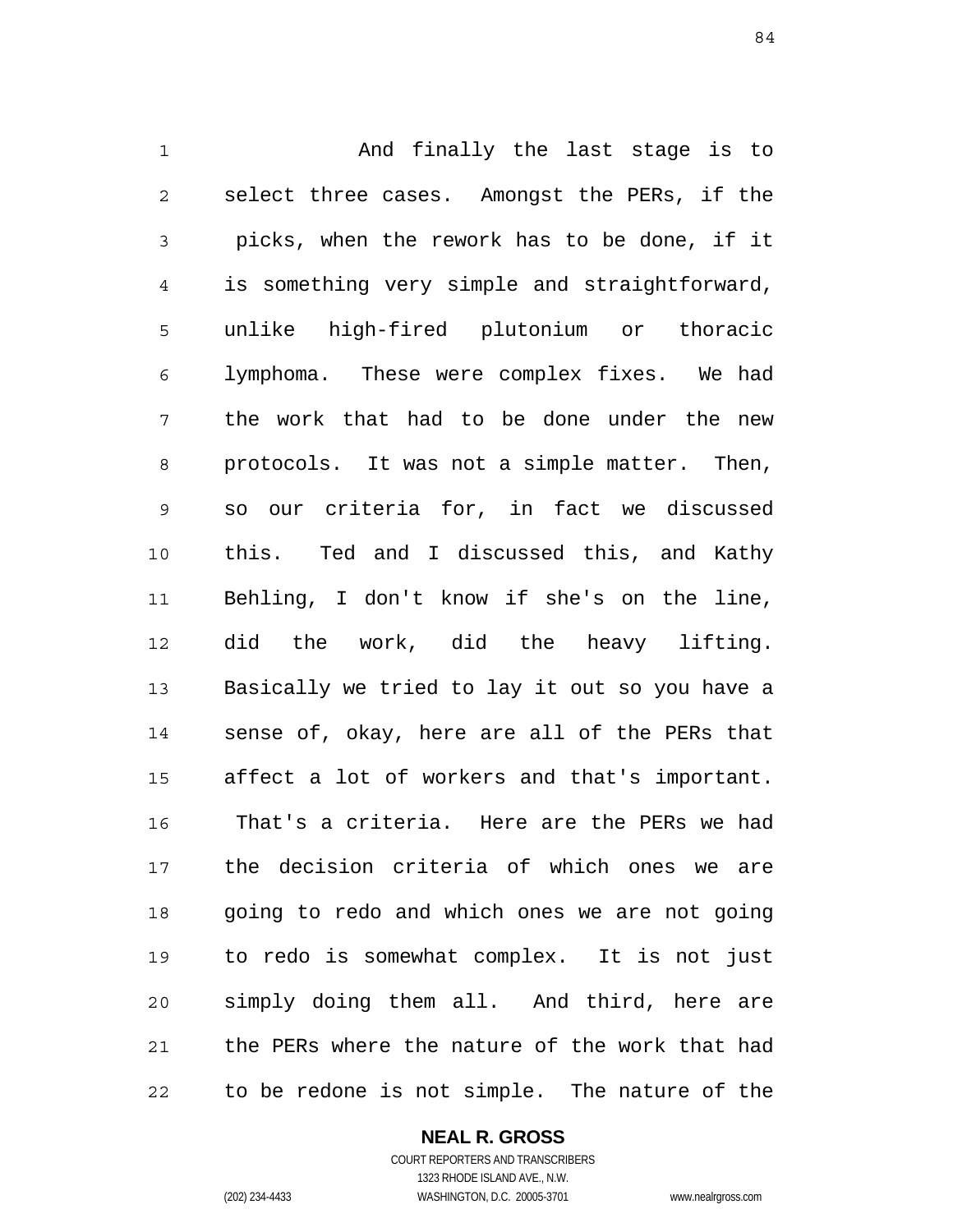1 2 3 4 5 6 7 8 9 10 11 12 13 14 15 16 17 re-analysis was fairly sophisticated. So in our opinion in selecting, making your judgments on which ones you think might be time well invested, it would be ones that (1) have a lot of cases, (2) ones with a selection criteria. It wasn't straight-forward. There was some new ones to it. And (3) ones that when they did redo them that it wasn't just a simple fix. It was a fairly complex fix. So those that meet those three criteria in our opinion will be those that will probably benefit the most from the review by the Board. So we provided you with some material that identifies which of the various PERs you would sort of give or we felt you may want to give more priority to, regarding those three criteria. I hope that helps.

18 19 20 21 22 CHAIRMAN ZIEMER: That's very helpful, John. And I don't know that we as a Board have a good feel for the workload that entails if a tasking is done. Maybe you don't either, but you certainly have kind of a feel

> **NEAL R. GROSS** COURT REPORTERS AND TRANSCRIBERS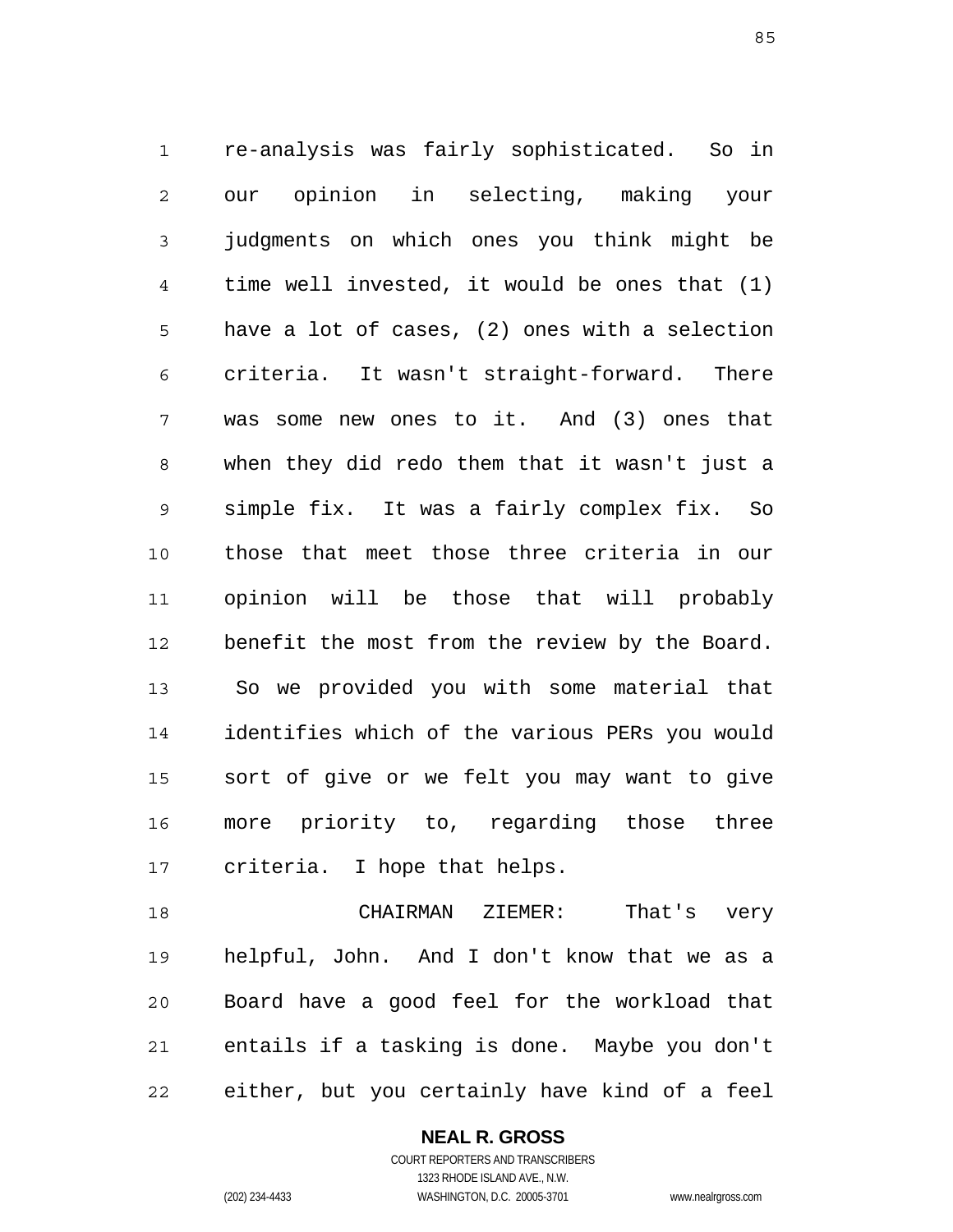1 2 for it, and it will be different for every one of these boxes.

3 4 5 DR. MAURO: We've actually, in our proposal have costed out the estimated cost for each PER.

6 CHAIRMAN ZIEMER: On average.

7 DR. MAURO: On average.

8 9 10 11 12 CHAIRMAN ZIEMER: Right. And can you remind us, or, Ted, can you remind us, did we budget specifically this year for PER reviews, or is it enveloped in procedures review?

13 14 15 DR. MAURO: It's enveloped in the procedure review. There's a -- basically we - -

16 17 18 CHAIRMAN ZIEMER: Did you break out in your submission on procedures review a portion for PER review?

19 20 21 22 DR. MAURO: No, the way, what we did we said there would be, I believe there is a certain number of procedure reviews/PERs. So we didn't separate procedures reviews. We

### **NEAL R. GROSS**

COURT REPORTERS AND TRANSCRIBERS 1323 RHODE ISLAND AVE., N.W. (202) 234-4433 WASHINGTON, D.C. 20005-3701 www.nealrgross.com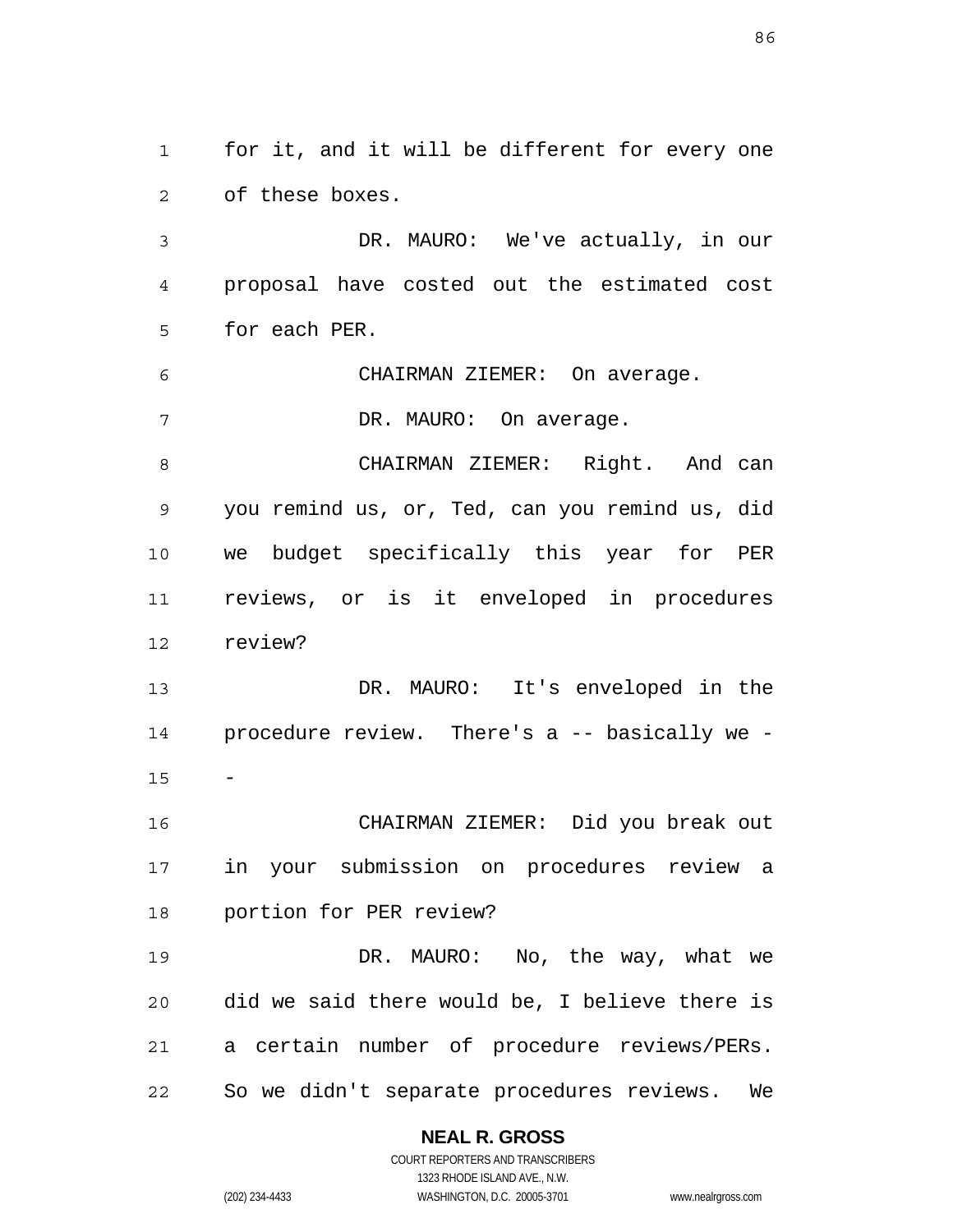1 2 3 4 5 6 7 8 9 10 11 12 13 14 15 set aside a certain amount of funds from the overall annual budget for this year for what we call past three activities which consist of any combination of procedure/PER reviews. As of this date we have really not performed very many procedure reviews because there aren't that many procedures that need to be reviewed. CHAIRMAN ZIEMER: That remain? DR. MAURO: That remains. We have already reviewed well over 100 procedures. We are in the process, of course, of issue resolution on these procedures and that's want we want. But as far as reviewing new procedures, we've only reviewed one. That was OCAS-IG-004.

16 CHAIRMAN ZIEMER: Right.

17 18 19 20 DR. MAURO: So in effect if we have resources for task three then for all intensive purposes you could say well perhaps they would be well spent on PERs.

21 22 CHAIRMAN ZIEMER: And you could get underway with these almost immediately.

> **NEAL R. GROSS** COURT REPORTERS AND TRANSCRIBERS 1323 RHODE ISLAND AVE., N.W. (202) 234-4433 WASHINGTON, D.C. 20005-3701 www.nealrgross.com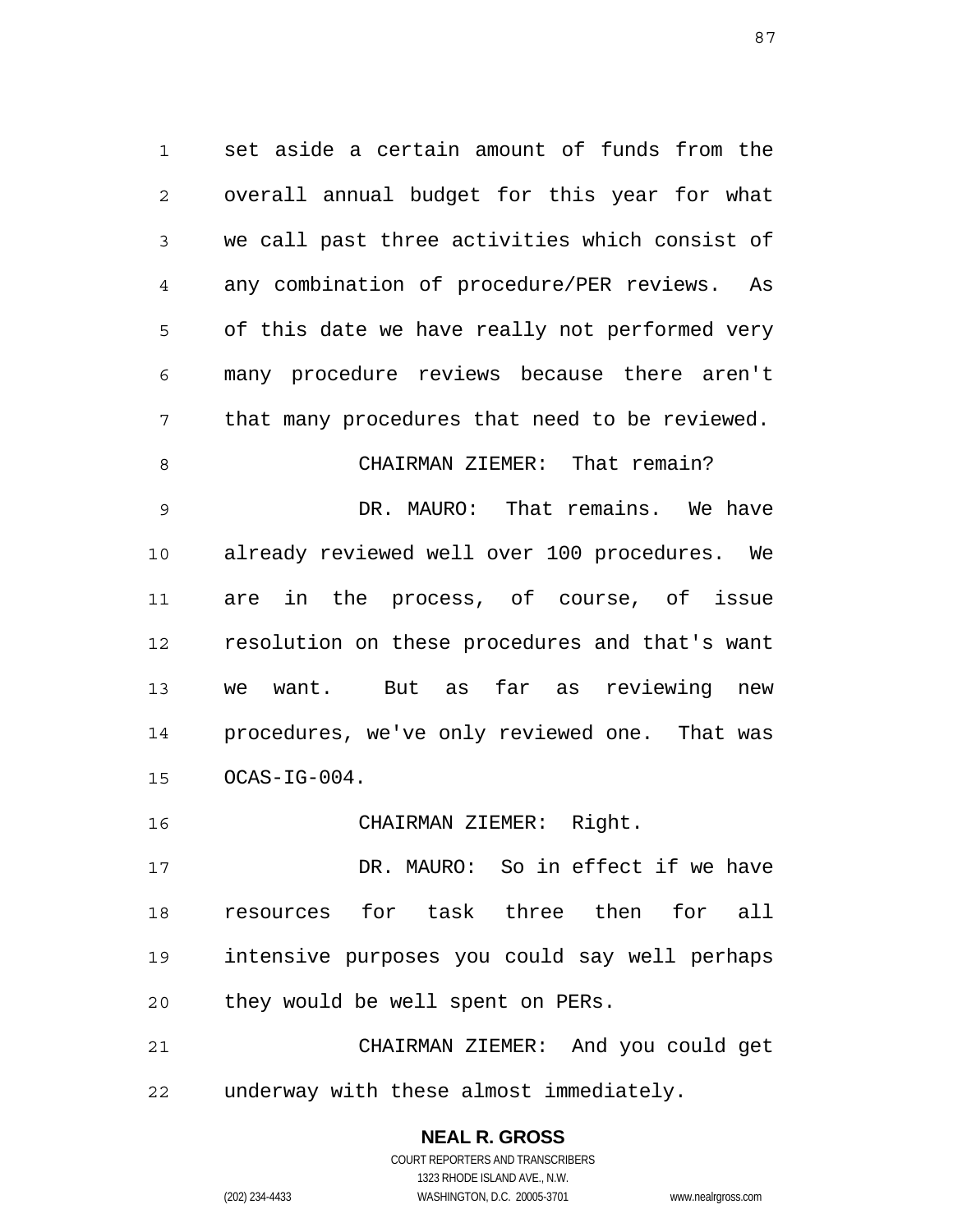1

### DR. MAURO: Yes.

2 3 4 5 6 7 8 9 10 11 12 13 14 15 16 17 18 19 20 21 22 CHAIRMAN ZIEMER: And then the other side of the question will be, for example, if one assumed at least initially that this is in the purview of the Procedures Review Subcommittee, I think, Wanda, you would have to assess what impact that would have on the workload. I mean, and you might not be able to access that until you have an actual output or deliverable from SC&A and look at what will be required to resolve findings on this kind of a review and how does that fit into a regular procedures review? So those are issues we probably don't know the answer to those right now. I guess my inclination based on the discussion would be that at least initially we would indeed keep this in the Procedures Review Subcommittee and allow them the opportunity to see how they can manage it, and, you know, if it looked like it was becoming untenable in terms of the regular workload, I think the Subcommittee could also

# **NEAL R. GROSS**

COURT REPORTERS AND TRANSCRIBERS 1323 RHODE ISLAND AVE., N.W. (202) 234-4433 WASHINGTON, D.C. 20005-3701 www.nealrgross.com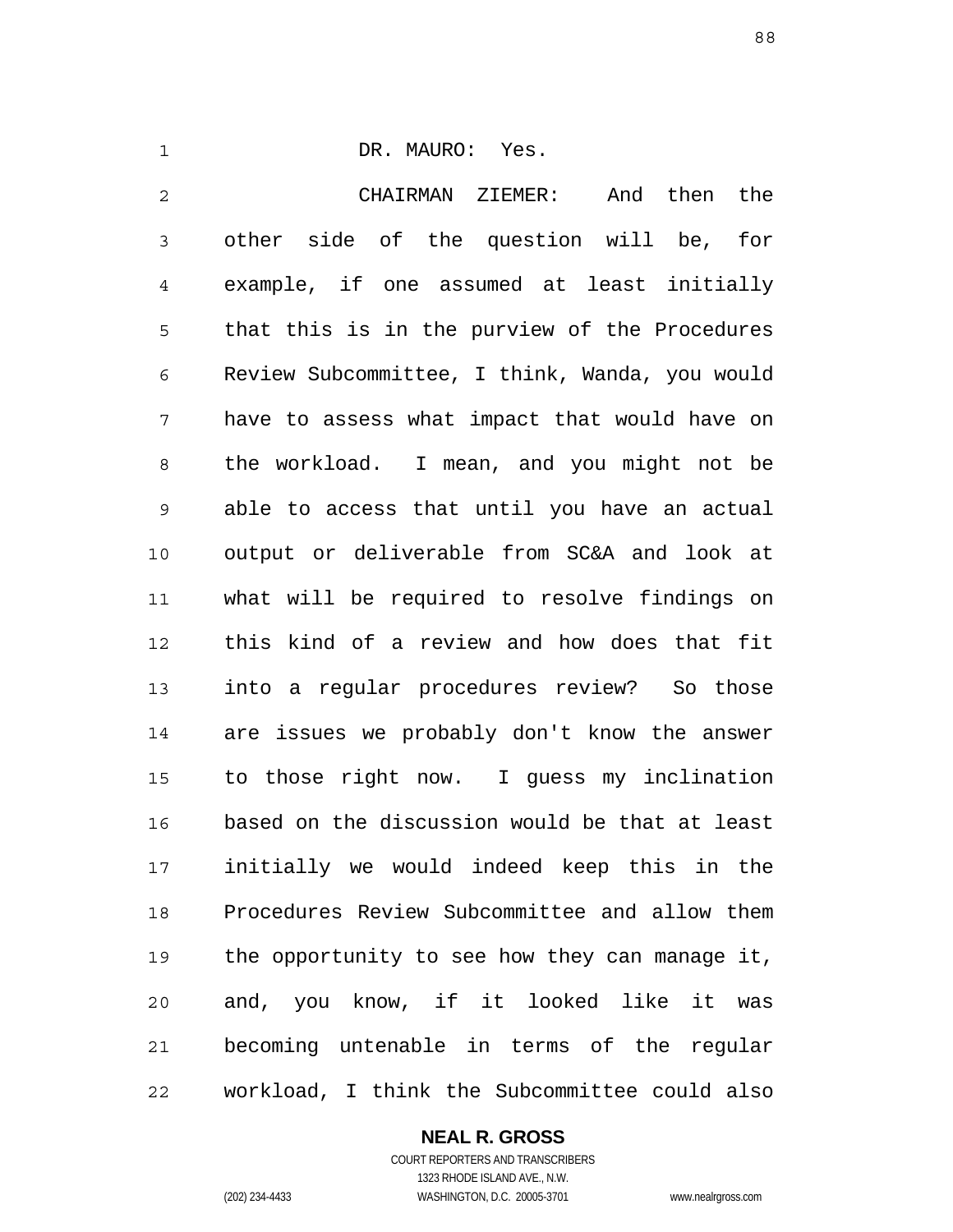1 2 3 be authorized to establish some sort of work group or ask for work groups, either one, I suppose. I'm looking to Ted.

4 5 6 7 8 9 10 11 12 13 14 15 16 17 18 19 20 21 22 MR. KATZ: Yes, I think the Board would establish a work group rather than do that under the Subcommittee, but I just want to add another note about resources. SC&A as it reports to you each month on their work as you will see, although they haven't done a lot of procedure reviews. They've been spending a lot of resources as necessary on resolution of issues with procedures existing as well as other site profiles, et cetera. But be that as it may, there's still, I think they are doing pretty well in the budget sense. They have a little bit of room, they have a little bit of daylight still in terms of their budget for this year. So it might not be a bad thing to give one or two PERs and sort of get a sense, a practical sense, for what that requires but also to just sort of make a little bit of progress since we have a little

# **NEAL R. GROSS**

COURT REPORTERS AND TRANSCRIBERS 1323 RHODE ISLAND AVE., N.W. (202) 234-4433 WASHINGTON, D.C. 20005-3701 www.nealrgross.com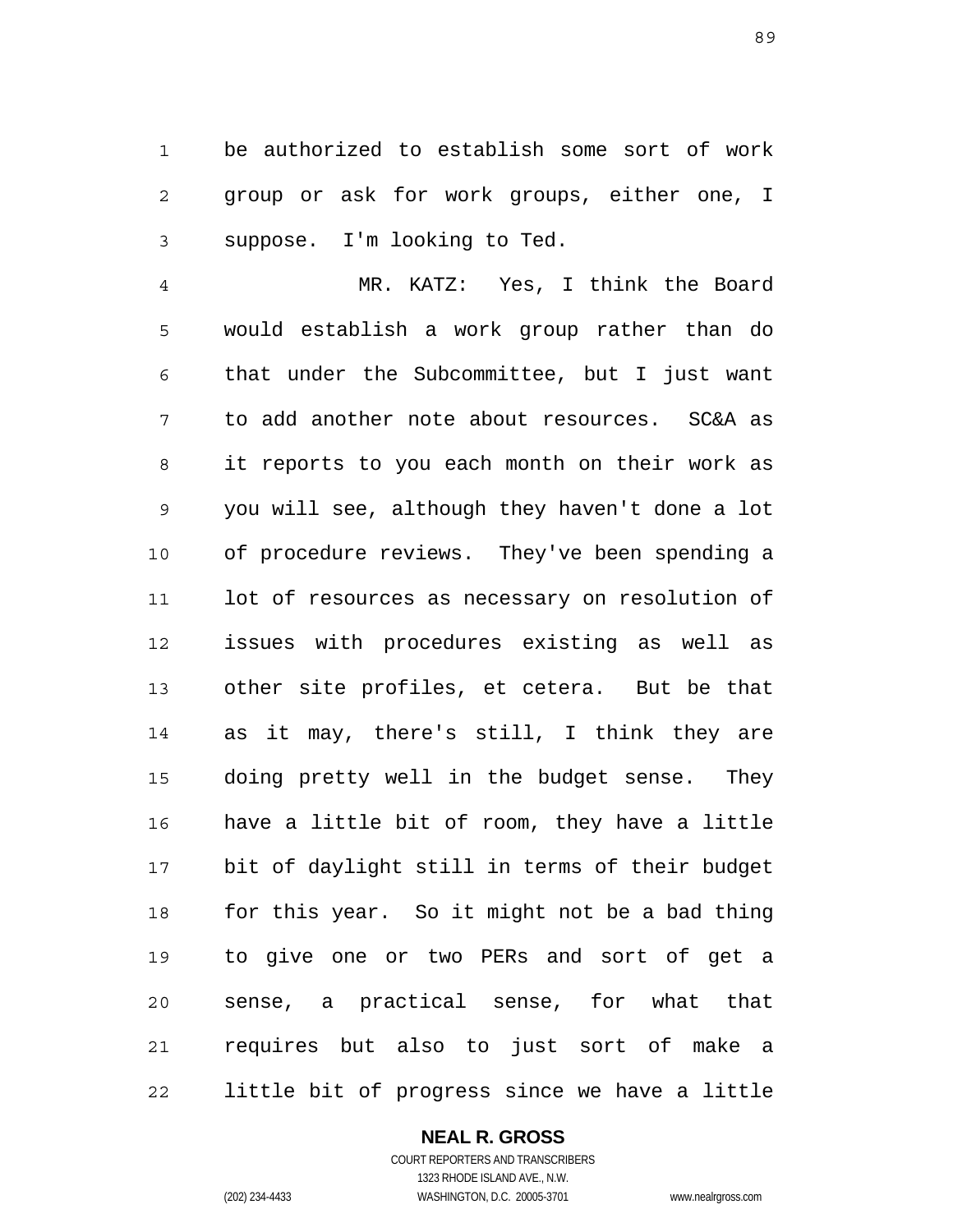1 2 3 4 bit of breathing room in terms of resources of SC&A even if the Subcommittee doesn't have time immediately to address the results of an SC&A review.

5 6 7 8 9 CHAIRMAN ZIEMER: Thank you, Ted. MEMBER BEACH: I would like to suggest a separate work group just because I know how busy the Procedures Subcommittee work group is at this time.

10 11 12 13 14 15 16 17 18 19 20 21 22 MEMBER MUNN: Well by the same token we have for the first time really gotten through at least our first view of all of the procedures that have been placed before us and now have a much stronger feel I think of exactly what we have yet to look at. Our ability to transfer to site specific groups is also going to help to some degree. And as a matter of fact we've had some discussion in the group with respect to whether there need to be another set of procedures involved or exactly what. So my instinct would be to get a feel for what the PERs are going to involve

**NEAL R. GROSS**

COURT REPORTERS AND TRANSCRIBERS 1323 RHODE ISLAND AVE., N.W. (202) 234-4433 WASHINGTON, D.C. 20005-3701 www.nealrgross.com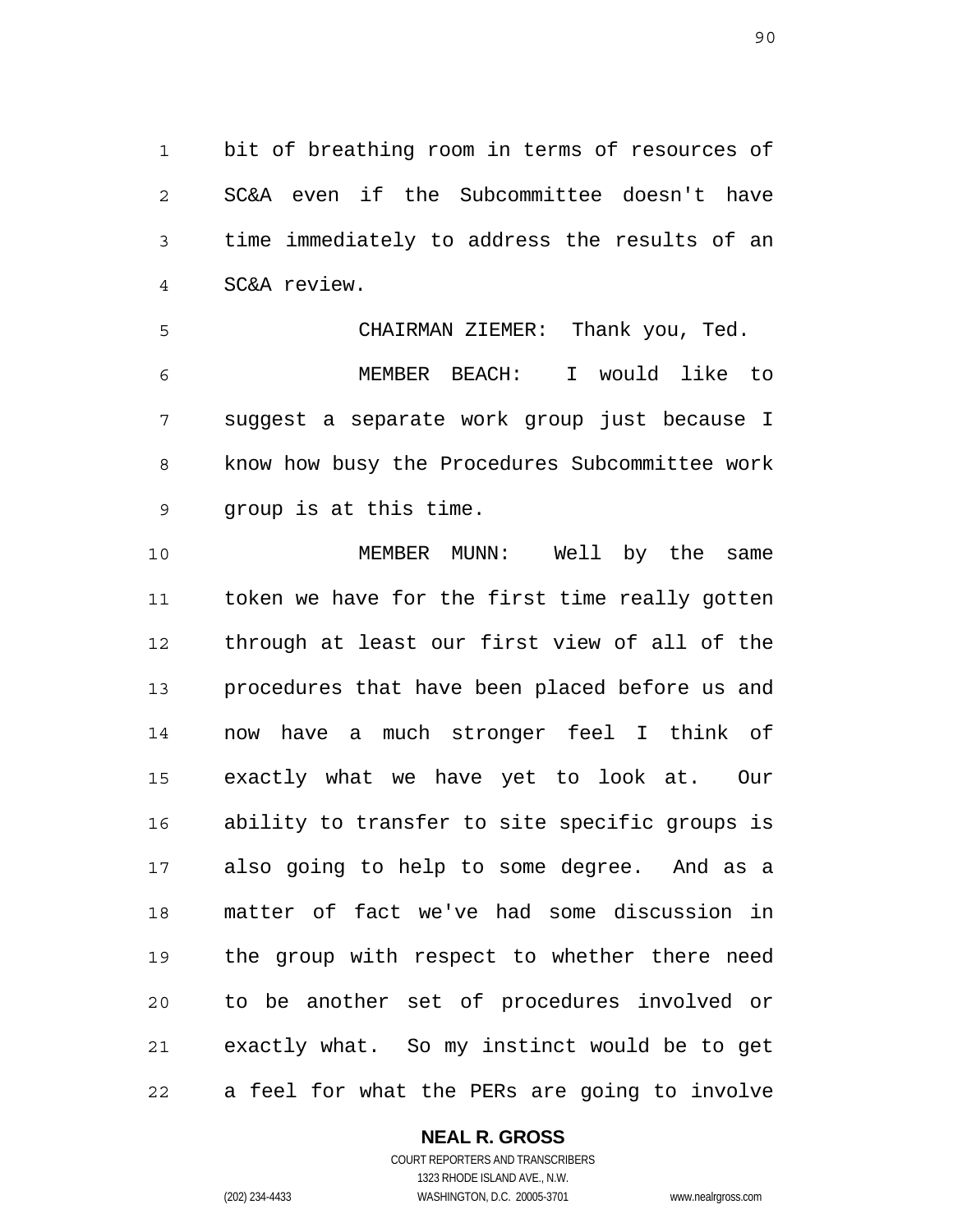1 2 3 4 since it has been quite some time since we looked at our task three of procedures, and we have gotten through the first look at them now.

5 6 7 8 9 10 11 DR. MAURO: There's some good news here that I'd like to point out. There are over 500 findings of the over 100 procedures we reviewed. We, for all intents and purposes, have this position, over 70 percent. CHAIRMAN ZIEMER: Yes, close to 80 percent.

12 13 DR. MAURO: Yes, pushing 80 percent.

14 CHAIRMAN ZIEMER: Right.

15 16 17 18 19 20 21 22 DR. MAURO: So I think that we have broken the back of that challenge. I feel as if we are in the homestretch of either closing the issue, transferring it and certainly there has been a number of transfers, but in the point of view of the backlog of work, the procedures, we are well along in getting through that process. So I just want to point

**NEAL R. GROSS**

COURT REPORTERS AND TRANSCRIBERS 1323 RHODE ISLAND AVE., N.W. (202) 234-4433 WASHINGTON, D.C. 20005-3701 www.nealrgross.com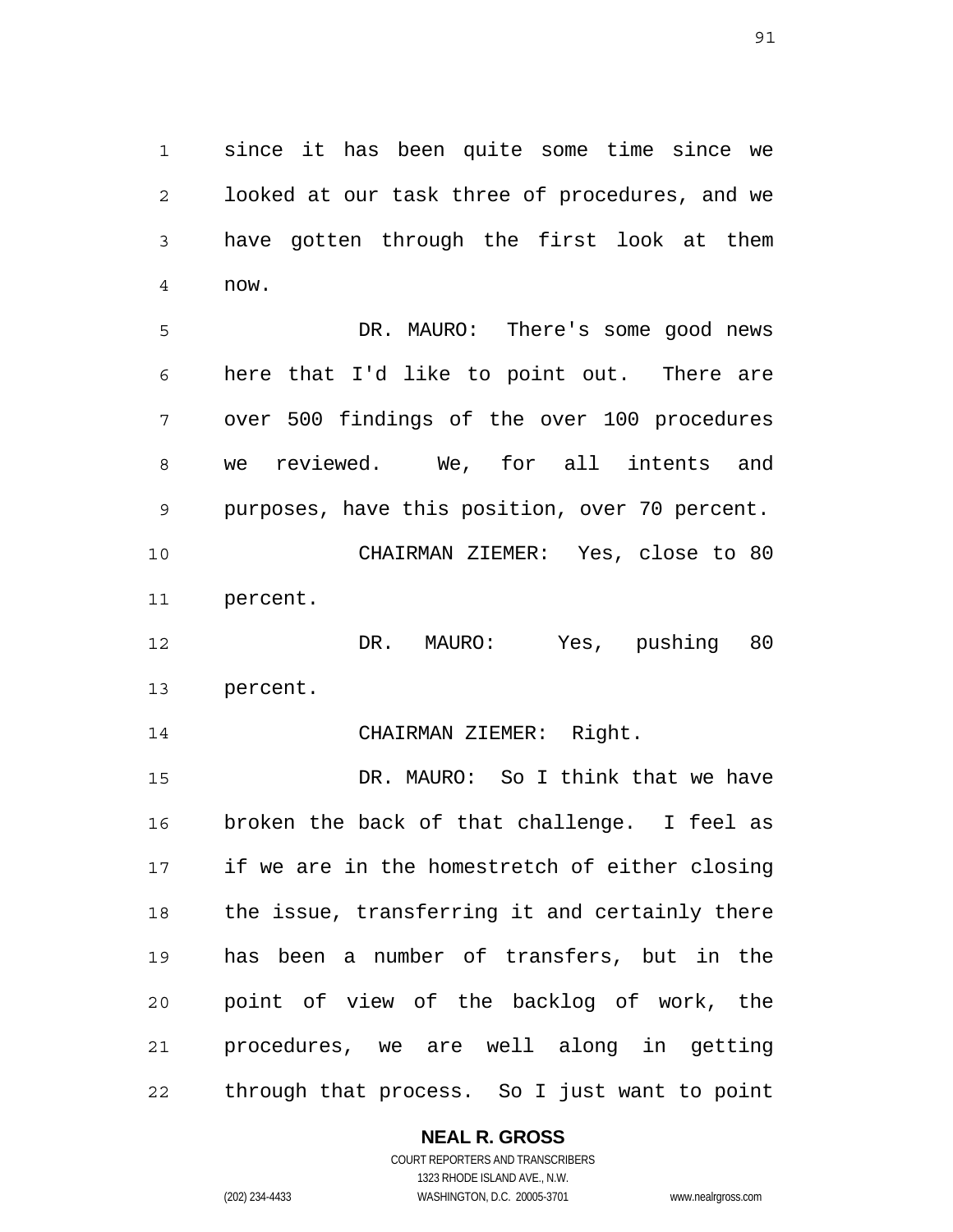1 2 3 4 out that though a considerable amount of resources have certainly been invested in the task three, I think we are in the homestretch. MEMBER MUNN: There's no question

5 6 in my mind that it is not even the same picture it was six months ago.

7 8 9 10 11 12 13 14 15 16 17 18 CHAIRMAN ZIEMER: Thank you. Ted? MR. KATZ: Let me just add another thought. I know we are making this up as we go, but in terms of tasking, I think it might be a good idea actually to do that at the Board level instead of at the Subcommittee level. And the reason I say that is because, again, as I addressed in the beginning here, we have conflict of interest issues with individual members for some of these PERs. I think it is easier to work around that actually as a full Board than a Subcommittee.

19 20 21 22 CHAIRMAN ZIEMER: Right. I don't think we'd be asking the Subcommittee to do the tasking on this, only to work on the disposition once, for example, let's say we

> **NEAL R. GROSS** COURT REPORTERS AND TRANSCRIBERS 1323 RHODE ISLAND AVE., N.W.

(202) 234-4433 WASHINGTON, D.C. 20005-3701 www.nealrgross.com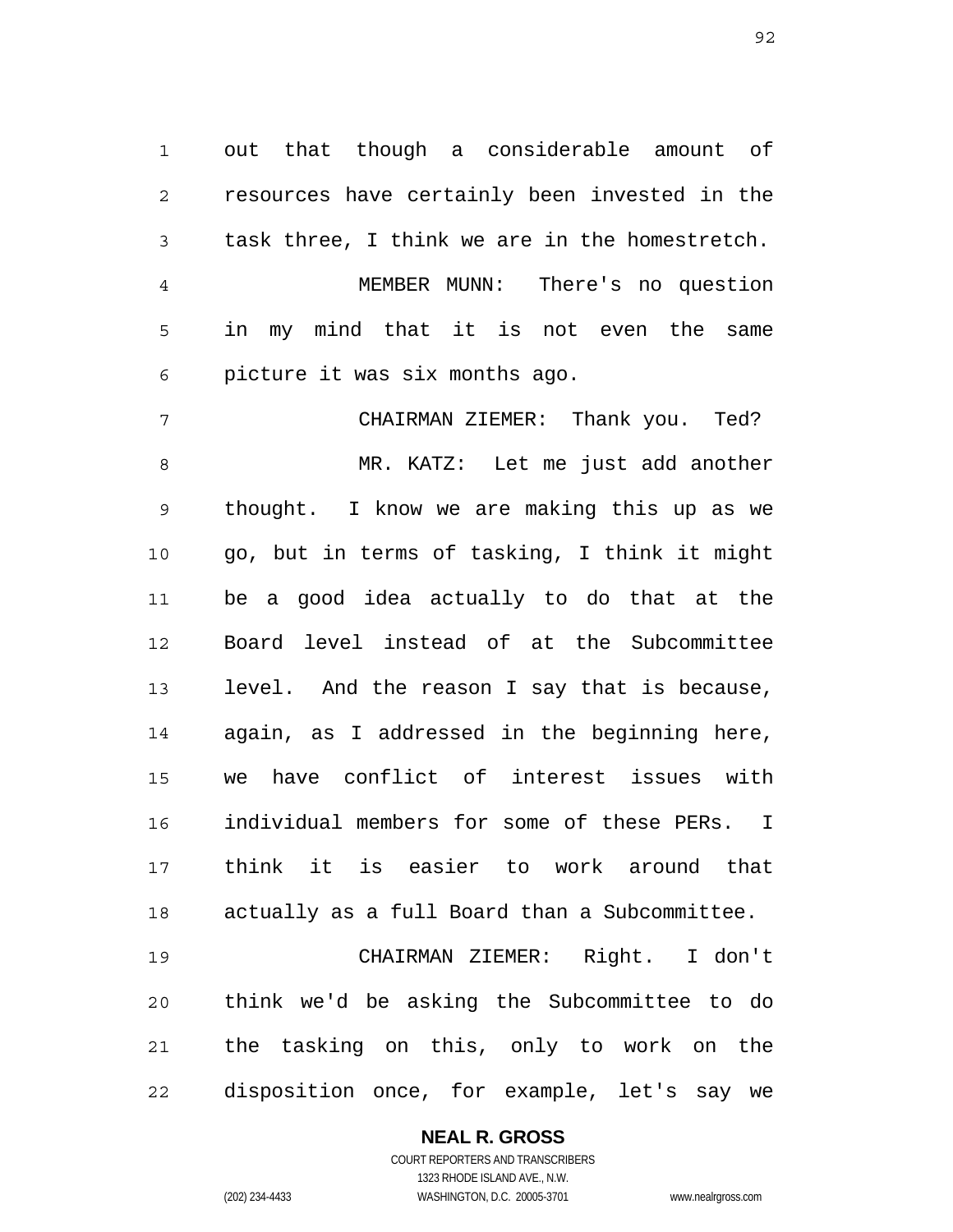1 2 3 4 5 6 7 8 9 10 11 12 assign several of these reviews and the reviews have to go somewhere for disposition. The discussion seems to revolve around whether the Subcommittee will handle it or whether we need a new work group to handle it. I believe Wanda and John were making the case that probably the Subcommittee is in a position now to take on some additional work because they are well through the, actually three different sets of procedure reviews, 80 percent of which have been dealt with and they are indeed on the homestretch on those.

13 14 15 16 17 MR. KATZ: But, again, I guess my concern still applies even for the disposition because the Subcommittee for certain of these procedures if they were assigned, the Subcommittee couldn't take those up either.

18 19 20 CHAIRMAN ZIEMER: Oh, I see what you are saying. In other words, the resolutions themselves would be a problem.

21 MR. KATZ: Exactly.

22 CHAIRMAN ZIEMER: So what you are

> **NEAL R. GROSS** COURT REPORTERS AND TRANSCRIBERS

1323 RHODE ISLAND AVE., N.W. (202) 234-4433 WASHINGTON, D.C. 20005-3701 www.nealrgross.com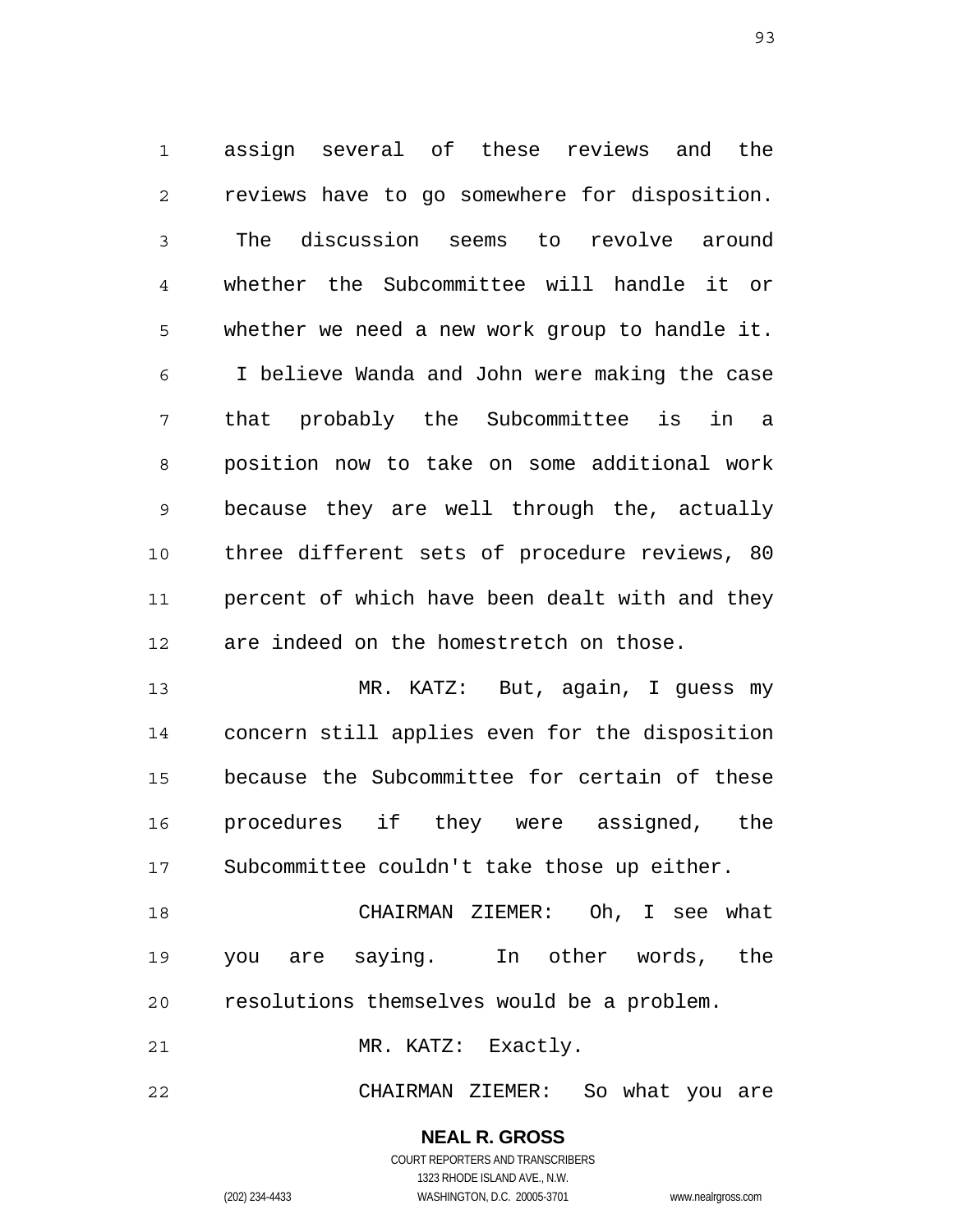1 2 saying is that the disposition may need to come back to the full Board itself.

3 4 5 6 7 8 MR. KATZ: Or to be assigned to, in some cases there are work groups. There are work groups for some of these PERs that would relate to some of these PERs. So it could be done a number of ways. If you don't have a work group, yes, then we would have to find.

9 10 11 12 13 14 15 16 CHAIRMAN ZIEMER: For example, I'll just pick out one here which seems not to be site specific but construction trade workers, which is comprehensive. There are construction trade workers on all sites pretty much. But this would not, I don't think, present a conflict for anyone, would it, per se? Or would it?

17 MR. KATZ: I don't think so.

18 19 20 CHAIRMAN ZIEMER: Well, clearly not in the sense of site conflicts. There may be others.

21 22 MR. KATZ: Yes. If there's a Board member that has a conflict related to having

# **NEAL R. GROSS**

COURT REPORTERS AND TRANSCRIBERS 1323 RHODE ISLAND AVE., N.W. (202) 234-4433 WASHINGTON, D.C. 20005-3701 www.nealrgross.com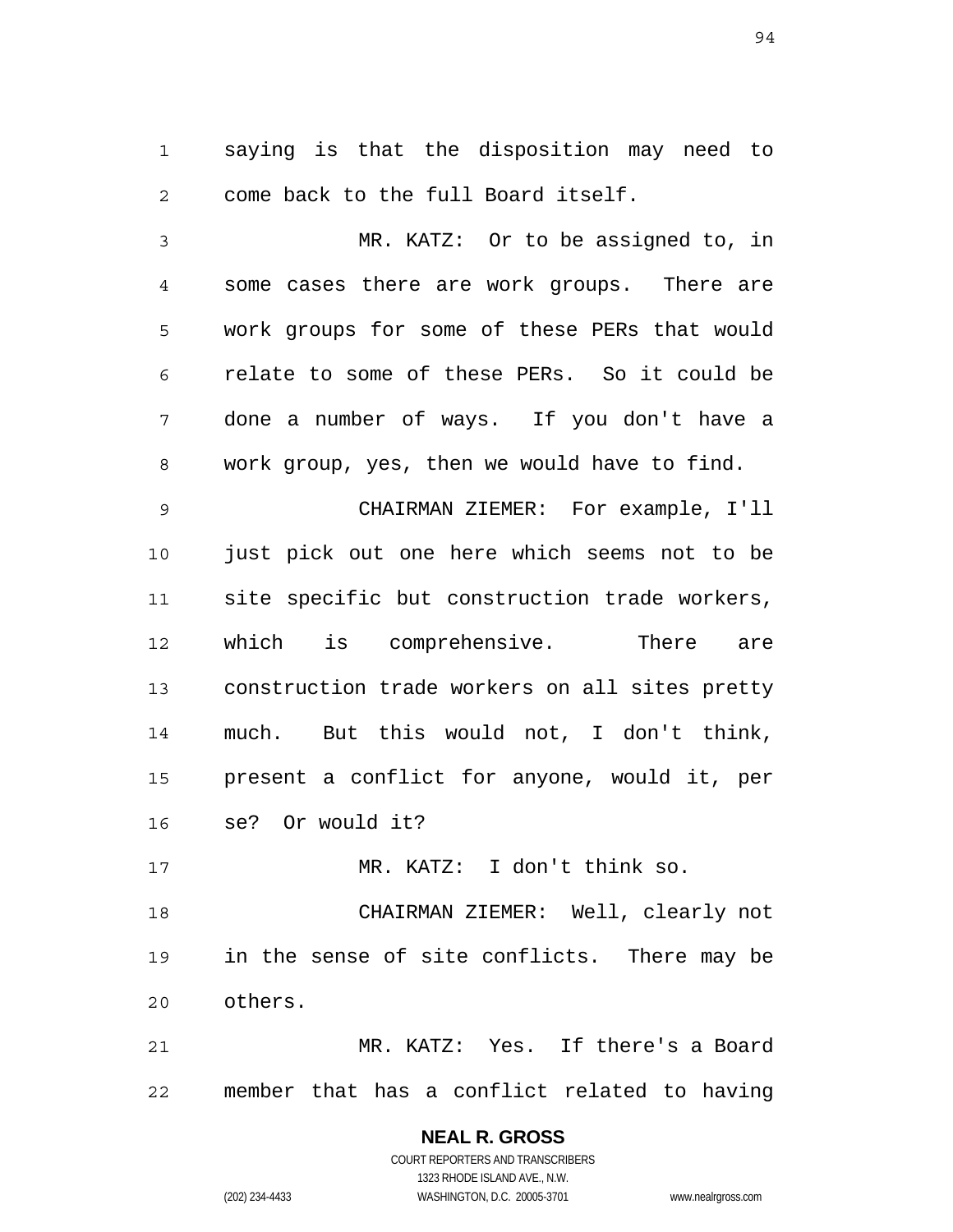1 2 3 4 5 6 7 8 9 10 11 12 13 14 15 16 17 18 19 20 21 22 done a lot of work for the construction trades, that might be an issue. I'm not sure. I couldn't answer that definitely at this time. CHAIRMAN ZIEMER: Can you answer it generically, Emily? MS. HOWELL: I mean generically it is probably not going to be a concern. Some of these analyses will have to be on a case by case basis. For instance -- CHAIRMAN ZIEMER: Well, let's take high-fired plutonium then, which is across the board. MS. HOWELL: I don't think that would be a concern. CHAIRMAN ZIEMER: Right. MS. HOWELL: But when you get into the PERs -- CHAIRMAN ZIEMER: But if you did Hanford TBD revisions, then we would have Hanford specific issues. MS. HOWELL: Right, or if you had

> **NEAL R. GROSS** COURT REPORTERS AND TRANSCRIBERS 1323 RHODE ISLAND AVE., N.W. (202) 234-4433 WASHINGTON, D.C. 20005-3701 www.nealrgross.com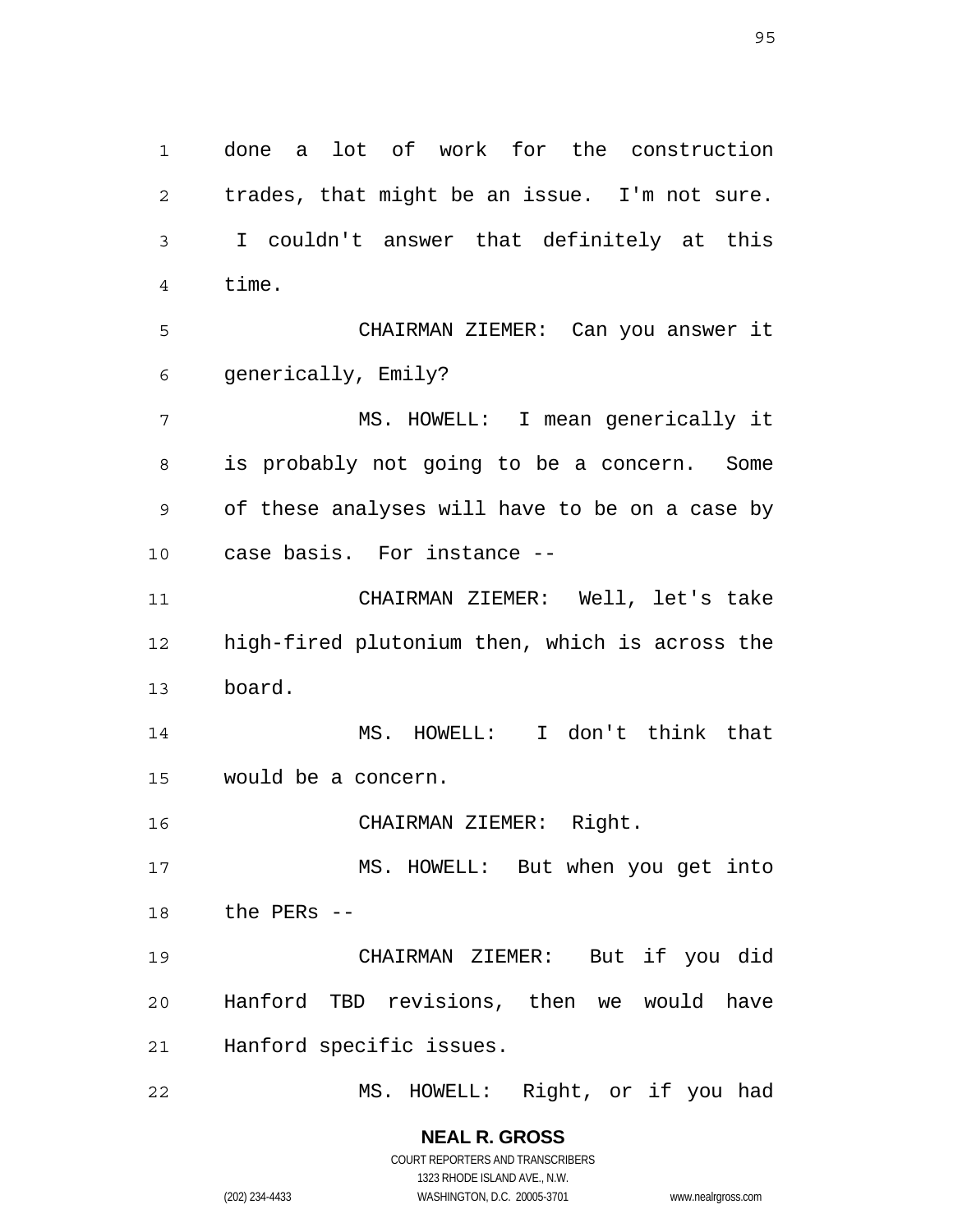1 2 3 4 the equivalent high-fired that only affected five sites. That might be an issue. Those are the kinds of things that we are going to have to evaluate more case specifically.

5 6 7 8 9 CHAIRMAN ZIEMER: Well certainly any of these, like high-fired, there will be a -- it's not going to affect every site on the list of eligible sites. It may affect five or ten, yes.

10 11 MS. HOWELL: That's the area that we are going to have to deal with.

12 13 14 15 16 17 18 19 CHAIRMAN ZIEMER: Yes, and we'll need some help from counsel on that. If your site is one of those ones affected, there's some issues like high-fired plutonium that might have the impact of eliminating a vast number of the Board members if they have some association with a site that had high-fired plutonium.

20 21 22 MR. KATZ: Like Hanford, yes. CHAIRMAN ZIEMER: Right. So we may need to have some help on interpreting those

## **NEAL R. GROSS** COURT REPORTERS AND TRANSCRIBERS

1323 RHODE ISLAND AVE., N.W.

(202) 234-4433 WASHINGTON, D.C. 20005-3701 www.nealrgross.com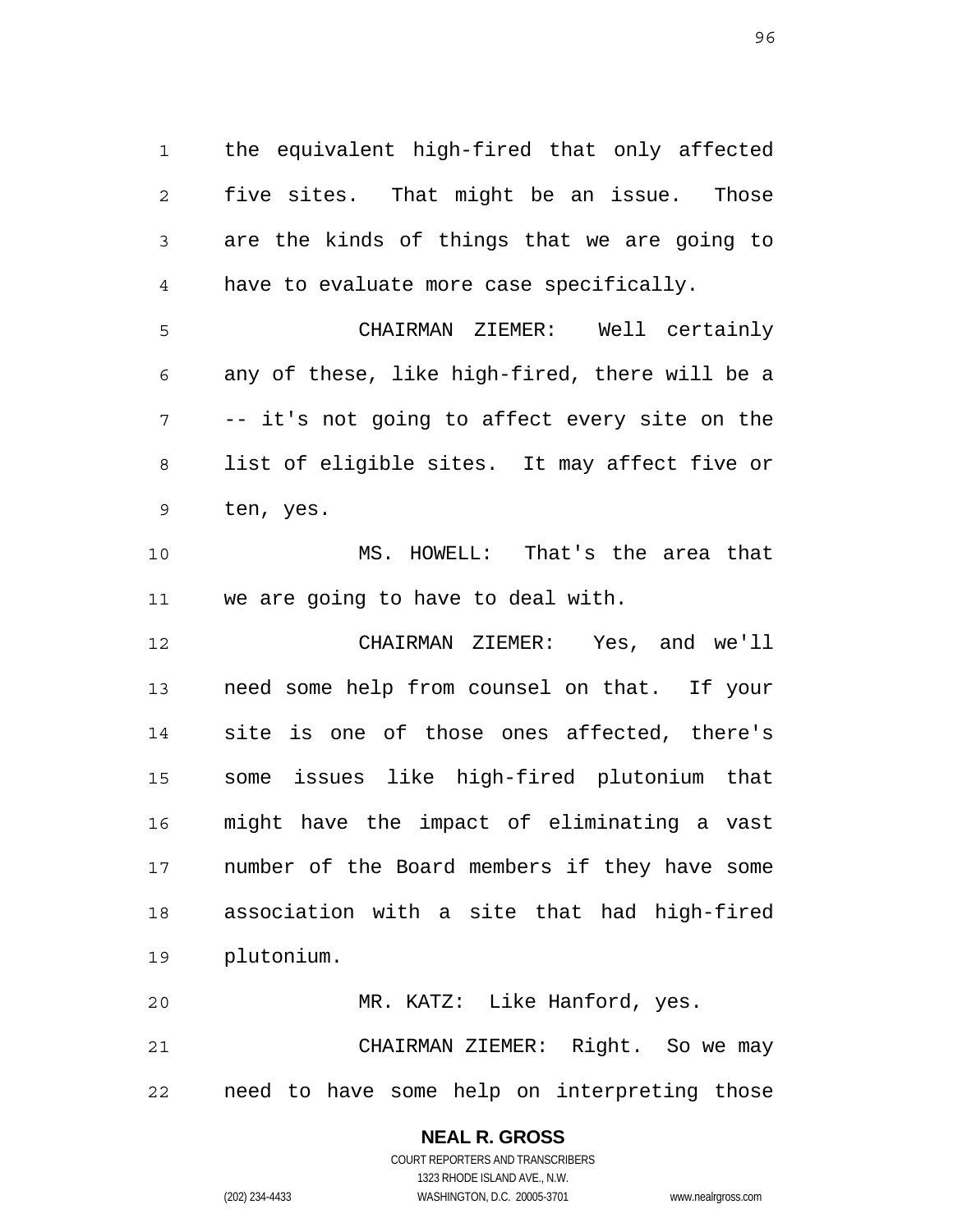1 2 3 4 5 6 7 8 9 10 11 12 13 14 things. So I guess probably this may, we may need some additional discussion on this. I guess the first thing would be, the starting point in any event, if we task the contractor to begin work we can have additional discussions on what to do with the work product. I don't know that we have to decide that today, whether it is at the Subcommittee or a separate work group, all of which have their own problem, even if it's the full Board, which could raise some problems. We may need to have some additional help from counsel on what to do on things like highfired plutonium.

15 16 17 MS. HOWELL: I was just going to ask, could you clarify for me who exactly is on the Subcommittee and the alternates?

18 19 20 CHAIRMAN ZIEMER: I am on that. Mark, Wanda, I believe Mike is on there, and Bob Presley is an alternate.

21 22 MS. HOWELL: Maybe we can have some additional discussions about this because I do

> **NEAL R. GROSS** COURT REPORTERS AND TRANSCRIBERS 1323 RHODE ISLAND AVE., N.W. (202) 234-4433 WASHINGTON, D.C. 20005-3701 www.nealrgross.com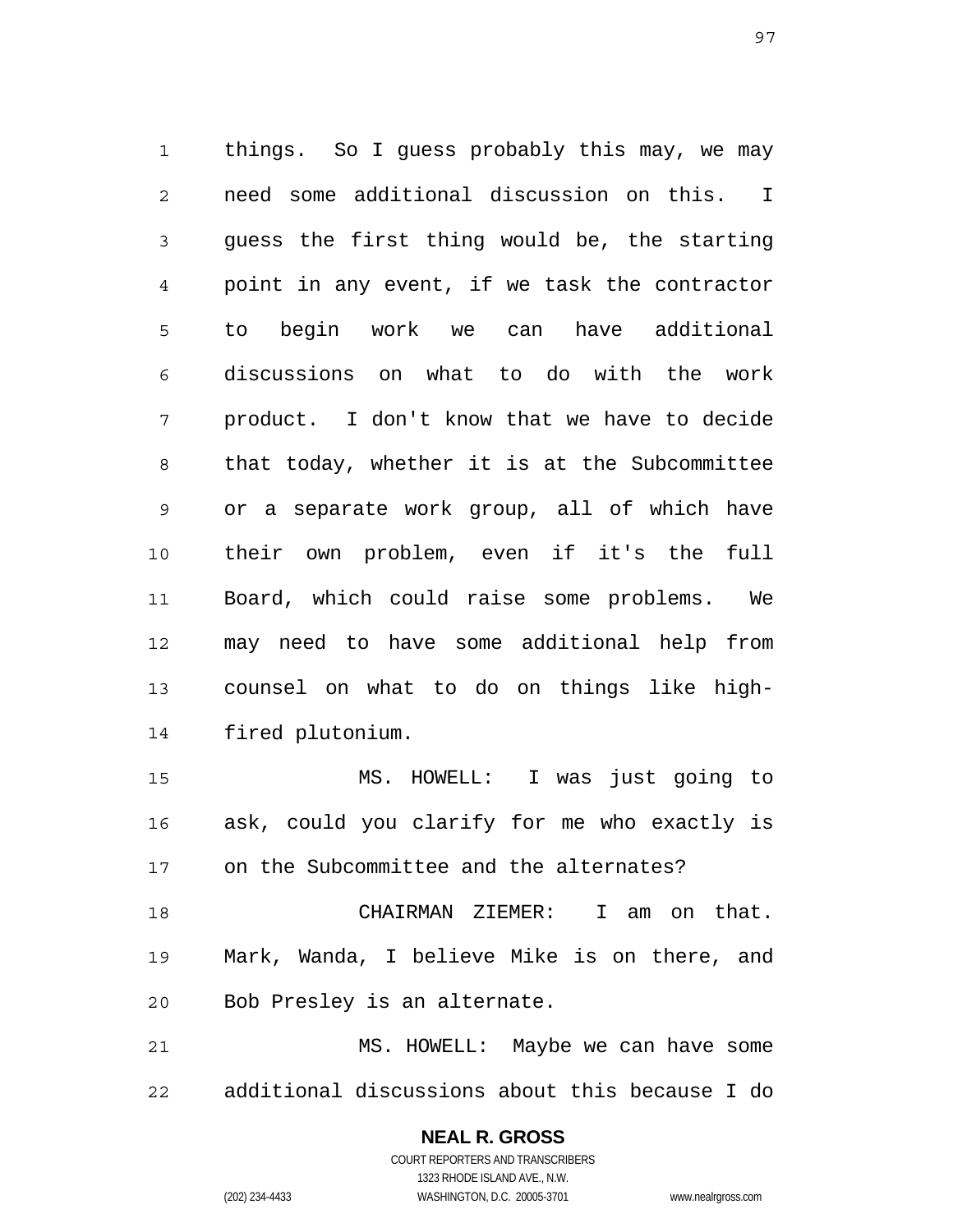1 2 3 see the value of having it initially go to the Subcommittee but then having to farm out some specific ones to --

4 5 CHAIRMAN ZIEMER: To the full Board.

6 7 8 9 10 MS. HOWELL: -- specific groups of Board members. Well I don't know if pulling it back to the full Board will fix it or not. We're just going to have to talk about it some more.

11 12 13 14 15 16 17 18 19 20 CHAIRMAN ZIEMER: Okay. Well let's proceed with the understanding that the disposition of this, we're not going to have a work product for a while, at least not before our next meeting. And if we do any tasking, for example, if we say okay let's task the Hanford TBD, then those who have Hanford conflicts can't participate in the discussion and vote on that. That would be the ruling, right.

21 MR. KATZ: Right.

22 CHAIRMAN ZIEMER: Okay. And also I

> **NEAL R. GROSS** COURT REPORTERS AND TRANSCRIBERS

> > 1323 RHODE ISLAND AVE., N.W.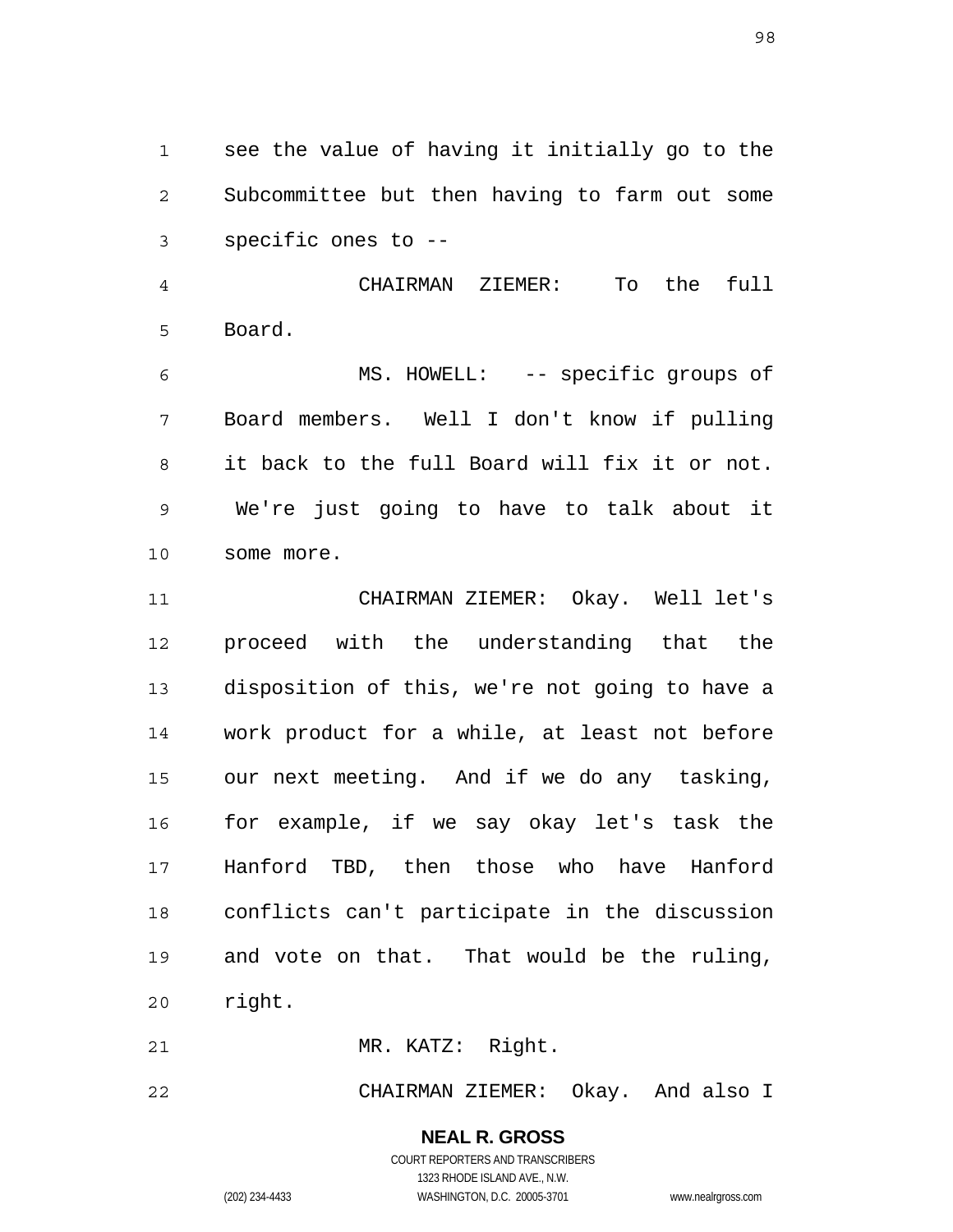1 2 3 4 5 6 7 8 9 certainly don't have a good feel for the level of tasking that should be done. It would seem to me that two or three at the most would be a starting point. I guess I wouldn't feel very comfortable moving beyond that. We have some flexibility. I mean we could just pick out one, we could pick out a couple, could pick out three that we think are high priority and ask that those get underway.

10 11 12 13 14 15 16 17 18 19 20 21 22 Mark, do you have a comment? MEMBER GRIFFON: A couple of things; I've been waiting. I guess I'm not sure that, I know there is some urgency to task here, but I was wondering whether a better path forward would be to bring it back to Wanda's, to the Procedure Subcommittee and let the Procedures Subcommittee make a recommendation for which PERs to review. The reason I say that is because and then we can have the whole Board vote so it's not, we have the same conflict issues we would here. You can still look over the whole list and say

# **NEAL R. GROSS**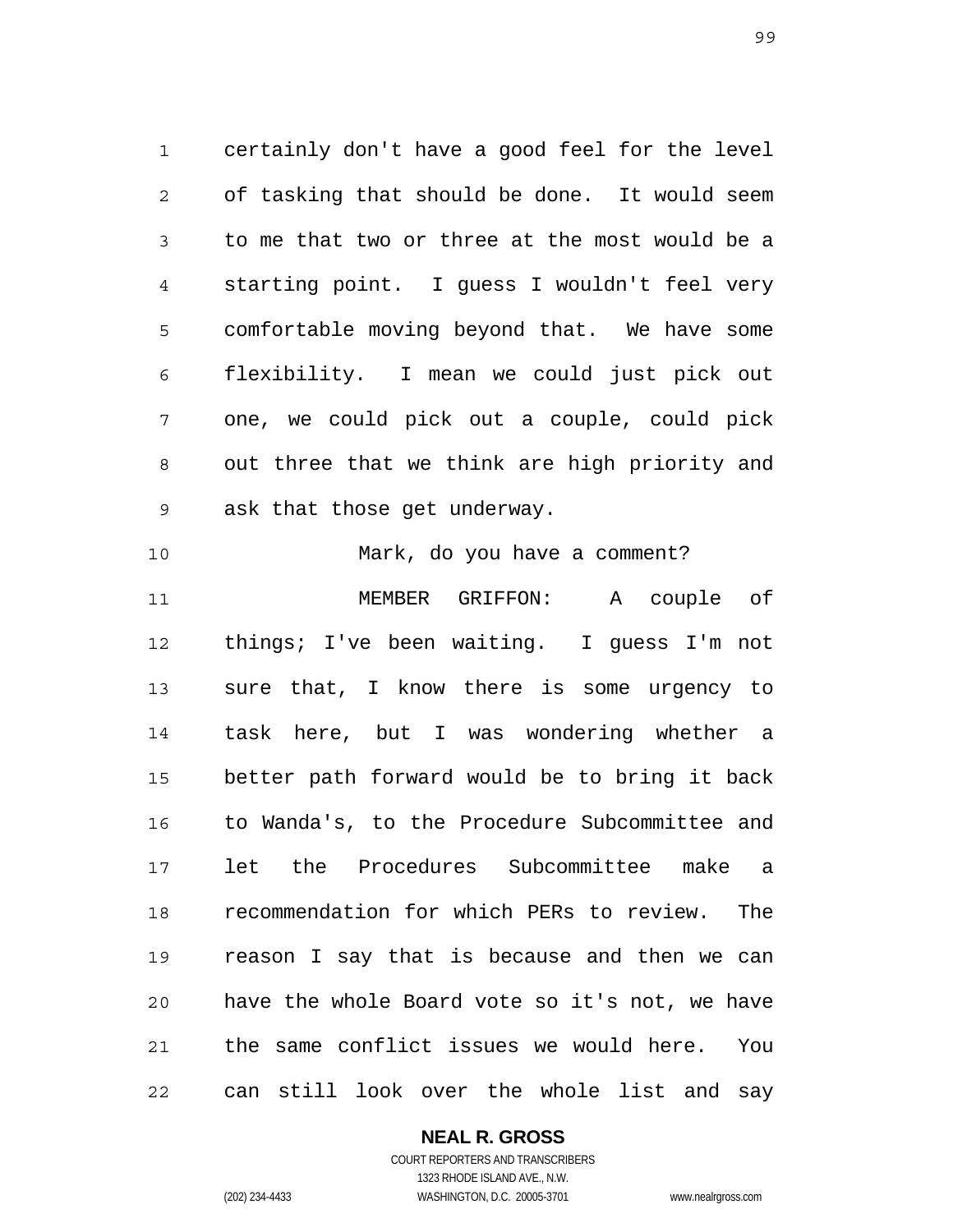1 2 wait a second. Why did you eliminate this one or whatever.

3 4 5 6 7 8 9 10 11 12 13 14 15 16 17 18 19 20 21 22 But I mean part of the reason I want to do this is because I don't know and perhaps we have, we probably have, but John mentioned a procedure that they have for reviewing PERs. Did the Board review that? I'm sure we have copies of it, but I'm not sure if we ever looked at it. Anyway, that would be one thing that I would want to look at before I made a decision. The other thing I think we need to reflect on, and this comes up constantly in Dose Reconstruction Subcommittee. Stu can certainly elaborate on this if I'm getting this wrong. But John mentioned three cases. Now I'm not sure that three makes sense for all these because the Super S affects a lot and some others affect a lot less. Maybe at some percentage or something like that. That's another question. But then when we do these cases, I think the thing, my question also and this

**NEAL R. GROSS**

COURT REPORTERS AND TRANSCRIBERS 1323 RHODE ISLAND AVE., N.W. (202) 234-4433 WASHINGTON, D.C. 20005-3701 www.nealrgross.com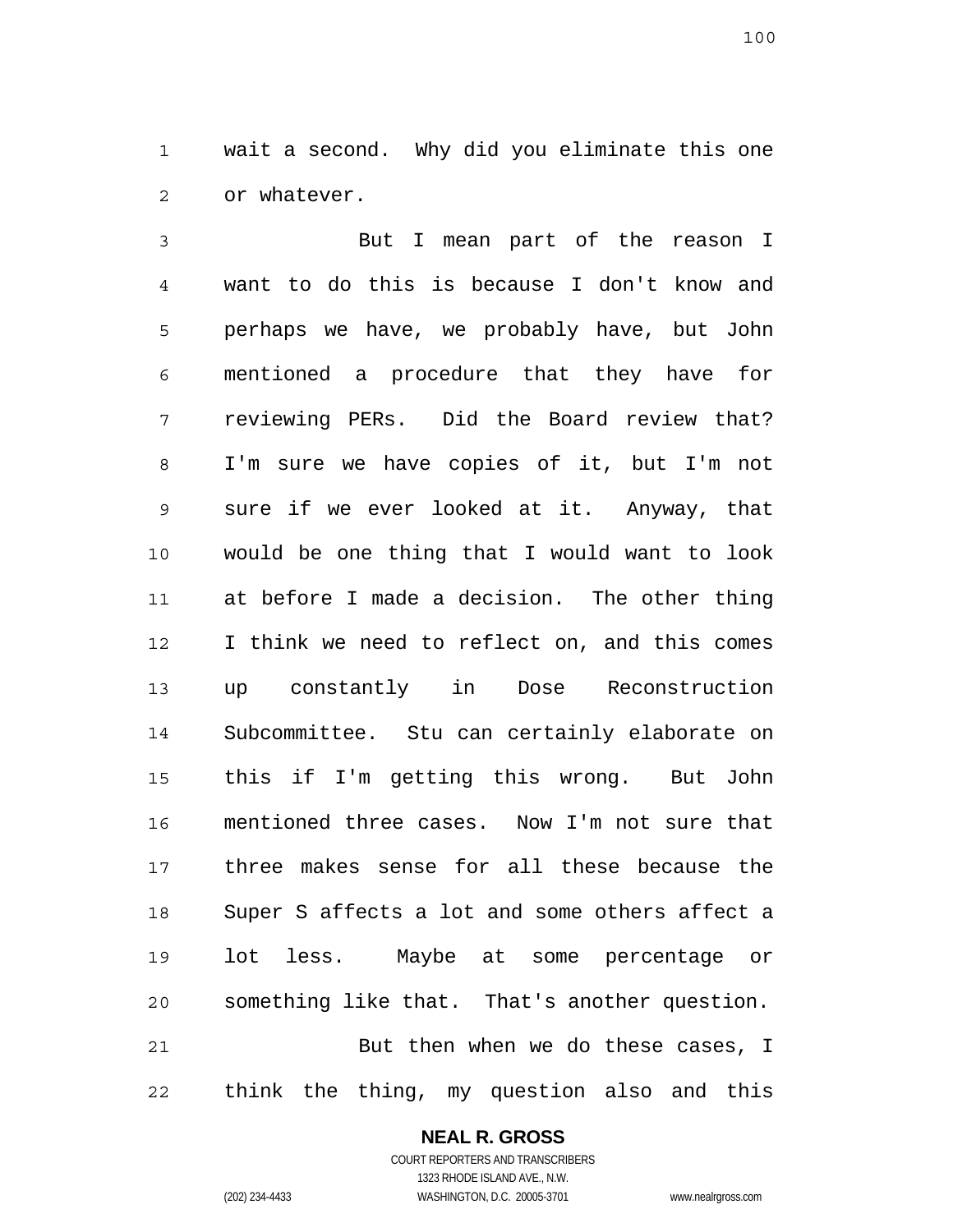1 2 3 4 5 6 7 8 9 10 11 12 13 could be on a Subcommittee, we could sort out like how are we going to look at these things because you've got to look at the selection. In other words, did they likely get the right people that they should have been reconstructing under the PER? That's one thing. But then if you are gong to review a select number of cases, often times, and Stu correct me if I'm wrong, but often times when you redo cases they could have multiple PERs, and you are making changes, but then on top of that you are also making changes from modifications in TIBs from TIBs.

14 15 16 17 18 19 20 21 22 And then if you, you might get into a point where it's, you can use overestimating approaches on certain things again. So you end up using a best estimate. So it's like a whole dose reconstruction review. So my question would be to what end? Does that go back to the DR Subcommittee because the whole dose reconstruction review? I don't think we want to do that but how do we, what's

# **NEAL R. GROSS**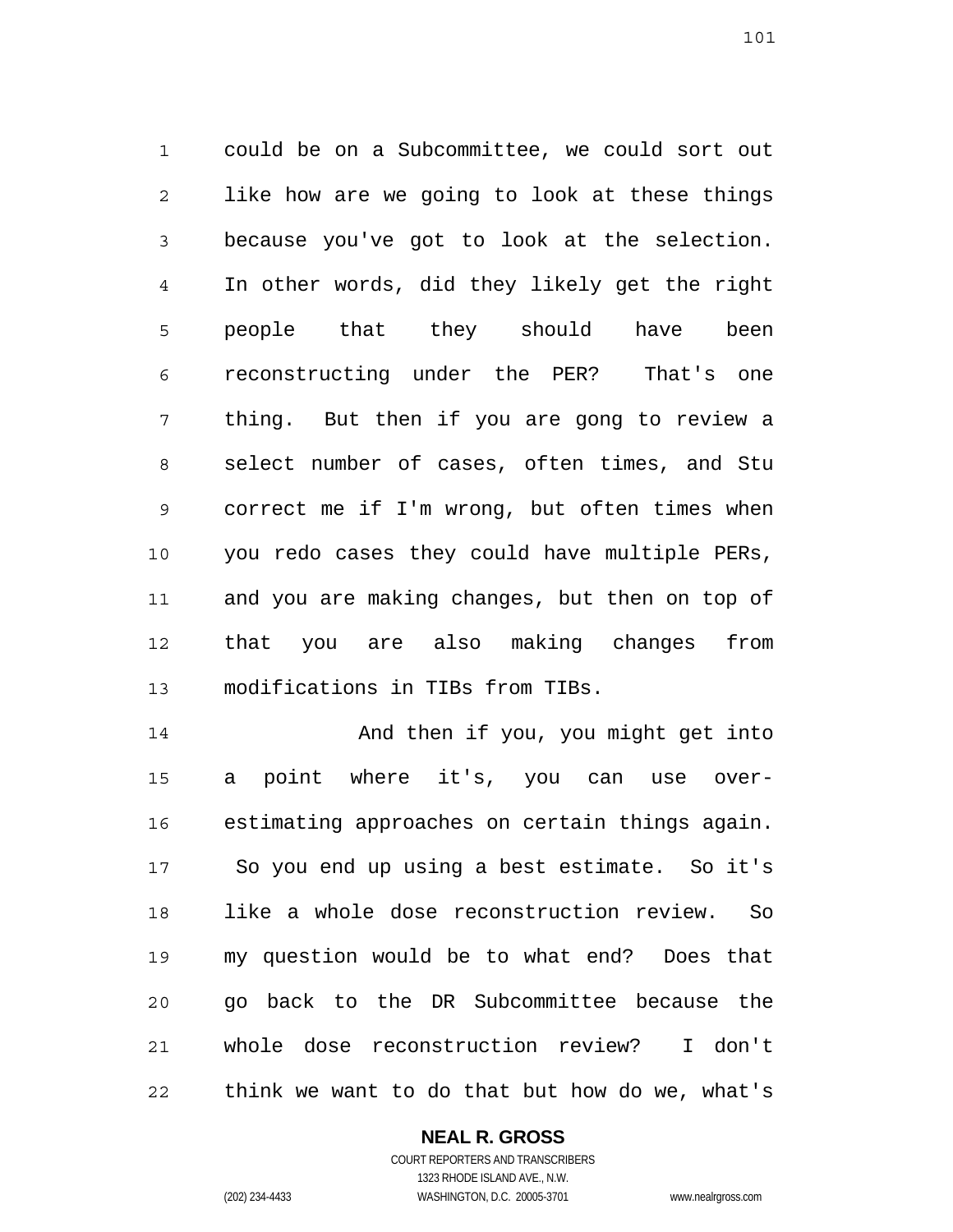1 2 3 4 5 6 7 8 the construct then, you know? How do we approach? So I would propose that we move this to Wanda's Subcommittee and come back with a recommendation of the PERs that we want to task SC&A to do and also maybe a strong man methodology of how we want to approach using John's procedure maybe to an inform us on that.

9 10 11 12 13 14 CHAIRMAN ZIEMER: Let me make a couple of comments and then -- John, I believe the procedure you described was an internal SC&A procedure. Is that not correct? And I don't recall that we have ever officially sort of said yes.

15 16 17 18 DR. MAURO: I have to say I know we have a procedure. Whether it went through review, I don't recall. I certainly will find out.

19 20 21 22 CHAIRMAN ZIEMER: I don't recall us doing that but perhaps we need to look into that. And then let me point out, Mark, if we do what you described, for example, I don't

# **NEAL R. GROSS**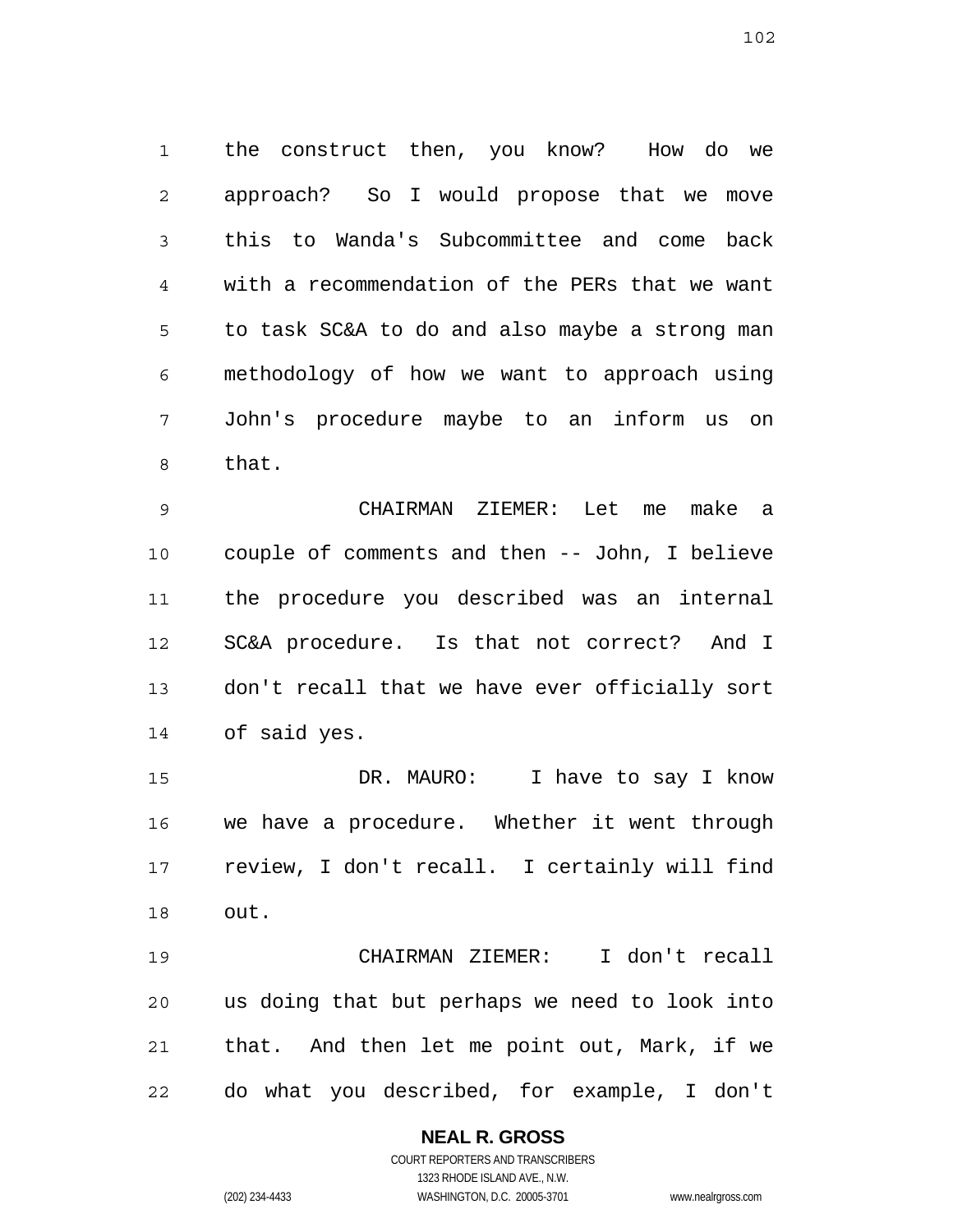1 2 3 4 5 6 7 8 9 10 11 12 13 14 15 16 17 18 19 20 21 think we can even discuss at the Subcommittee level whether or not we should do Hanford. DR. MAURO: Right. CHAIRMAN ZIEMER: Because we can't discuss yea or nay on them, as I understand it. MEMBER GRIFFON: I don't know. I don't know. I mean I will oblige by any of these law of the rules, but if the Subcommittee is making a proposal back to the full Board to make the determination, I don't know why that's  $a$  --MR. KATZ: I mean, absolutely not. I mean a conflicted member cannot do a recommendation for tasking on a site for which they are conflicted. That is black and white. MEMBER GRIFFON: But conflicted members have done that in the dose reconstruction selection process. We've had 40 cases. Some of them affect conflicted members and they pick a case. We all come

22 back with a unanimous recommendation from the

> **NEAL R. GROSS** COURT REPORTERS AND TRANSCRIBERS

> > 1323 RHODE ISLAND AVE., N.W.

(202) 234-4433 WASHINGTON, D.C. 20005-3701 www.nealrgross.com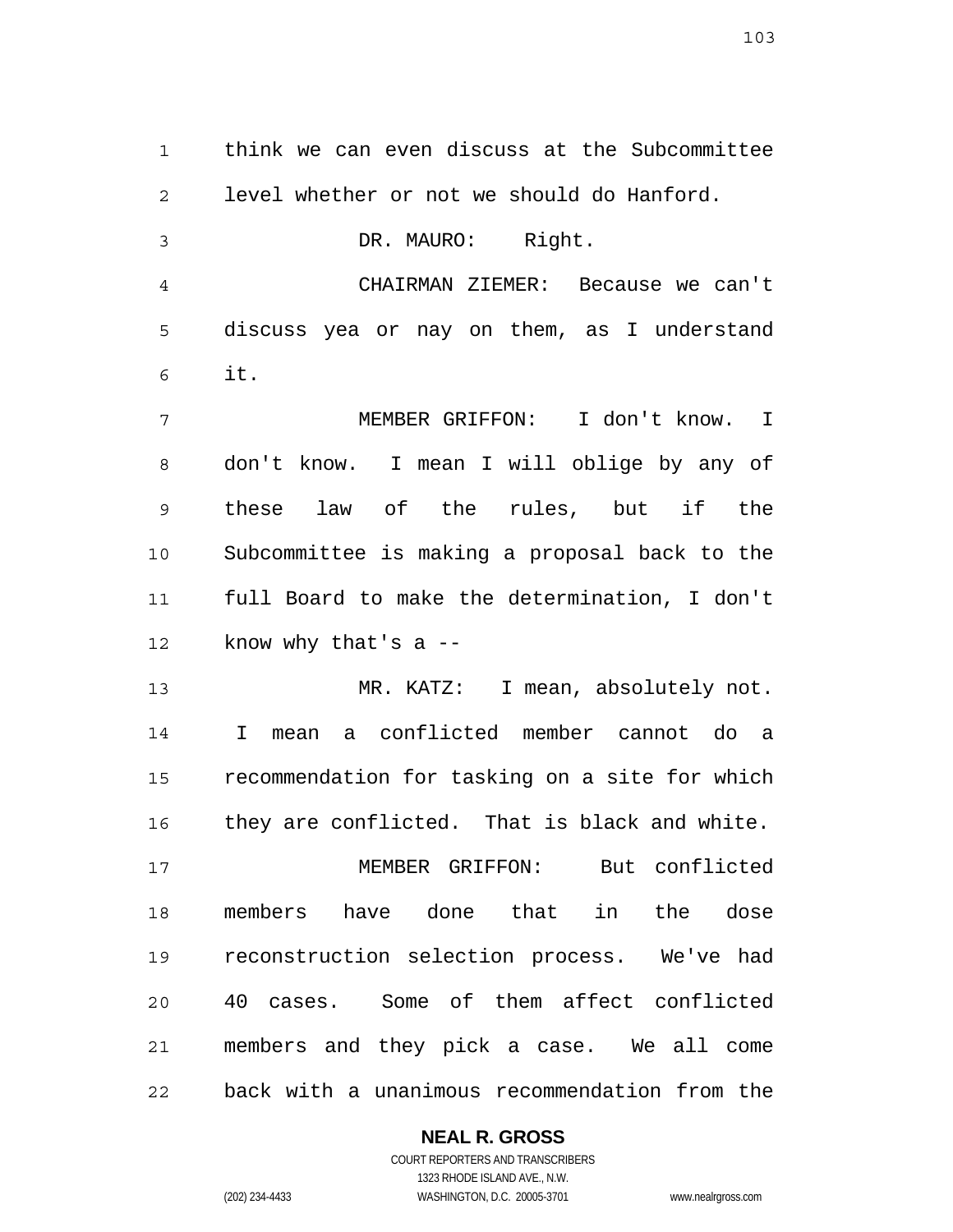1 Subcommittee.

| 2           | MS. HOWELL: These tasking issues               |
|-------------|------------------------------------------------|
| 3           | have only come up in the past few months and   |
| 4           | we are still trying to address them. I think,  |
| 5           | based on the discussion here, this gives Ted   |
| 6           | and I a lot more context to go back to the     |
| 7           | other ethics people involved and try and maybe |
| 8           | work something out on our end and then come    |
| $\mathsf 9$ | back to you all about it. I'm just not sure    |
| 10          | that we can resolve anything right here.       |
| 11          | MR. KATZ: Well, I'm going to $-1$              |
| 12          | think it's comfortable for a member to abstain |
| 13          | here at the full Board meeting.                |
| 14          | MS. HOWELL: Yes.                               |
| 15          | MR. KATZ: And go forward that                  |
| 16          | way. But in a very small setting which is a    |
| 17          | Subcommittee with a very few members, that I   |
| 18          | think, I am very doubtful that we will end up  |
| 19          | with sort of permission to have tasking occur  |
| 20          | with the very few members in the first place   |
| 21          | and where some members are conflicted for some |
| 22          | sites.                                         |

**NEAL R. GROSS**

COURT REPORTERS AND TRANSCRIBERS 1323 RHODE ISLAND AVE., N.W. (202) 234-4433 WASHINGTON, D.C. 20005-3701 www.nealrgross.com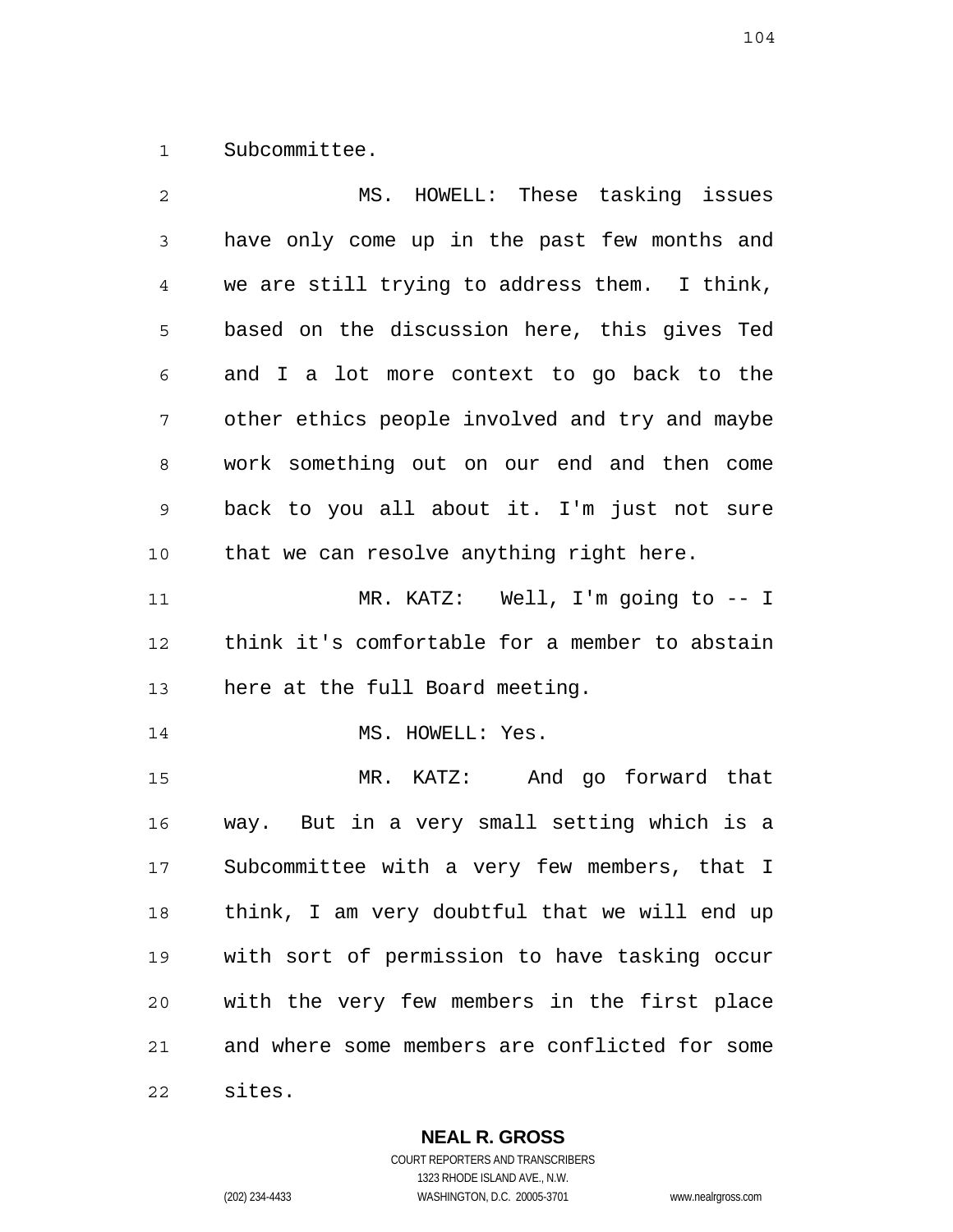1 2 3 4 5 6 7 8 9 10 11 12 13 14 15 16 17 18 19 20 21 CHAIRMAN ZIEMER: Yes. Well, of course we are not talking about the Subcommittee doing the tasking. We would still be talking about the Board doing the tasking. I think the issue here is whether or not Subcommittee members can discuss even what to recommend to the Board, which may be part and parcel to the tasking issue. MS. HOWELL: I think that's - right. I think that's going to be a problem, too. CHAIRMAN ZIEMER: Right. MS. HOWELL: What I am thinking Ted and I need to discuss further is the how to go about making assignments once attached to Board, Working Group, Subcommittees, et cetera, once the tasking has taken place. MEMBER GRIFFON: So I agree with that part of it. So we have to change the process for selecting cases, too, then you are telling me.

22 MS. HOWELL: Let's not say that

> **NEAL R. GROSS** COURT REPORTERS AND TRANSCRIBERS 1323 RHODE ISLAND AVE., N.W. (202) 234-4433 WASHINGTON, D.C. 20005-3701 www.nealrgross.com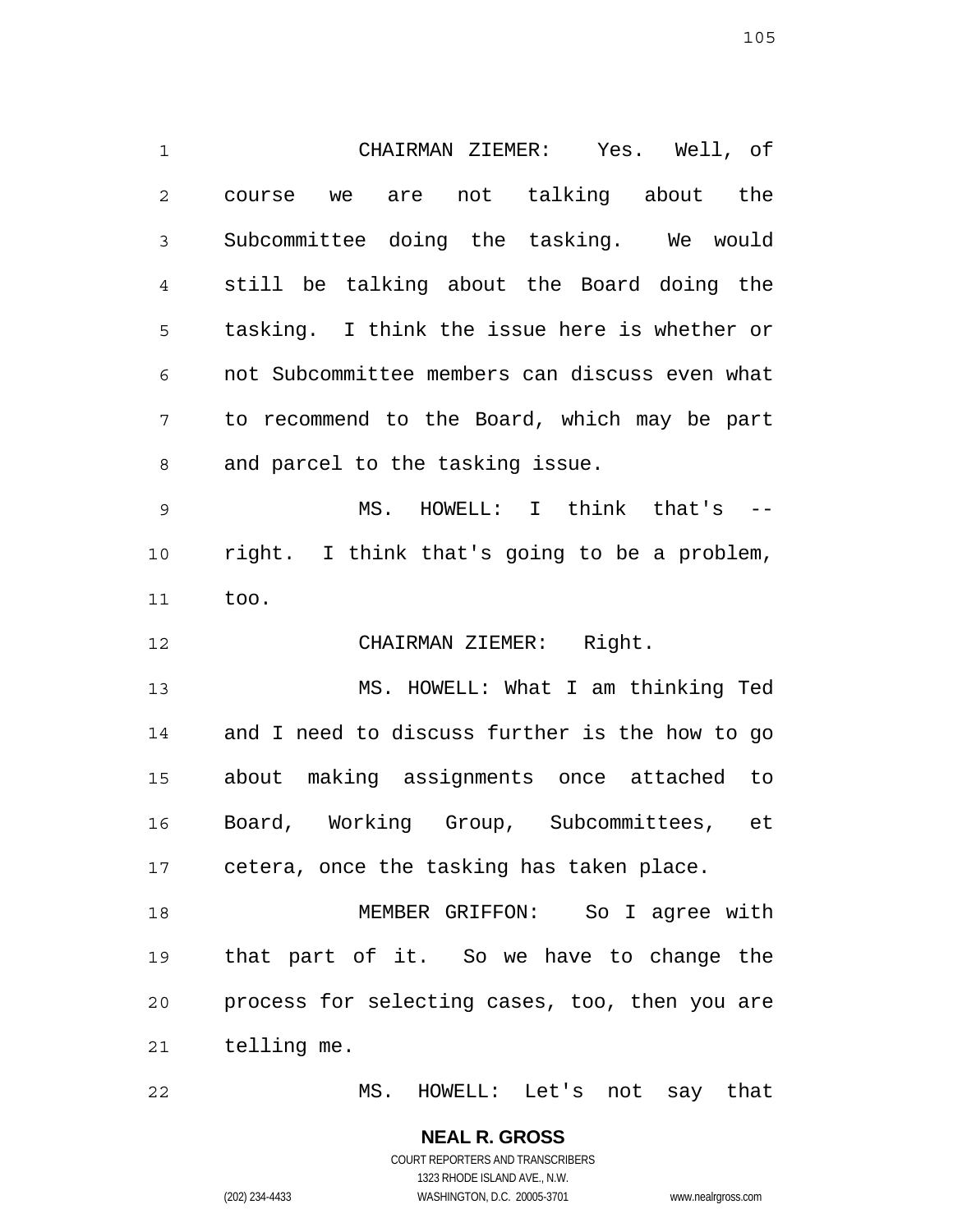1 right now.

| $\overline{2}$ | MEMBER GRIFFON: Well I mean, you               |
|----------------|------------------------------------------------|
| 3              | know, I think this is a little bit stretching  |
| 4              | it a little far.                               |
| 5              | CHAIRMAN ZIEMER: Well, right now               |
| 6              | that -- we don't allow Board members to review |
| 7              | actual cases from their site.                  |
| 8              | MEMBER GRIFFON: But we allow them              |
| 9              | to select them.                                |
| 10             | CHAIRMAN ZIEMER: Right, and the                |
| 11             | case selections that are made, are made on the |
| 12             | basis of some other criteria such as numbers   |
| 13             | from each site and so on but again I guess     |
| 14             | we'll need guidance on that. Now we really     |
| 15             | have a couple of issues here. One is whether   |
| 16             | or not we are prepared to task now. We have    |
| 17             | these issues of conflict-of-interest issues.   |
| 18             | We have the issues of actually the procedures  |
| 19             | by which the reviews would be done, I think is |
| 20             | the point you were making, Mark, and whether   |
| 21             | or not you want to go ahead and task in the    |
| 22             | absence of resolving the issues of how<br>we   |

# **NEAL R. GROSS**

COURT REPORTERS AND TRANSCRIBERS 1323 RHODE ISLAND AVE., N.W. (202) 234-4433 WASHINGTON, D.C. 20005-3701 www.nealrgross.com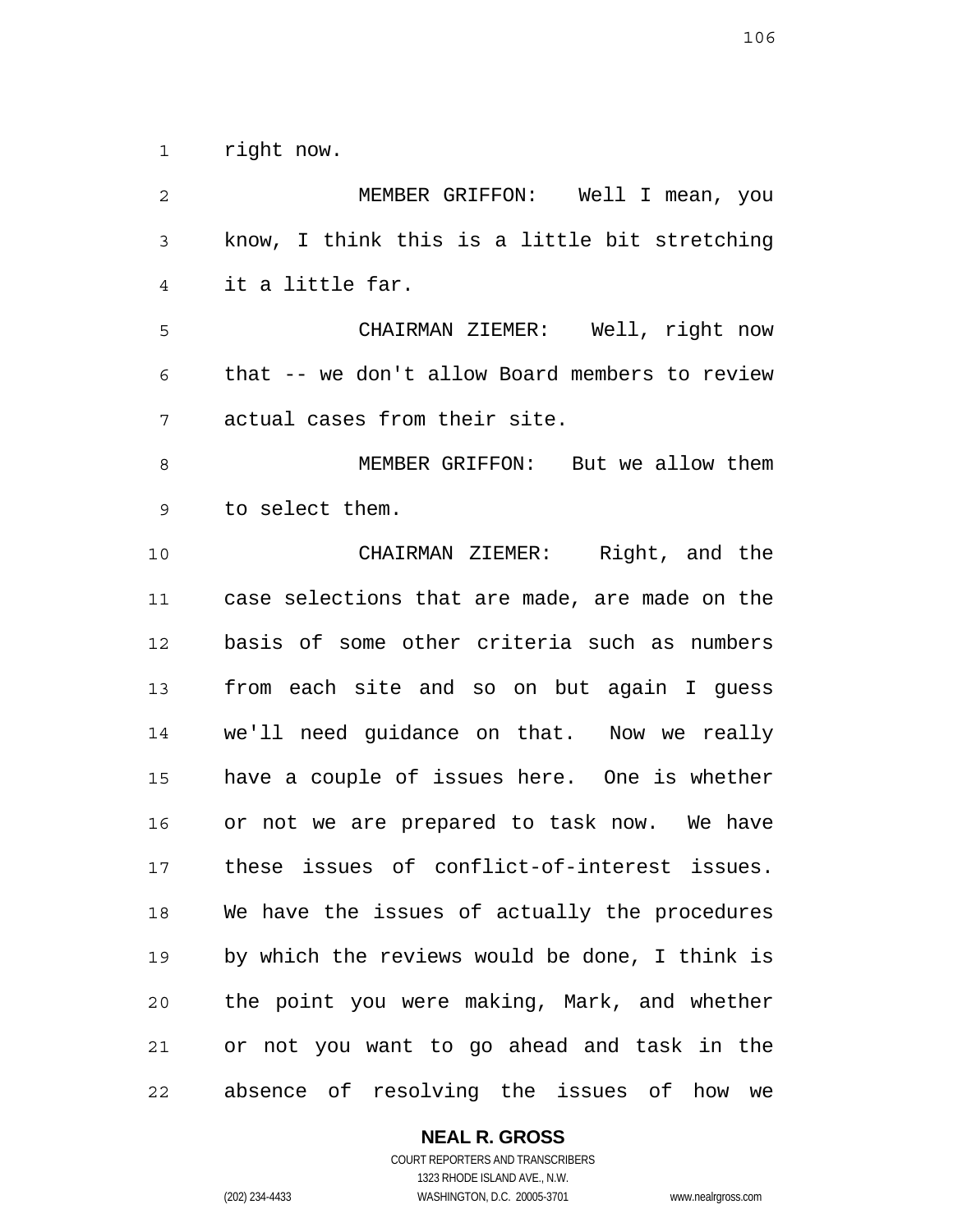1 2 3 4 5 6 7 handle the output. And in the absence of complete understanding of how the reviews will occur and how they interact with the other parameters once the dose reconstruction is done. So, there's some sort of interwoven and sort of complex issues here that are presenting themselves. Wanda Munn?

8 9 10 11 12 13 14 15 16 17 18 19 20 21 22 MEMBER MUNN: One of the things that perhaps we might consider is doing the issues from a slightly different perspective than we have traditionally the other things that we have attacked. For example, I think the Hanford PER is a good one to discuss because, even if we constituted an additional working group, you still would encounter this business of having to make up the working group of someone who did not have any conflict in any of these things. But if we have sitespecific PERs of that type, then there's always a possibility that, since we have working groups on those sites already, dealing with other aspects of that site -- and we know

# **NEAL R. GROSS**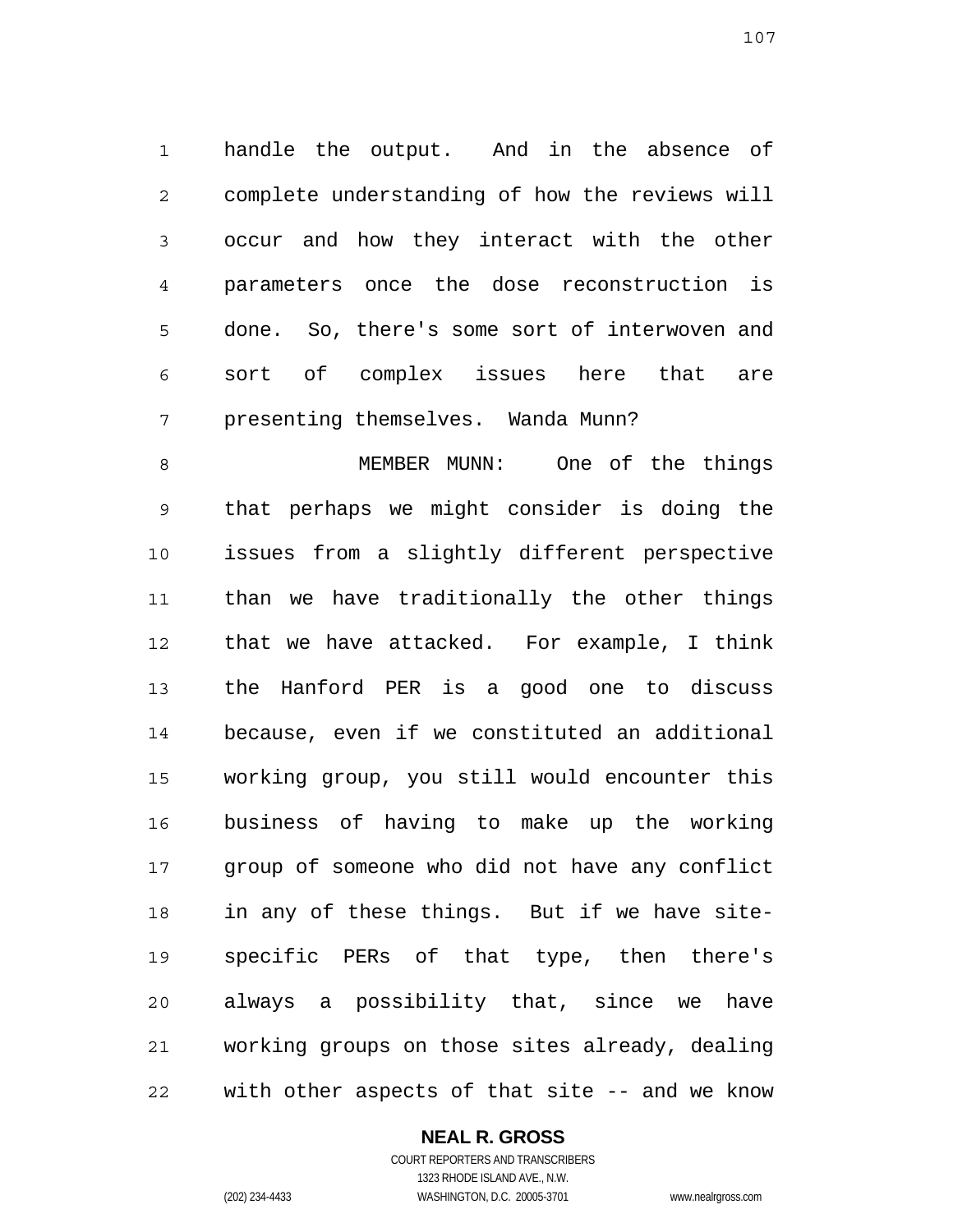1 2 3 4 5 6 7 8 9 10 11 12 13 14 that none of the members of that particular work group are conflicted, then perhaps as a pattern of behavior, our first step might be to ask that work group to take a look at the PER to see if they did in fact feel that it was adequate as it stands or that it needs to be reviewed. If the site-specific work group did not feel that there was reason to pursue the PER further, then that would automatically eliminate it from any list that we might have. But that would require our rethinking how to address the issues. We've not attempted to do that, I think, in the past but that might be worthy of some consideration.

15 16 CHAIRMAN ZIEMER: Thank you. Josie?

17 18 19 20 21 22 MEMBER BEACH: And while I think that's a good suggestion, it only covers a couple. Is it possible to have Legal look at maybe the first three and then give us an idea of what's necessary for each one of those? I mean when I went through the list, I marked

> **NEAL R. GROSS** COURT REPORTERS AND TRANSCRIBERS

1323 RHODE ISLAND AVE., N.W. (202) 234-4433 WASHINGTON, D.C. 20005-3701 www.nealrgross.com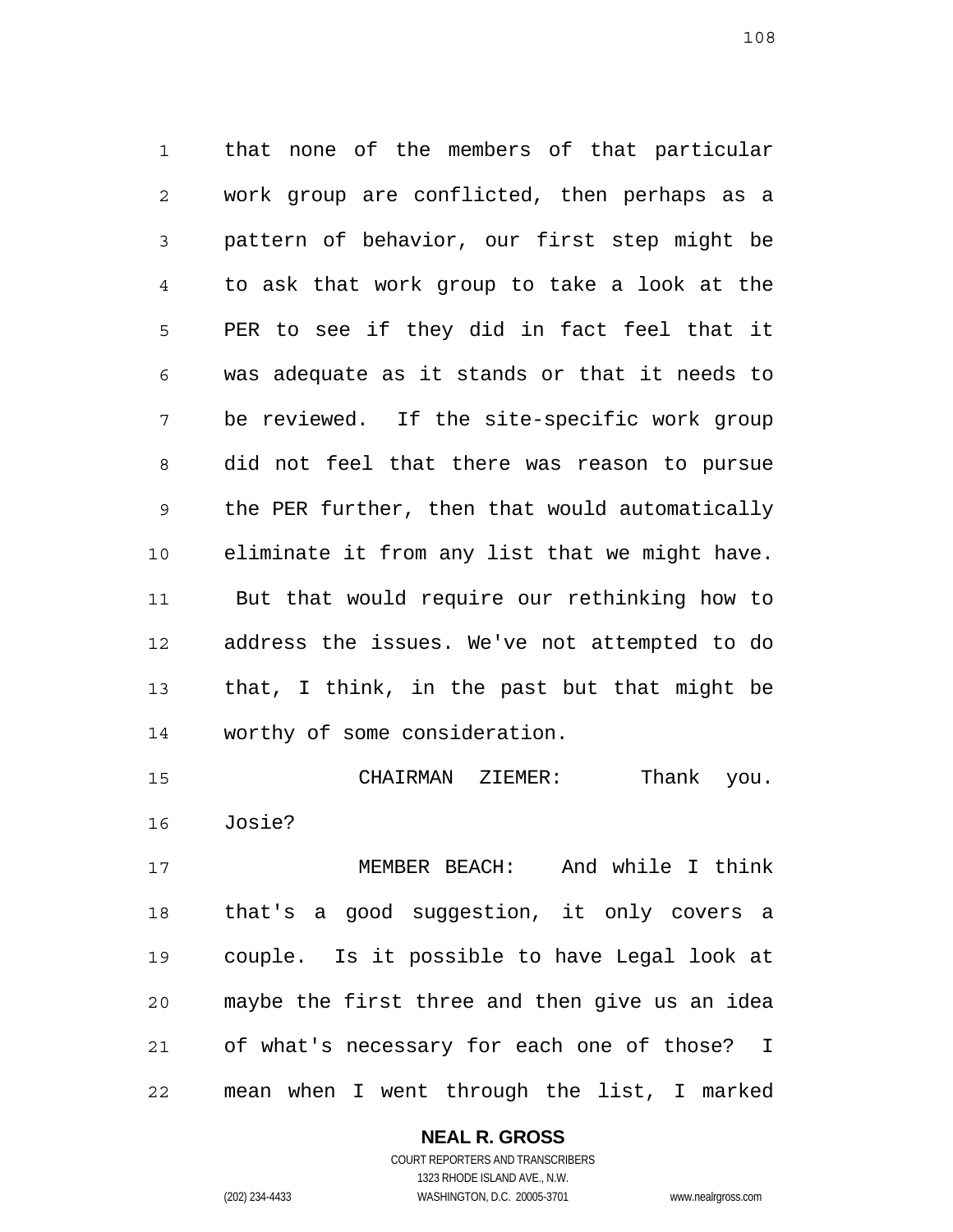1 2 3 4 5 6 7 8 9 10 the first three as ones that I would recommend to get started on right away. Brad just pointed out four. So maybe just give us direction individually for each PER? CHAIRMAN ZIEMER: Well, certainly these cover some of the issues for example. You have the high-fired plutonium which is multiple-site and then we raise some issues on that and those need to be answered. MEMBER BEACH: Right.

11 12 13 14 15 16 CHAIRMAN ZIEMER: We have one that is site-specific, the Hanford, and that has a separate sort of set of issues. And then the construction trades is multiple sites but in a different way than high-fired plutonium in that it involves organizational things.

17 MEMBER BEACH: Right.

18 19 20 21 22 CHAIRMAN ZIEMER: In conflict. So those are certainly interesting in terms of addressing issues. I guess what you are suggesting is if we are going to task, we would task those. But at the same time we

> **NEAL R. GROSS** COURT REPORTERS AND TRANSCRIBERS 1323 RHODE ISLAND AVE., N.W. (202) 234-4433 WASHINGTON, D.C. 20005-3701 www.nealrgross.com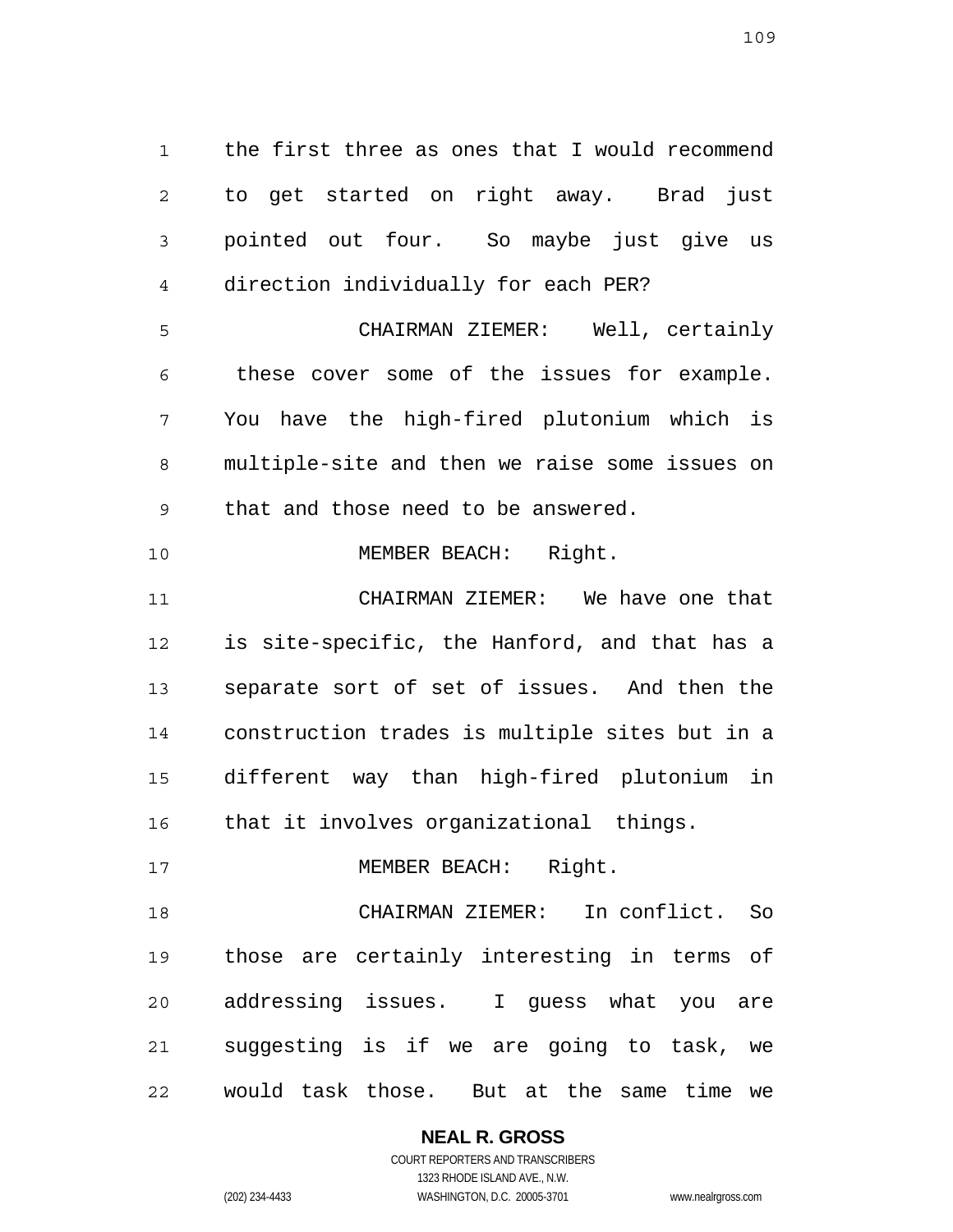1 2 3 still have the other issues as to where do they go then and also the issues Mark raised about the review procedures.

4 5 6 MEMBER BEACH: I guess what I am suggesting, I'm suggesting if Legal gave us direction for each one --

7 8 CHAIRMAN ZIEMER: How those would be handled.

9 10 11 MEMBER BEACH: -- we would have some idea of how we could task those, if that makes sense.

12 13 CHAIRMAN ZIEMER: Yes, that certainly is a good suggestion.

14 15 16 17 18 19 20 21 22 MEMBER CLAWSON: One of the things that Josie is saying here, we've got, if you took the first four, we've got about everything that's going to be there. You've got two of them that are actually sitespecific. One of them that goes over most of the sites there of how we would be able to handle it. And then on the construction, I think it would give us a good basis of how we

#### **NEAL R. GROSS** COURT REPORTERS AND TRANSCRIBERS

1323 RHODE ISLAND AVE., N.W. (202) 234-4433 WASHINGTON, D.C. 20005-3701 www.nealrgross.com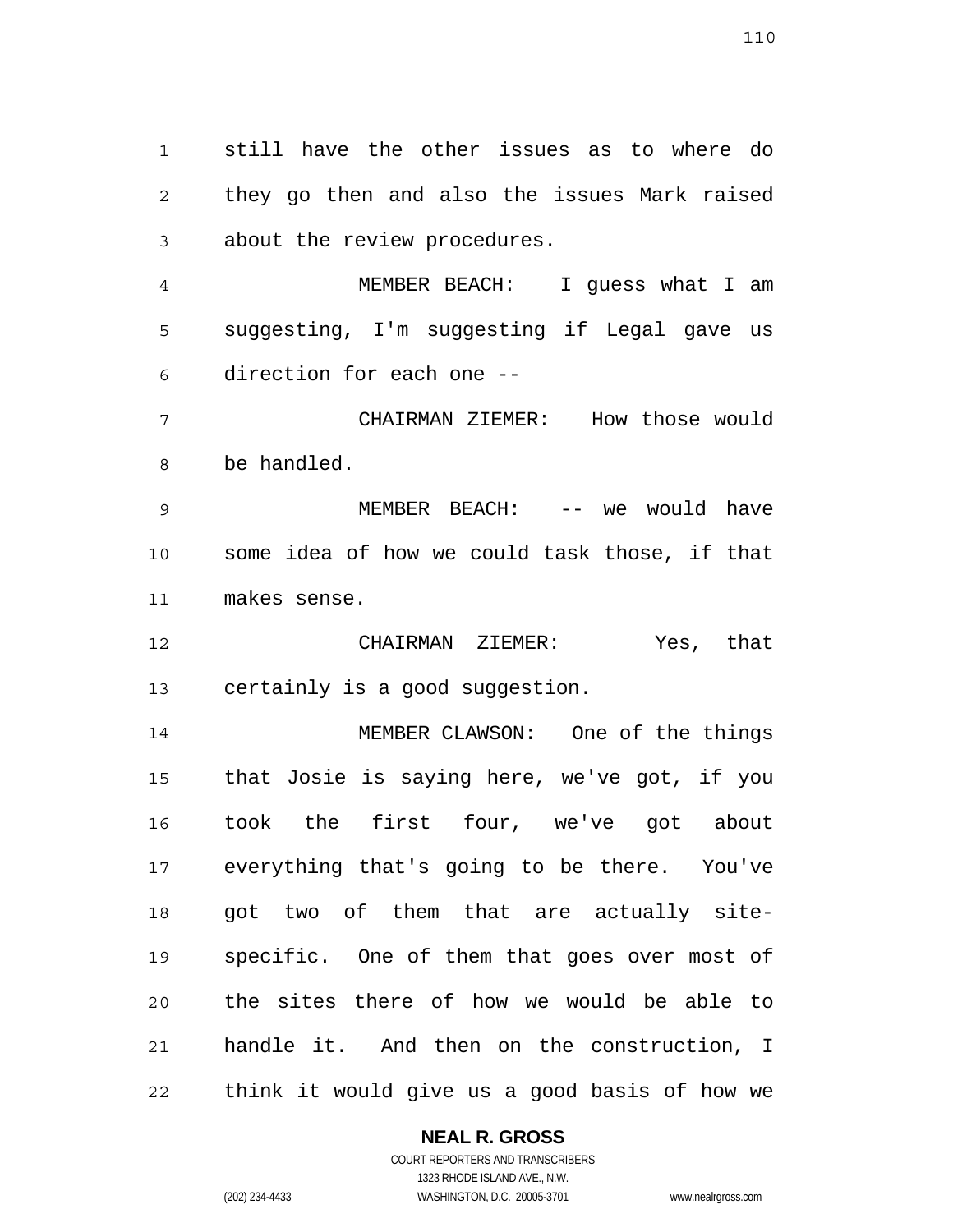1 2 3 4 5 would be able to handle everything else, because each one of those has got their uniqueness. We've got some that would be able to come to the work group. The other two, good luck.

6 7 8 9 10 11 12 13 14 15 16 17 18 19 20 21 22 CHAIRMAN ZIEMER: Let me interpose a question here because -- and I know where we seem to be moving into a sort of a new realm, it certainly is for counsel as well as for us. But for example, here we are discussing, for example, the first four on here only in terms of trying to get an understanding of how we would task. But in that process, we are looking at a couple of sites which we have conflicted people on. But we aren't talking specifically about tasking them but using them as examples of how do we think about it. I feel like we are okay on that grounds but, Emily, see, you are a little uncertain about that. Can we even have that discussion? If we are going to have the general discussion on the whole list in the Board framework on how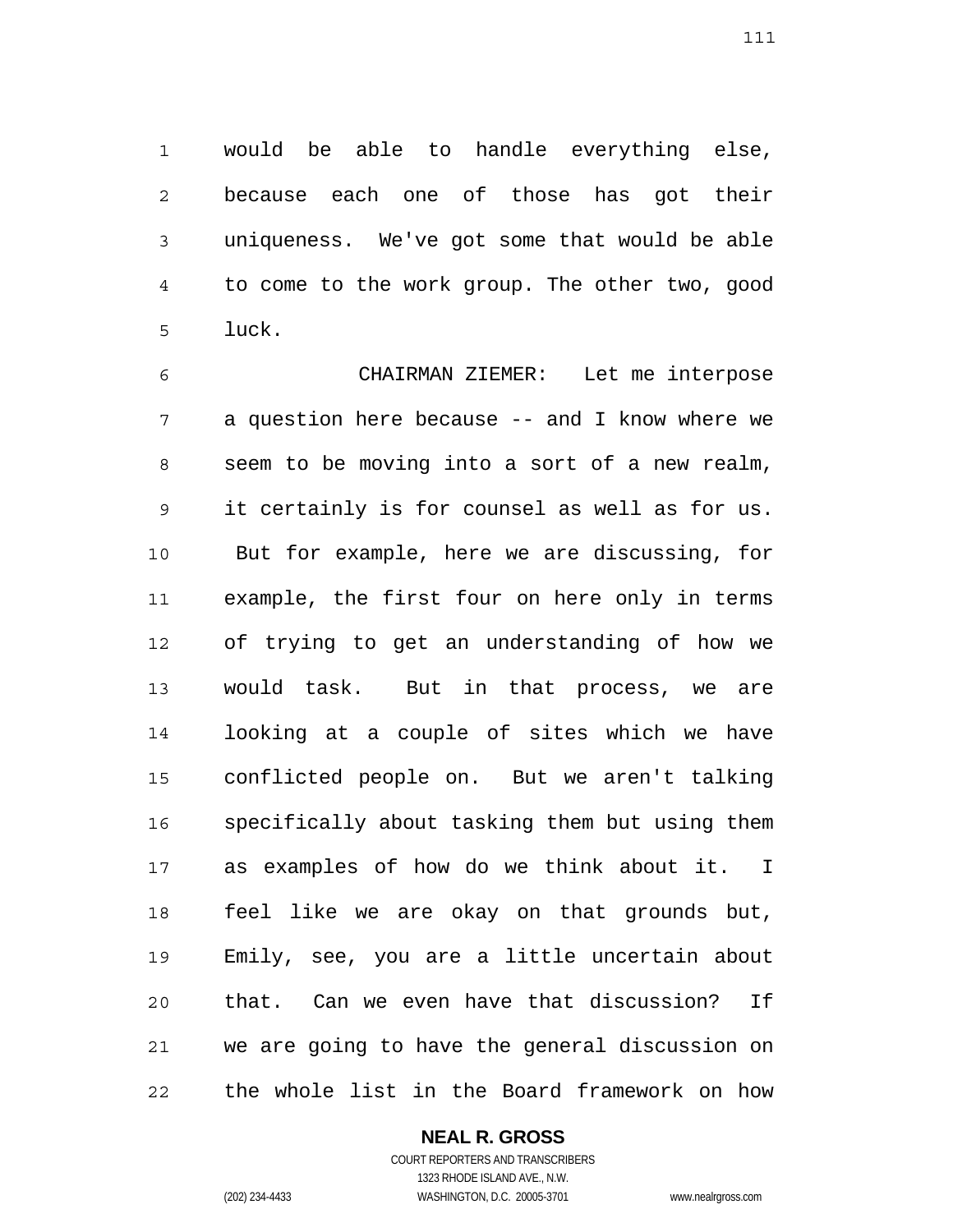1 2 3 to go about tasking, it would be very difficult if we eliminate everybody with a conflict.

4 5 6 7 MEMBER GRIFFON: Let's keep in mind the name, too. These are program evaluation reviews. We all are advising on the program.

8 9 10 11 12 13 14 15 16 17 18 19 20 21 22 MS. HOWELL: Let me first thank you all for elucidating the many, many concerns and problems about this issue that will be helpful when we have this transcript to present to others who are not as informed about how this program works. That will be helpful. But the problem is that it's not just a decision that those of us who are more aware of how the program works get to make. So, you know, we're just, I just think at this point, we are going to have to take it back and look at it and see if something like what Brad has proposed where you have kind of categories of the PERs and we can get an opinion about those. But frankly we haven't

# **NEAL R. GROSS**

COURT REPORTERS AND TRANSCRIBERS 1323 RHODE ISLAND AVE., N.W. (202) 234-4433 WASHINGTON, D.C. 20005-3701 www.nealrgross.com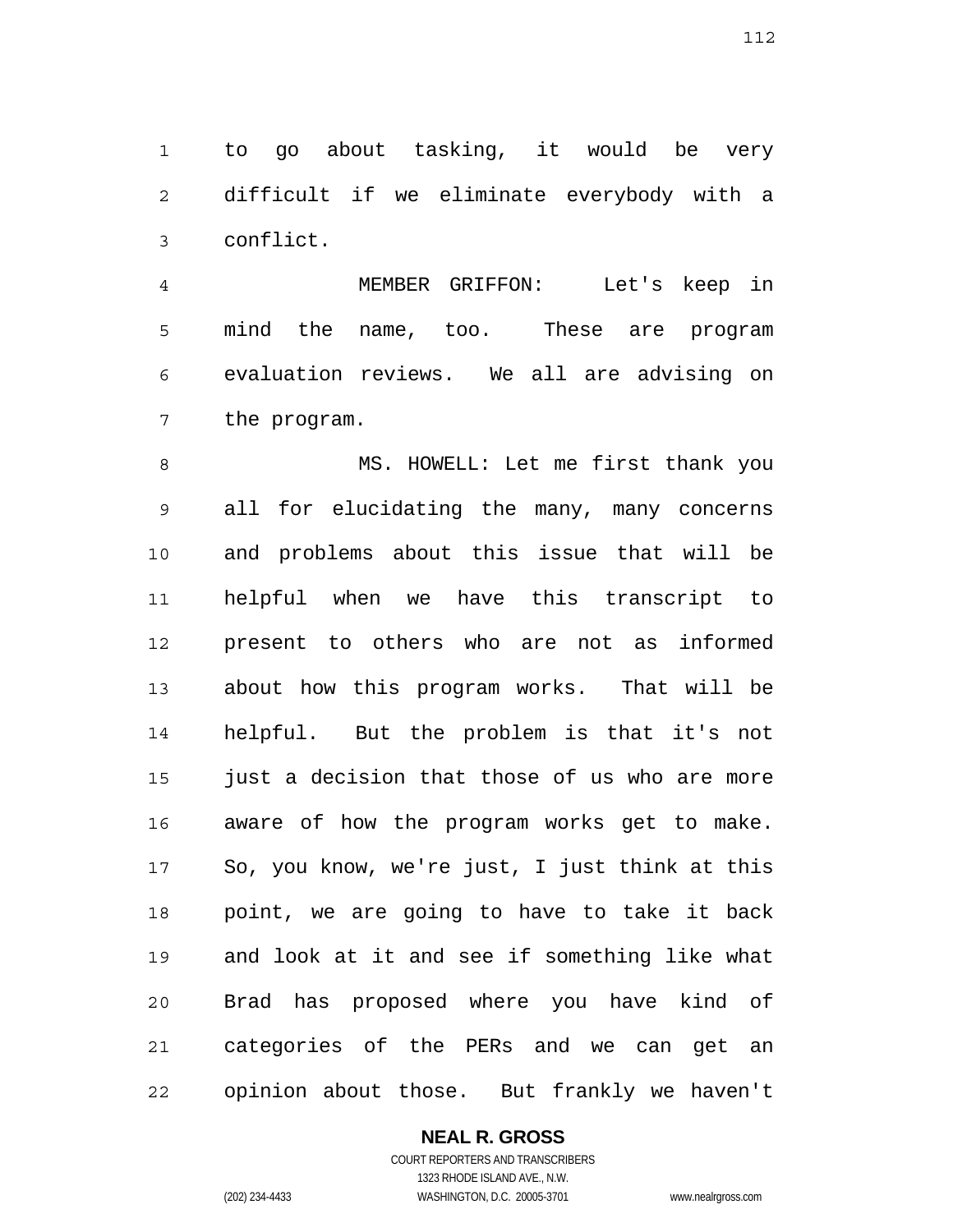1 2 3 been led to believe that a categorization approach will work. But we can look at it again. I'm kind of not sure I see.

4 5 6 7 8 9 10 MR. KATZ: I don't know. It just isn't seeming that complex to me to handle it at the Board level. I mean, as far as, if you want to have a discussion about methodology where the identifies of the particular PERs such as, Mark, your issue about how SC&A goes about  $--$ 

11 12 MEMBER GRIFFON: Which can be handled at the Subcommittee level.

13 14 15 16 17 18 19 MR. KATZ: -- that could be handled by the Procedures. No problem there. There's no conflict issue there. The only conflict issue comes into play when we actually are talking about specific PERs, not as examples to illustrate methodology, but as up for tasking.

20 21 MEMBER GRIFFON: But we're not going to task.

22 MR. KATZ: But methodology and

> **NEAL R. GROSS** COURT REPORTERS AND TRANSCRIBERS 1323 RHODE ISLAND AVE., N.W.

(202) 234-4433 WASHINGTON, D.C. 20005-3701 www.nealrgross.com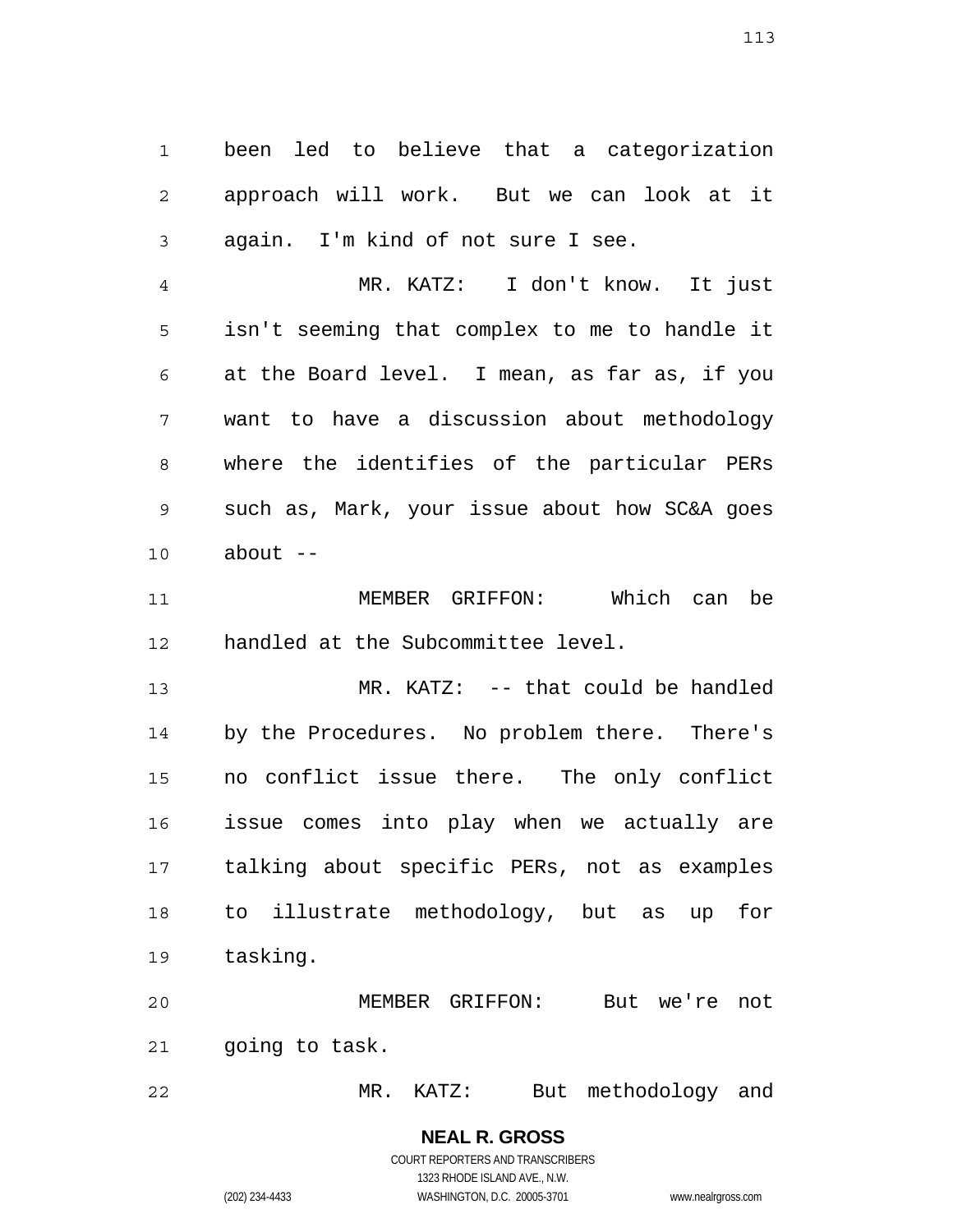1 2 tasking is the same thing. It's equivalent to actually doing the tasking.

3 4 5 MEMBER GRIFFON: So to go back to my example. We do it for the cases all the time.

6 7 8 9 MR. KATZ: I think there is probably differences between individual dose reconstruction cases and procedures in terms of that.

10 11 12 MEMBER GRIFFON: If someone can tell me, that would be great, because I don't understand it. These are criteria as well.

13 14 15 16 17 18 19 20 21 22 MR. KATZ: We will get into that, okay, Mark. I mean we will go explore that issue of the nuance there. But anyway these are procedures. If they are site-specific, they are much more equivalent to a site profile or what have you in a sense, than they are to an individual dose reconstruction. And so again, for talking about methodology for how we go forward and so on, that can be done by a subcommittee, by a work group, what have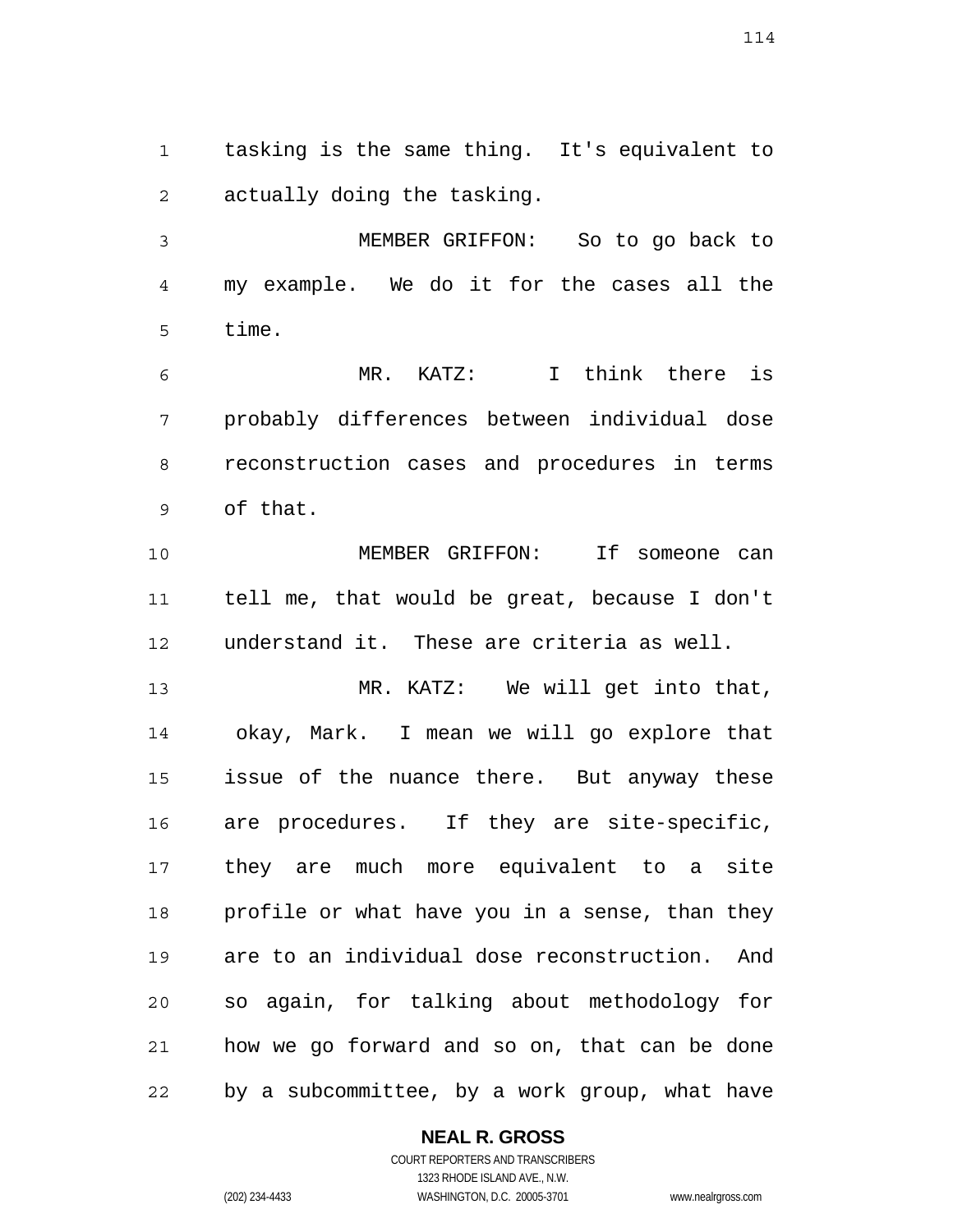1 2 3 you. But the actual tasking should not be done, I don't believe, unless we get different guidance down the road by a small group.

4 5 6 7 8 9 10 11 12 13 14 15 16 17 18 19 20 21 22 MEMBER GRIFFON: No, I don't have a problem with that. I just thought that, part of my problem with not having the Subcommittee at least look at it first, and I understand that right now we are not being allowed to do that, but for the Procedure Subcommittee to look at it, it is the same rationale we used for the case selection that there is some nuance in here. I think if I were forced, well if I were forced to vote today, you know, it is obvious on this presort that we would probably look at high number, high criteria, high scientific impact or whatever, difficult science. They stand out. But I think there's some nuance in here that we want, we might want to consider further in the selection. The Subcommittee would come back, like we do with the others and make our case. At that time the full

> **NEAL R. GROSS** COURT REPORTERS AND TRANSCRIBERS 1323 RHODE ISLAND AVE., N.W.

(202) 234-4433 WASHINGTON, D.C. 20005-3701 www.nealrgross.com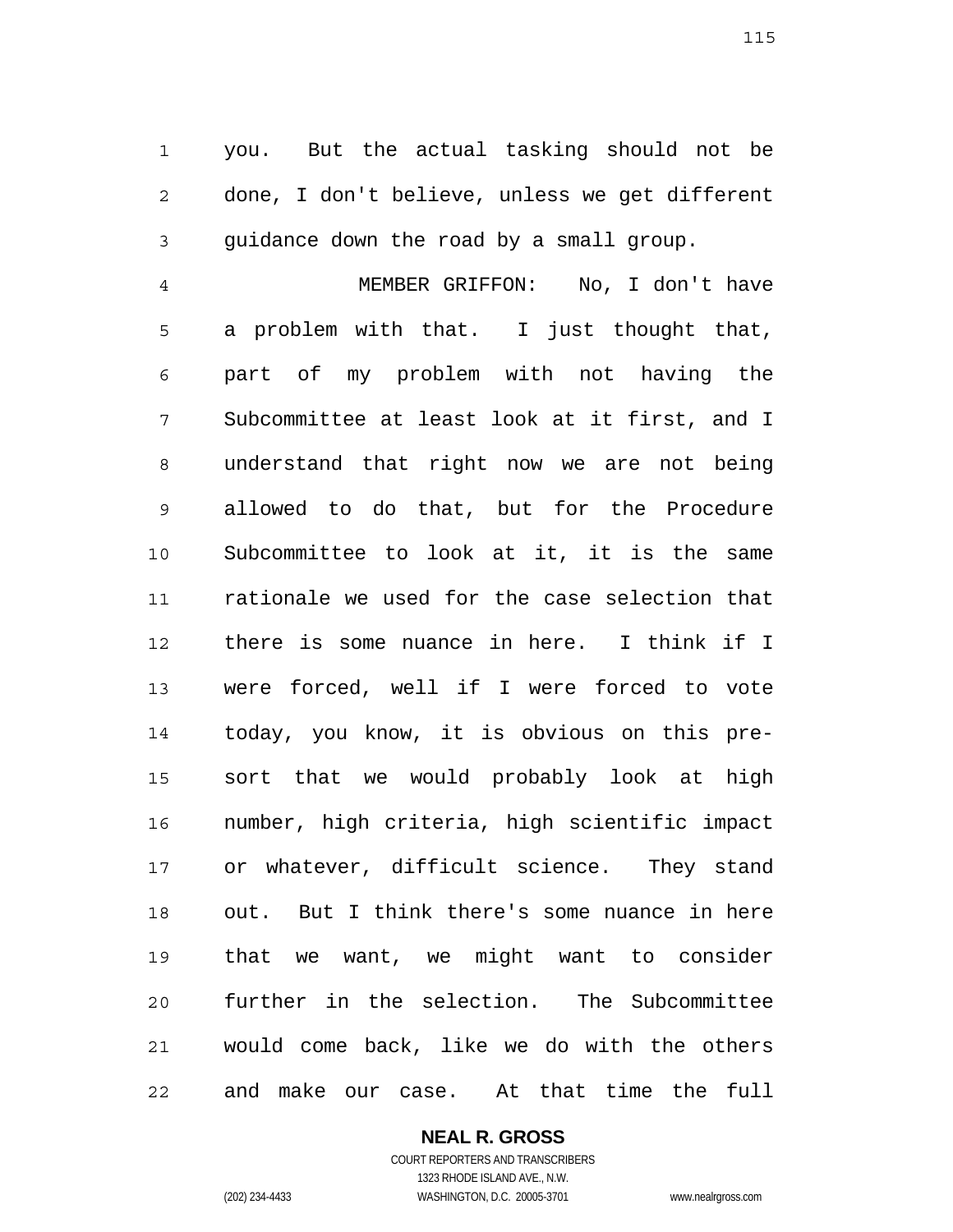1 2 3 Board deliberates and tasks. So I guess if you say it's not allowed, it is not allowed but I think that would make --

4 5 6 7 8 9 10 11 12 13 14 CHAIRMAN ZIEMER: It seems to me there's additional difficulty as these issues have emerged. We are all at the table right now with a list. And one could argue that the fact that we're even -- let's say that we are not going to task Hanford, but it's on the list from which we make the decision. Are the Hanford people allowed to sit at the table as we have the list before us and participate in the decision even not to include it. That's sort of --

15 16 17 18 19 20 21 22 MR. KATZ: Yes. As I said at the outset of this, just like if we had a list of site profiles here. With a list of these it's not practical until we get some different guidance from TIB to just have everybody swept off the table here that way. So what I had said as my instructions was that we would go through the list and that members that have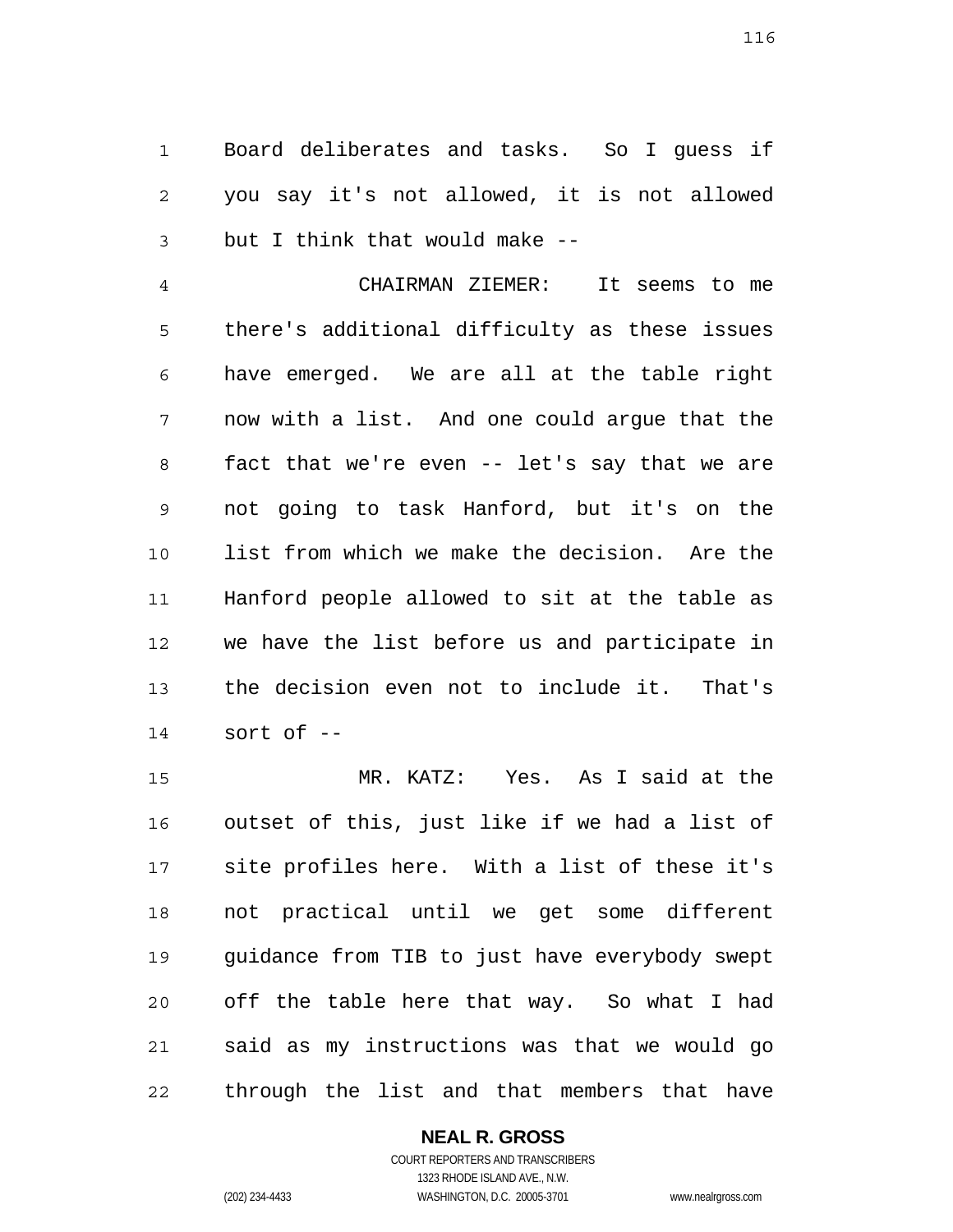1 2 3 4 5 6 7 8 9 10 conflicts would not speak to the site for which they have a conflict and they would verbally on the record abstain if there's a vote for that particular one and you would have to vote for PERs one by one, not as a group. And that way, the person with a conflict has not voted on an item for which they have a conflict and have not spoken on the record for an item for which they have a conflict. I think that really --

11 12 CHAIRMAN ZIEMER: But they can sit at the table.

13 14 15 16 17 18 19 20 21 22 MR. KATZ: That way they can sit at the table. We can't do anything about that problem because again, there would be no one at the table then. I think that and that's why again to explain, I was arguing for doing this tasking at the Board level because you have more people at the table and then you can still have the proper dialogue about each of the items with just the conflicted members staying out of the discussion for their items.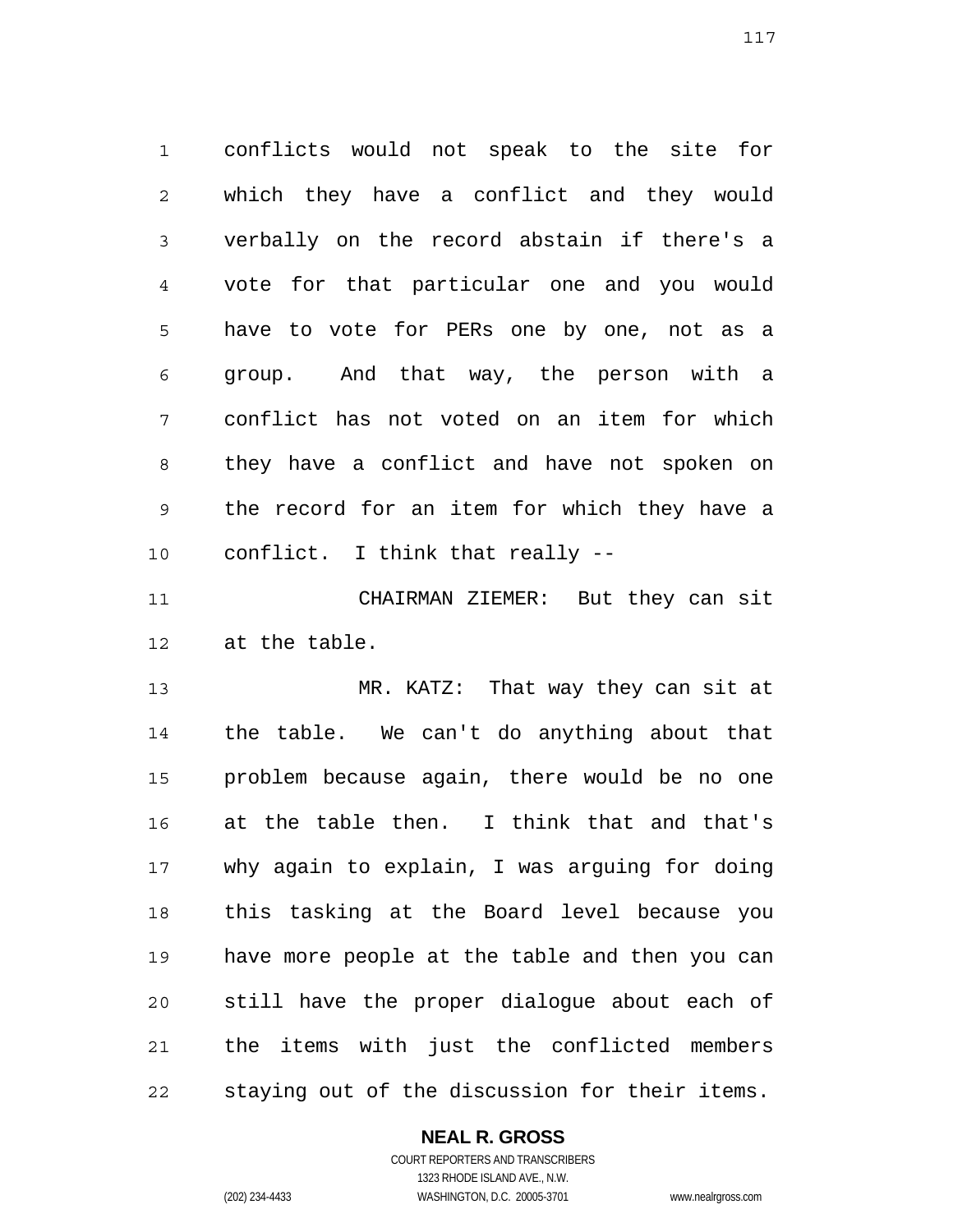1 2 3 4 5 6 7 8 9 10 11 12 13 14 15 16 17 18 19 20 21 CHAIRMAN ZIEMER: Okay. To move us forward, two things. One I think it is pretty clear what legal is going to pursue some issues and try to bring clarity to this. Number two, Board members, I think you need to decide now whether you are ready to task or whether you wish to resolve some process issues and I would say some of those can be discussed in terms of, not in terms of sites, but kinds of issues. In other words, the thing that Mark, that you raised, could it be addressed at the Subcommittee level in terms of kinds, site specific PERs, multiple site PERs of this type and then the procedures issue on how SC&A reviews those and how we respond? So we need some direction. This is a Board decision on whether we ask the Subcommittee to examine those kinds of issues first or whether we go ahead and task. And if we task then we would have to select from the list and specifically vote on each one.

22 Wanda?

**NEAL R. GROSS**

COURT REPORTERS AND TRANSCRIBERS 1323 RHODE ISLAND AVE., N.W. (202) 234-4433 WASHINGTON, D.C. 20005-3701 www.nealrgross.com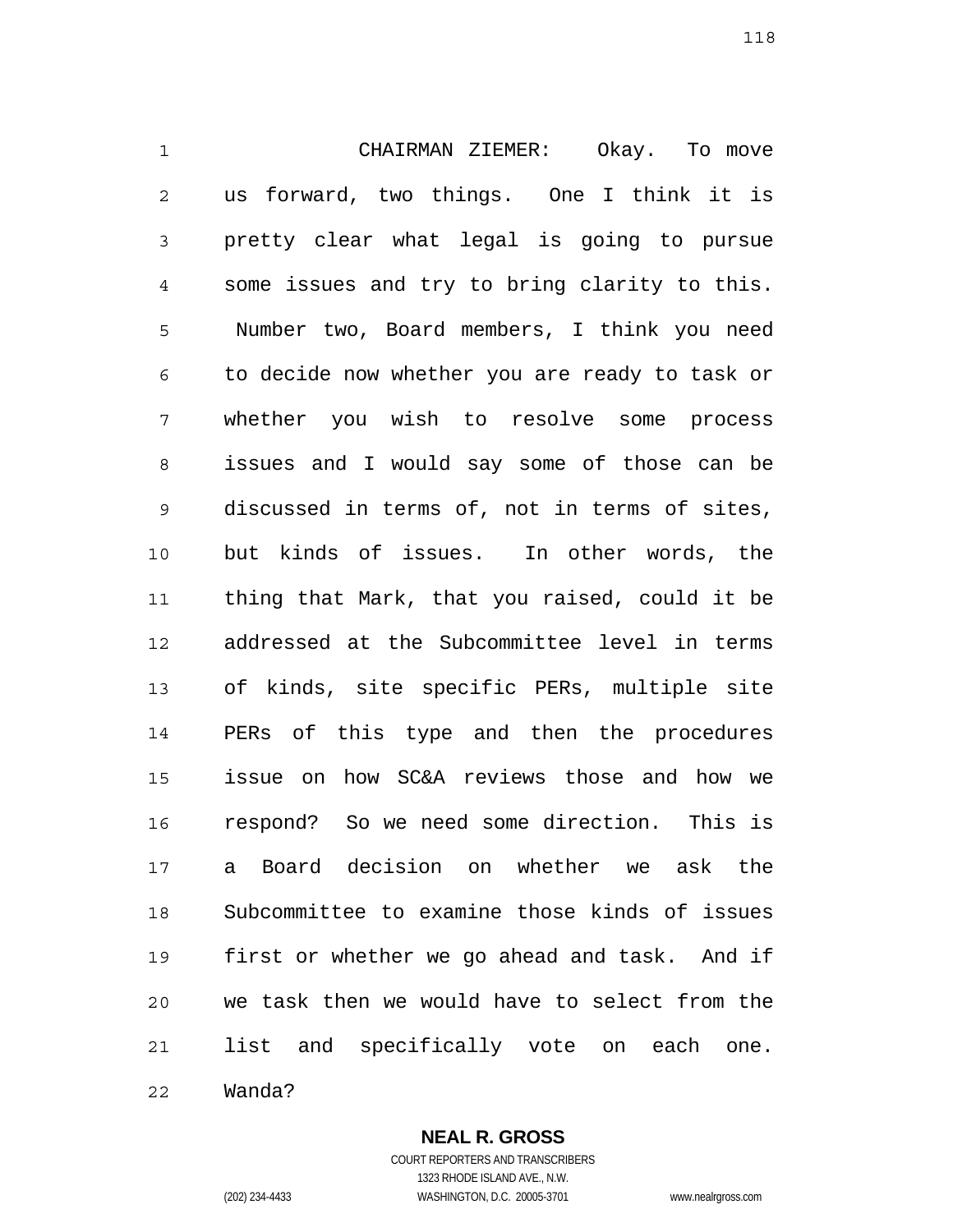1 2 3 4 5 6 7 MEMBER MUNN: Although I hesitate to make this into a more protracted thing than it is already going to be, it seems that until we have at least some outline of how to proceed, it would perhaps be counterconstructive to try to make some decision today about that. I don't think --

8 9 10 11 12 13 14 15 16 17 18 19 20 CHAIRMAN ZIEMER: About tasking? MEMBER MUNN: About tasking and about what the process is going to be. Until we all and we aren't all here. Some of our Board members have gone and when they are not sitting at the table, then certainly those of us who are here are not always all here. I speak for myself. It would seem at the very least that we need to have some of the questions that have been raised in this discussion resolved or at least laid out in clear thought form before we actually take any action.

21 22 CHAIRMAN ZIEMER: Okay, thank you. Phil you have a comment?

> **NEAL R. GROSS** COURT REPORTERS AND TRANSCRIBERS 1323 RHODE ISLAND AVE., N.W. (202) 234-4433 WASHINGTON, D.C. 20005-3701 www.nealrgross.com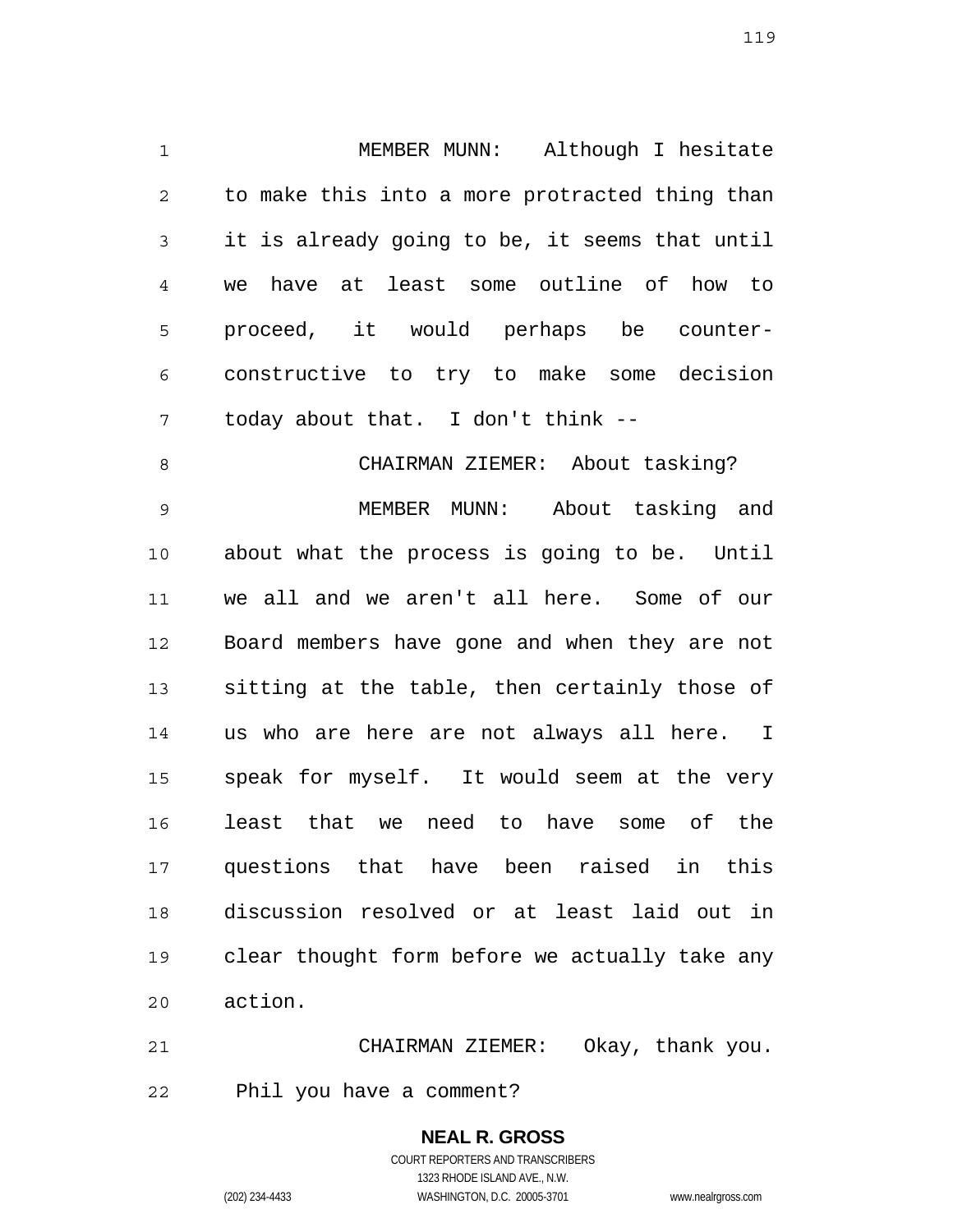1 2 3 4 5 6 7 8 9 10 11 12 13 14 15 16 17 18 19 20 21 22 MEMBER SCHOFIELD: Yes, I would just like to go ahead and just say let's just do the first four because the selection criteria and how high they are. MR. KATZ: As I said Phil please, if we are going to propose any, we are going to propose them one by one so that people who can vote, can vote for each one. CHAIRMAN ZIEMER: I don't think Phil is making a motion right now. MEMBER SCHOFIELD: I'm not making a motion. I am just making a suggestion. CHAIRMAN ZIEMER: Just a comment. MEMBER SCHOFIELD: This way I don't think you really have to break it down. If we just say we will just take them in the order they listed them. CHAIRMAN ZIEMER: Okay, Josie, a comment? MEMBER BEACH: I prepare that we go ahead and task one of them. I think that legal has time in between the tasking and the

> **NEAL R. GROSS** COURT REPORTERS AND TRANSCRIBERS

> > 1323 RHODE ISLAND AVE., N.W.

(202) 234-4433 WASHINGTON, D.C. 20005-3701 www.nealrgross.com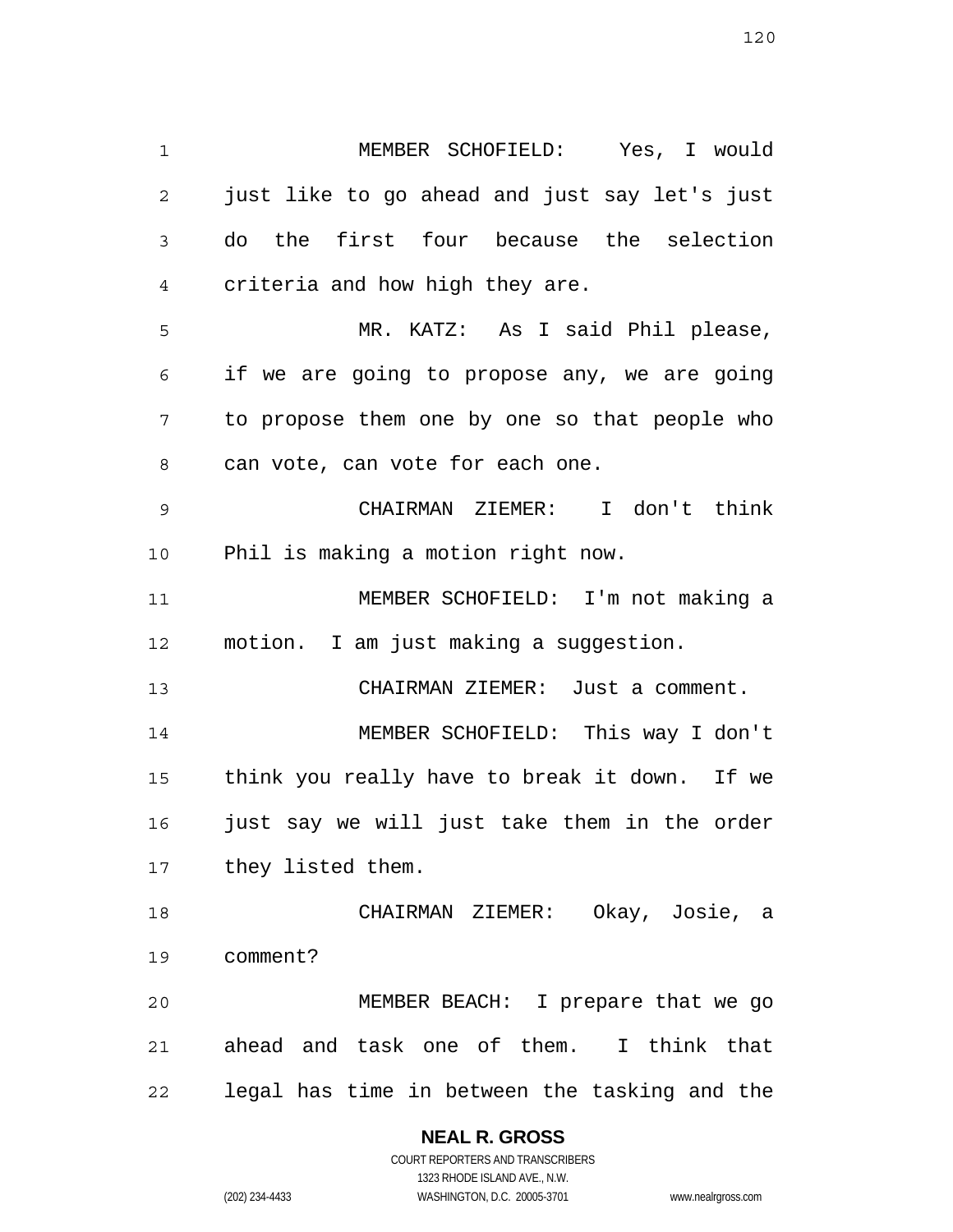1 2 3 4 5 6 7 8 9 10 11 12 13 14 15 16 17 18 19 20 21 22 next time we meet to come to a decision on what we can discuss and who can't discuss. So I'd like to go ahead and pick one and task. CHAIRMAN ZIEMER: Okay. Is that a motion? MEMBER BEACH: Sure, I'll make that a motion. CHAIRMAN ZIEMER: Are you making a motion simply that we should task or that are you making a motion that we task a particular one? MEMBER BEACH: I'm suggesting that we task SC&A. We've decided on one and task SC&A to start reviewing that PER. CHAIRMAN ZIEMER: Okay. So this is a process question that we proceed to task today and is there a second? MEMBER SCHOFIELD: Second. CHAIRMAN ZIEMER: And discussion? This is not a discussion on a particular task but simply should we go ahead and task before some of these other questions are answered

> **NEAL R. GROSS** COURT REPORTERS AND TRANSCRIBERS

1323 RHODE ISLAND AVE., N.W. (202) 234-4433 WASHINGTON, D.C. 20005-3701 www.nealrgross.com

121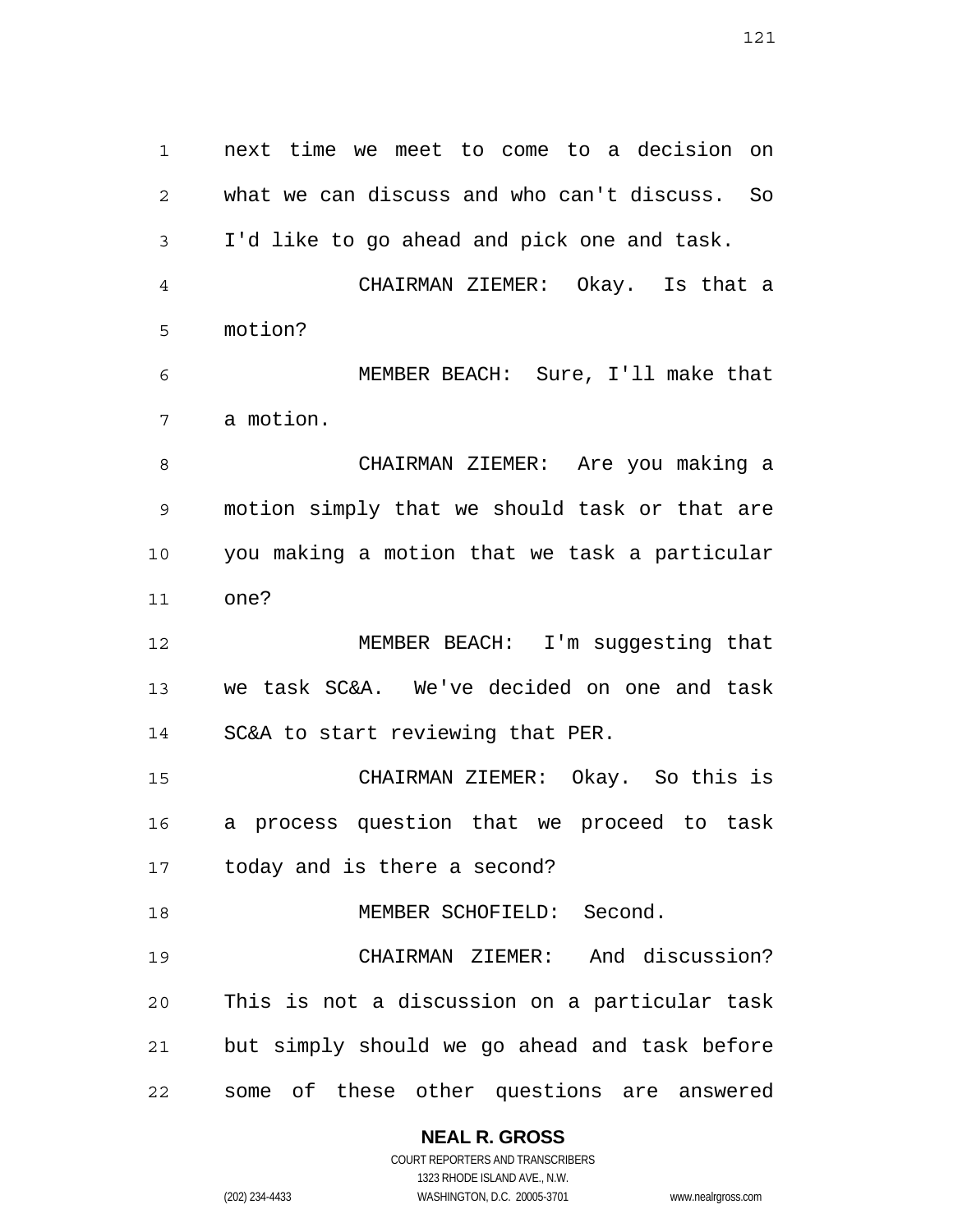1 2 that the nature of the motion in essence? Mark do you have a comment?

3 4 5 6 7 8 9 10 11 12 13 14 MEMBER GRIFFON: I mean I guess I don't. This is sort of a, I guess we could do a, sort of interim tasking. I mean we can task, certainly I think most of us would agree that there is at least one on here or two on here that can be tasked. So I guess I wouldn't have a problem with that but I would like to have the legal clarify in between and then possibly bring the methodology questions back to the Procedures Subcommittee and come back to the full Board with a better understanding.

15 16 17 CHAIRMAN ZIEMER: Well and certainly if we agree to task, we can have a motion to do exactly what you described.

18 19 20 MEMBER GRIFFON: So I guess I'm speaking partially in support of the motion. I guess I support that motion to task.

21 22 CHAIRMAN ZIEMER: Any other comments? Okay, let's just vote, voice vote.

**NEAL R. GROSS**

COURT REPORTERS AND TRANSCRIBERS 1323 RHODE ISLAND AVE., N.W. (202) 234-4433 WASHINGTON, D.C. 20005-3701 www.nealrgross.com

122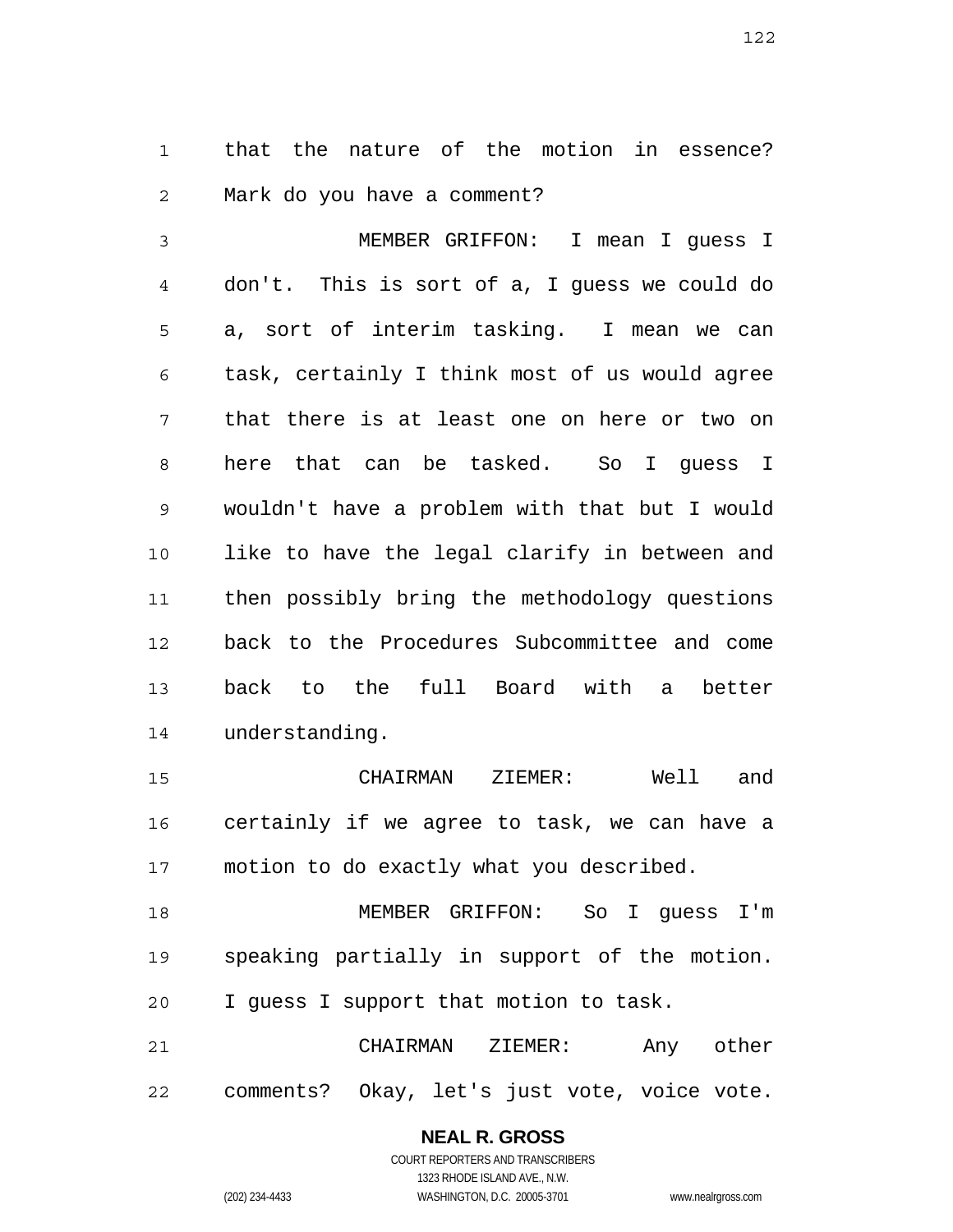1 2 3 4 5 6 7 8 9 10 11 12 13 14 15 16 17 18 19 20 All in favor of the motion to task, say aye. (Chorus of ayes.) CHAIRMAN ZIEMER: And opposed? The motion carries. No abstains. Was there a no? MEMBER MUNN: Yes, I voted no. CHAIRMAN ZIEMER: I'm sorry I missed that. There is a no, okay. The motion carries. I would like to ask and I'm not sure counsel can answer at this point but let us suppose that the motion is to task to do highfired plutonium, which is the multiple site issue. I don't think we know or you have raised the question whether or not we know that those sites for which that has been an issue are those people automatically conflicted. MEMBER GRIFFON: I'm pretty sure we wouldn't have anybody at the table or a majority left to vote on that one.

21 22 MS. HOWELL: Give me a ballpark of how many sites that affects?

> **NEAL R. GROSS** COURT REPORTERS AND TRANSCRIBERS 1323 RHODE ISLAND AVE., N.W. (202) 234-4433 WASHINGTON, D.C. 20005-3701 www.nealrgross.com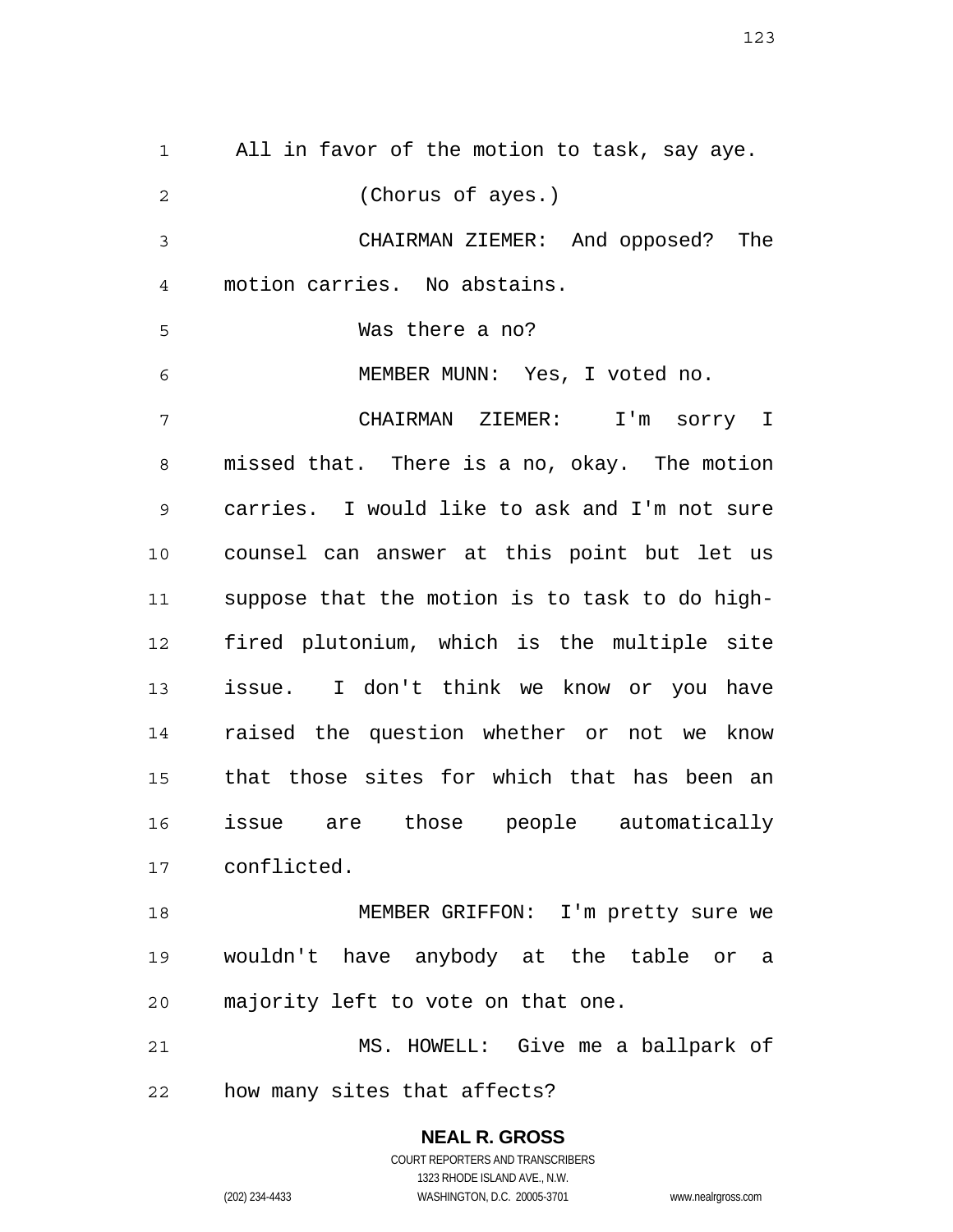124

1 2 3 4 5 6 7 8 9 10 11 12 13 14 15 16 17 18 19 20 21 22 CHAIRMAN ZIEMER: Jim Neton might. It affects quite a number of sites. Maybe people could split their votes and I would like high-fired plutonium addressed but for all but my site. DR. NETON: I can think of at least three sites, but there are probably more, like four or five would be my guess. 38? Okay, well it's a huge number. I'm sorry. I was thinking the original model was developed on -- CHAIRMAN ZIEMER: Yes, I understood that but now it applies to many, many sites. DR. NETON: So I guess it is something like 38. MS. HOWELL: I would say based on the information we have received at this time that would be something that would be a particular matter of general applicability that even -- CHAIRMAN ZIEMER: Broad enough. MS. HOWELL: -- that everyone could

> **NEAL R. GROSS** COURT REPORTERS AND TRANSCRIBERS

> > 1323 RHODE ISLAND AVE., N.W.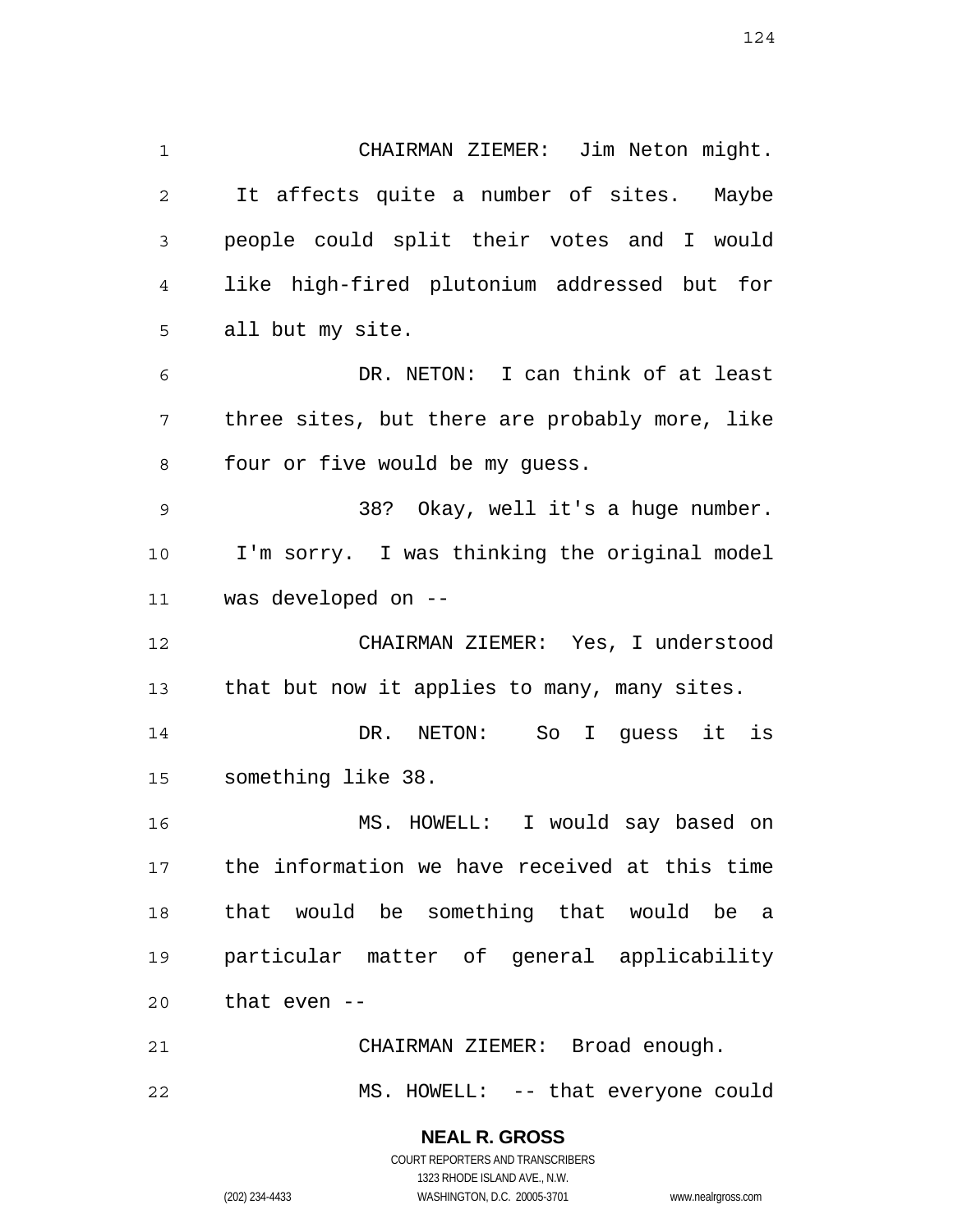1 2 vote on. I reserve the right to change that in a future meeting date.

3 4 5 6 7 8 CHAIRMAN ZIEMER: Well it maybe too late Emily. Okay, thank you. That is helpful. It does have broad applicability, not that site specific. Now, Mark, do you want to make a follow up motion in terms of process.

9 10 11 12 13 MEMBER GRIFFON: No, first I wanted to clarify. You said when we did the voice vote. You said a motion to task. I think the original motion that Josie offered was a motion to task one.

14 15 CHAIRMAN ZIEMER: Yes, that was my understanding.

16 MEMBER GRIFFON: Task one, okay.

17 CHAIRMAN ZIEMER: Okay.

18 19 20 21 22 MEMBER GRIFFON: I guess a follow up motion would be to have the Procedures Subcommittee look at methodology concerns regarding how we are going to approach the PER reviews including review of the SC&A PER

**NEAL R. GROSS**

COURT REPORTERS AND TRANSCRIBERS 1323 RHODE ISLAND AVE., N.W. (202) 234-4433 WASHINGTON, D.C. 20005-3701 www.nealrgross.com

125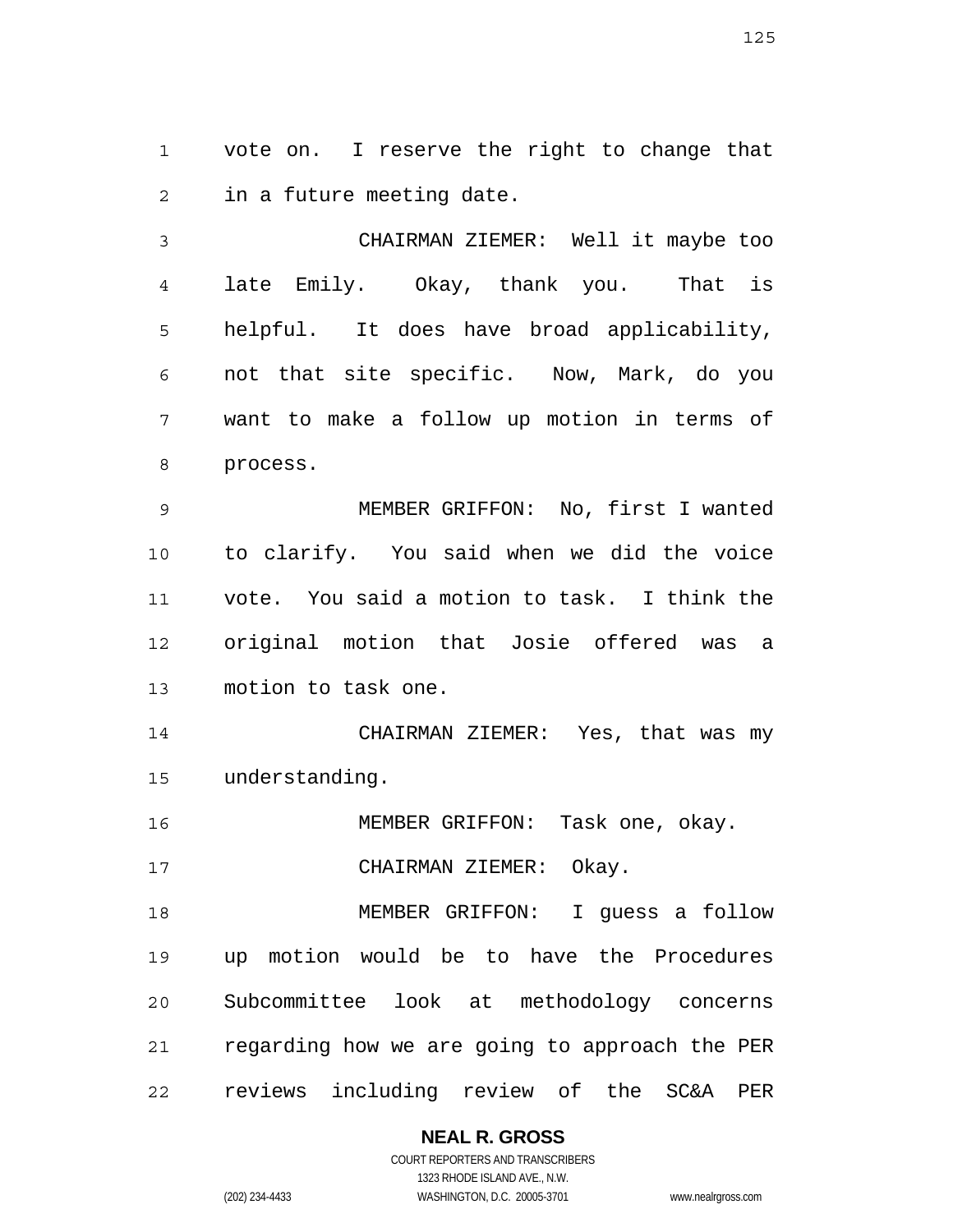1 2 3 4 5 6 7 8 9 10 11 12 13 14 15 16 17 18 19 20 21 22 procedure, if we haven't reviewed that yet. CHAIRMAN ZIEMER: Okay, that's a motion. Is there a second? MEMBER SCHOFIELD: I'll second. CHAIRMAN ZIEMER: Okay. Phil, comment? MEMBER SCHOFIELD: Oh, no I think Mark just kind of said what I was -- CHAIRMAN ZIEMER: Okay, thank you. Wanda? MEMBER MUNN: Yes. I was going to comment on the fact that of the list that is before us, there are only two that have, I mean one that has high selection criteria and high science involved and we've not and the Board had a discussion that I'm aware of as to whether or not we agree with the criteria that SC&A has used in terms of their priority here. CHAIRMAN ZIEMER: And that is, oh on this list? MEMBER MUNN: Yes. CHAIRMAN ZIEMER: Oh yes. And

> **NEAL R. GROSS** COURT REPORTERS AND TRANSCRIBERS 1323 RHODE ISLAND AVE., N.W. (202) 234-4433 WASHINGTON, D.C. 20005-3701 www.nealrgross.com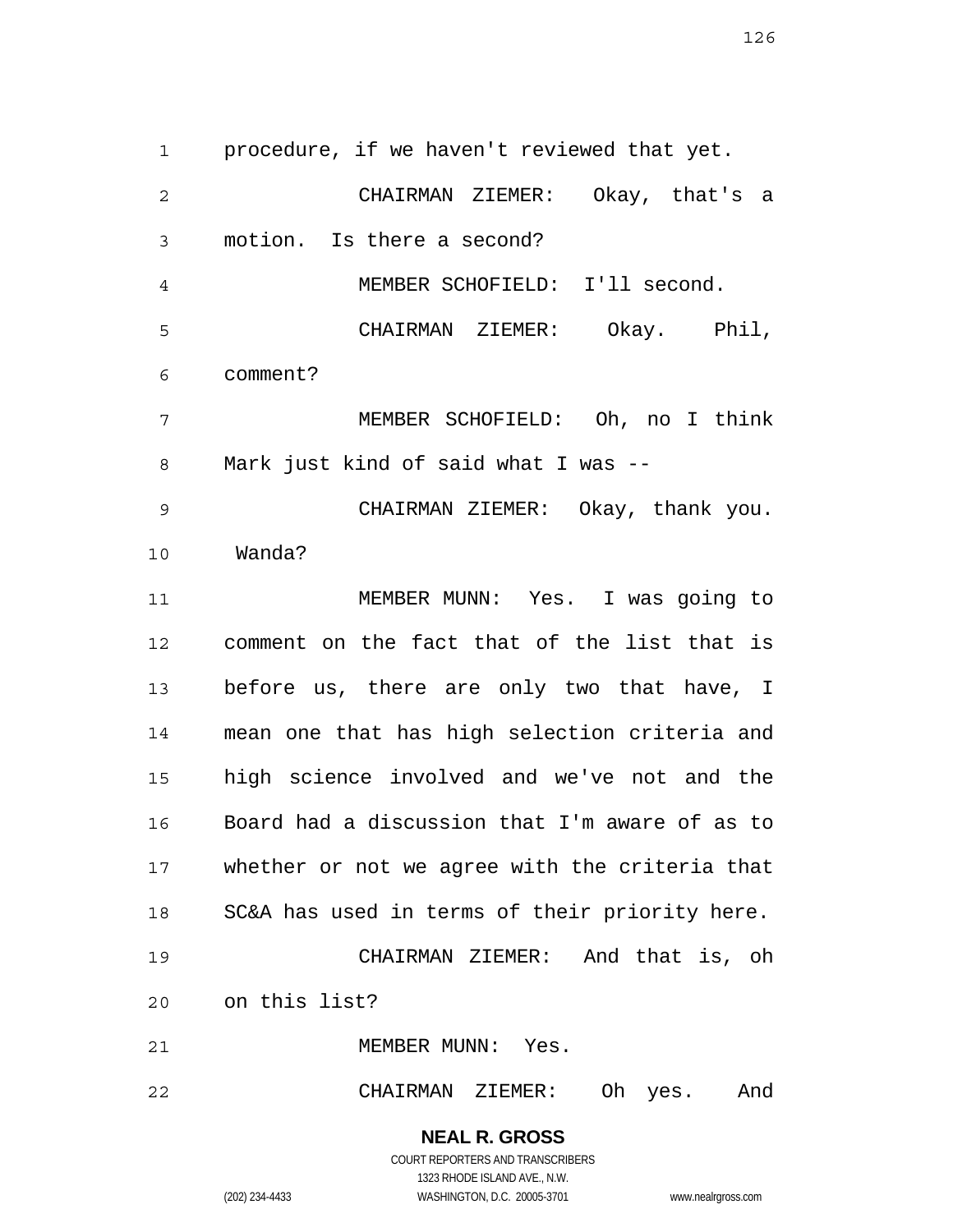1 2 3 certainly that would be an issue for the Subcommittee to review if Mark's motion passes.

4 5 6 7 8 9 MEMBER MUNN: I would think so. CHAIRMAN ZIEMER: Yes. Are we ready to vote? All in favor, aye? This would be to ask the Subcommittee to review the criteria and the SC&A review procedures? Question?

10 11 12 13 14 15 16 17 18 MR. KATZ: Does this need to be roll call for methods? Is the motion about methods, which is general applicability? So this is a vote about tasking the Subcommittee on Procedures to take up the question of what methodology should be applied by SC&A when they do their procedure review. And then how the Board will then disposition that subsequently. Okay.

19 20 21 22 CHAIRMAN ZIEMER: Unrelated to any sites. Unrelated to any sites as far as I know. Okay. A voice vote is okay. All in favor, aye?

> **NEAL R. GROSS** COURT REPORTERS AND TRANSCRIBERS

1323 RHODE ISLAND AVE., N.W. (202) 234-4433 WASHINGTON, D.C. 20005-3701 www.nealrgross.com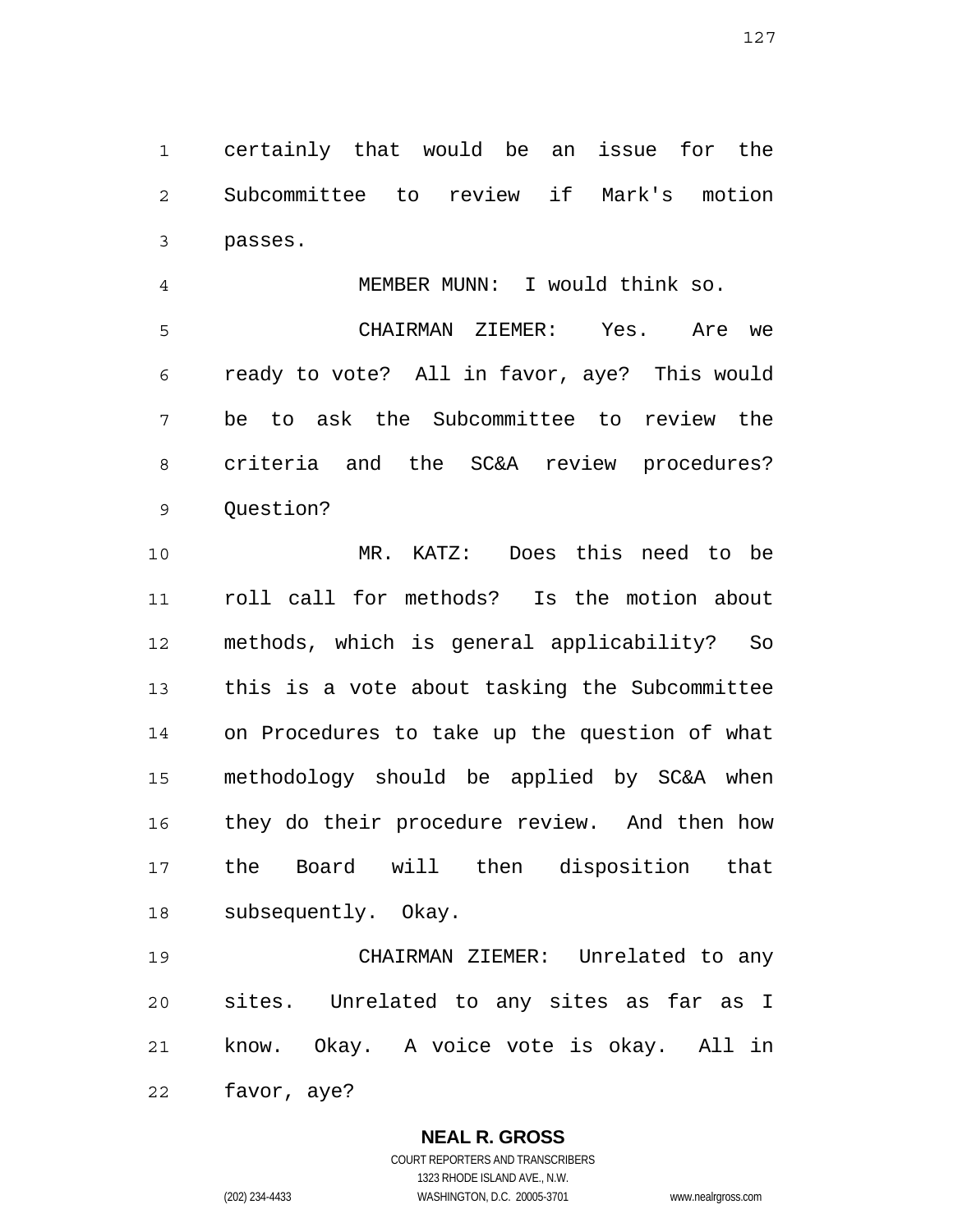1 2 3 4 5 6 7 8 9 10 11 12 13 14 15 16 17 18 19 20 21 22 (Chorus of ayes.) CHAIRMAN ZIEMER: Opposed? Abstentions? Motion carries. The final thing then would be to have a motion for the specific tasking to be undertaken. MEMBER BEACH: So are you talking about specific PER? CHAIRMAN ZIEMER: Yes. We have agreed to task one PER and we now we have to identify that. MEMBER BEACH: Well I would make a motion to task the third construction trade workers as the first one. MEMBER SCHOFIELD: Second. MEMBER GRIFFON: To task SC&A? MEMBER BEACH: To task SC&A, yes. CHAIRMAN ZIEMER: Okay, wait. I do want to ask a question on this one. Do we have any conflicted members? MS. HOWELL: This one may be more of a problem. That's why I asked for clarification for what the motion was. I

**NEAL R. GROSS**

COURT REPORTERS AND TRANSCRIBERS 1323 RHODE ISLAND AVE., N.W. (202) 234-4433 WASHINGTON, D.C. 20005-3701 www.nealrgross.com

128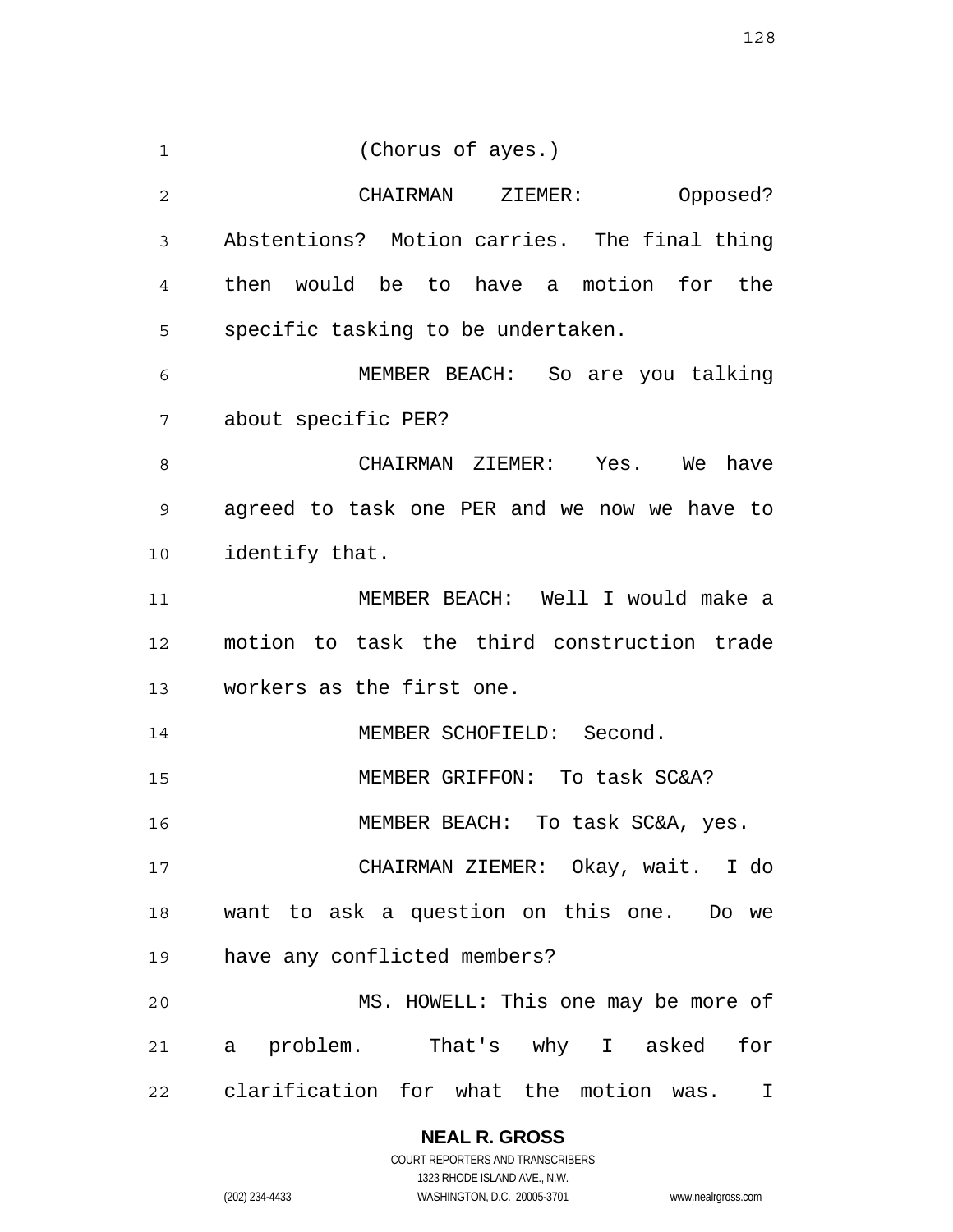1 2 thought the motion had been to task the highfired plutonium.

3 4 5 6 7 8 9 10 11 12 13 14 15 CHAIRMAN ZIEMER: No. We have not made any motion yet. The previous motion just had to do with having the Subcommittee review how SC&A was going to process. Now we are asking for a motion which I thought was going to be high-fired plutonium but was construction works. High-fired plutonium we already have agreed is broad enough that it would be considered complex-wide and we probably don't have conflicts. We don't know if that is the case on this one. MEMBER BEACH: Then I would like to modify my motion to the first PER.

16 17 CHAIRMAN ZIEMER: You withdraw the original motion.

18 19 20 21 MEMBER BEACH: Correct. CHAIRMAN ZIEMER: And you are moving that the first PER on highly insoluble plutonium be tasked to the contractor?

22 MEMBER BEACH: Correct, thank you.

1323 RHODE ISLAND AVE., N.W.

(202) 234-4433 WASHINGTON, D.C. 20005-3701 www.nealrgross.com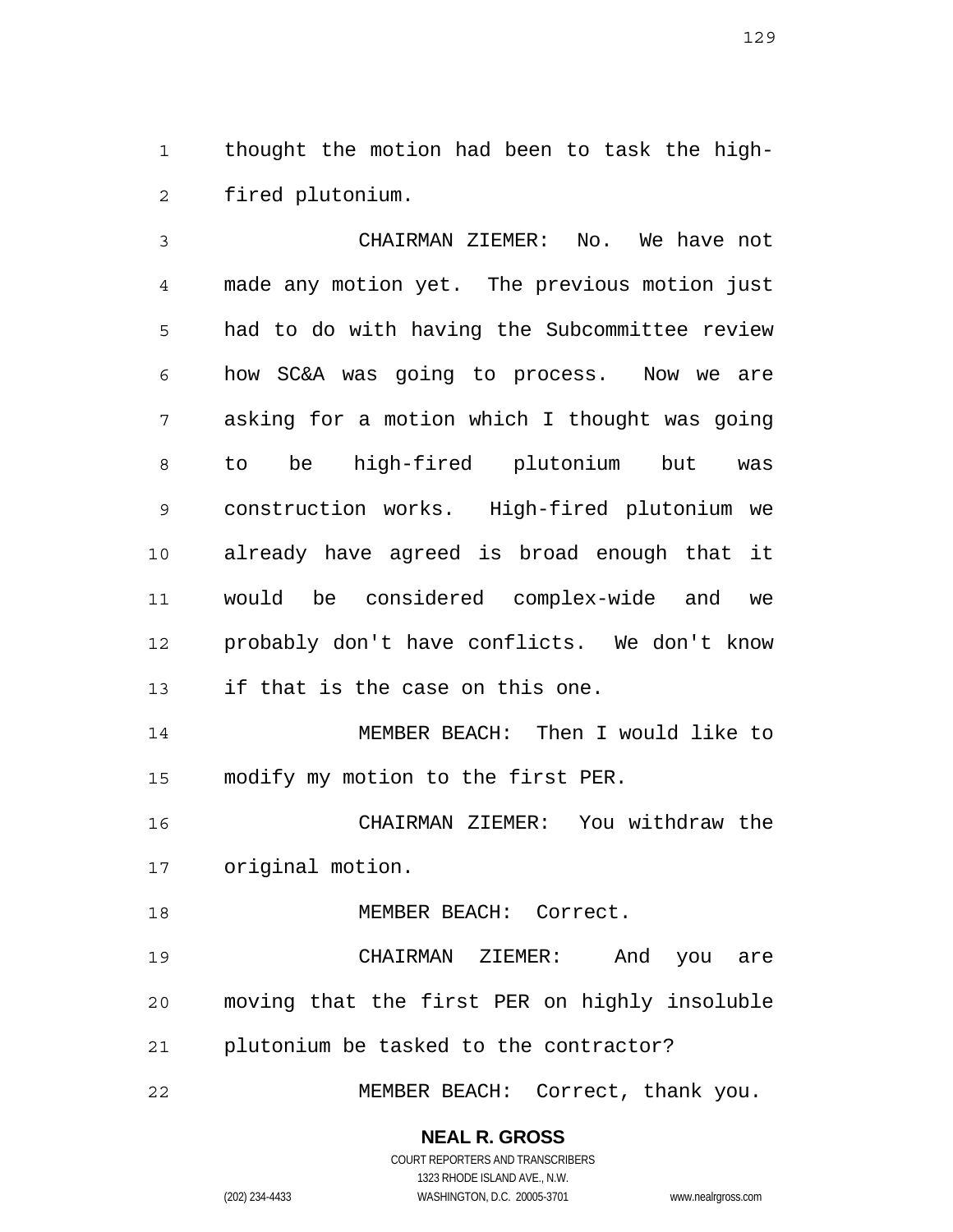1 2 3 4 5 6 7 8 9 10 11 12 13 14 15 16 17 18 19 20 21 22 CHAIRMAN ZIEMER: And is there a second? MEMBER SCHOFIELD: Second. CHAIRMAN ZIEMER: And seconded by Phil. Further discussion on that? Okay. Do we need a roll call vote on this Emily? MS. HOWELL: Yes. CHAIRMAN ZIEMER: Okay. Roll call vote. MR. KATZ: Ms. Beach? MEMBER BEACH: Yes. MR. KATZ: Mr. Clawson? MEMBER CLAWSON: Yes. MR. KATZ: Do I need to get votes for these? CHAIRMAN ZIEMER: This is not a recommendation to the Secretary. I don't know believe others votes? MR. KATZ: Okay, Mr. Griffon? MEMBER GRIFFON: Yes. MR. KATZ: Dr. Lockey? CHAIRMAN ZIEMER: No, he's not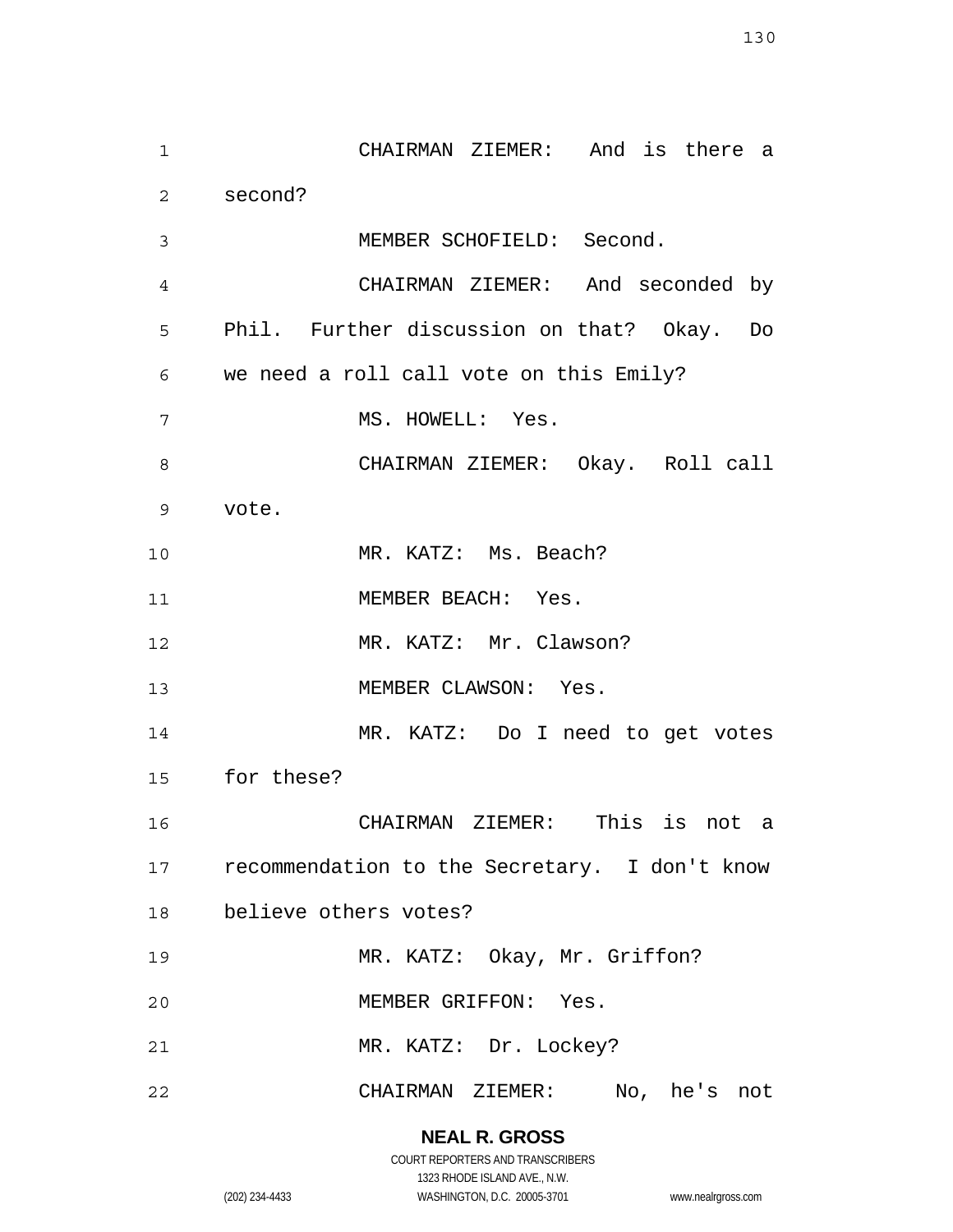1 2 3 4 5 6 7 8 9 10 11 12 13 14 15 16 17 18 19 20 21 22 here. MR. KATZ: I'm sorry. I didn't realize that. Ms. Munn? MEMBER MUNN: I'll abstain. MR. KATZ: Abstain. Dr. Poston? MEMBER POSTON: Yes. MR. KATZ: Mr. Presley? MEMBER PRESLEY: Yes. MR. KATZ: Dr. Roessler? MEMBER ROESSLER: Yes. MR. KATZ: Mr. Schofield? MEMBER SCHOFIELD: Yes. MR. KATZ: Dr. Ziemer? CHAIRMAN ZIEMER: Yes. MR. KATZ: Okay. CHAIRMAN ZIEMER: The motion carries and you are so tasked Dr. Mauro to get underway with that review. I believe we have completed the agenda. Does anyone have any issues that we need to get covered? MEMBER POSTON: I move adjournment. CHAIRMAN ZIEMER: Motion for

> **NEAL R. GROSS** COURT REPORTERS AND TRANSCRIBERS

> > 1323 RHODE ISLAND AVE., N.W.

(202) 234-4433 WASHINGTON, D.C. 20005-3701 www.nealrgross.com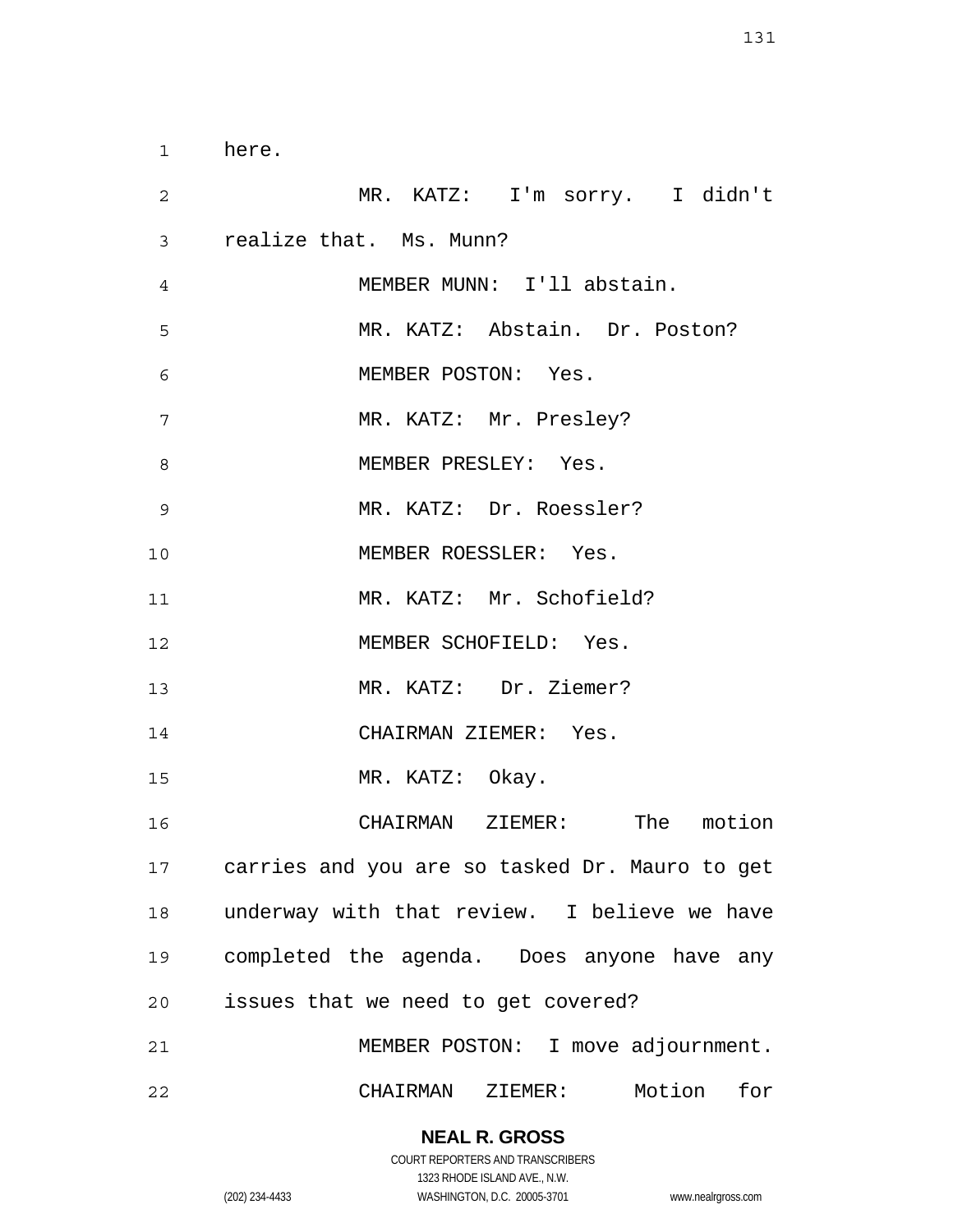1 adjournment.

2 3 4 5 6 7 8 9 10 11 12 13 14 15 16 17 18 19 20 21 Second. CHAIRMAN ZIEMER: All in favor will please leave, thank you. MEMBER GRIFFON: Are we adjourned? CHAIRMAN ZIEMER: Do you have an issue? MEMBER GRIFFON: Yes, just one thing that came up yesterday. The question of the document review process and I think Ted we talked about maybe clarifying that today at the meeting of exactly what the public commenter was talking about, anonymity and the question of when they are interviewed and I think it has really become an issue at several of the sites lately. It is complicated by the classification issues. CHAIRMAN ZIEMER: We haven't voted yet to adjourn. The adjournment assignment was to leave the table. Nobody did. We are still in session. So who can speak to this

22 issue on document review?

> **NEAL R. GROSS** COURT REPORTERS AND TRANSCRIBERS 1323 RHODE ISLAND AVE., N.W. (202) 234-4433 WASHINGTON, D.C. 20005-3701 www.nealrgross.com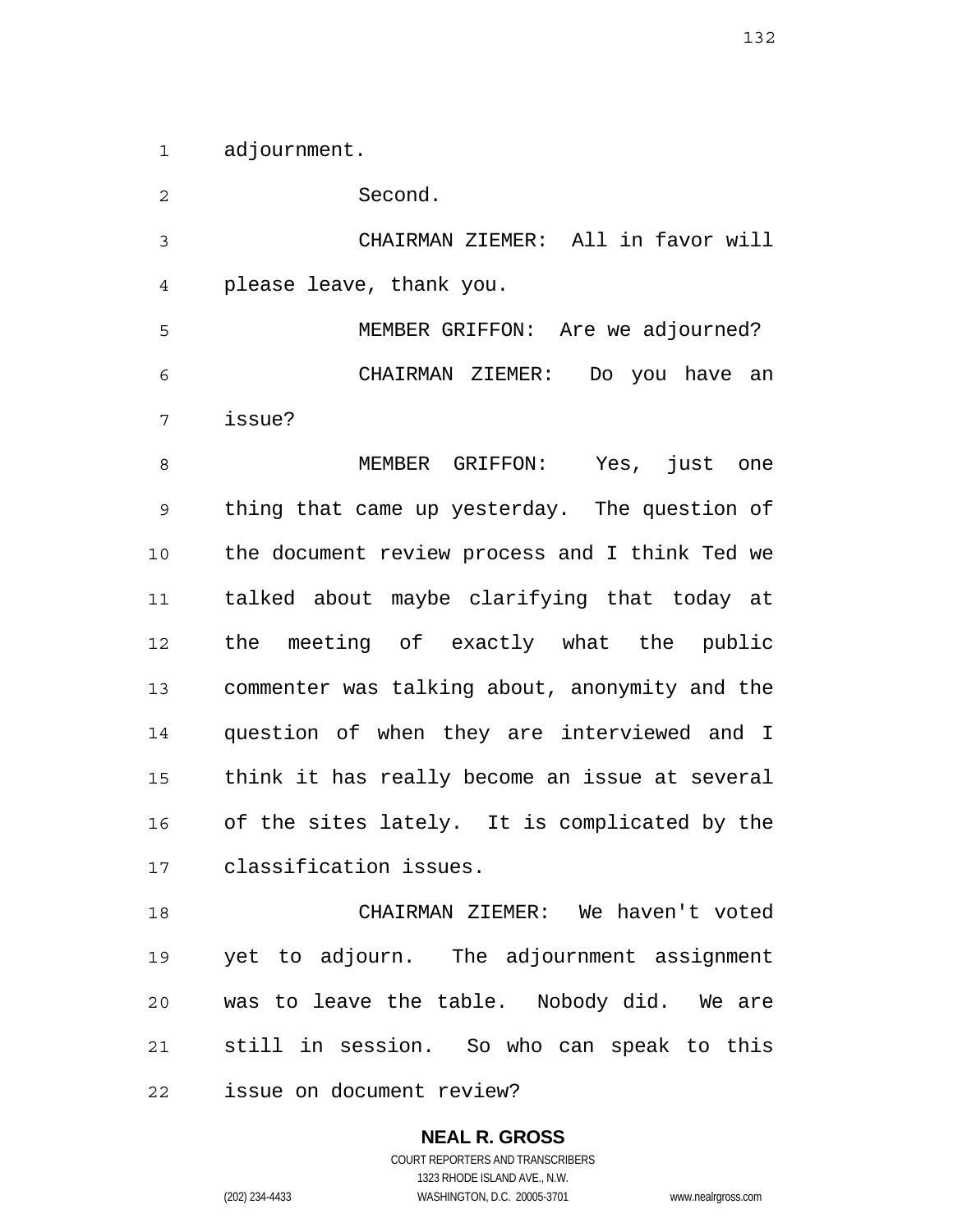1 2 3 4 5 6 7 MEMBER GRIFFON: I was going to ask if maybe if maybe Joe Fitzgerald has been pretty close to it. If he could at least describe what currently is the policy and I think it's outlined in the DOE policy that we have but maybe you can give an overview of that.

8 9 10 11 12 13 14 15 16 17 18 19 20 21 22 MR. FITZGERALD: This issue has been treated certainly in the past six to eight months pretty heavily. I mean the DOE security policy which I think you are all familiar with, the PROC-0010 and 11 exchange we went through. The way it is laid out is pretty clear. What isn't properly as clear is the evolution. The first I would say three or four years of the program, we would in this case conduct interviews at sites and we would tell the interviewees that they are specific interviews. The individual interviews would be held confidential and we would in fact generalize them in a report to NIOSH so that their identity would be protected. Now, with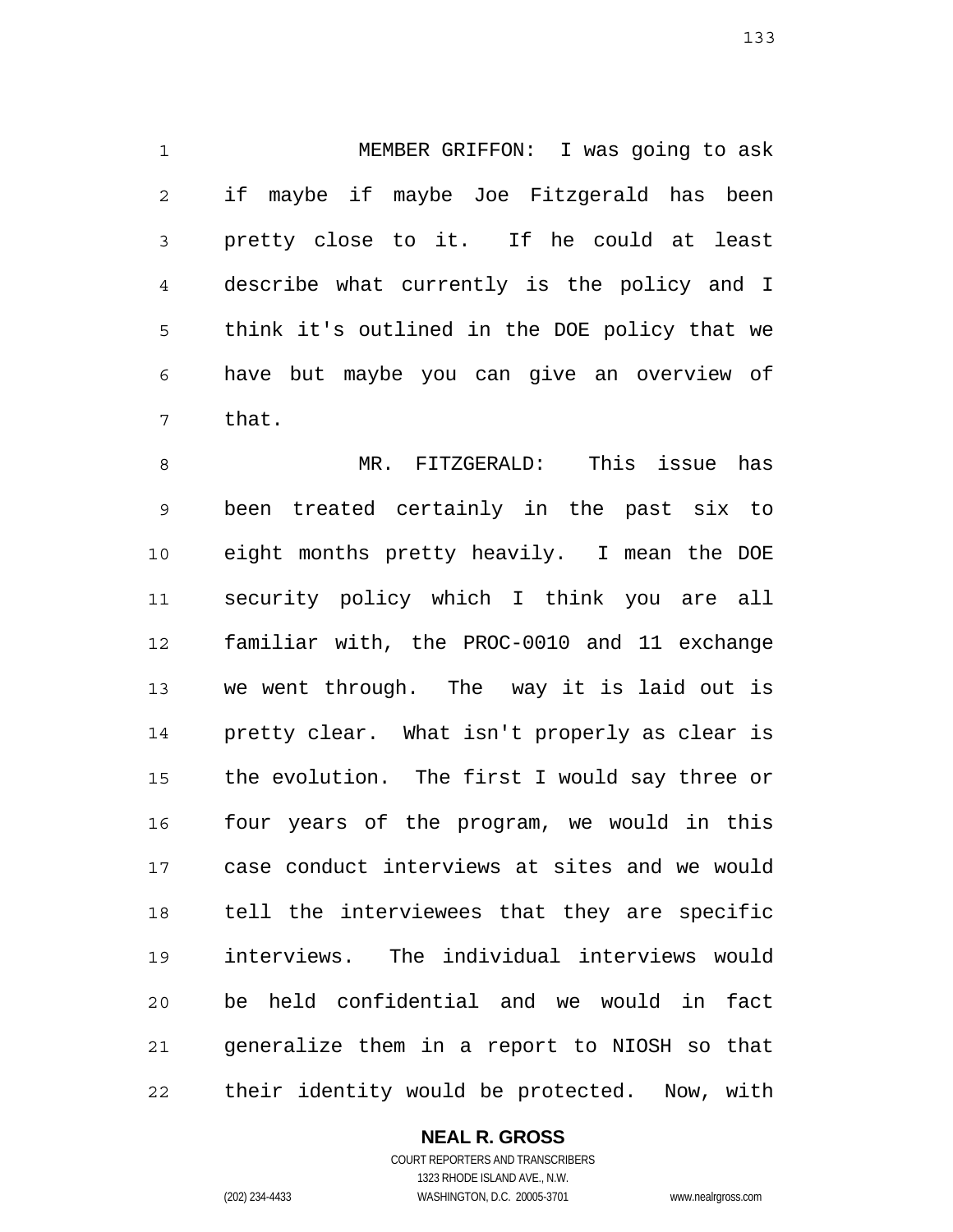1 2 3 4 5 6 7 8 9 10 11 12 13 14 15 16 17 18 19 20 21 22 the advent of the DOE security policy. This is about a year, a bit over a year ago. It became very clear that there would be a very rigorous screening by DOE of all we use including interviews. So at that point in time we had to adjust and make it very clear to interviewees that no, we could not assure them of any anonymity on their specific interviews because essentially all the raw interview notes would go through DOE classification screening first and there would be reason for them to want to know who the interviewees are. That was sort of the second iteration that we went through about a year, over a year ago where we had to make it clear to the interviewee that no, there would be no longer any assurance given that certainly those specific interviews identified by the individual interview could be kept confidential of any sort. And we gave a little disclaimer up front. So that's been an evolving process. Now the third iteration is

> **NEAL R. GROSS** COURT REPORTERS AND TRANSCRIBERS 1323 RHODE ISLAND AVE., N.W.

(202) 234-4433 WASHINGTON, D.C. 20005-3701 www.nealrgross.com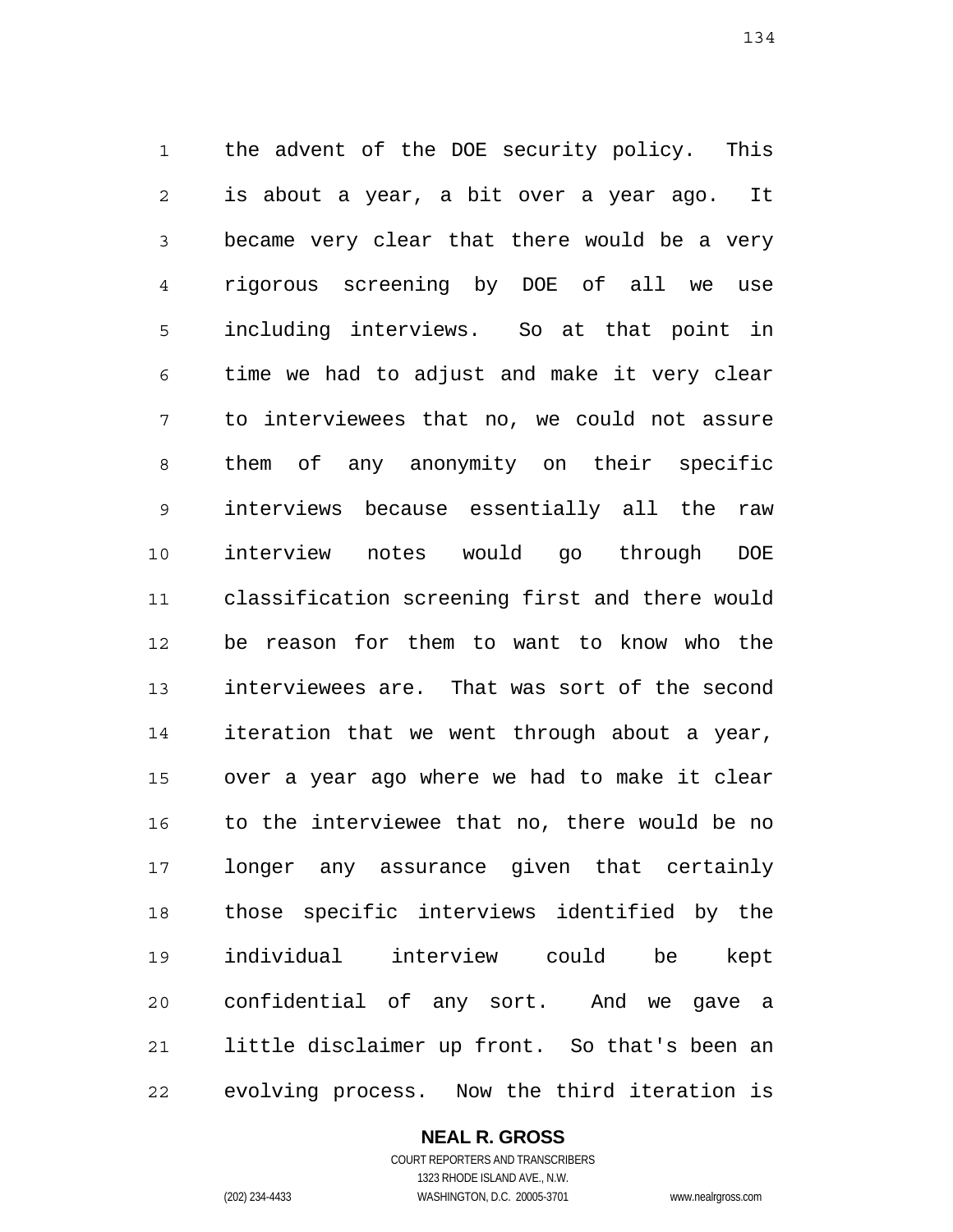1 2 3 4 5 6 7 8 9 10 11 12 13 14 15 16 17 18 19 20 21 22 perhaps more recent, although I think there's been some discussions over the past six months or so, which is this question of government, I use that in a broader sense, access to anything the support contractor, meaning us, would gain access to. Meaning that if we did an interview, essentially the interview notes from that interview would be accessible by, certainly by NIOSH and CDC. So in essence that wasn't clear perhaps in the beginning of the process that was the case. And it's only been over I guess the last several months where Ted and others clarified the fact that any documents that we received, any interviews that we conduct are immediately accessible by the government, by NIOSH. And so in addition to the security implication that the fact that DOE would have access, in this case, in terms of the raw interview notes, certainly NIOSH has access as well. So we have adjusted yet again to make clear to the interviewees that essentially any interviews that we conduct

**NEAL R. GROSS**

COURT REPORTERS AND TRANSCRIBERS 1323 RHODE ISLAND AVE., N.W. (202) 234-4433 WASHINGTON, D.C. 20005-3701 www.nealrgross.com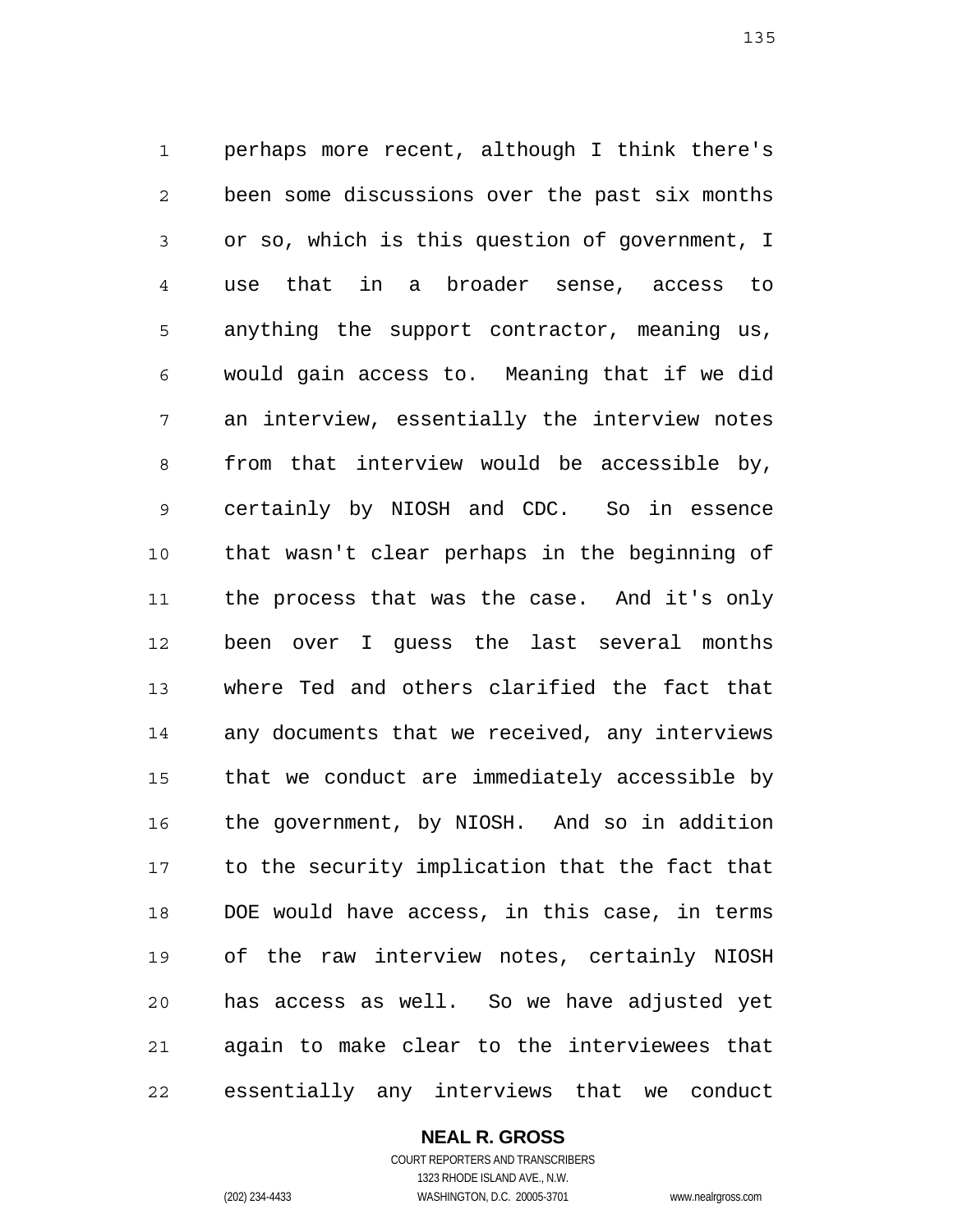1 2 3 4 5 6 7 8 9 10 11 12 13 14 15 16 17 18 19 20 21 will be accessible by the government DOE and/or NIOSH and the identity of those interviewed would in fact be accessible as well. I think this realization and our more or less notifying the interviewees of this reality, I think has caused some concern obviously since this is somewhat an evolving process and now there is some concern over whether an early process identified last night, whether the identity of the interviewee is something that we can't really protect. We can't give any assurances on. I think that is pretty where it sits right now. So to some extent we have evolved during this five or six year time span in terms of the recognition and this is not just our recognition but the recognition in NIOSH and DOE of what the status of information collected would be. I think this is where we are right now. So this is really a current issue but it has had a history.

22 MR. KATZ: Joe, could you also

> **NEAL R. GROSS** COURT REPORTERS AND TRANSCRIBERS 1323 RHODE ISLAND AVE., N.W.

(202) 234-4433 WASHINGTON, D.C. 20005-3701 www.nealrgross.com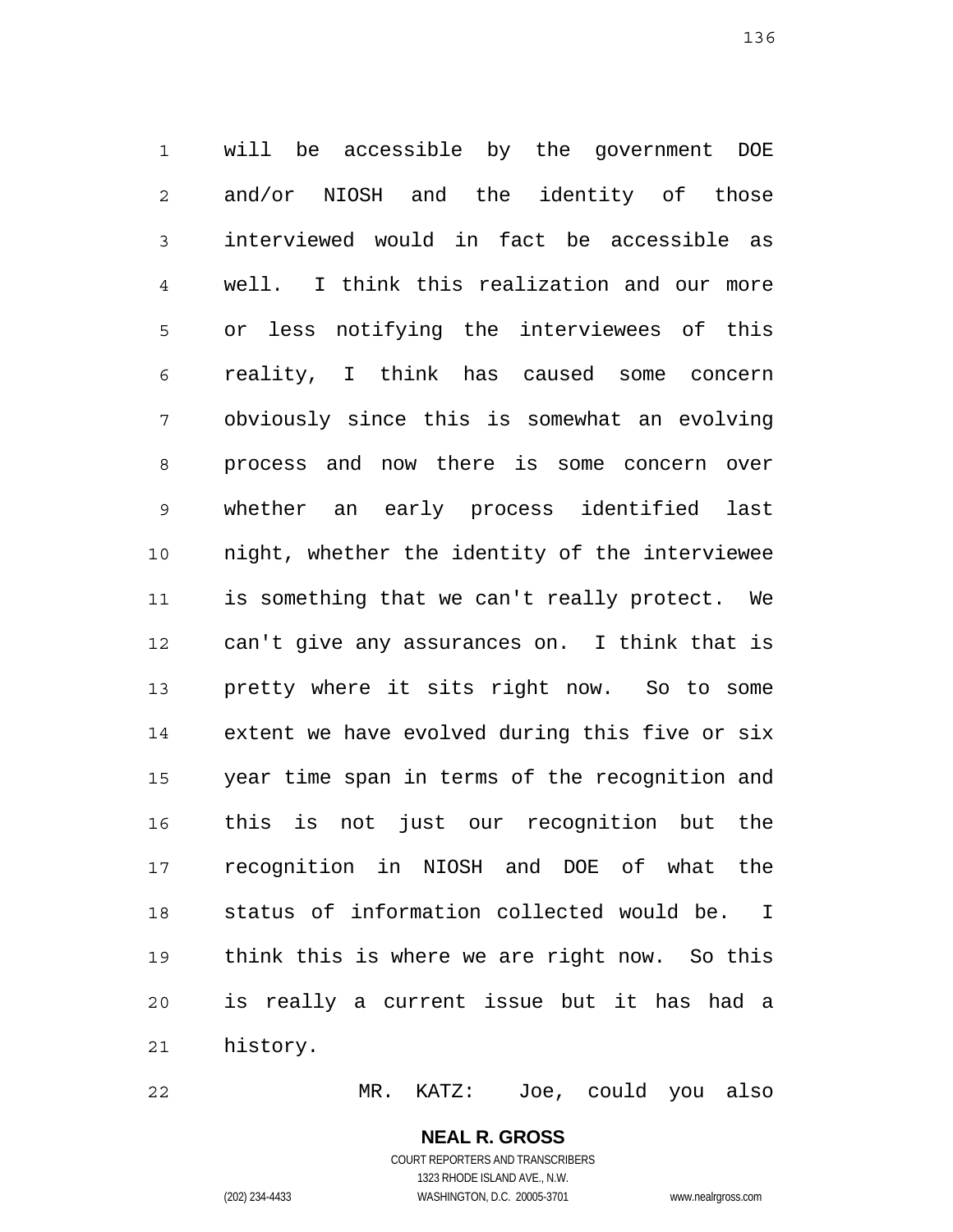1 2 3 4 5 6 7 8 9 10 11 12 13 14 15 16 elaborate the person commented last night was under the impression that all your interviews with the named individuals in all cases goes immediately to DOE from you for that kind of scrutiny and I thought when we discussed this after the meeting, I understood from you that that's not really the case. That at sites that have high sensitivity in terms of security concerns, anyone who has, for example, who is interviewed and that had a Q clearance for example, theirs would certainly go for review but that at sites where isn't such the same concerns, an individual wouldn't necessarily his information provided automatically to DOE for review. Is that correct?

17 18 19 20 21 22 MR. FITZGERALD: That's kind of the interpretation we have been operating under but I'll put an asterisk beside that. In one instance where we did an interview a nonclassified site, unclassified interviews, an issue arose because you do have people moving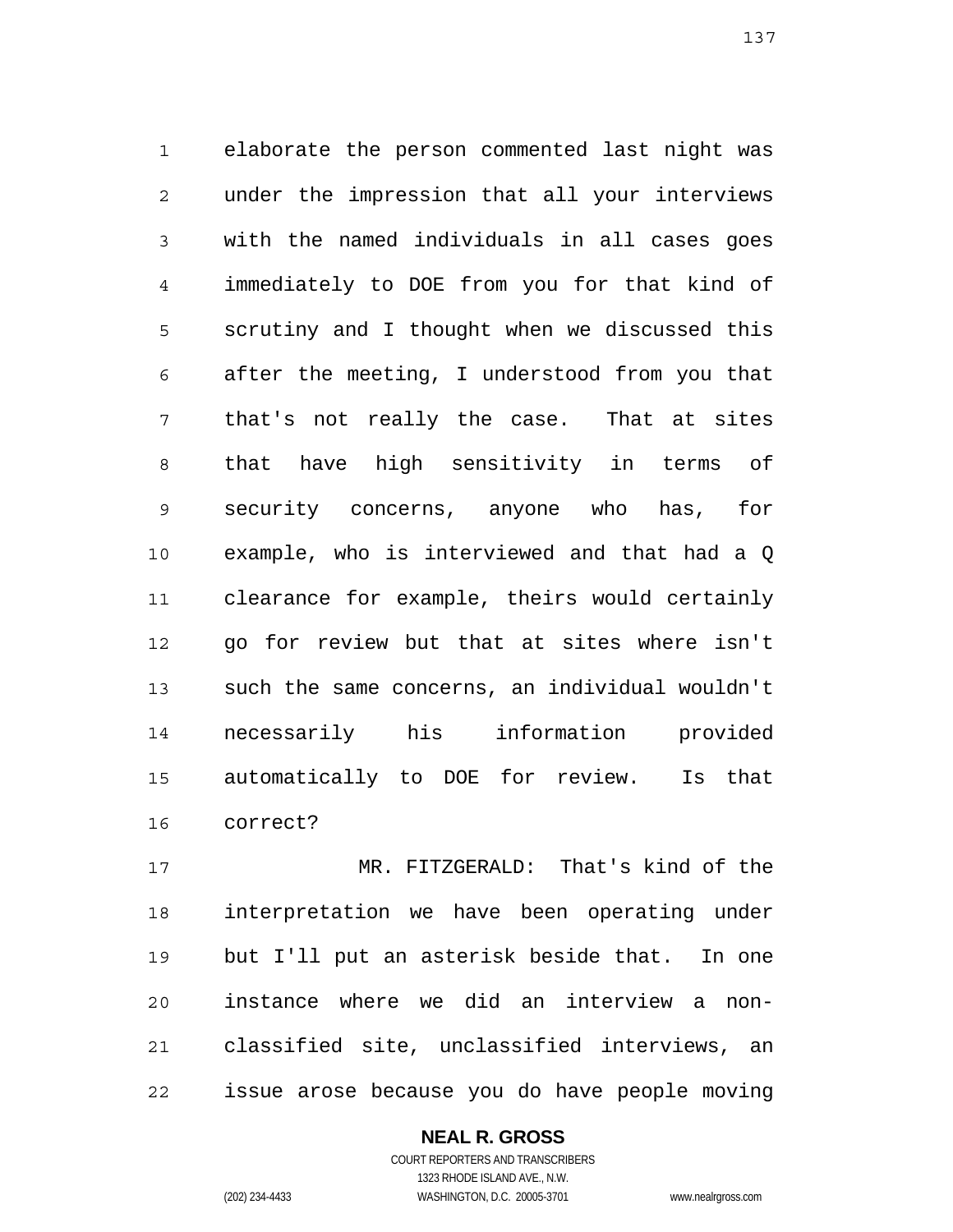1 2 3 4 5 6 7 8 9 10 11 12 13 14 15 16 17 18 around the sites and it may come about that somebody has information which may be sensitive. So, you know, I think we along with DOE on the security side are learning some of these issues. So I would say that was the one area where we could not have gone through that process necessarily but we find exceptions that arise. So even there I'm not sure whether DOE may not insist to see all the interview notes from all sites. And the way the DOE policy reads and the way we have submitted this, is everything that is collected, anything that would be in fact reported, would be screened by DOE for security reasons. We have followed that. So there isn't any exceptions to that. Anything that is generated goes to DOE for security review.

19 MR. KATZ: Thank you Joe.

20 21 CHAIRMAN ZIEMER: Thank you Mark. Did you want to follow up?

22 MEMBER GRIFFON: Yes, one follow

> **NEAL R. GROSS** COURT REPORTERS AND TRANSCRIBERS 1323 RHODE ISLAND AVE., N.W.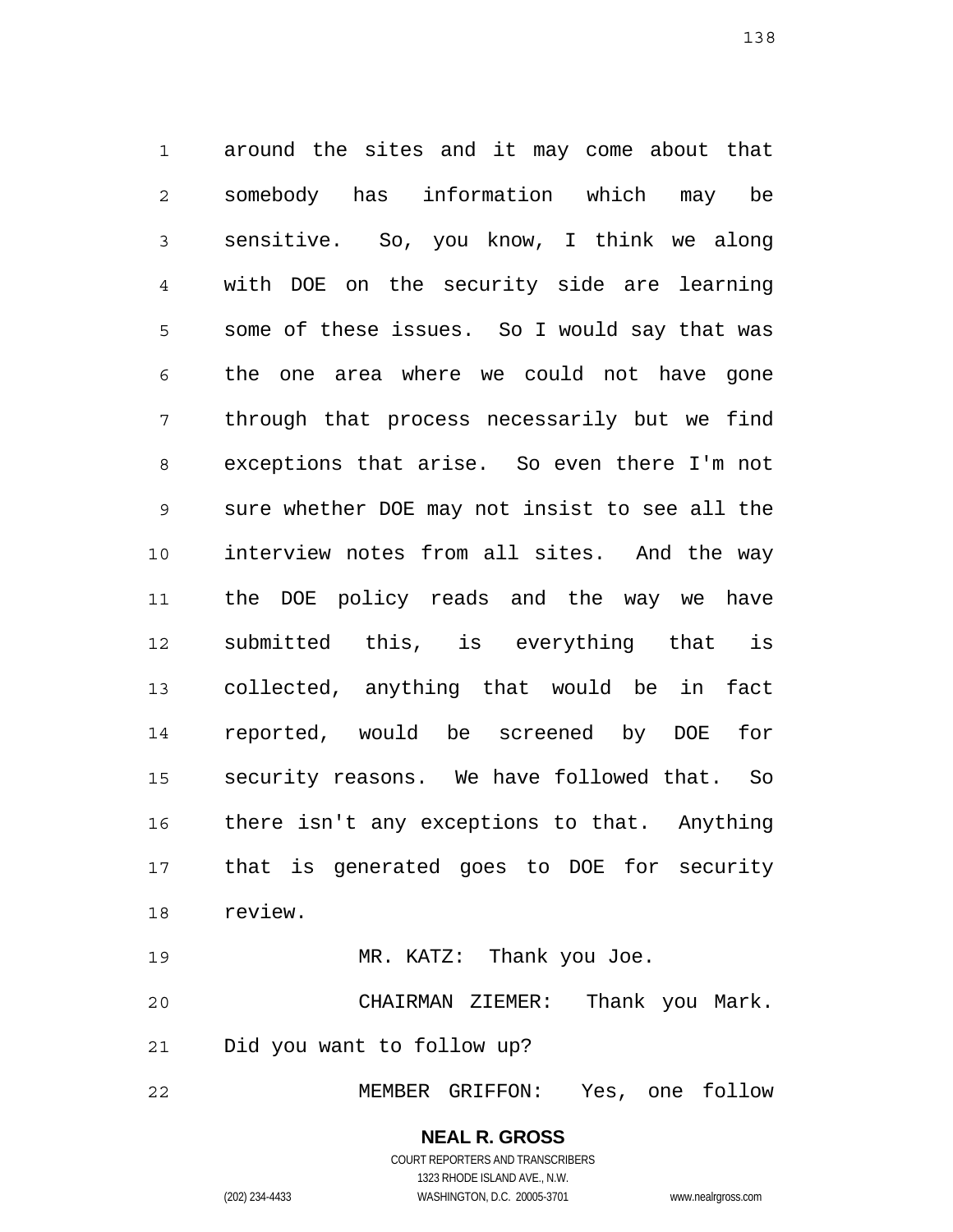1 2 3 4 5 up. I mean this might be really a DOE question but when you say DOE, Joe, I think in most cases you are talking like at Pantex it would be, it wouldn't be headquarters? This is a site DOE?

6 MR. FITZGERALD: Yes.

7 8 MEMBER GRIFFON: Because that might make a difference to people.

9 10 11 12 13 14 15 16 17 MR. FITZGERALD: The policy is if they are in fact as an operating site and this is as compared with a site that has been closed. If there is an operating site, that site would handle the security review. The premise being they would understand better the operation. So for Pantex it would be the Pantex security office that would review all of our material.

18 19 20 21 22 MEMBER GRIFFON: Which is an interesting possibility to follow up. I mean I also know that, I believe that -- well I won't say that. I'll withdraw that comment. But I think that some people might, although I

**NEAL R. GROSS**

COURT REPORTERS AND TRANSCRIBERS 1323 RHODE ISLAND AVE., N.W. (202) 234-4433 WASHINGTON, D.C. 20005-3701 www.nealrgross.com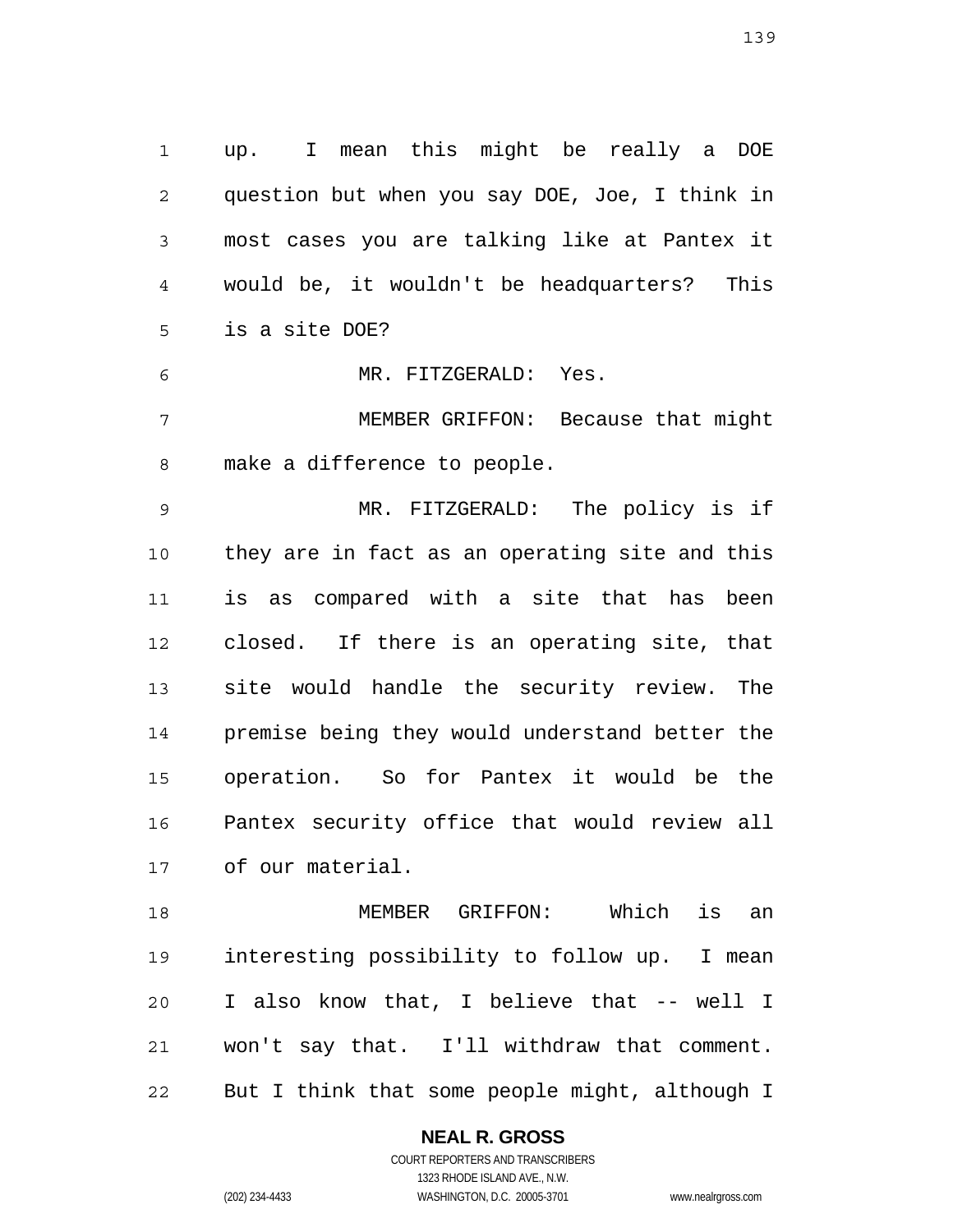1 2 3 4 5 6 7 8 9 10 11 think that this does have a stifling affect possibly on some people coming forward to interview. I mean the issue has been not only in current workers but also former because they have relatives still at the sites and there is concern. But anyway, the possibility of having headquarters do the review may slightly alleviate some of their concerns rather than having it done at the site level because then they are pretty sure that it's going to be close to home.

12 13 14 15 MR. FITZGERALD: I think this is the issue that Dr. Ziemer asked to be taken back to Glenn Podonsky, which is there a way to mitigate some of these concerns.

16 MEMBER GRIFFON: Right.

17 18 MR. FITZGERALD: And I think that is something we will have to look at.

19 20 21 22 CHAIRMAN ZIEMER: And I think last time when Glenn Podonsky was here he indicated, somebody asked about generating a letter from the highest levels indicating the

# **NEAL R. GROSS**

COURT REPORTERS AND TRANSCRIBERS 1323 RHODE ISLAND AVE., N.W. (202) 234-4433 WASHINGTON, D.C. 20005-3701 www.nealrgross.com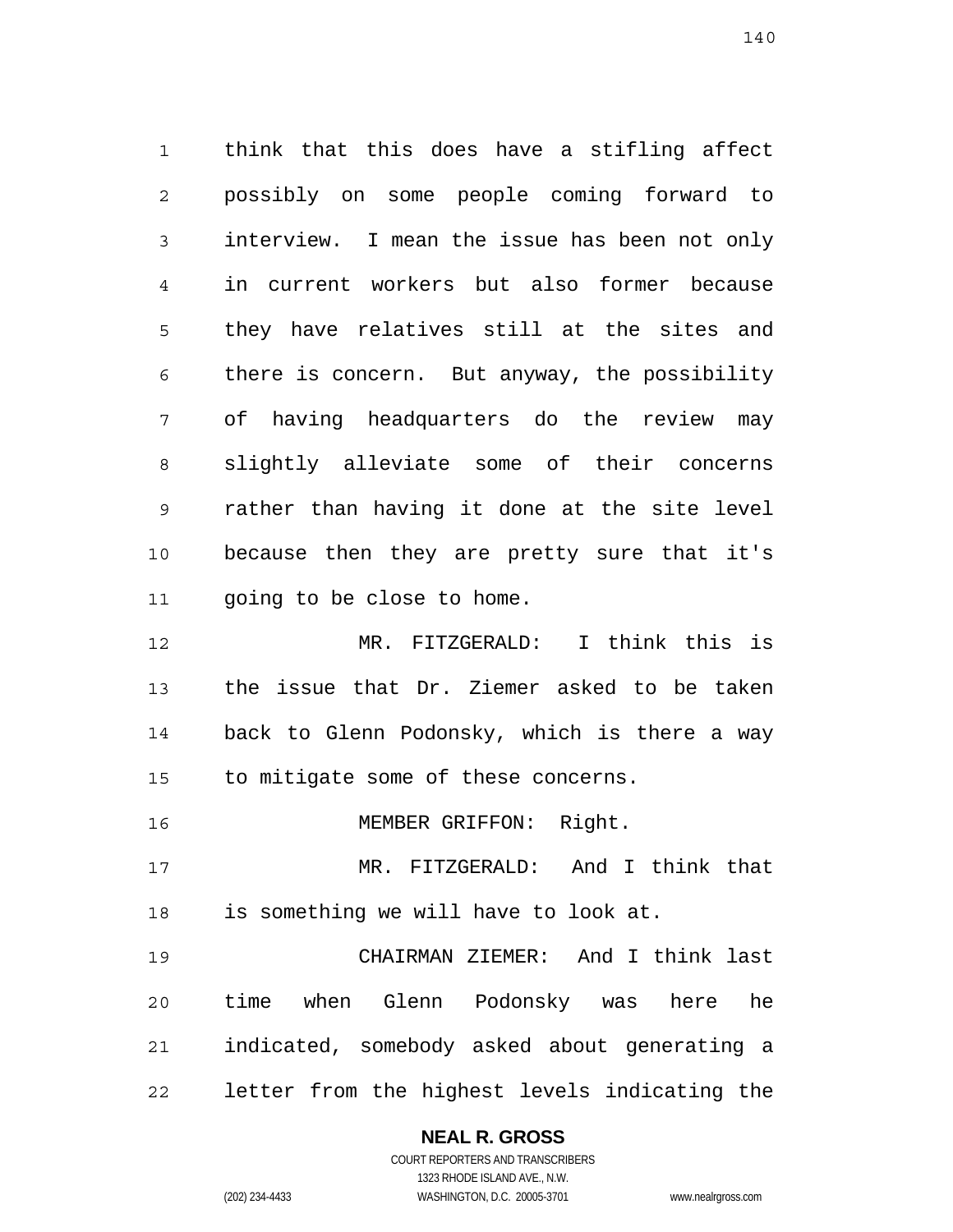1 2 3 4 5 6 7 8 9 10 11 12 13 14 15 16 17 policy that there be no retaliation and Glenn indicated that in his experience those kinds of things haven't been very effective and it is what has to be done and I think committed to trying to do it to get to those at the top level and make sure and follow up that word gets down into middle management and below that really has got to be enforced because as you have indicated and we heard in the public comment period there certainly can be a stifling affect if people believe that there's not some either confidentiality which we can assure or some level of assurance that there won't be some kind of retaliation or some or they at least feel like some bad things will happen if they say anything. Or some don't want to take the chance.

18 19 20 21 22 MR. FITZGERALD: Right. And this is a real ongoing issue at Pantex. I just conducted interviews there this summer and there are some real questions because a Pantex security officer was present at all the

> **NEAL R. GROSS** COURT REPORTERS AND TRANSCRIBERS 1323 RHODE ISLAND AVE., N.W. (202) 234-4433 WASHINGTON, D.C. 20005-3701 www.nealrgross.com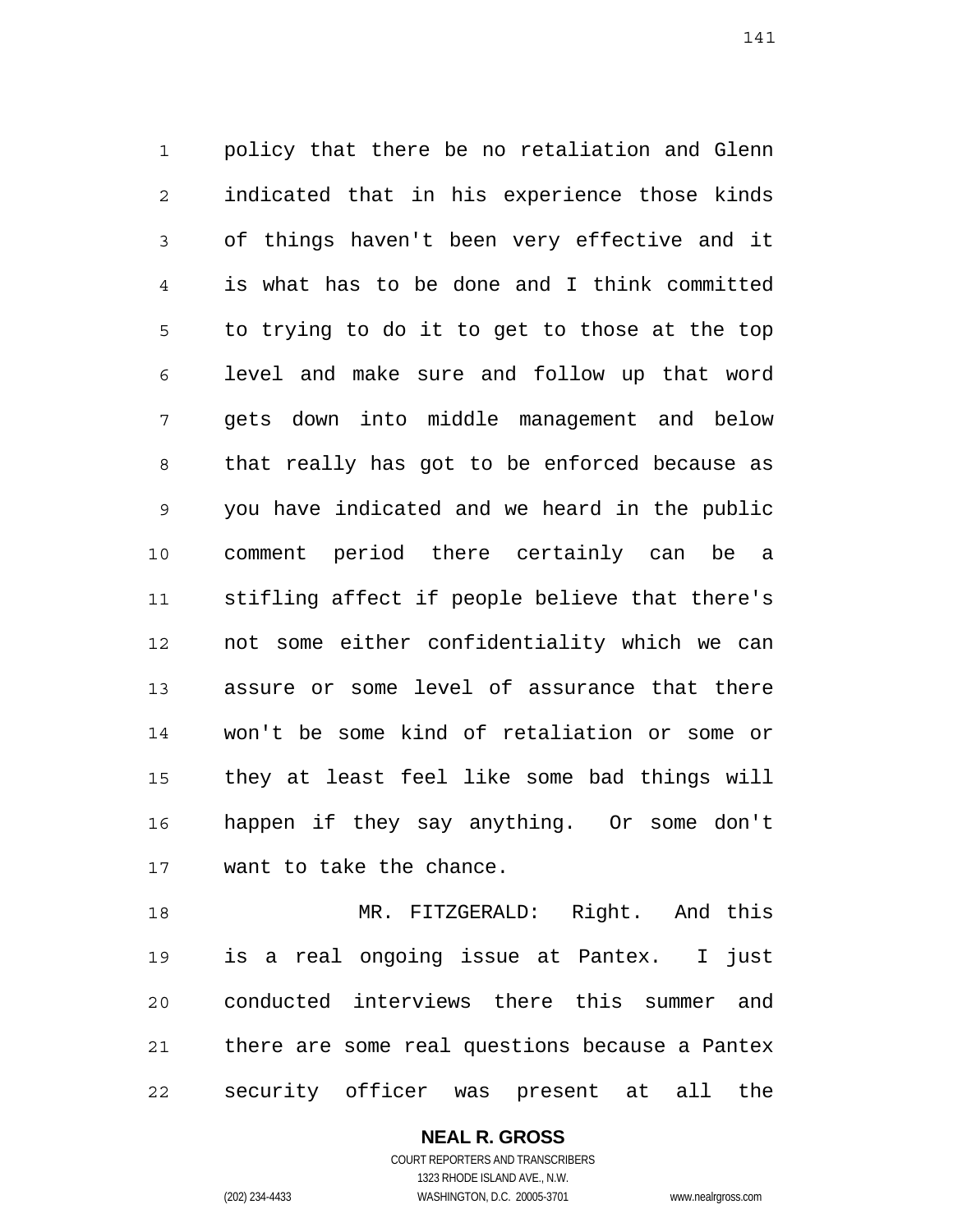1 2 3 4 5 6 7 8 9 interviews, which I think may have an implication. That wasn't an option on our part of course. The other issue is that we've had to reschedule an onsite interview visit in November because the petitioners and other workers don't feel comfortable going to Pantex to be interviewed. And they are looking for an offsite venue. So it is definitely a burden at least at the Pantex review.

10 11 12 13 14 15 16 17 18 19 20 21 22 MEMBER GRIFFON: Perhaps this is something that we can DOE to come to our next meeting, even on the phone possibly and give us at least an update and where they stand and a possible path forward. I mean I know for and it was a different format but for some of the interviews I did with the medical surveillance work, we had a circumstance where we had DOE Oak Ridge actually come in and initiate the meeting and in that format it ended up being -- I was very reluctant at the start but I kind of had no choice. So if I was going to do the interviews and the net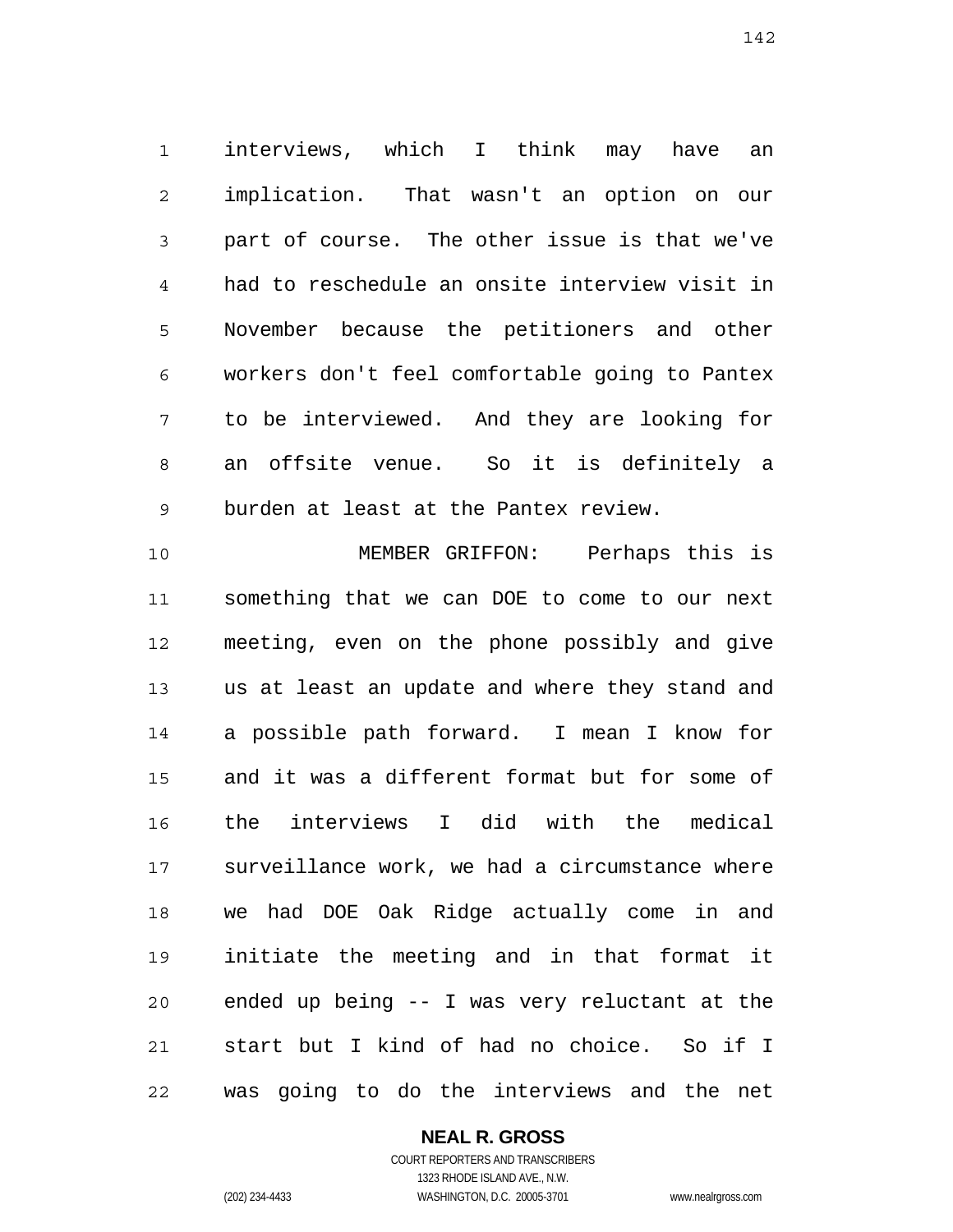1 2 3 4 5 6 7 8 9 10 11 12 13 14 15 result actually was positive because in that case the DOE Oak Ridge individual sort of gave these retirees an update on what they could because you know a lot of them were reluctant even in a classified setting to say anything. And he says let me just give you an update. Some of the things that you in the fifties that were classified are now not, have been declassified. And so he kind of gave them a briefing on that and it actually expanded the dialogue probably for me in that setting. But we are talking about compensation here and it is a little, it's a different program and so I think we should at least ask DOE to reexamine this and see if we can improve it.

16 17 CHAIRMAN ZIEMER: Thanks. Brad do you have a comment?

18 19 20 21 22 MEMBER CLAWSON: Yes, I just want to make a comment and Joe want to. One of the things that is kind of bad is like Joe said, it goes to headquarters but right now when we do interviews and I'm just going to say Pantex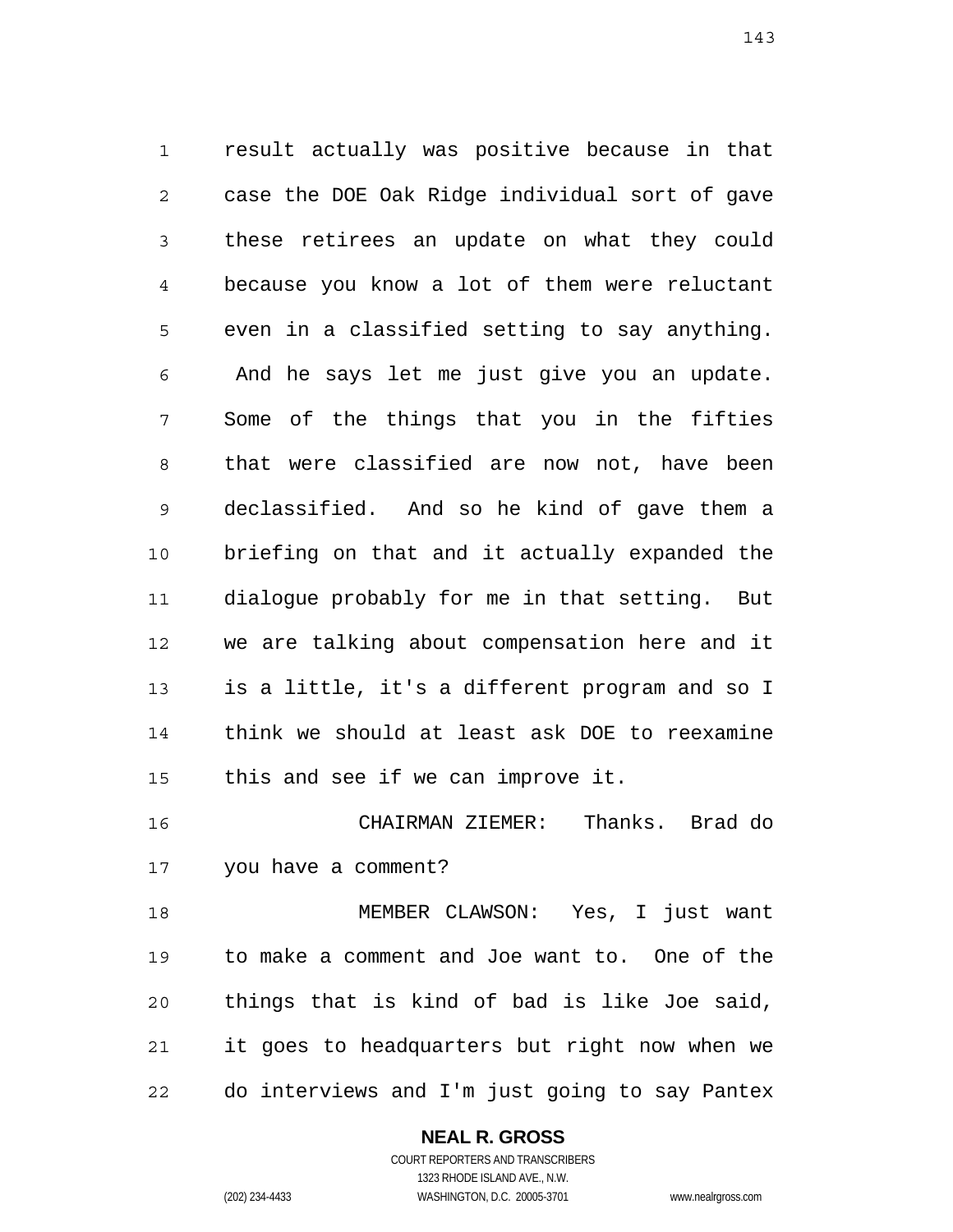1 2 3 4 5 6 7 8 because also the same thing happened at Hanford, all of our notes that are taken are initially then handed right over to the site. Those people have those notes and it is the site DOE. They review it. Then it goes to DOE headquarters and in my personal opinion it has had a stifling affect on a lot of things.

9 10 11 12 13 14 CHAIRMAN ZIEMER: Thanks. Well clearly we will have to follow up on this with DOE and we will make sure that happens. Then I am going to now ask for action on Dr. Poston's motion. All in favor of adjourning say aye.

15 (Chorus of ayes.)

16 17 18 CHAIRMAN ZIEMER: We are adjourned. Thank you very much, all of you for your participation.

19 20 (Whereupon, the above-entitled matter went off the record at 12:05 p.m.)

21

22